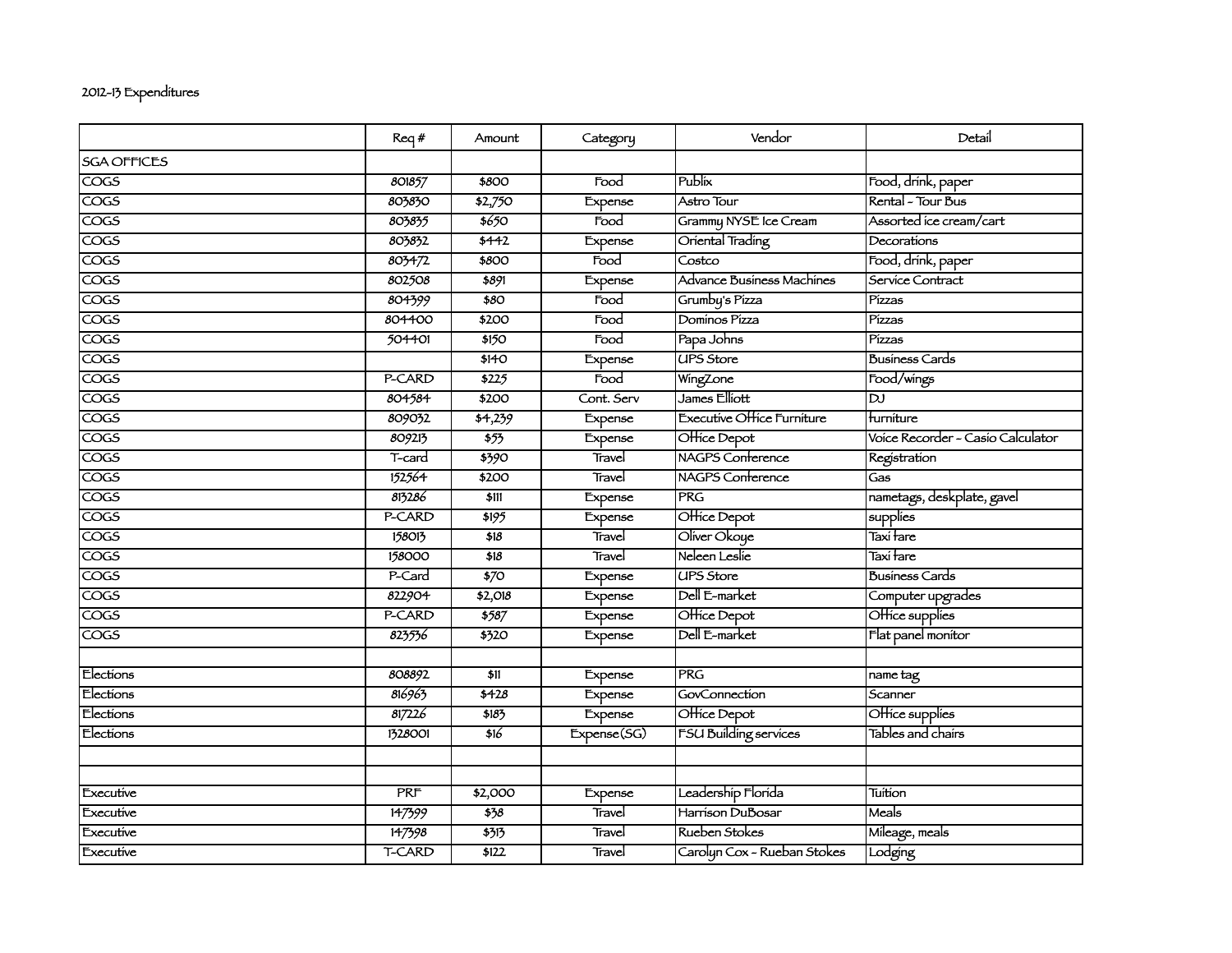| Executive | T-CARD        | \$230                     | Travel                | Carolyn Cox - Ivan Marchena    | Avis                                    |
|-----------|---------------|---------------------------|-----------------------|--------------------------------|-----------------------------------------|
| Executive | T-CARD        | \$100                     | Travel                | Carolyn Cox - Ivan Marchena    | Gas                                     |
| Executive | 803179        | 527                       | Expense               | <b>OHiceMax</b>                | Supplies                                |
| Executive | 803157        | \$132                     | <b>PRG</b>            | <b>PRG</b>                     | Name Tags                               |
| Executive | <b>T-CARD</b> | \$589                     | Travel                | Kdicks - Avis                  | 4 Vans                                  |
| Executive | 804404        | \$2,230                   | Travel                | Adventures Unlimited           | Room, food $\&$                         |
| Executive | 80450         | \$400                     | Food                  | Costco                         | Food, drink, paper                      |
| Executive | 148414        | 5235                      | Travel                | Harríson Dubosar               | Mileage, meals & parking                |
| Executive | 805112        | \$240                     | Expense               | UPS                            | <b>Business Cards</b>                   |
| Executive | 805267        | \$66                      | Expense               | <b>PRG</b>                     | Name Tags                               |
| Executive | 805268        | \$198                     | Expense               | <b>PRG</b>                     | Desk Plates                             |
| Executive |               | \$181                     | Travel                | Danielle Morgan                | mileage                                 |
| Executive | 807929        | \$1,215                   | Expense               | Office Depot                   | <b>Supplies</b>                         |
| Executive | 808424        | 5759                      | Expense               | GovConnection                  | Toner/Printer                           |
| Executive | 808937        | \$229                     | Clothing (SG)         | Garnet & Gold                  | T-Shirts/sophomore class sg funds       |
| Executive | 809353        | 5875                      | Expense               | <b>PRG</b>                     | Lapel Pens                              |
| Executive | T-CARD        | \$158                     | Travel                | Ccox/Kathryn Powell            | Lodging                                 |
| Executive | 152069        | \$80                      | Travel                | Kathryn Powell                 | Meals                                   |
| Executive | 152066        | 5332                      | Travel                | Rueben Stokes                  | Mileage, Food                           |
| Executive | <b>T-CARD</b> | 5158                      | Travel                | Ccox/Rueben Stokes             | Lodging                                 |
| Executive | WO1316688     | \$25                      | Expense               | Facilities                     | Tables, Chairs                          |
| Executive | w1316688      | 584                       | Expense               | Facilities                     | Tables, Chairs                          |
| Executive | 811938        | 5257                      | $\overline{F}$ ood    | Publix                         | Food, drink, paper                      |
| Executive | 811967        | \$390                     | Food                  | Aramark                        | Papa Johns Pizza                        |
| Executive | 813067        | \$1,093                   | Expense (SG)          | <b>PRG</b>                     | Padfolios                               |
| Executive | 81545         | \$11                      | Expense               | Office Depot                   | Paper                                   |
| Executive | 818636        | \$650                     | $\overline{Food(SG)}$ | Classic Fare/Aramark           | Drinks                                  |
| Executive | 158495        | 5152                      | Travel                | Kathryn Porwoll                | Meals and incidental exp                |
| Executive | 158499        | 3152                      | Travel                | $E$ rnest Cox                  | Meals and incidental exp                |
| Executive | T-Card        | 5526                      | Travel                | Kathryn Porwoll                | Airfare                                 |
| Executive | 158089        | 3344                      | Travel                | Rueben Stokes                  | Meals and incidental exp                |
| Executive | <b>IDR</b>    | \$401                     | Expense               | FSU Photography Services       | Photo shoot                             |
| Executive |               | \$382                     | Clothing & Awards     | Awards4U                       | Awards for Presidential Inauguration G  |
| Executive |               | 575                       | Clothing/Awards       | The UPS Store                  | (3) Large Certificates (SBP, SBVP, SBT) |
| Executive |               | \$401                     | Expense               | FSU Photography Services       | FSU Photography Services                |
| Executive |               | \$176                     | Clothing/Awards       | Performance Recogniton & Gifts | Name tags and desk plates for new SBI   |
| Executive |               | \$240                     | Clothing/Awards       | The UPS Store                  | Business cards for the New Administral  |
| Executive |               | \$650                     | Food                  |                                | Food, drink, paper goods - Aramark P    |
| Executive |               | $\overline{\frac{1}{57}}$ | Expense               | FSU Photography Service        | FSU Photography Services                |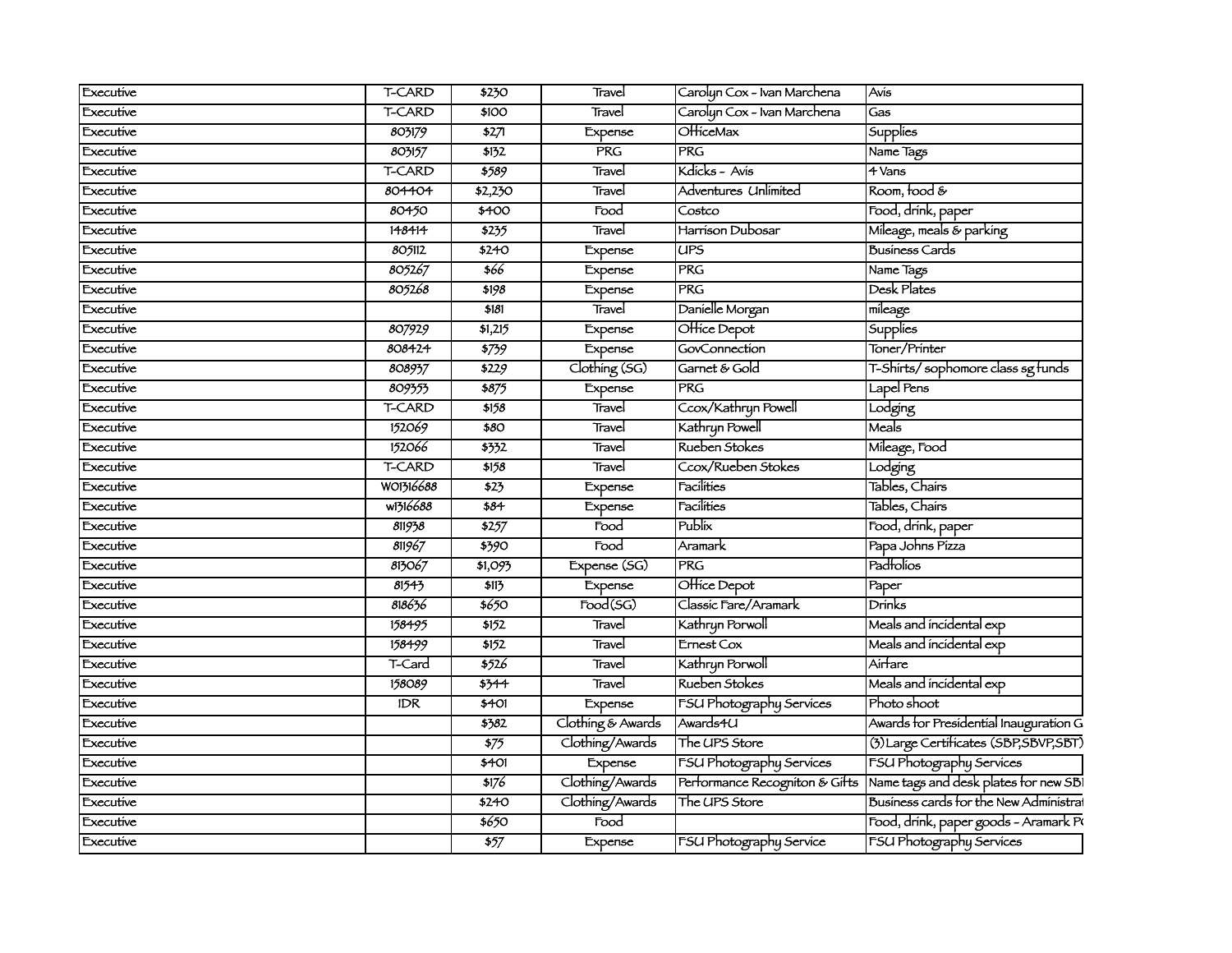| Executive                 |                  | \$2,079          | Expense                  | The UPS Store                       | Purchase of 7000 sets of 8 pages stap                                    |
|---------------------------|------------------|------------------|--------------------------|-------------------------------------|--------------------------------------------------------------------------|
| Executive                 |                  | \$68             | Expense                  | Office Depot                        | Office supplies for the Student Body                                     |
| Executive                 |                  | \$20             | Expense                  |                                     | Performance, Recognition & Gifts Brass plates 1" x 7" with name and year |
|                           |                  |                  |                          |                                     |                                                                          |
|                           |                  |                  |                          |                                     |                                                                          |
| Executive Projects        | 804338           | \$5,067          | Food                     | Aramark                             | Hamburgers/Hotdogs/Condiments                                            |
| <b>Executive Projects</b> | 805783           | \$1,656          | <b>Clothing</b>          | <b>Full Press</b>                   | T-Shirts                                                                 |
| <b>Executive Projects</b> | 806957           | 5500             | Food                     | Publix                              | Food, drink, paper                                                       |
| <b>Executive Projects</b> | 806825           | $\frac{1}{5450}$ | Clothing                 | <b>Full Press</b>                   | T-Shirts                                                                 |
| <b>Executive Projects</b> | 807158           | 5555             | Expense                  | <b>UPS</b>                          | Printing-President's Challenge                                           |
| <b>Executive Projects</b> | 807154           | \$1,087          | Expense                  | Target Copy                         | Printing - 2012 Torch Publication                                        |
| <b>Executive Projects</b> | IDR              | \$150            | Expense                  | <b>FSURez</b>                       | Challengwe Course                                                        |
| <b>Executive Projects</b> | 810970           | \$210            | Food                     | Panera Bread                        | Hot Chocolate                                                            |
| <b>Executive Projects</b> | 812920           | \$1,040          | Food                     | Aramark                             | Catered                                                                  |
| <b>Executive Projects</b> | $81555 +$        | \$1,488          | Food                     | Classic Fare Catering               | Food, drink                                                              |
| <b>Executive Projects</b> | IDR.             | \$2,346          | Expense                  | CPD                                 | Food, Facility, etc.                                                     |
| <b>Executive Projects</b> | 819127           | 5945             | Food                     | Aramark                             | Catered food                                                             |
| <b>Executive Projects</b> | 820224           | 5615             | Food                     | Aramark                             | Catered food                                                             |
| <b>Executive Projects</b> | 820225           | \$890            | $\overline{\text{Food}}$ | Aramark                             | Catered food                                                             |
| <b>Executive Projects</b> |                  | \$10,000         | Transter out             | Strozier/Dirac Renovations          | Sweeping Proviso allocated to Executiv                                   |
| <b>Executive Projects</b> |                  | 34,684           | Food                     | Aramark                             | Catered food for Presidential Inaugura                                   |
| <b>Executive Projects</b> |                  | 51,781           | Food                     | Aramark                             | Reception at the Capitol                                                 |
|                           |                  |                  |                          |                                     |                                                                          |
| Homecoming                |                  |                  |                          |                                     |                                                                          |
|                           |                  |                  |                          |                                     |                                                                          |
|                           |                  |                  |                          |                                     |                                                                          |
| Lecture Series            | 802985           | \$28,300         | Cont. Service            | Greater Talent Network              | Speaker                                                                  |
| Lecture Series            | 804673           | \$10,000         | Cont. Service            | The Lavin Agency, LTD               | Speaker                                                                  |
| Lecture Series            | <b>IDR</b>       | 5200             | Expense                  | <b>FSU Parking Services</b>         | <b>Parking</b>                                                           |
| Lecture Series            | IDR              | 51,605           | Expense                  | Ruby Diamond                        | Concert Hall                                                             |
| Lecture Series            | IDR              | 51,605           | Expense                  | Ruby Diamond                        | Concert Hall                                                             |
| Lecture Series            | IDR              | 5468             | Expense                  | ups                                 | Banner - Yard signs                                                      |
| Lecture Series            | ETT              | \$28             | Expense                  | FSU Facilities                      | Tables, Chairs                                                           |
| Lecture Series            | 809308           | 5450             | Expense                  | <b>FS View</b>                      | Rack Cards                                                               |
| Lecture Series            | 809305           | 5640             | Expense                  | <b>UPS</b>                          | banner, yard signs poster                                                |
| Lecture Series            | P-Card           | \$3,360          | Expense                  | <b>UPS</b>                          | banner, yard signs poster                                                |
| Lecture Series            | 812646           | \$15,000         | Cont. Service            | Jodi Solomon Speakers Bureau        | Speaker                                                                  |
| Lecture Series            | 814819           | 3563             | Expense                  | S <sup>+</sup> L Integrated Systems | Píano rental                                                             |
| Lecture Series            | $\overline{IDR}$ | 5625             | Expense                  | FSU Parking Services                | Parking                                                                  |
|                           |                  |                  |                          |                                     |                                                                          |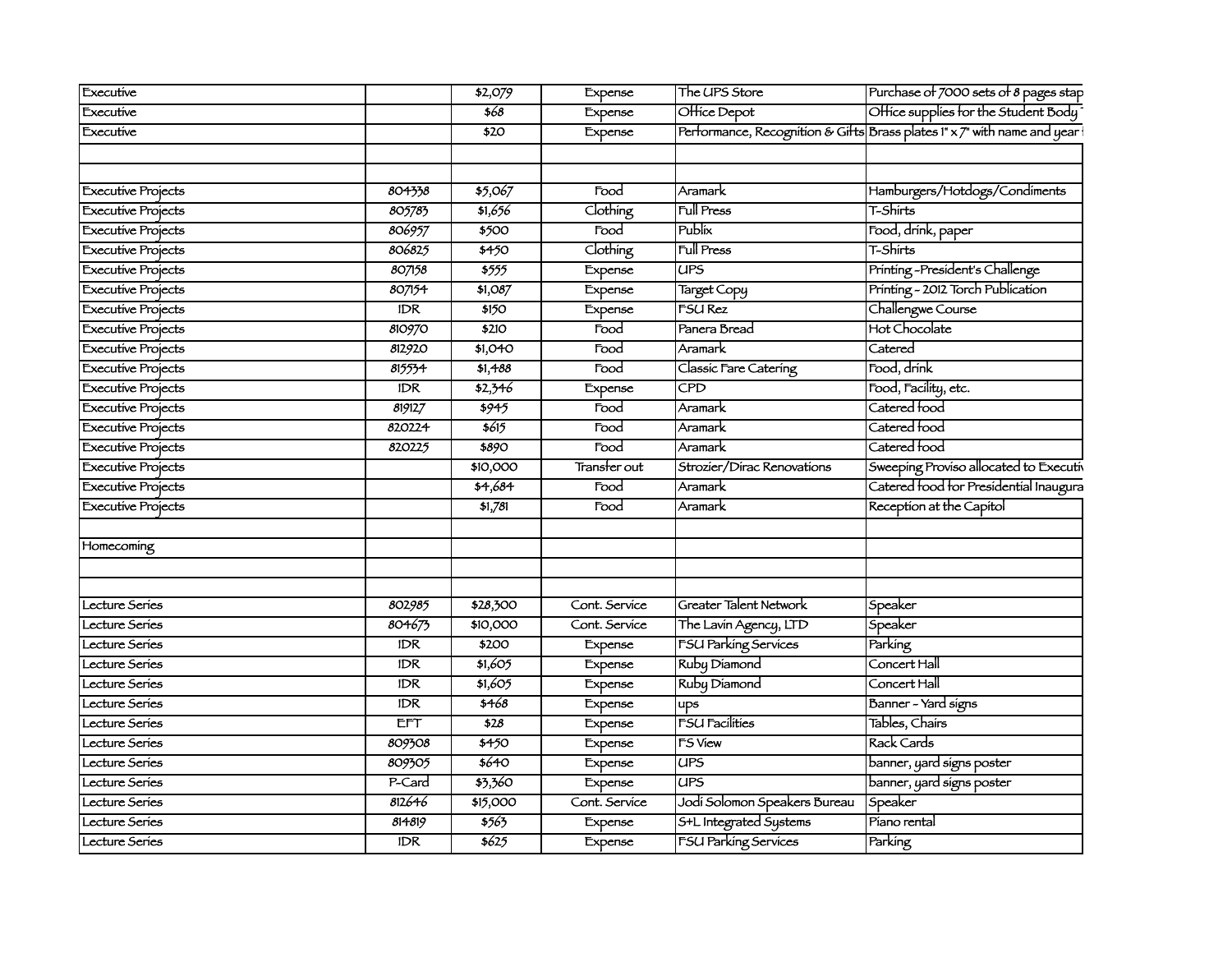| Lecture Series             | <b>IDR</b> | \$2,207         | Expense           | College of Music Fiscal Office | Ruby Diamond Rental                                                    |
|----------------------------|------------|-----------------|-------------------|--------------------------------|------------------------------------------------------------------------|
| ecture Series              | 814828     | \$55,000        | Cont. Service     | John Legend Touring, Inc.      | Performer                                                              |
| Lecture Series             | 814821     | 5640            | Expense           | UPS                            | Posters, Signs, Banner                                                 |
| Lecture Series             | 814838     | 5567            | Expense           | Classic Limousine              | Chauffer Service                                                       |
| <b>Lecture Series</b>      | 814895     | \$100           | $\overline{1000}$ | Publix                         | Food, Drink, Paper                                                     |
| ccture Series              | 814989     | 5328            | Expense           | Contemporary Services Corp.    | Security Guards                                                        |
| ecture Series              | 815196     | \$600           | Expense           | Rob's Moving Service           | Píano move                                                             |
|                            |            |                 |                   |                                |                                                                        |
| OGA (Governmental Affairs) | 806749     | \$60            | Expense           | <b>UPS</b>                     | Business Cards                                                         |
| OGA (Governmental Affairs) | 807420     | 560             | Expense           | <b>UPS</b>                     | <b>Business Cards</b>                                                  |
| OGA (Governmental Affairs) | 807688     | \$40,000        | Cont. Service     | Pittman Law                    | Consulting Services for 2012 FY                                        |
| OGA (Governmental Affairs) | 808808     | \$200           | Expense           | Full Press Apparel             | Digitizing Logo                                                        |
| OGA (Governmental Affairs) | 808551     | \$150           | Food              | Publix                         | Food, drink, paper                                                     |
| OGA (Governmental Affairs) | 810399     | \$124           | Expense           | GovConnection                  | <b>Supplies</b>                                                        |
| OGA (Governmental Affairs) | 810852     | 5119            | $\overline{Food}$ | Publix                         | Food, drink, paper                                                     |
| OGA (Governmental Affairs) | T-Card     | 5597            | Expense           | <b>Avenue Suites</b>           | Lodging                                                                |
| OGA (Governmental Affairs) | 156313     | \$188           | Travel            | Harrison Dubosar               | Meals and incidental expenses                                          |
| OGA (Governmental Affairs) | ER244113   | 5999            | Travel            | Harrison Dubosar               | Airfare for 5                                                          |
| OGA (Governmental Affairs) | 157263     | \$188           | Travel            | Ivan Marchena                  | Meals and incidental expenses                                          |
| OGA (Governmental Affairs) | 157735     | 5622            | Travel            | Harrison Dubosar               | Airfare and reg. fee                                                   |
| OGA (Governmental Affairs) | 157754     | 5176            | <b>Travel</b>     | Harrison Dubosar               | Meals and incidental expenses                                          |
| OGA (Governmental Affairs) | 157577     | \$188           | Travel            | Ernest Cox                     | Meals and incidental expenses                                          |
| OGA (Governmental Affairs) | 157582     | 5193            | Travel            | Joshua Willner                 | Meals and incidental expenses                                          |
| OGA (Governmental Affairs) | 157777     | 5227            | Travel            | Thomas Eisaman                 | Meals and incidental expenses                                          |
| OGA (Governmental Affairs) | 158884     | 5152            | Travel            | Rosalía Contreras              | Meals and incidental expenses                                          |
| OGA (Governmental Affairs) | T-Card     | 51,010          | Travel            | Rosalía Contreras              | Airfare                                                                |
| OGA (Governmental Affairs) | 158884     | 5151            | Travel            | Rosalía Contreras              | Meals and incidental expenses                                          |
| OGA (Governmental Affairs) | 158495     | \$180           | Travel            | Kathryn Porwoll                | Meals and incidental expenses                                          |
| OGA (Governmental Affairs) |            | 3565            | Clothing/Awards   | Awards4U                       | Awards for legislators                                                 |
| OGA (Governmental Affairs) |            | 5217            | Expense           | Office Depot                   | Office supplies for the Office of Govel                                |
| OGA (Governmental Affairs) |            | \$44            | Expense           |                                | Performance, Recognition & Gifts Name tag and desk plate for the New D |
| OGA (Governmental Affairs) |            | \$60            | Expense           |                                | The UPS Store/Printing FSU Mai Business Cards for the New Director of  |
| OGA (Governmental Affairs) |            | \$33            | Expense           | Follett (FSU Bookstore)        | <b>Black FSU folders</b>                                               |
| OGA (Governmental Affairs) |            | \$86            | Expense           | Office Depot                   | Resume Paper and office supplies                                       |
|                            |            |                 |                   |                                |                                                                        |
| Senate                     | 800783     | 51,238          | Food              | Aramark                        | Hot dogs, baked beans                                                  |
| Senate                     | 800991     | $\frac{1}{567}$ | Clothing          | Clotheslie                     | T-shirts                                                               |
| Senate                     | 801818     | \$11            | Expense           | PRG                            | Name Tag                                                               |
| Senate                     | EFT        | \$36            | Expense           | <b>FSU Facilities</b>          | FSU/FAMU Block Party                                                   |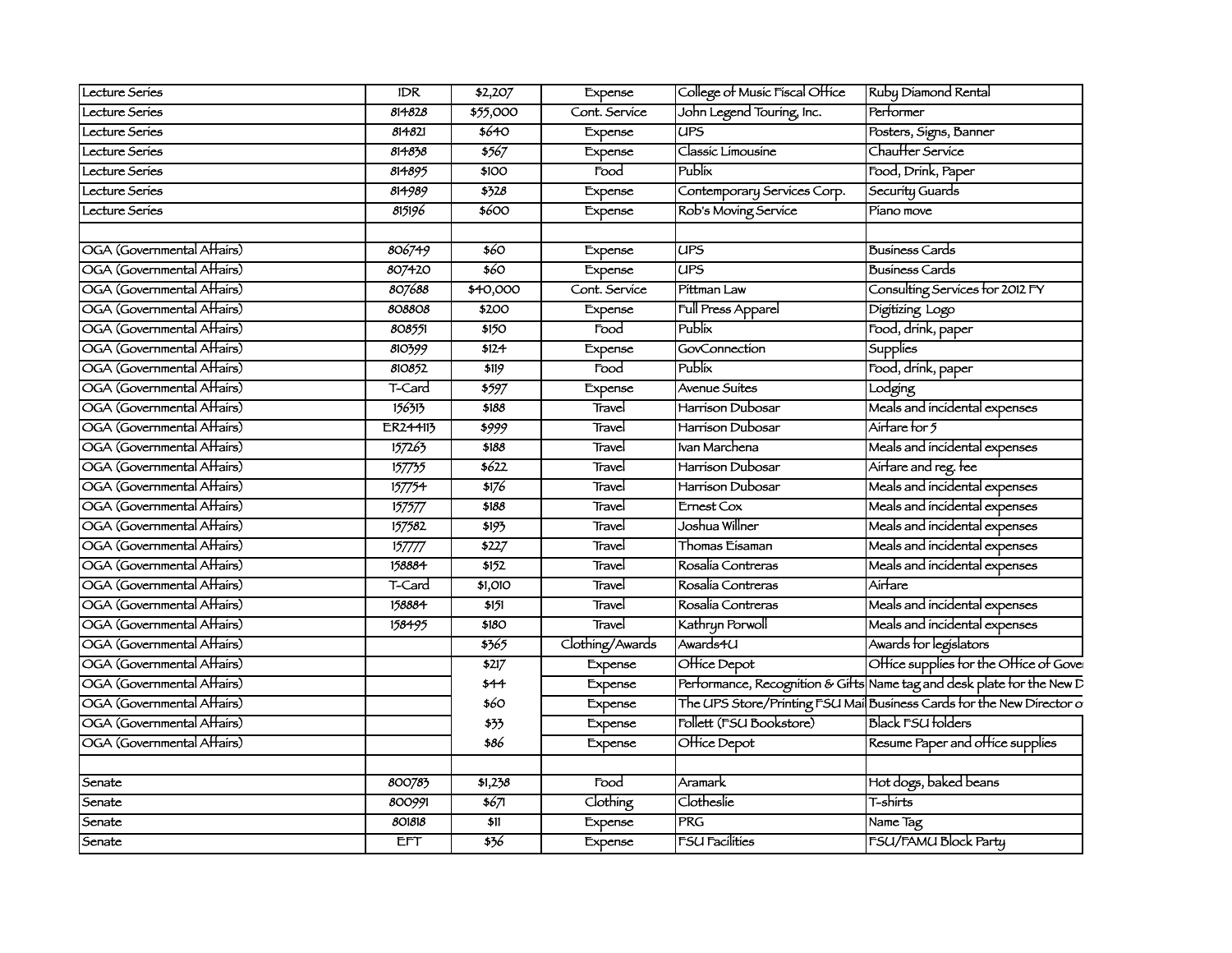| Senate | 803185         | \$54                      | Expense            | <b>OfficeMax</b>                 | Supplies                          |
|--------|----------------|---------------------------|--------------------|----------------------------------|-----------------------------------|
| Senate | 804257         | \$40                      | Expense            | PRG                              | Name Tags/Name Plates             |
| Senate | 806469         | \$60                      | Expense            | $\overline{UPS}$                 | <b>Business Cards</b>             |
| Senate | 806461         | \$11                      | Expense            | <b>PRG</b>                       | Name Tag                          |
| Senate | <b>IDR</b>     | $\overline{\frac{1}{2}}$  | Expense            | Fsu photo Services               | Senate President                  |
| Senate | 806519         | 5182                      | Food               | Papa Johns (L&S Pízza)           | Pízza, Drínk                      |
| Senate | 807624         | \$11                      | Expense            | PRG                              | Name plate (Brandon Eisaman)      |
| Senate | 807995         | \$600                     | Expense            | Florida Dept of Mgt Services     | Facility Rental - Capitol Complex |
| Senate | 808315         | \$275                     | Expense            | <b>PRG</b>                       | Nametags $-25$                    |
| Senate | 808617         | \$150                     | Cont Serv          | Kevin Langston                   | Security at Capitol               |
| Senate | 808619         | \$150                     | Cont Serv          | John Hamilton                    | Security at Capitol               |
| Senate | 808966         | 5183                      | Food               | L and S Pízza                    | Food, drink                       |
| Senate | 809218         | \$266                     | Food               | Aramark                          | Catered Food                      |
| Senate | 809329         | \$1,400                   | Expense            | Blue Fish / Aaron Halvorson      | Outdoor Move Screen               |
| Senate | 809638         | 5557                      | Expense            | <b>Executive Ofice Furniture</b> | Office Chair                      |
| Senate | <b>IDR</b>     | 556                       | Expense            | Fsu photo Services               | Photo Shoot 64th Senate Group     |
| Senate | 810226         | \$242                     | Expense            | PRG                              | Name Tags/Name Plates             |
| Senate | 810158         | 53,110                    | Food               | Aramark                          | Catered Food                      |
| Senate | 810452         | 575                       | Awards             | <b>PRG</b>                       | Plaque                            |
| Senate | <b>WOII247</b> | \$401                     | Expense            | Fsu photo Services               | head shots                        |
| Senate | 810769         | \$275                     | Food               | Aramark                          | Catered Food                      |
| Senate | 810989         | \$189                     | Expense            | <b>PRG</b>                       | Name Tags / desk plates           |
| Senate | 811242         | \$1,400                   | Expense            | Blue Fish / Aaron Halvorson      | Outdoor Move Screen               |
| Senate | 811236         | 560                       | Expense            | <b>UPS</b>                       | Busíness Cards                    |
| Senate | <b>IDR</b>     | \$68                      | Expense            | <b>FSU Photo Lab</b>             | 8x10 Photos                       |
| Senate | 811395         | \$20                      | Expense            | <b>PRG</b>                       | name plates                       |
| Senate | 8112.98        | \$380                     | Expense            | <b>PRG</b>                       | Portfolios                        |
| Senate | 810801         | \$22                      | Expense            | <b>PRG</b>                       | Name Tags                         |
| Senate | 811868         | 5195                      | Expense            | Grainger                         | <b>TV Wall mounts</b>             |
| Senate | 812008         | \$22                      | Expense            | PRG                              | Name Tags                         |
| Senate | 811699         | \$118                     | Expense            | Office Depot                     | Dymo label maker                  |
| Senate | 813316         | $\overline{\mathbf{549}}$ | Expense            | Office Depot                     | Office supplies                   |
| Senate | 813387         | 5187                      | Expense            | $\overline{\text{PRG}}$          | Nametages                         |
| Senate | 814174         | \$125                     | Expense            | UPS                              | <b>SGA</b> Letterhead             |
| Senate | 816895         | 5500                      | $\overline{F}$ ood | L and S Pizza                    | Pízza                             |
| Senate | 817278         | \$299                     | Expense            | GovConnection                    | Printer                           |
| Senate | IDR            | 5502                      | Expense            | tsu Frame Shop                   | Frame                             |
| Senate | 819977         | \$242                     | Expense            | <b>PRG</b>                       | Name tags                         |
| Senate | 820249         | \$355                     | Food               | Sonny's BBQ                      | Food                              |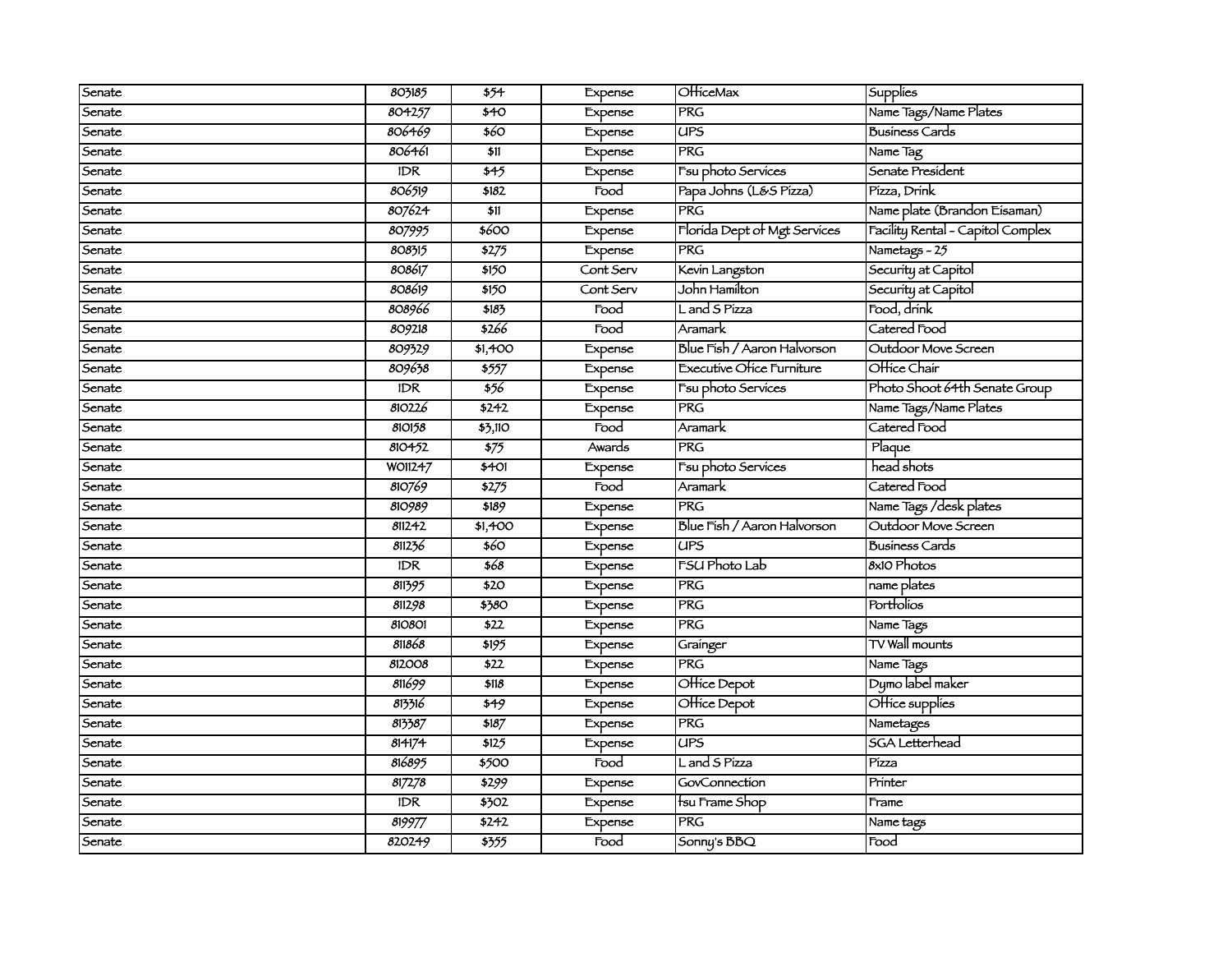| Senate                |           | 5260              | Clothing/Awards                  | <b>PRG</b>               | plaques to give to excellent student ser        |
|-----------------------|-----------|-------------------|----------------------------------|--------------------------|-------------------------------------------------|
| Senate                |           | 555               | Expense                          | <b>PRG</b>               | Name Tags                                       |
| Senate                |           | \$11              | Expense                          | <b>PRG</b>               | name tag                                        |
| Senate                |           | $\frac{1}{55}$    | Expense                          | <b>PRG</b>               | name tags                                       |
| Senate                |           | $\frac{1}{555}$   | Expense                          | <b>PRG</b>               | name tags                                       |
| Senate                |           | $\overline{315}$  | Expense                          | <b>PRG</b>               | name plate                                      |
| Senate                |           | 5125              | Expense                          | Office Depot             | LumiSource H2 Bar Stool, 41" X 16:W x 1         |
| Senate                |           | \$2,685           | Expense                          | Follett                  | iClickers for Senate Chamber and stan           |
| Senate                |           | \$66              | Expense                          | <b>PRG</b>               | Embosser stamp for Senate. Stamp wil            |
| Senate                |           | 5287              | $\overline{r}$ ood               | Sonny's Real Pit Bar-B-Q | Pulled pork and turkey dinners for Sen          |
| Senate                |           | 51,608            | Clothing/Awards                  | Global Civics            | Polos with embroidery on left side. Size        |
| Senate                |           | \$1,019           | Expense                          | <b>PRG</b>               | Padrolios for Senate. Black embossed            |
| Senate                |           | $\overline{540}$  | Expense                          | Follett                  | Logitech K 400 Keyboard for Senate              |
| Senate                |           | \$1,218           | Expense                          | Office Depot             | Toner for Student Publications.                 |
|                       |           |                   |                                  |                          |                                                 |
| Senior Class          | 811282    | 5910              | Food                             | Aramark                  | Catered food                                    |
| Senior Class          | 816200    | \$768             | Food                             | <b>Aramark</b>           | Catered food                                    |
| Senior Class          | 816203    | 554               | Expense                          | <b>UPS</b>               | Yard signs                                      |
| Senior Class          | WO1324020 | $\overline{310}$  | Expense                          | FSU Building Services    | 20 chairs                                       |
| Senior Class          |           | \$100             | Contractual Services             | Paul                     | Di Entertainment                                |
| Senior Class          |           | \$150             | Contractual Services             | Jillian                  | For the $d$ j at the event from $5-7$           |
| Senior Class          |           | 5446              | Expense                          | Swank Motion Pictures    |                                                 |
| Senior Class          |           | \$1,200           | Expense                          | Aaron                    | The big screen for the movie                    |
| Senior Class          |           | 5146              | Food                             | Hungry                   | Hungry Howies Pizza                             |
| Senior Class          |           | \$110             | Food                             |                          | Large Fruit TrayLarge Chicken Tender            |
| Senior Class          |           | \$110             | $\overline{r}$ ood               |                          | 1 large fruit tray! large chicken tender tr     |
| Senior Class          |           | 5215              | Food                             | Alyssa                   | 20 pepperoni20 cheese                           |
| Senior Class          |           | $\overline{3215}$ | $\overline{F}$ ood               | Gumby's Pízza            |                                                 |
| Senior Class          |           | 5248              | $\overline{r}$ ood               | Walmart                  |                                                 |
| Senior Class          |           | 5175              | $\overline{\mathrm{Food}}$       |                          | Capri-suns $$8.33 \times 9$ quantity = $$74.97$ |
| Senior Class          |           | \$200             | Contractual Services   Paul Bros |                          |                                                 |
| Senior Class          |           | 5699              | Expense                          | Russell J Backes         | Photobooth!                                     |
| Seníor Class          |           | 5625              | $\overline{F}$ ood               | Jillian                  | Food!                                           |
| Senior Class          |           | \$1,200           | Food                             | <b>Aramark</b>           | 200 meals from 12 noon to 3 PM on 4/2           |
|                       |           |                   |                                  |                          |                                                 |
|                       |           |                   |                                  |                          |                                                 |
| <b>SGA</b> Accounting | P-card    | 539               | Expense                          | Shred It                 | Shred documents                                 |
| <b>SGA</b> Accounting | 806996    | $\overline{315}$  | Expense                          | Awards $4U$              | name tag                                        |
| <b>SGA</b> Accounting | P-card    | 327               | $\overline{1000}$                | Olive Garden             | Retirement Banquet                              |
|                       |           |                   |                                  |                          |                                                 |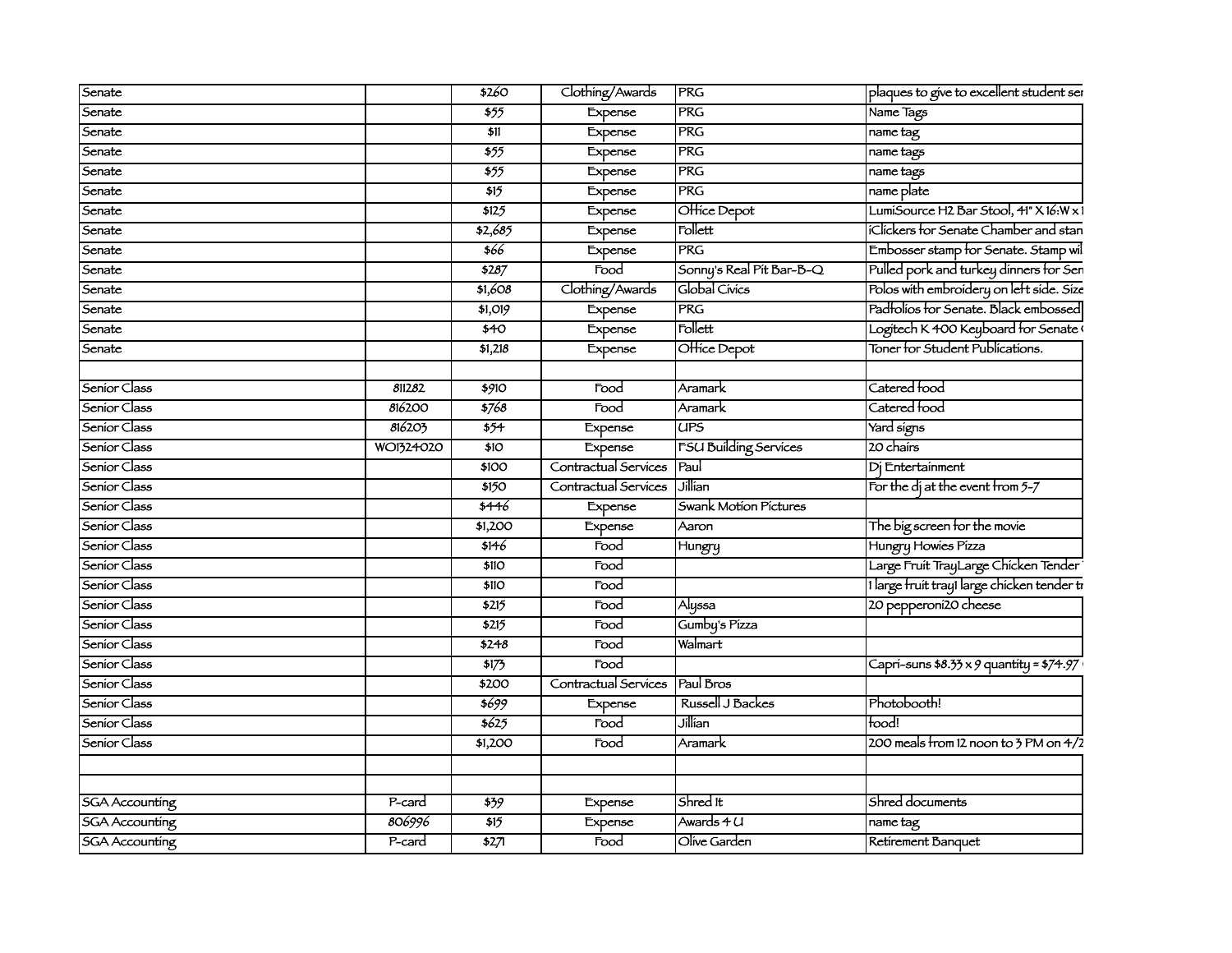| <b>SGA</b> Accounting | 811369           | \$186                       | Expense           | Office Depot                      | $5$ upplies                                                               |
|-----------------------|------------------|-----------------------------|-------------------|-----------------------------------|---------------------------------------------------------------------------|
| <b>SGA</b> Accounting | 156708           | 5155                        | Travel            | Danielle Morgan                   | Mileage and meal                                                          |
| <b>SGA</b> Accounting | P-card           | $\overline{\frac{1}{2}}$    | Expense           | <b>Best Buy</b>                   | HDTV computer cable                                                       |
| <b>SGA</b> Accounting | 817675           | $\frac{1}{575}$             | Expense           | Costco                            | Food, drink, paper items                                                  |
| <b>SGA</b> Accounting | T-Card           | 356                         | Travel            | Paul Hafner                       | Car rental                                                                |
| <b>SGA</b> Accounting |                  | \$13                        | Travel            | Faul                              | Parking Fee UF Safe Zone/Ally Worksl                                      |
| <b>SGA</b> Accounting |                  | 51,065                      | Expense           | Dell Market                       | Dell Optiplex purchased from SGA Ac                                       |
| <b>SGA</b> Accounting |                  | \$60                        | Expense           | The UPS Store                     | 1 box - 250 Business Cards for Kim Dic                                    |
| <b>SGA</b> Accounting |                  | \$150                       | Food              | Jimmy Johns                       | Food, drink, paper goods BLANKET -                                        |
| <b>SGA</b> Accounting |                  | \$428                       | Travel            |                                   | Marriott Hotels & Resorts - Orlar ER249555 - Lodging for Vicki while atte |
| <b>SGA</b> Accounting |                  | 5181                        | Expense           | Office Depot                      | Batteries, Dividers, Legal Pads, Envelo                                   |
| <b>SGA</b> Accounting |                  | \$188                       | Expense           | GovConnection                     | Asus "24 VE248H Full HD Widescreen                                        |
| <b>SGA</b> Accounting |                  | \$1,448                     | Expense           | <b>Dell Computers</b>             | Dell OptíPlex 9010 Míní Tower                                             |
| <b>SGA</b> Accounting |                  | \$826                       | Expense           | <b>Dell Computers</b>             | Dell OptíPlex 7010 Míní Tower - 25 E151                                   |
| <b>SGA</b> Accounting |                  | 5479                        | Travel            | Vicki                             | Airfare for Vicki Dobiyanksi - Delta Air                                  |
| <b>SGA</b> Accounting |                  | \$802                       | Expense           | Executive Office Furniture        | Executive Office Supply desk and cha                                      |
| <b>SGA</b> Accounting |                  | 51,039                      | Travel            | Victoria                          | Hilton Hotel lodging expense - ER25811                                    |
| <b>SGA</b> Accounting |                  | \$191                       | Travel            | Victoria                          | Meals expense - ER258197                                                  |
| <b>SGA</b> Accounting |                  | 527                         | Travel            | Victoria                          | Gas charges - ER258114                                                    |
| <b>SGA</b> Accounting |                  | 559                         | Travel            |                                   | Airport Parking - ER258113                                                |
| <b>SGA</b> Accounting |                  | 550                         | Travel            |                                   | Baggage fees - ER258108                                                   |
| <b>SGA Admin</b>      |                  |                             |                   | <b>PRG</b>                        | Desk plate (Whitney)                                                      |
| <b>SGA Admin</b>      | 800647<br>801545 | 333<br>560                  | Expense           | Millenium Eagle                   | <b>Business Cards</b>                                                     |
| <b>SGA</b> Admin      |                  |                             | Expense           | Oriental Training                 | Supplies/team building                                                    |
| <b>SGA Admin</b>      | p-card<br>232651 | \$40<br>\$986               | Expense<br>Travel | Danielle Morgan (Tcard)           | airfare for interviews                                                    |
| SGA Admin             |                  | $\frac{1}{2}$               | Food              | Jimmy Johns                       |                                                                           |
| <b>SGA Admin</b>      | p-card           | $\overline{\frac{575}{}}$   | Food              | Jimmy Johns                       | Interview Program                                                         |
| <b>SGA Admin</b>      | p-card<br>t-Card |                             | Travel            | Dmorgan/Amber Wilburn             | Interview Program<br>Interview Program                                    |
| <b>SGA Admin</b>      | t-Card           | 599<br>$\frac{1}{599}$      | Travel            | Dmorgan/Paul Desterano            | Interview Program                                                         |
| <b>SGA Admin</b>      | 151514           | \$108                       | Travel            | Dmorgan/BSU Retreat               |                                                                           |
| <b>SGA Admin</b>      | 811739           | 51,801                      |                   | <b>Executive Office Furniture</b> | mileage<br>Furniture                                                      |
| <b>SGA Admin</b>      | P-Card           | 35,517                      | Expense           | FSView & Florida Flambeau         | Advertising                                                               |
| <b>SGA Admin</b>      |                  | $\overline{\overline{544}}$ | Expense           | <b>PRG</b>                        |                                                                           |
| <b>SGA Admin</b>      | 813928           | \$60                        | Expense           |                                   | Nametag and Deskplate                                                     |
| <b>SGA Admin</b>      | 813936           |                             | Expense           | Millenium Eagle                   | <b>Business Cards</b>                                                     |
|                       | 813914           | 51,611                      | Expense           | Apple Store                       | Computer                                                                  |
| <b>SGA Admin</b>      | 813509           | \$445                       | Expense           | Office Depot                      | Office supplies                                                           |
| <b>SGA Admin</b>      | 815052           | \$82                        | Expense           | Office Depot                      | Office supplies                                                           |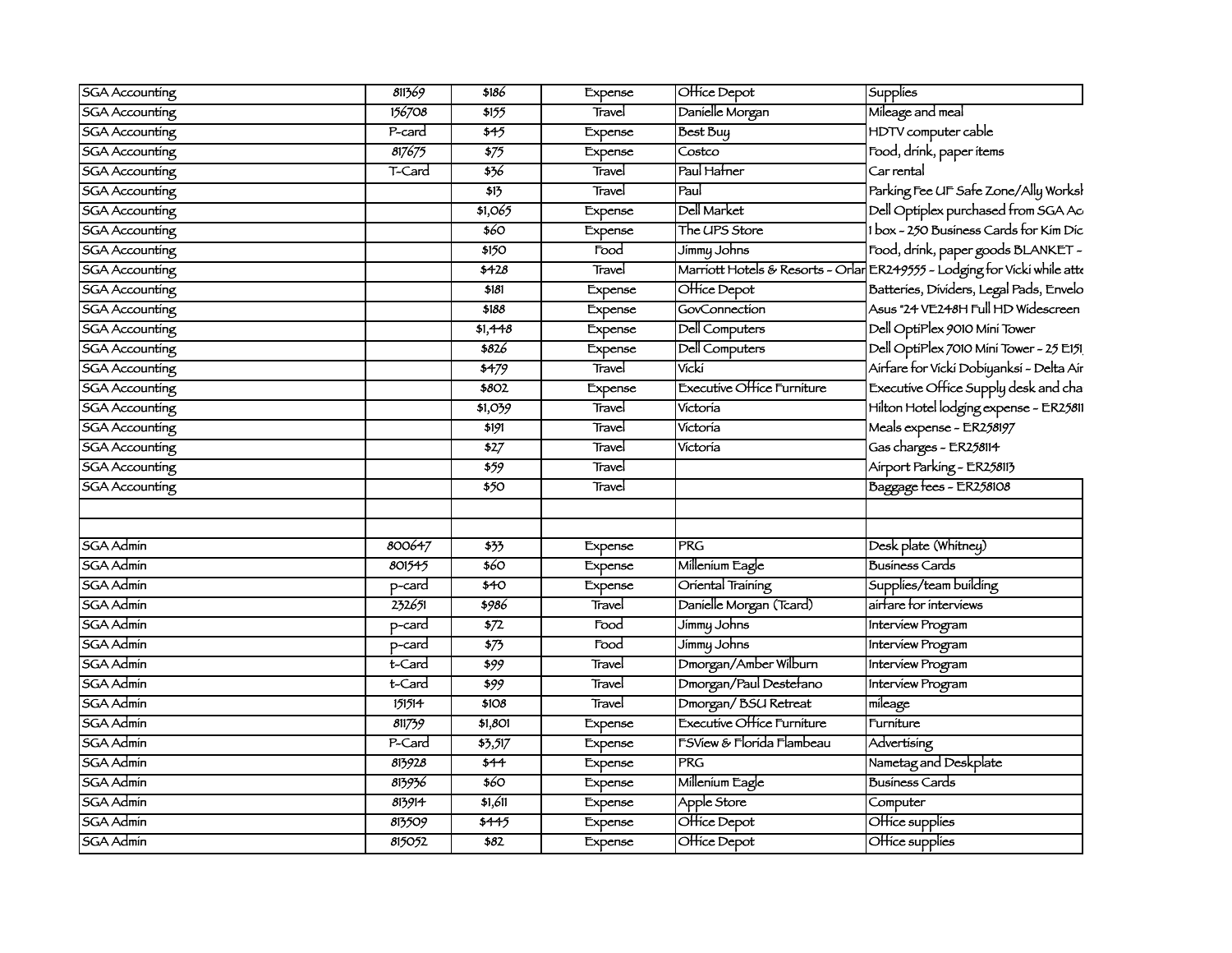| <b>SGA Admin</b>                  | 816863   | \$1,504         | Expense  | Executive Office Furniture | Office furniture                                    |
|-----------------------------------|----------|-----------------|----------|----------------------------|-----------------------------------------------------|
| <b>SGA Admin</b>                  | 816975   | 556             | Expense  | Office Depot               | Office supplies                                     |
| <b>SGA Admin</b>                  | 817262   | 55,234          | Expense  | Apple Store                | Two iMacs                                           |
| SGA Admin                         | 818034   | \$1,028         | Expense  | Apple Store                | Display                                             |
| SGA Admin                         | 819079   | 5725            | Expense  | Office Depot               | Shredder                                            |
| <b>SGA Admin</b>                  | 819649   | 51,332          | Expense  | Apple Store                | Macbook air                                         |
| <b>SGA Admin</b>                  | 819849   | 584             | Expense  | Office Depot               | Office supplies                                     |
| <b>SGA Admin</b>                  |          | \$102           | Expense  | Office Depot               | Supplies for SGA office.                            |
| <b>SGA Admin</b>                  |          | \$10            | Expense  | Office Depot               | Computer supplies to network copier a               |
| <b>SGA Admin</b>                  |          | 5683            | Expense  | Whitney                    | To supply SGA student offices with tor              |
| <b>SGA Admin</b>                  | ER252727 | 5702            | Travel   | Danielle Morgan            | Airfare - Jarod Matheney                            |
| <b>SGA Admin</b>                  | ER252732 | 5762            | Travel   | Danielle Morgan            | Airfare - Tonia Salas                               |
| <b>SGA Admin</b>                  | ER253103 | 5750            | Travel   | Danielle Morgan            | Airfare - Alyssa Stowe                              |
| <b>SGA Admin</b>                  | ER253112 | 5129            | Travel   | Danielle Morgan            | Lodging - Jarod Matheney                            |
| <b>SGA Admin</b>                  | ER253110 | 5129            | Travel   | Danielle Morgan            | Lodging - Tonia Salas                               |
| <b>SGA Admin</b>                  | ER253802 | 5129            | Travel   | Danielle Morgan            | Lodging - Alyssa Stowe                              |
| <b>SGA Admin</b>                  | P-Card   | $\frac{1}{575}$ | Food     | Danielle Morgan            | Dinner - Jarod Matheney                             |
| <b>SGA Admin</b>                  | P-Card   | 567             | Food     | Danielle Morgan            | Dinner - Tonia Salas                                |
| <b>SGA Admin</b>                  | P-Card   | 568             | Food     | Danielle Morgan            | Dinner - Alyssa Stowe                               |
| <b>SGA Admin</b>                  |          | $\frac{1}{575}$ | Expense  | Office Depot               | Copy paper for printer and copy mach                |
| <b>SGA Admin</b>                  |          | \$883           | Expense  | Grainger                   | Request for shelving to be used for sto             |
| <b>SGA</b> Admin                  |          | \$225           | Expense  | Office Depot               | Office supplies for Student Governmer               |
|                                   |          |                 |          |                            |                                                     |
| Student Sustainability Initiative | 811268   | 5191            | Expense  | <b>University Cycles</b>   | <b>Bike Repair</b>                                  |
| Student Sustainability Initiative |          | $\frac{1}{1}$   | Expense  |                            | To purchase materials for a waste audi              |
| Student Sustainability Initiative |          | 51,201          | Expense  | <b>University Cycles</b>   | Bike rentals                                        |
| Student Sustainability Initiative |          | \$200           | Expense  | The Home Depot             | Purchasing a 10x10 <sup>t</sup> t canopy tent for t |
|                                   |          |                 |          |                            |                                                     |
| Supreme Court                     | 810760   | 545             | Expense  | <b>PRG</b>                 | Gavel                                               |
| Supreme Court                     | 810755   | 5275            | Expense  | <b>PRG</b>                 | name tags                                           |
|                                   |          |                 |          |                            |                                                     |
| <b>SCURC</b>                      | IDR.     | 5254            | Expense  | <b>FSU Phot Lab</b>        | Lab Time and Photos                                 |
| <b>SCURC</b>                      | 809337   | 51,000          | Expense  | Clothesline                | Promotional                                         |
| <b>SCURC</b>                      | 809337   | $\frac{1}{100}$ | Clothing | Clothesline                | Promotional                                         |
| <b>SCURC</b>                      | 809423   | $\frac{1}{1}$   | Expense  | Office Depot               | Office Supplies                                     |
| <b>SCURC</b>                      | 809876   | \$286           | Expense  | Awards 4 U                 | Table Cloth                                         |
| <b>SCURC</b>                      |          | 542             | Expense  |                            | We are holding a release party for The              |
| <b>SCURC</b>                      |          | \$97            | Expense  |                            | The pizza will be free for students who             |
| <b>SCURC</b>                      |          | \$20            | Expense  | <b>UPS</b>                 | We would like to send one of the autho              |
|                                   |          |                 |          |                            |                                                     |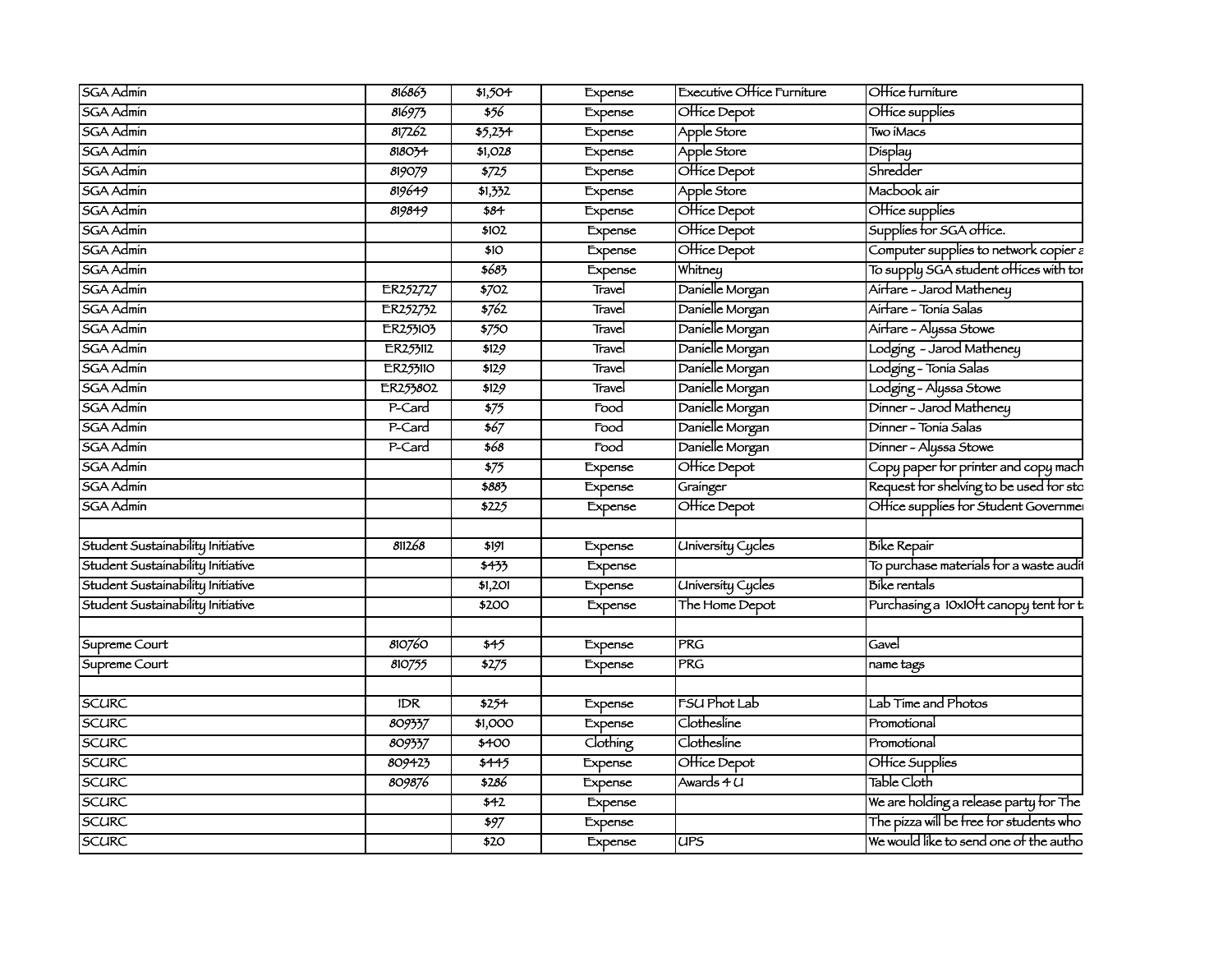| SCURC           |        | 56,478                      | Expense             | Gandy Printers           | Owl Magazine Printing - Gandy Printen    |
|-----------------|--------|-----------------------------|---------------------|--------------------------|------------------------------------------|
| <b>SCURC</b>    |        | 5297                        | Expense             |                          | Office supplies for SCURC.               |
| <b>SCURC</b>    |        | \$815                       | Expense             |                          | Bottles to distribute for free to FSU st |
|                 |        |                             |                     |                          |                                          |
| <b>AGENCIES</b> |        |                             |                     |                          |                                          |
| AASU            | 802847 | 547                         | Expense             | Awards 4 U               | Name tags                                |
| <b>AASU</b>     | 801948 | \$150                       | Food                | Costco                   | Food, drink, paper                       |
| <b>AASU</b>     | 805593 | $\overline{\$250}$          | $\overline{F}$ ood  | Costco                   | Food, drink, paper                       |
| <b>AASU</b>     | 809657 | $\frac{1}{100}$             | Expense             | Publix                   | Decorations/art supplies                 |
| <b>AASU</b>     | 809656 | 5200                        | $\overline{1}$      | Costco                   | Food, drink, paper                       |
| <b>AASU</b>     | 810290 | $\overline{\frac{1}{2250}}$ | $\overline{1}$      | Costco                   | Food, drink, paper                       |
| <b>AASU</b>     | 152559 | 5364                        | Travel              | Charmant Kar Faí Tan     | Airfare                                  |
| <b>AASU</b>     | 812362 | \$300                       | Food                | Costco                   | Food, drink, paper                       |
| <b>AASU</b>     | 815257 | 5233                        | Expense             | Asian Ideas              | Chinese performance equip.               |
| <b>AASU</b>     | 815610 | \$2,000                     | $\overline{1000}$   | AZU Lucy Ho's Restaurant | $\overline{\text{Food}}$                 |
| <b>AASU</b>     | 815764 | 5431                        | Expense             | Shindigz.com             | Decorations                              |
| <b>AASU</b>     | 815759 | \$176                       | Expense             | GovConnection            | <b>Black Toner</b>                       |
| <b>AASU</b>     | 815756 | $\overline{3214}$           | Expense             | Office Depot             | Office Supplies                          |
| <b>AASU</b>     | 815772 | 54,205                      | Cont. Service       | Andrew Fung              | Comedy perfomance                        |
| <b>AASU</b>     | 815960 | 5114                        | Expense             | Office Depot             | Flyers supplies                          |
| <b>AASU</b>     | 157629 | \$466                       | Travel              | Lorne Baker              | Airfare, Meals and registration ree      |
| <b>AASU</b>     | 157630 | 5419                        | Travel              | Seleyna Lyn              | Airfare, Meals and registration ree      |
| <b>AASU</b>     | 157621 | $583 +$                     | Travel              | Maryann Mina             | Airtare, meals, lodging, reg. fee        |
| <b>AASU</b>     | 157614 | $\frac{1}{100}$             | Travel              | Katrina Pitt             | Airtare, reg. fee                        |
| <b>AASU</b>     | 157622 | 5446                        | Travel              | Eric Cheung              | Airfare, meals, reg. fee                 |
| <b>AASU</b>     | 157625 | 5548                        | Travel              | Danielle Agraviador      | Airfare, meals, reg. fee                 |
| <b>AASU</b>     | 157620 | 5946                        | Travel              | Seve Kim                 | Airfare, meals, lodging, reg. fee        |
| <b>AASU</b>     | 819821 | \$883                       | <b>Clothing</b>     | Clothesline              | T-shirts                                 |
| <b>AASU</b>     | 820179 | 5941                        | $\overline{1}$ food | Andrew's Catering        | $\overline{F}$ ood                       |
| <b>AASU</b>     | 820594 | \$200                       | $\overline{1000}$   | Publix                   | Food, drink, paper                       |
| <b>AASU</b>     | 820185 | \$500                       | Expense             | FSU Alumni Center        | Room rental                              |
| <b>AASU</b>     | 819805 | 55,315                      | Cont. Service       | Johnathan Park           | Musical Performance                      |
| <b>AASU</b>     | 819819 | \$5,000                     | Cont. Service       | iLL-Literacy             | Spoken word/musical performance          |
| <b>AASU</b>     | 820136 | 53,100                      | Cont. Service       | Ruby Veridiano           | Speaker                                  |
| <b>AASU</b>     |        | 5414                        | Clothing & Awards   | Awards 4 U               | Award materials for AASU Closing Cer     |
| <b>AASU</b>     |        | 55,315                      | Contract Services   | Johnathan Park           | Musical Performance - Johnathan Park     |
| <b>AASU</b>     |        | \$24                        | Expense             |                          | Certificate paper for AASU awards.       |
| <b>AASU</b>     |        | 524                         | Expense             | Office Depot             |                                          |
| <b>AASU</b>     |        | \$100                       | $\overline{1000}$   |                          | This purchase request will provide snac  |
|                 |        |                             |                     |                          |                                          |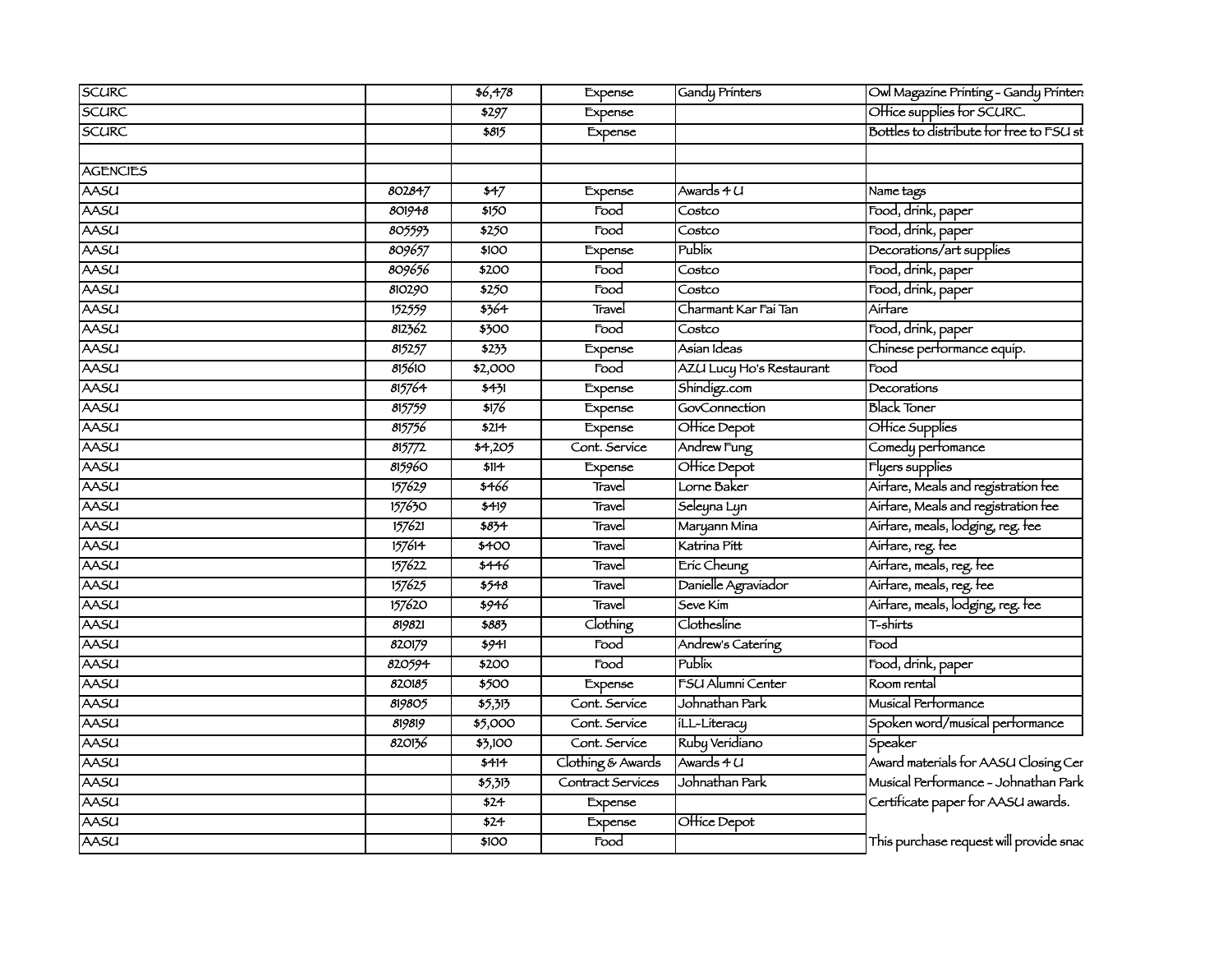| Food - Andrew's Catering PO #819941<br>AASU<br>Andrew's Catering<br>5941<br>$\overline{1}$                         |  |
|--------------------------------------------------------------------------------------------------------------------|--|
| Maintenance on older AASU Plaques.<br>AASU<br>Clothing/Awards<br>Awards4U<br>\$150                                 |  |
| Team building exercises at the FSU<br>AASU<br>\$260<br>Expense                                                     |  |
| Team building exercises at the FSU<br><b>AASU</b><br>\$260<br>Expense                                              |  |
| This purchase will provide food and<br>publix<br>AASU<br>Food<br>\$100                                             |  |
|                                                                                                                    |  |
| <b>BSU</b><br>Jeff Pierre<br>801228<br>$\overline{$80}$<br>וסן<br>Cont. Ser                                        |  |
| Publix<br><b>BSU</b><br>Food, drink, paper<br>802394<br>\$90<br>Food                                               |  |
| <b>BSU</b><br>$\frac{1}{55}$<br><b>OHiceMax</b><br>803340<br>Copy Paper<br>Expense                                 |  |
| <b>BSU</b><br>805920<br>5183<br>Office Depot<br>Large format Paper<br>Expense                                      |  |
| <b>BSU</b><br>Publix<br>Food, drink, paper<br>805763<br>585<br>Food                                                |  |
| Publix<br>Food, drink, paper<br><b>BSU</b><br>806627<br>$\frac{1}{575}$<br>$\overline{r}$ ood                      |  |
| Jeff Pierre<br>806952<br>\$60<br><b>BSU</b><br>Cont. Serv<br><b>DJ</b>                                             |  |
| <b>BSU</b><br>807461<br>3157<br>Nashville Wraps<br>Decorations - Homecoming Float<br>Expense                       |  |
| Food, drink, paper<br>$\overline{$}80$<br><b>BSU</b><br>808449<br>Food<br>Costco                                   |  |
| <b>BSU</b><br>The Moon<br><b>Facility Rental</b><br>809150<br>\$4,500<br>Expense                                   |  |
| Flat Bed<br><b>BSU</b><br>\$300<br>Ray's Odd Job & Tent Service<br>809510<br>Expense                               |  |
| Chikfil-A<br><b>BSU</b><br>809788<br>5133<br>Food<br>Food                                                          |  |
| <b>BSU</b><br>$\frac{1}{575}$<br>עסן<br>809875<br>Kerry Joseph<br>Cont. Serv                                       |  |
| <b>BSU</b><br>$\frac{1}{575}$<br>809872<br>Cont. Serv<br>Kerry Joseph<br>$\overline{D}$                            |  |
| <b>BSU</b><br>$\overline{\mathtt{D}^{\text{\tiny J}}}$<br>809969<br>$\overline{$80}$<br>Kerry Joseph<br>Cont. Serv |  |
| <b>BSU</b><br>51,290<br>Clothing<br>t-shirts<br>810834<br>T-Formation                                              |  |
| <b>BSU</b><br>811335<br>\$104<br>Awards 4 U<br><b>Awards</b><br>Plaque                                             |  |
| <b>BSU</b><br>Catered Food<br>811354<br>51,335<br>Food<br>Classic Fare Catering                                    |  |
| <b>BSU</b><br>$\frac{1}{1}$ ,029<br>Leon County Civic Center<br>Food and Facility<br>811775<br>Food                |  |
| 811669<br>$\frac{1}{555}$<br><b>BSU</b><br>$\overline{Food}$<br>Hungy Howies<br>$\overline{Food}$                  |  |
| Turnbull<br><b>BSU</b><br>IDR<br>\$1,584<br>Expense<br>Venu                                                        |  |
| <b>BSU</b><br>Office Depot<br>548<br>Supplies<br>811951<br>Expense                                                 |  |
| Chikfil-A<br><b>BSU</b><br>$\overline{570}$<br>Chicken nuggets<br>814078<br>$\overline{1000}$                      |  |
| Modern Digital Imaging<br><b>BSU</b><br>5625<br>The Incite Magazine<br>815128<br>Expense                           |  |
| $\frac{1}{55}$<br><b>BSU</b><br>815615<br>Hungy Howies<br>Pízza<br>Food                                            |  |
| Publix Deli<br>Food, drink, paper<br>5165<br><b>BSU</b><br>815613<br>Food                                          |  |
| Electrical infrastructure for door<br><b>FSU Facilities</b><br><b>BSU</b><br><b>EFT</b><br>\$1,891<br>Expense      |  |
| Card access door<br><b>BSU</b><br>\$3,839<br><b>FSUITS</b><br>ETT<br>Expense                                       |  |
| <b>BSU</b><br>$\overline{\frac{150}{20}}$<br>Drinks<br>815943<br>$\overline{1000}$<br>Costco                       |  |
| <b>BSU</b><br>815945<br>51,224<br>Clothing<br>t-shirts<br>T-Formation                                              |  |
| Publix<br><b>BSU</b><br>816106<br>588<br>$\overline{\text{Food}}$<br>Drínks                                        |  |
| <b>BSU</b><br>Office Depot<br>816053<br>\$142<br>Paper supplies<br>Expense                                         |  |
| rican Caribbean Dance Theatre, In Jevelle Robinson<br><b>BSU</b><br>816190<br>\$300<br>Cont. Serv                  |  |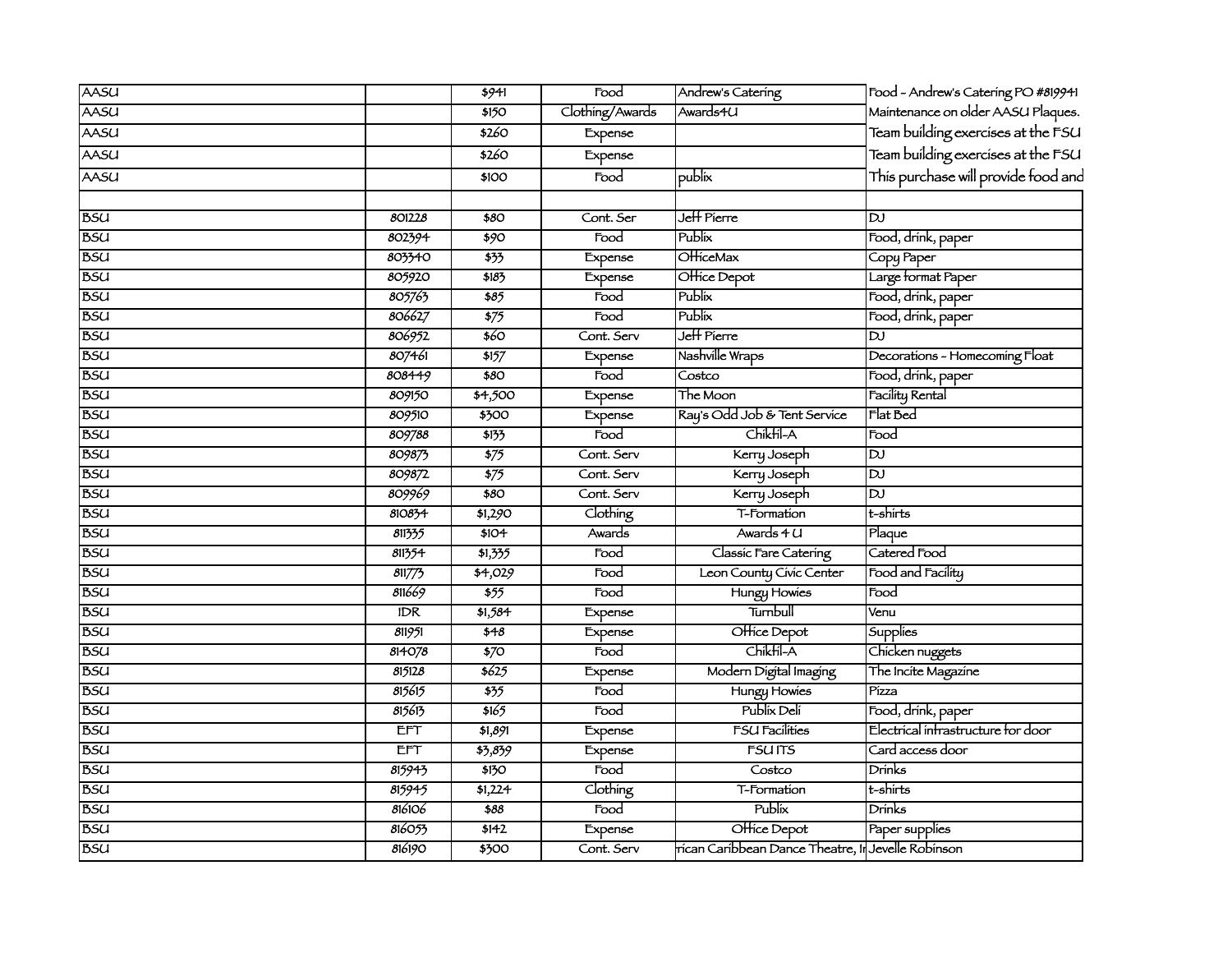| 816567 | \$6,000                        | Cont. Serv               |                    | Sphinx Management Group LLC Comedians |                                                                                    |
|--------|--------------------------------|--------------------------|--------------------|---------------------------------------|------------------------------------------------------------------------------------|
| 816565 | \$115                          |                          | Food               | <b>Hungry Howies</b>                  | Mzza                                                                               |
| 816697 | 5438                           | Cont. Serv               |                    | Robbie Stokes                         | $\frac{1}{\sqrt{2}}$                                                               |
| 816875 |                                | $\overline{\text{Food}}$ |                    | Costco                                | Food, drink, paper                                                                 |
| 816876 | $\frac{1}{500}$                | $\overline{Food}$        |                    | Publix                                | Food, drink, paper                                                                 |
| 817412 |                                | Cont. Serv               |                    | Kerry Joseph                          |                                                                                    |
| 817415 | \$130                          | Food                     |                    | $\frac{1}{2}$ Publix                  | Food, drink, paper                                                                 |
| 817579 |                                | Cont. Serv               |                    | Kerry Joseph                          |                                                                                    |
| 817380 |                                | Cont. Serv               |                    | $\frac{6}{\text{Kerry Joseph}}$       |                                                                                    |
| 817382 | $\overline{\frac{$50}$         | Cont. Serv               |                    | Kerry Joseph                          |                                                                                    |
| 817385 | $\overline{\hspace{1.5cm}117}$ | $\overline{food}$        |                    |                                       |                                                                                    |
| 817384 | $\overline{\frac{1}{50}}$      | $\overline{$ Food        |                    | Publix <sup>1</sup>                   | Cupcakes<br>Food, drink, paper<br>Speaker                                          |
| 817662 | \$13,000                       | Cont. Serv               |                    | Michael Eric Dyson                    |                                                                                    |
| 818037 | $\overline{\$120}$             | Expense                  |                    | Lowe's                                | Paint                                                                              |
| 819100 | $\frac{1}{15}$                 | $\frac{1}{100}$          |                    | $\overline{\text{Costco}}$            | Food and paper items                                                               |
| 820177 | $\overline{\ast 90}$           |                          | $\overline{Food}$  | <b>Publix</b>                         |                                                                                    |
| 820176 | \$460                          | Expense                  |                    | Costco                                | Television                                                                         |
|        | $\overline{$800}$              |                          | Expense            |                                       | Incite Magazine will be releasing its' thin                                        |
|        | $\overline{\$250}$             |                          | Expense            |                                       | Items will serve to assist leadership sum                                          |
|        | \$800                          |                          | Expense            |                                       | Incite Magazine will be releasing its' thin                                        |
|        | $\frac{1}{260}$                |                          | Expense            |                                       | Items will serve as materials throughout                                           |
|        | $\frac{1}{5560}$               | Food                     |                    |                                       | Items will serve as refreshments for our                                           |
|        | $\overline{\text{ }120}$       |                          | $\overline{F}$ ood |                                       |                                                                                    |
|        | $\frac{1}{1}$                  | Clothing                 |                    |                                       |                                                                                    |
|        | $\frac{1}{1}$                  |                          | Expense            |                                       |                                                                                    |
|        | \$100                          | $\overline{$ Food        |                    |                                       |                                                                                    |
|        | \$506                          | Food                     |                    |                                       | Items being served are as follows: HUM                                             |
|        | $\frac{1}{150}$                | Clothing                 |                    |                                       |                                                                                    |
|        | $\frac{1}{150}$                |                          | Expense            |                                       | FSU Campus Reservation Facility Rental: Main Campus Fields, In                     |
|        | $\frac{1}{155}$                | Expense                  |                    |                                       |                                                                                    |
|        | $\overline{\$250}$             | Expense                  |                    |                                       |                                                                                    |
|        | \$114                          | Expense                  |                    | Lowe's                                | Confirming order to match items order                                              |
|        |                                |                          | Expense            | Michaels Arts and Crafts              | To purchase bags needed for Care Mo                                                |
|        | \$108                          |                          | Expense            | <b>UPS Store</b>                      | We are requesting a quote for a banner                                             |
|        | \$126                          |                          | Expense            | <b>UPS Store</b>                      |                                                                                    |
|        |                                |                          |                    |                                       | To purchase yard signs to place in desi<br>Purchase a television to place in Black |
|        | \$430                          | Expense                  |                    | Costco                                |                                                                                    |
|        | \$150                          |                          | Expense            | Costco                                | To purchase a mount to support the te                                              |
|        | \$55                           |                          | Expense            | Costco                                | To purchase cardstock and paper bags                                               |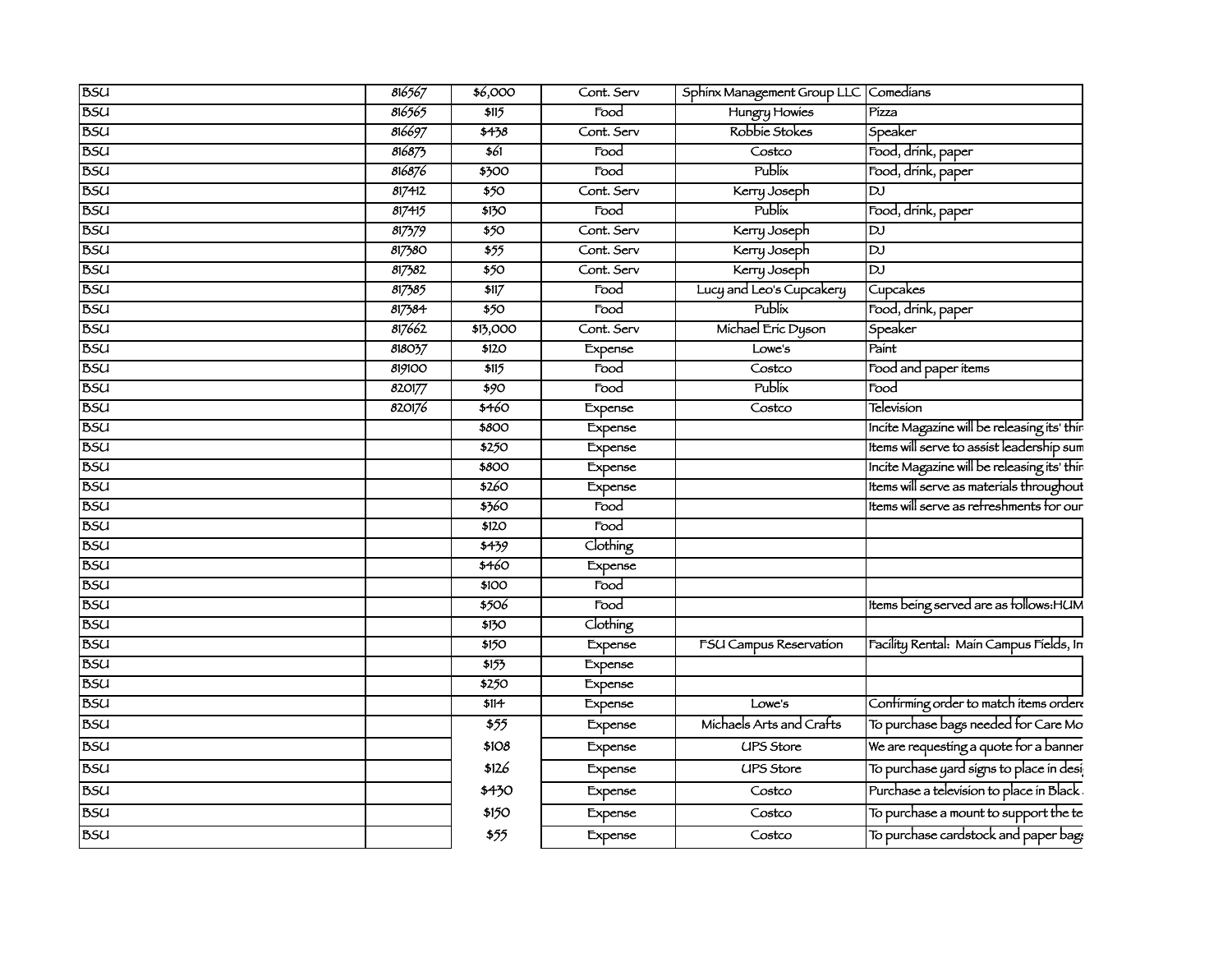| <b>B</b> SU |                  | 531                        | Expense            | Office Depot                            | To purchase Card stock to make greeti                                    |
|-------------|------------------|----------------------------|--------------------|-----------------------------------------|--------------------------------------------------------------------------|
| <b>BSU</b>  |                  | \$1,300                    | Expense            |                                         | Information Technology Services To install cable at the Black Student Un |
| <b>BSU</b>  |                  | \$250                      | Food               | Costco                                  | We are requesting money to purchase s                                    |
| <b>BSU</b>  | 827304           | \$910                      | Clothing           | T-Formation                             | tank tops                                                                |
| <b>BSU</b>  |                  | \$610                      | Expense            |                                         | Our preview issue of our Incite Magazir                                  |
| <b>BSU</b>  |                  | \$1,280                    | Expense            | <b>FSU Facilities</b>                   | To pay for a work order to have the ho                                   |
| <b>BSU</b>  |                  | \$533                      | Expense            | <b>FSU Facilities</b>                   | To replace rotting wood on two window                                    |
| <b>BSU</b>  |                  | \$162                      | Expense            |                                         | To purchase materials needed to remov                                    |
| <b>BSU</b>  |                  | \$1,988                    | Expense            |                                         | To pay for a work order to repair the w                                  |
|             |                  |                            |                    |                                         |                                                                          |
|             |                  |                            |                    |                                         |                                                                          |
| <b>HLSU</b> | 80677            | $\overline{40}$            | Food               | Publix                                  | Food, drink, paper                                                       |
| <b>HLSU</b> | 800684           | $\overline{40}$            | Food               | Publix                                  | Food, drink, paper                                                       |
| <b>HLSU</b> | 800688           | $\frac{1}{575}$            | Cont. Serv         | X-Sound LLC                             | DJ service                                                               |
| <b>HLSU</b> | 801267           | $\overline{341}$           | Expense            | <b>O</b> HiceMax                        | Toner                                                                    |
| <b>HLSU</b> | 806027           | \$102                      | Expense            | Office Deppot                           | Large format Paper                                                       |
| <b>HLSU</b> | 806129           | $\overline{\frac{1}{50}}$  | Cont. Serv         | X-Sound LLC                             | DJ service                                                               |
| <b>HLSU</b> | 806128           | $\overline{\frac{1}{50}}$  | Cont. Serv         | X-Sound LLC                             | DJ service                                                               |
| <b>HLSU</b> | 806194           | 5233                       | Expense            | Awards 4 U                              | Name tag (5) w/name (11) generic                                         |
| <b>HLSU</b> | 806396           | $\overline{\$80}$          | Food               | Hungry Howies                           | Food, drink, paper                                                       |
| <b>HLSU</b> | 806305           | \$100                      | Food               | Publix                                  | Food, drink, paper                                                       |
| <b>HLSU</b> | 806309           | $\overline{\frac{1}{60}}$  | Expense            | <b>UPS</b>                              | Printing                                                                 |
| <b>HLSU</b> | 806310           | $\frac{1}{559}$            | Expense            | Office Depot                            | Supplies                                                                 |
| <b>HLSU</b> | 806762           | $\overline{5421}$          | Expense            | Swank Motion Pictures                   | Rental/copywright                                                        |
| <b>HLSU</b> | 806764           | 5396                       | Expense            | Swank Motion Pictures                   | Rental/copywright                                                        |
| <b>HLSU</b> | 807463           | 5963                       | Clothing           | Homestead Tees                          | T-Shirts                                                                 |
| <b>HLSU</b> | 807689           | 3325                       | Expense            | Swank Motion Pictures                   | Film Rights                                                              |
| <b>HLSU</b> | 807688           | $\overline{\ast 400}$      | Expense            | <b>IFC Films &amp; Sundance Selects</b> | Film Rights                                                              |
| <b>HLSU</b> | 808056           | $\frac{1}{5}$              | Expense            | Office Depot                            | <b>Supplies</b>                                                          |
| <b>HLSU</b> | 808071           | $\overline{\frac{1}{250}}$ | Cont. Serv         | X-Sound LLC                             | DJ service                                                               |
| <b>HLSU</b> | 808070           | $\overline{550}$           | Cont. Serv         | X-Sound LLC                             | DJ service                                                               |
| <b>HLSU</b> | 808171           | \$120                      | $\overline{1000}$  | Publix                                  | Food, drink, paper                                                       |
| <b>HLSU</b> | <b>PCARD</b>     | 5200                       | Expense            | Walmart                                 | Decorations                                                              |
| <b>HLSU</b> | 808933           | 5683                       | $\overline{food}$  | Aramark                                 | Catered Food                                                             |
| <b>HLSU</b> | 809230           | \$80                       | Food               | Pubix                                   | Food, drink, paper                                                       |
| <b>HLSU</b> | 809633           | \$40                       | Cont. Serv         | X-Sound LLC                             | DJ service                                                               |
| <b>HLSU</b> | $\overline{IDR}$ | 5560                       | Expense            | Campus Rec                              | <b>HLSU</b> Tornament                                                    |
| <b>HLSU</b> | 811020           | 5200                       | $\overline{F}$ ood | Publix                                  | Food, drink, paper                                                       |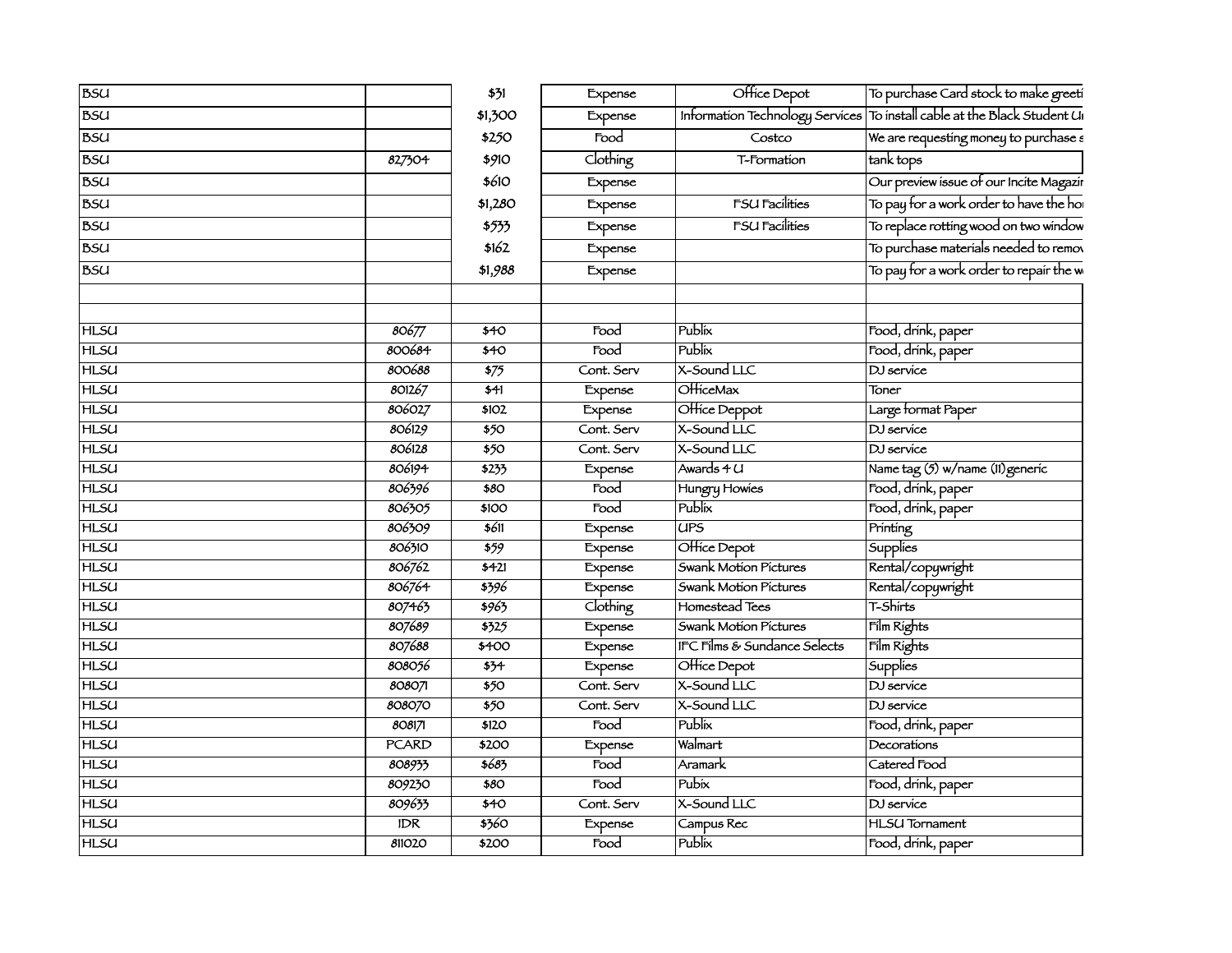| <b>HLSU</b> | 811484       | \$100                       | Cont. Serv        | lx                           | Contract Service                          |
|-------------|--------------|-----------------------------|-------------------|------------------------------|-------------------------------------------|
| <b>HLSU</b> | 811485       | \$98                        | Food              | Hungry Howies                | Food, drink, paper                        |
| <b>HLSU</b> | 811787       | $\frac{1}{575}$             | Food              | Publix                       | Food                                      |
| <b>HLSU</b> | 812399       | $\overline{\frac{1}{250}}$  | Food              | Publix                       | $\overline{\text{Drínk}}$                 |
| <b>HLSU</b> | 815388       | \$150                       | Food              | Pubix                        | Food and Drink                            |
| <b>HLSU</b> | 815374       | \$100                       | Food              | Publix                       | Food and Drink                            |
| <b>HLSU</b> | 815373       | \$50                        | Food              | Publix                       | Food and Drink                            |
| <b>HLSU</b> | 815398       | \$1,400                     | Expense           | Bluefish outdoor movie       | Outdoor movie supplies                    |
| <b>HLSU</b> | 816001       | $\frac{1}{579}$             | Food              | Hungry Howies                | Pízza and drínks                          |
| <b>HLSU</b> | WO1323440    | $\overline{350}$            | Expense           | <b>FSU Building Services</b> | Rectangular table rental                  |
| <b>HLSU</b> | IDR          | $\frac{1}{5}$               | Expense           | Crenshaw Lanes               | Entire facility rental                    |
| <b>HLSU</b> | T-Card       | \$9,930                     | Travel            | Alex García                  | Airfare, lodging, reg. fee                |
| <b>HLSU</b> | 818039       | 529                         | Food              | Hungry Howies                | Pízza                                     |
| <b>HLSU</b> | 817827       | $\overline{\frac{1}{60}}$   | Food              | Publix                       | Food and Drink                            |
| <b>HLSU</b> | 817826       | $\overline{\frac{60}{250}}$ | Food              | Publix                       | Food and Drink                            |
| <b>HLSU</b> | 818042       | 5131                        | Expense           | Office Depot                 | Ink and paper                             |
| <b>HLSU</b> | 819170       | \$100                       | Food              | Publix                       | Food and refreshments                     |
| <b>HLSU</b> | 819755       | \$25                        | Expense           | Office Depot                 | Paper                                     |
| <b>HLSU</b> | 819754       | \$250                       | Food              | Publix                       | Food and drinks                           |
| <b>HLSU</b> | <b>CMIII</b> | (\$10,000)                  | Transter          | Transfer to CLSC             | Transter                                  |
| <b>HLSU</b> | 821569       | \$10                        | Expense           | Office Depot                 | Office supplies                           |
| <b>HLSU</b> | 821575       | \$100                       | Food              | Publix                       | $ \bar{r}_{ood} $                         |
| <b>HLSU</b> |              | 5355                        | Clothing & Awards |                              | These are awards to honor some of ou      |
| <b>HLSU</b> |              | 576                         | Clothing/Awards   | Awards4U                     | These are the new name tags for our ex    |
| <b>HLSU</b> |              | 5345                        | Expense           |                              | This is a PO request for Magazines from   |
| <b>HLSU</b> |              | \$850                       | Expense           | Publix                       | These are centerpieces from Publix for    |
| <b>HLSU</b> |              | \$4,200                     | Food              |                              | This is a PO for the food from Aramark    |
| <b>HLSU</b> |              | \$108                       | Clothing/Awards   | Robert                       | Polos for the executive board.            |
| <b>HLSU</b> |              | 5170                        | Expense           | Signature Office Products    | Rolls of paper for printing flyers in Stu |
| <b>HLSU</b> |              | \$390                       | Expense           | Office Depot                 | Office Supplies for the summer and up     |
| <b>HLSU</b> |              | \$281                       | Expense           | Office Depot                 | Supplies for El Centro                    |
| <b>HLSU</b> |              | $\frac{1}{577}$             | Expense           | Office Depot                 | Office Supplies and Furniture for ELC     |
| <b>HLSU</b> |              | \$500                       | Expense           | Costco Wholesale             | Television, wall mount and cables for HI  |
| <b>HLSU</b> |              | \$500                       | Expense           | Costco Wholesale             | Television, wall mount and HDMI cables    |
| <b>HLSU</b> |              | \$86                        | Expense           | Crate & Barrel               | Pillows for the HLSU Couches              |
| <b>HLSU</b> |              | 5485                        | Expense           | Costco Wholesale             | Television, wall mount and HDMI cables    |
| <b>HLSU</b> | 826866       | 512                         | Expense           | Office Depot                 | greeting cards                            |
| <b>HLSU</b> |              | $\frac{1}{51,650}$          | Clothing/Awards   | Steve                        | Tank tops to promote the agency durin     |
| <b>HLSU</b> |              | 3370                        | Expense           | Tracey                       | Promo sunglasses from Full Press          |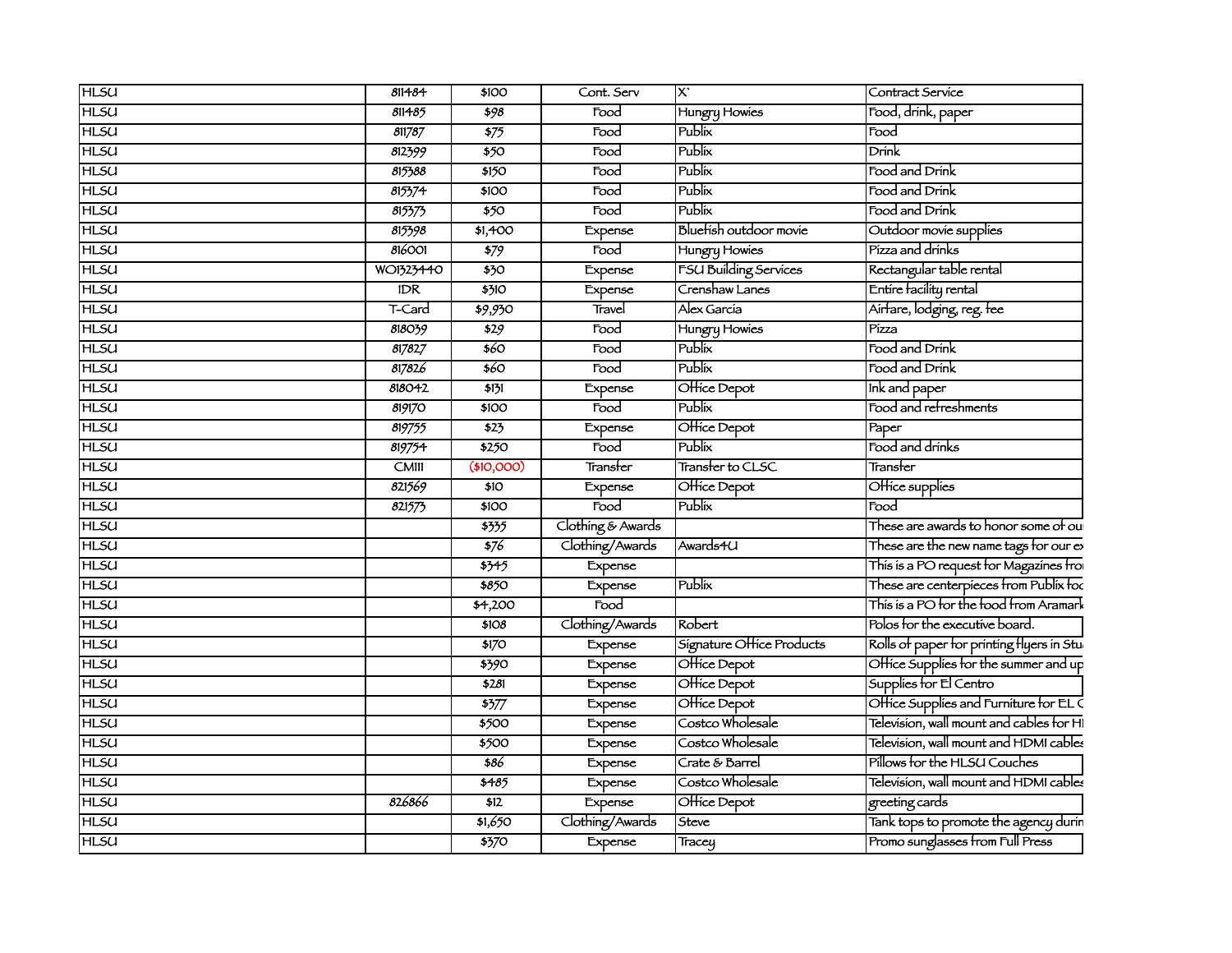| PRIDE        | 80419            | 550.00                     | Cont. Serv                 | Amanda James               | Performer                                                                                   |
|--------------|------------------|----------------------------|----------------------------|----------------------------|---------------------------------------------------------------------------------------------|
| PRIDE        | 804221           | 400.00                     | Cont. Serv                 | Jamie Kalman               | Performer                                                                                   |
| PRIDE        | 804359           | 550.00                     | Cont. Serv                 | Jeffrey Níno               | Performer                                                                                   |
| PRIDE        | 804831           | 200.00                     | Cont. Serv                 | Luís Alvarez Schacht       | Performer                                                                                   |
| <b>PRIDE</b> | IDR              | \$310                      | Expense                    | Crenshaw Lanes             | <b>Facility Rental</b>                                                                      |
| PRIDE        | 807933           | \$60                       | $\overline{\mathrm{Food}}$ | Publix                     | Food, drink, paper                                                                          |
| <b>PRIDE</b> | 808473           | \$50                       | Food                       | ublix                      | Food, drink, paper                                                                          |
| PRIDE        | $\overline{IDR}$ | \$300                      | Expense                    | Facility Rental            | Cabin/Meeting Room                                                                          |
| PRIDE        | 809175           | \$119                      | Expense                    | Office Depot               | Supplies                                                                                    |
| PRIDE        | 810093           | $\overline{\frac{1}{276}}$ | Expense                    | Awards 4 U (A&S /SG)       | Name Tags                                                                                   |
| PRIDE        | 811880           | 51,242                     | Clothing                   | <b>Full Press Apparel</b>  | $\tau$ -Shirts                                                                              |
| PRIDE        | 8132/1           | \$100                      | $\overline{1000}$          | $\overline{\text{ublix}}$  | Food and Water                                                                              |
| <b>PRIDE</b> | 813783           | \$550                      | Cont. Serv                 | Amanda James               | Performer                                                                                   |
| PRIDE        | 813924           | \$550                      | Cont. Serv                 | Jamie Kalman               | Performer                                                                                   |
| PRIDE        | 814072           | 5500                       | Cont. Serv                 | Paul-Anthony Barnett       | Performer                                                                                   |
| <b>PRIDE</b> | 814892           | \$600                      | Cont. Serv                 | Desire Thorpe              | Performer                                                                                   |
| PRIDE        | 815110           | \$300                      | Cont. Serv                 | Amanda Johnson             | Performer                                                                                   |
| PRIDE        | 815283           | \$350                      | Cont. Serv                 | Adam Brown                 | Performer                                                                                   |
| PRIDE        | 816056           | 850 I                      | Food                       | ublix                      | $\overline{\text{Food}}$                                                                    |
| PRIDE        | 817623           | \$315                      | Clothing                   | Full Press Apparel         | $\tau$ -Shirts                                                                              |
| PRIDE        | 817618           | \$128                      | Expense                    | $\sqrt{OH}$ ice Depot      | Office supplies                                                                             |
| PRIDE        | ET4              | \$500                      | Cont. Serv                 | <b>PRIDE</b>               | Transfer to School of Communication                                                         |
| PRIDE        | 818712           | \$125                      | $\overline{\text{Food}}$   | Publix                     | Food, drink, paper                                                                          |
| PRIDE        | $\overline{DR}$  | \$138                      | Expense                    | Student Life Cinema        | <b>Film Licensing</b>                                                                       |
| <b>PRIDE</b> | IDR              | \$310                      | Expense                    | Crenshaw Lanes             | <b>Facility Rental</b>                                                                      |
| PRIDE        | 819255           | \$336                      | Expense                    | Oriental Trading           | Party supplies                                                                              |
| PRIDE        | 819251           | \$200                      | $\overline{Food}$          | Publix                     | Food and drinks                                                                             |
| <b>PRIDE</b> | 820169           | 575                        | Food                       | Publix                     | Food, drinks, paper                                                                         |
| PRIDE        | T-Card           | 5609                       | Travel                     | Shantel Moten              | Lodging and registration fee                                                                |
| PRIDE        | T-Card           | 53,643                     | Travel                     | Shantel Moten              | Airtare                                                                                     |
| <b>PRIDE</b> |                  | \$500                      |                            |                            | Contractual Services Japanese Animation Club of Talla FreeCon 9, an annual Japanese animat  |
| <b>PRIDE</b> |                  | \$2,250                    |                            |                            | Contractual Services the Center for Leadership & Soci We're cosponsoring PeaceJame in bring |
| PRIDE        |                  | \$298                      | Clothing/Awards            | Awards4U                   | These awards are for our outstanding                                                        |
| PRIDE        |                  | \$8,000                    | Contract Services          |                            | An Evening with Janet Mock - America                                                        |
| PRIDE        |                  | \$400                      | Food                       |                            | Food, drink, paper goods - Publix PO;                                                       |
| PRIDE        |                  | \$200                      | Food                       | Lucy and Leo's Cupcakery   | These cupcakes are for our End of the                                                       |
| PRIDE        |                  | \$150                      | Food                       | Soul Vegetarian Restaurant | This food is for Pride's end of the year                                                    |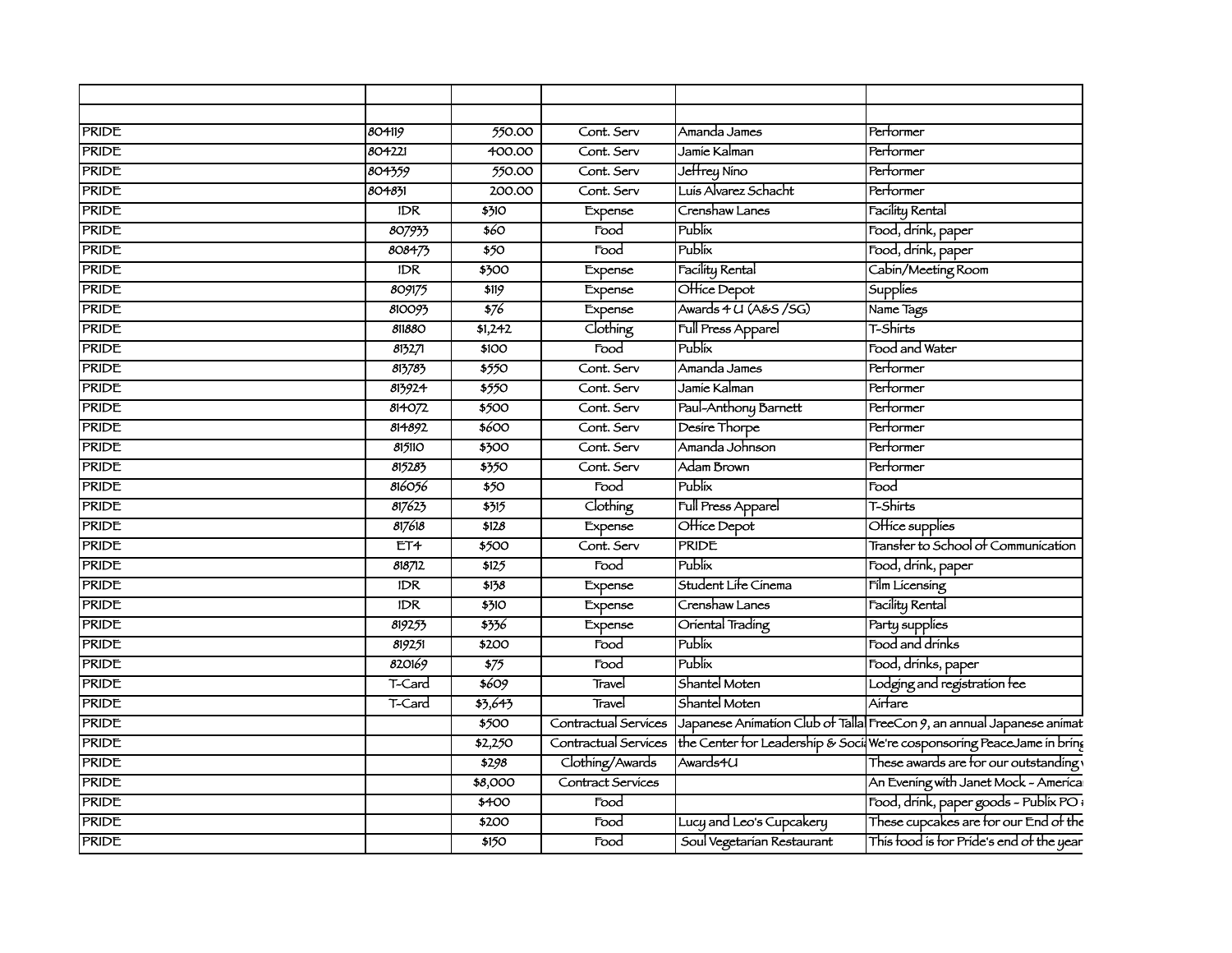| <b>PRIDE</b>          |          | 53,643                     | Travel                     |                            | Airfare to LGBT Conference - Travel E     |
|-----------------------|----------|----------------------------|----------------------------|----------------------------|-------------------------------------------|
| <b>PRIDE</b>          |          | 5609                       | Travel                     |                            | Student Lodging - RIT Inn T-Card          |
| <b>PRIDE</b>          |          | \$500                      | Travel                     |                            | Registration Fee - Connatech.com          |
| <b>PRIDE</b>          |          | $\frac{1}{207}$            | Clothing & Awards Awards4U |                            | These awards are for our outstanding      |
| <b>PRIDE</b>          |          | \$2,000                    | Contractual Services Miles |                            | Join Pride for an evening with award-wi   |
| <b>PRIDE</b>          |          | \$150                      | $\overline{Food}$          | Publix (Ocala Corners)     | Pride is having a social event at the FSC |
| <b>PRIDE</b>          |          | \$89                       | Expense                    | <b>UPS Store</b>           | The Pride Student Union has a new Lo      |
| <b>PRIDE</b>          |          | \$250                      | Expense                    | Havertys                   | This purchase request is for a table to   |
| <b>PRIDE</b>          |          | \$108                      | Expense                    | <b>UPS Store</b>           | The Pride Student Union has a new Lo      |
| <b>PRIDE</b>          |          | $\frac{1}{578}$            | Expense                    | The FSU Frame Shop         | Pride Student Union intends to hire the   |
| <b>PRIDE</b>          |          | \$480                      | Expense                    | Amazon.com                 | Purchasing books from Amazon.com Fc       |
| <b>PRIDE</b>          |          | 5239                       | $\overline{F}$ ood         | Costco                     | The Pride Student Union operates a st     |
| <b>PRIDE</b>          |          | $\overline{51,721}$        | Expense                    | <b>Crestline</b>           | This order is for promotional water bot   |
| <b>PRIDE</b>          |          | \$117                      | Expense                    | Office Depot               | These supplies are to replenish the Prix  |
|                       |          |                            |                            |                            |                                           |
| Women's Student Union | 801713   | \$100                      | Food                       | $T$ Publix                 | Food drink, paper                         |
| Women's Student Union | 801415   | \$68                       | Expense                    | <b>O</b> HiceMax           |                                           |
| Women's Student Union | $P-Card$ | $\frac{1}{200}$            | Expense                    | OfficeDepot                | Papper<br>Supplies                        |
| Women's Student Union | P-Card   | \$200                      | Expense                    | Walmart                    | Decorations/tablecloth                    |
| Women's Student Union | 806122   | $\overline{520}$           | $\frac{1}{3}$              | Publix                     | Food, drink, paper                        |
| Women's Student Union | 806121   | 335                        | $\overline{r}$ ood         | Hungry Howies              | Food                                      |
| Women's Student Union | 807935   | \$40                       | $\overline{1000}$          | Publix                     | Food, drink, paper                        |
| Women's Student Union | $P-Card$ | $\overline{100}$           | Expense                    | Valmart                    | Art and Crafts                            |
| Women's Student Union | 809075   | \$176                      | Expense                    |                            | Name Tags                                 |
| Women's Student Union | 809649   | \$40                       | $\overline{F}$ ood         | Hungry Howies              | Food, dring                               |
| Women's Student Union | P-Card   | \$100                      | Expense                    | Valmart                    | Decorations                               |
| Women's Student Union | t-card   | 589                        | Travel                     | Dmorgan/Sara Saxner        | Lodging                                   |
| Women's Student Union | 810507   | \$30                       | Expense                    | <b>Staples</b>             | Lamination of Posters                     |
| Women's Student Union | 810623   | 5165                       | Expense                    | Office Depot               | Paper                                     |
| Women's Student Union | 810726   | \$30                       | Expense                    | Hungry Howies              | Pízzas                                    |
| Women's Student Union | 810720   | $\overline{\frac{1}{250}}$ | Expense                    | ublix                      | Food, drink, paper                        |
| Women's Student Union | 811486   | \$30                       | $\overline{1000}$          |                            | Food, drink, paper                        |
| Women's Student Union | 811487   | 580                        | $\overline{F}$ ood         | Publix                     | Food, drink, paper                        |
| Women's Student Union | 811784   | $\overline{\frac{1}{50}}$  | $\overline{F}$ ood         | Publix                     | Food, Drink                               |
| Women's Student Union | 81783    | \$50                       | Food                       | <b>Publix</b>              | Food                                      |
| Women's Student Union | 813557   | 5760                       | Clothing                   | -Formation                 | -Shirts                                   |
| Women's Student Union | 814076   | \$20                       | $\overline{F}$ ood         | Publix                     | $\sqrt{Drink}$                            |
| Women's Student Union | 814075   | 525                        | $\overline{Food}$          | Hungry Howies              | Pízza                                     |
| Women's Student Union | 815148   | 34,446                     | Expense                    | Executive Office Furniture | Furniture                                 |
|                       |          |                            |                            |                            |                                           |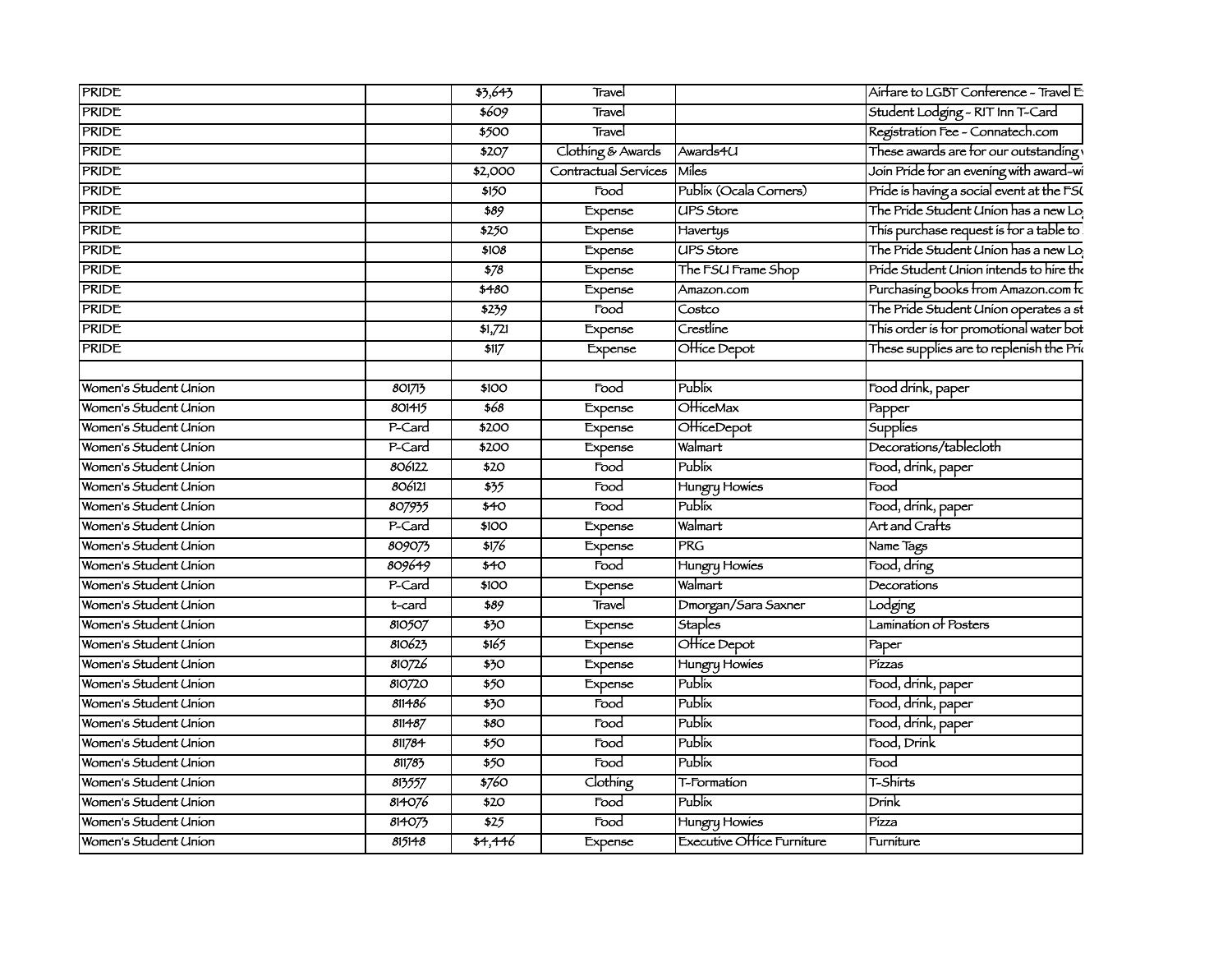| Women's Student Union | 814979     | \$50          | Food              | Publix                                    | Coffee and Bagels                         |
|-----------------------|------------|---------------|-------------------|-------------------------------------------|-------------------------------------------|
| Women's Student Union | P-Card     | 5252          | Expense           | Buttonmakers.net                          | Button maker                              |
| Women's Student Union | 817577     | \$40          | Food              | Hungry Howies                             | Pízza                                     |
| Women's Student Union | 818044     | \$50          | Food              | Publix                                    | Coffee and supplies                       |
| Women's Student Union | 818045     | 5281          | Clothing          | <b>T-Formation</b>                        | Tee shirts                                |
| Women's Student Union | 818164     | \$129         | Expense           | Office Depot                              | Office supplies                           |
| Women's Student Union | 818163     | \$50          | Food              | Publix                                    | Coffee                                    |
| Women's Student Union | P-Card     | \$250         | Expense           | Walmart                                   | Decorations                               |
| Women's Student Union | 818161     | \$150         | Food              | Costco                                    | Food and drinks                           |
| Women's Student Union | 818678     | \$130         | Food              | Publix                                    | Food and drinks                           |
| Women's Student Union | 818681     | \$1,020       | Food              | Moe's Southwest Grill                     | Taco Bar                                  |
| Women's Student Union | P-Card     | \$51          | Expense           | Amazon                                    | Books                                     |
| Women's Student Union | IDR.       | \$150         | Expense           | <b>FSU</b> guest services dept            | Open early fee                            |
| Women's Student Union | 819800     | \$3,500       | Cont. Service     | Aishah Simmons                            | Speaker                                   |
| Women's Student Union | 819782     | $\frac{1}{1}$ | Awards            | Awards 4 U                                | Mirror Plaque                             |
| Women's Student Union |            | \$250         | Expense           |                                           | Rental of Miller Hall for Agency Week C   |
| Women's Student Union |            | \$200         | Food              |                                           |                                           |
| Women's Student Union |            | \$1,167       | Food              |                                           | This event is a collaboration with multip |
| Women's Student Union |            | 51,999        | Contract Services | The Center for Leadership & Social Change |                                           |
| Women's Student Union |            | $\frac{1}{2}$ | Expense           |                                           | Binders, Binder dividers, writing pads,   |
| Women's Student Union |            | \$108         | Expense           |                                           | Banner to be used for market wednesd      |
| Women's Student Union |            | 5590          | Expense           |                                           | TV, wall mount, DVD player, DVD shell     |
| Women's Student Union |            | \$1,870       | Expense           | Office Depot                              | Monitors for the Women Student Unior      |
| Women's Student Union |            | 5439          | Expense           | Office of Business Services               | Networking installation in the Women Si   |
|                       |            |               |                   |                                           |                                           |
| <b>BUREAUS</b>        |            |               |                   |                                           |                                           |
| CPE                   | 803946     | \$524         | Expense           | Tallahassee Democrat                      | Printing 2000-32 pg Booklet               |
| <b>CPE</b>            | 808060     | \$62          | Expense           | Office Depot                              | Supplies                                  |
| CPE                   | 808919     | \$57          | Expense           | Office Depot                              | Supplies                                  |
| <b>CPE</b>            | 809142     | \$30          | Food              | New Leaf Market                           | Food, drink, paper                        |
| CPE                   | <b>IDR</b> | \$80          | Expense           | Student Life Cinema                       | Advertising                               |
| CPE                   | 151610     | \$128         | Travel            | Elizabeth Marin                           | Mileage                                   |
| CPE                   | P-card     | \$250         | Expense           | Hobby Lobby                               | Art Supplies                              |
| CPE                   | 811789     | \$30          | Food              | New Leaf Market                           | $\overline{\text{Drink}}$                 |
| CPE                   | 814902     | 5524          | Expence           | Tallahassee Democrat                      | Spring Catalog                            |
| CPE                   | 815146     | \$50          | Food              | New Leaf Market                           | Food and Coffee                           |
| CPE                   | 817246     | \$51          | Expense           | Office Depot                              | Office Supplies                           |
| <b>CPE</b>            | 817245     | 5550          | Expense           | GovConnection                             | Camcorder and accessories                 |
| CPE                   | 818815     | \$20          | Food              | Publix                                    | Baking supplies                           |
|                       |            |               |                   |                                           |                                           |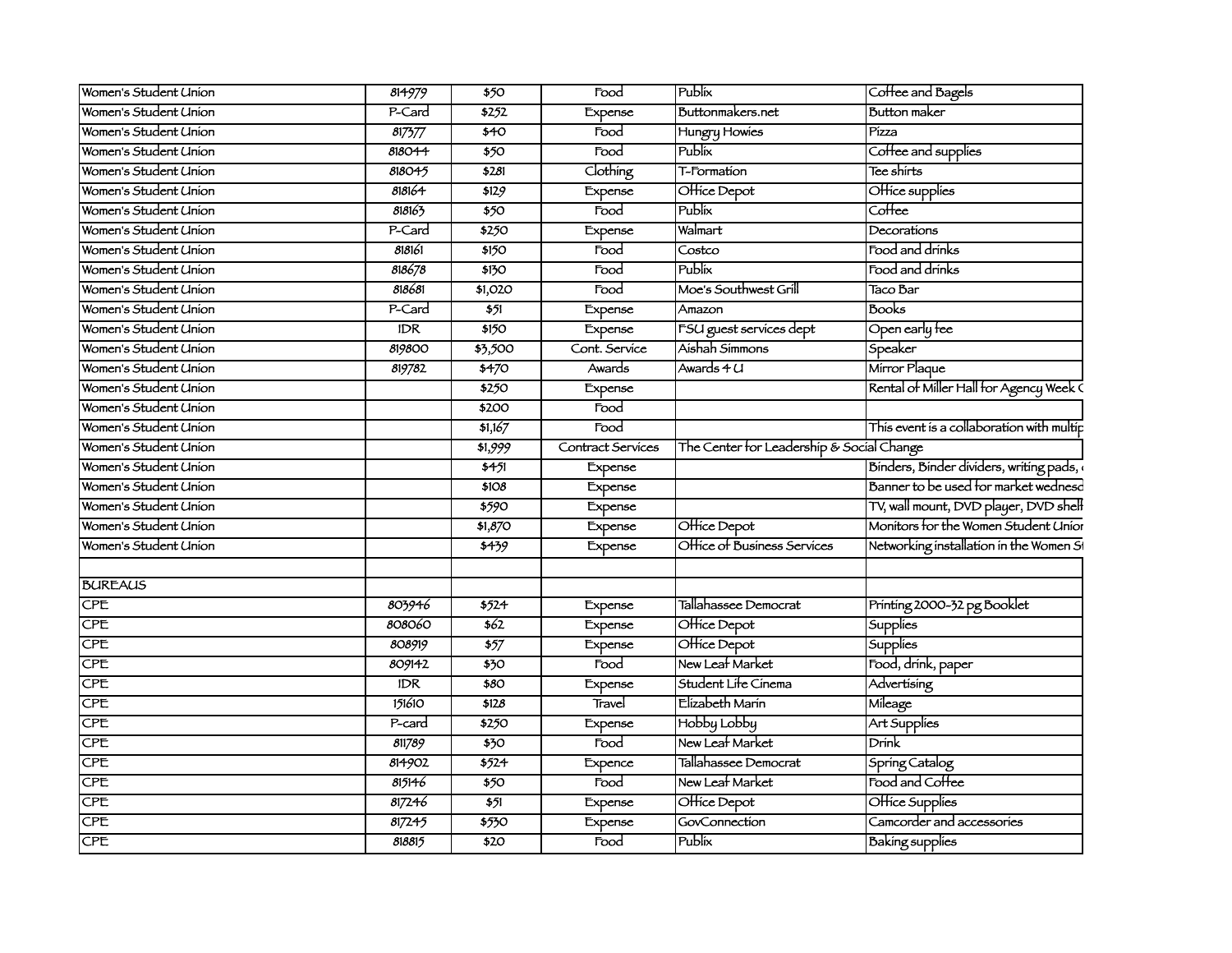| CPE                          |        | \$500                     | Clothing/Awards T-formation    |                                                                                       | We are ordering screen-printed t-shirts                                  |
|------------------------------|--------|---------------------------|--------------------------------|---------------------------------------------------------------------------------------|--------------------------------------------------------------------------|
| CPE                          |        | \$500                     |                                | Contractual Services   Education for Just Peace in the MThis is a speaking engagement |                                                                          |
| CPE                          |        | \$500                     | Contract Services              |                                                                                       | Education for Just Peace in the M This event is a Lecture done by Josh R |
| CPE                          |        | \$800                     | Contractual Services Viridiana |                                                                                       | Viridiana Martinez is a DREAM activist                                   |
| <b>CPE</b>                   |        | 5527                      | Expense                        | GovConnection                                                                         | This is to replace the camcorder and ad                                  |
| $\overline{\text{CPE}}$      |        | \$224                     | Expense                        |                                                                                       | Books requested by memberships, allo                                     |
| CPE                          |        | \$20                      | Food                           | Publix                                                                                | This is for food for our monthly coffee                                  |
|                              |        |                           |                                |                                                                                       |                                                                          |
| <b>IRHC</b>                  | 808218 | \$51                      | Expense                        | <b>Office Depot</b>                                                                   | Paper - 2 Rolls                                                          |
| <b>IRHC</b>                  | 809460 | $\overline{\frac{577}{}}$ | Expense                        | <b>Office Depot</b>                                                                   | Paper - 3 Rolls                                                          |
| <b>IRHC</b>                  | 810622 | \$521                     | Expense                        | Swank                                                                                 | Despicable Me                                                            |
| <b>IRHC</b>                  | 810952 | \$300                     | Food                           | Publix                                                                                | Thanks for Giving                                                        |
| <b>IRHC</b>                  | 813927 | \$175                     | Expense(SG)                    | <b>Office Depot</b>                                                                   | Paper supplies                                                           |
| <b>IRHC</b>                  | 813925 | 5560                      | $\overline{1000}$              | Publix                                                                                | Drinks and paper products                                                |
| <b>IRHC</b>                  | 813539 | \$175                     | Expense(SG)                    | Office Depot                                                                          | Paper products                                                           |
| <b>IRHC</b>                  | 818813 | \$90                      | Awards                         | Awards 4 U                                                                            | Plaques                                                                  |
| <b>IRHC</b>                  |        | \$55                      | Expense                        | Donna                                                                                 | Nametags for the 2013-2014 IRHC Exer                                     |
| <b>IRHC</b>                  |        | $\frac{1}{5,120}$         | Expense                        |                                                                                       | Registration Costs for the NACURH 20                                     |
| <b>IRHC</b>                  |        |                           | Clothing/Awards                | T-Formation                                                                           | These tee shirts will be used for promo                                  |
|                              |        |                           |                                |                                                                                       |                                                                          |
| Office of Servant Leadership | 806311 | 390                       | Expense(SG)                    | <b>University Cycles</b>                                                              | Repairs                                                                  |
| Office of Servant Leadership | 808272 | \$77                      | Expense                        | <b>PRG</b>                                                                            | Name Tags                                                                |
| Office of Servant Leadership | 810940 | \$2,858                   | Expense                        | Ultimate Sound & Light                                                                | Stage                                                                    |
| Office of Servant Leadership | 811028 | 5285                      | Expense                        | Party Central Plus                                                                    | Popcorn and candy machines                                               |
| Office of Servant Leadership | 812214 | \$230                     | $\overline{\text{food}}$       | Hungry Howies                                                                         | Pízza, driink                                                            |
| Office of Servant Leadership | 812210 | \$150                     | Food                           | Publix                                                                                | Food, drink, paper                                                       |
| Office of Servant Leadership | 814081 | \$448                     | Expense                        | <b>Office Depot</b>                                                                   | Office supplies                                                          |
| Office of Servant Leadership | 815145 | 5695                      | $\overline{$ Food              | Aramark                                                                               | <b>Box Lunch</b>                                                         |
| Office of Servant Leadership | IDR    | \$100                     | Expense                        | <b>FSU Parking and Trans</b>                                                          | Parking Attendant                                                        |
| Office of Servant Leadership | 819169 | \$157                     | Clothing                       | Garnet and Gold                                                                       | Polo's                                                                   |
| Office of Servant Leadership | 819167 | \$326                     | Clothing                       | Clothesline                                                                           | T-shirts                                                                 |
| Office of Servant Leadership | IDR.   | \$4,297                   | Expense                        | Turnbull Center                                                                       | <b>Facility rental</b>                                                   |
| Office of Servant Leadership | 820170 | 5226                      | $\overline{\mathrm{Food}}$     | Lucy and Leo's Cupcakery                                                              | $l$ Cupcakes                                                             |
| Office of Servant Leadership | 820171 | 5160                      | $\overline{$ Food              | Costco                                                                                | Food, snacks                                                             |
| Office of Servant Leadership | 820174 | \$36                      | Expense                        | <b>Office Depot</b>                                                                   | Name tag kit                                                             |
| Office of Servant Leadership | 820175 |                           | Clothing                       | <b>Full Press</b>                                                                     | Pens and notepads                                                        |
| Office of Servant Leadership |        | 5555                      |                                |                                                                                       | T-Shirt - Clothesline PO #818890                                         |
|                              |        | \$326                     | Clothing/Awards                | Servant Leadership                                                                    |                                                                          |
| Office of Servant Leadership |        | \$2,100                   | Expense                        |                                                                                       | FSU Campus Recreation-Intramul cannot find a way to attach the appro     |
| Office of Servant Leadership |        | 56,820                    | Expense                        | American  Cancer  Society                                                             | Thave emailed Ms. Kim the approval fro                                   |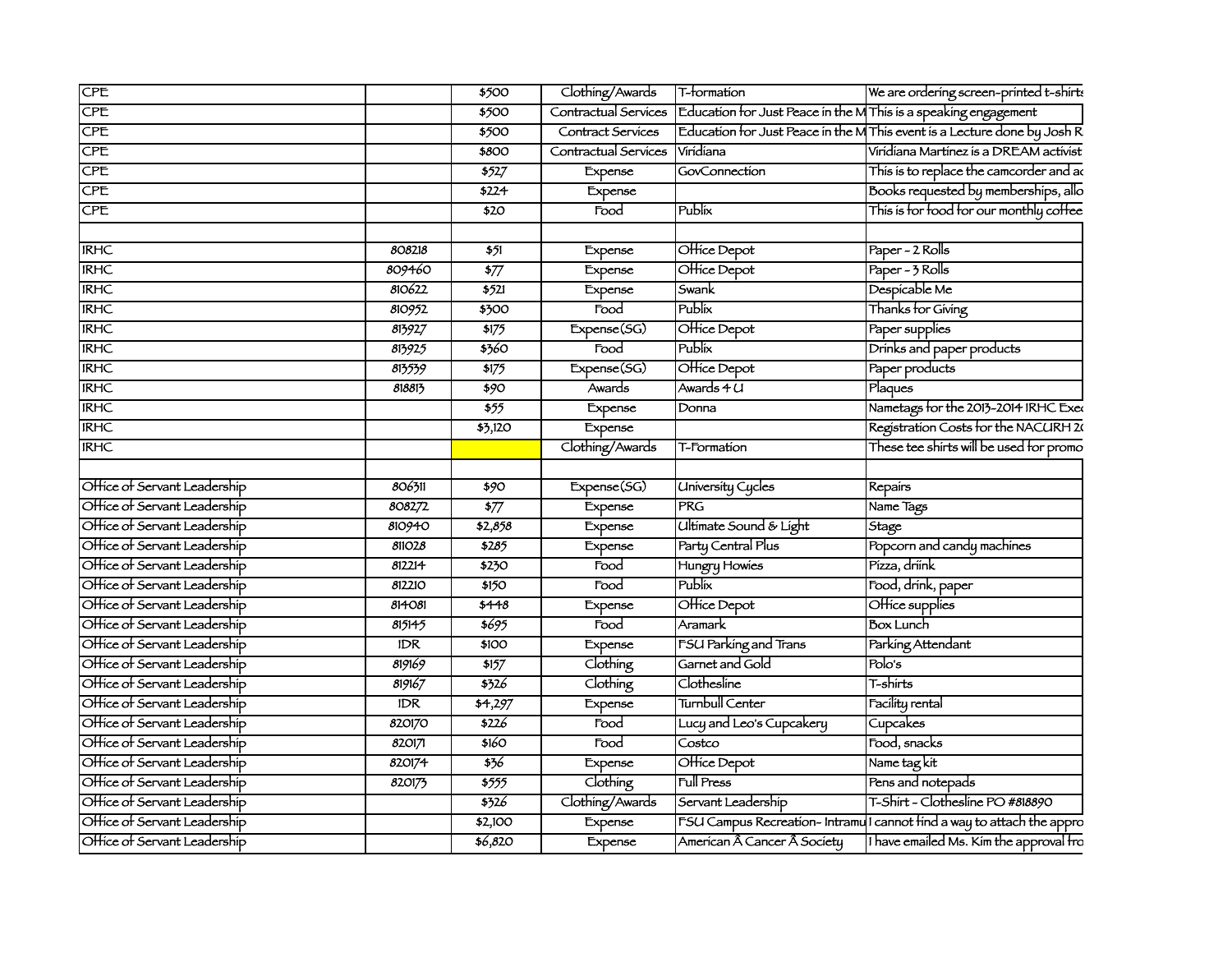| Office of Servant Leadership      |        | \$350                       | Expense                    | <b>FSU Student Life Center</b> | I again could not get the second author |
|-----------------------------------|--------|-----------------------------|----------------------------|--------------------------------|-----------------------------------------|
| Office of Servant Leadership      |        | \$555                       | Expense                    |                                | Promotional items - Full Press Apparel  |
| Office of Servant Leadership      |        | \$4,297                     | Expense                    |                                | Turnbull Facility Rental - IDR          |
| Office of Servant Leadership      |        | \$210                       | $\overline{\mathrm{Food}}$ | Lucy and Leo's Cupcakery       | Mini Cupcakes - Lucy and Leo's Cupca    |
| Office of Servant Leadership      |        | 5132                        | $\overline{\text{Food}}$   | Hungry Howies                  |                                         |
| Office of Servant Leadership      |        | $\overline{\frac{1}{2250}}$ | Expense                    | FSU Student Life Center        | This is the updated purchase request    |
|                                   |        |                             |                            |                                |                                         |
| Student Broadcast Center          |        |                             |                            |                                |                                         |
| Student Assistant Center          | 802435 | \$466                       | Expense                    | GovConnection                  | Photo Printer                           |
| Student Assistant Center          | 805692 | \$44                        | Expense                    | Office Depot                   | Photo paper                             |
| Student Assistant Center          | IDR    | 515                         | Expense                    | Sofware Licensing              | Mac Os Mountain Lion & Media            |
| Student Assistant Center          | 809212 | \$154                       | Expense                    | GovConnection                  | Ink Cartridges                          |
| Student Assistant Center          | IDR    | \$277                       | Expense                    | <b>FSUITS</b>                  | Wordpress - SSL certificate             |
| Student Assistant Center          | 816109 | \$199                       | Expense                    | <b>Office Depot</b>            | Ink Cartridges                          |
| Student Assistant Center          | 816107 | \$75                        | Expense                    | GovConnection                  | Printing materials                      |
| Student Assistant Center          |        | \$103                       | Expense                    | ben                            | Epson 159 UltraChrome HiÂ-Gloss 2 O     |
| Student Sustainability Initiative |        |                             |                            |                                |                                         |
|                                   |        |                             |                            |                                |                                         |
| <b>AFFILIATED PROJ</b>            |        |                             |                            |                                |                                         |
| First Responders                  | 815151 | 5695                        | Expense                    | Panhandle Automotive           | Car part - rear spat                    |
| <b>First Responders</b>           | 815165 | 51,355                      | Expense                    | Henry Schein                   | Medical response supplies               |
| First Responders                  | 815155 | \$86                        | Expense                    | Henry Schein                   | Medical response supplies               |
| First Responders                  | 815401 | \$320                       | Clothing                   | <b>Full Press Apparel</b>      | Polo Shirts                             |
| <b>First Responders</b>           | 816950 | \$473                       | Expense                    | Williams Communications, Inc.  | Multi-tone siren                        |
| First Responders                  |        | \$1,036                     | Expense                    | Henry Schein EMS               | Medical Supplies                        |
| First Responders                  |        | \$120                       | Food                       | Hungry Howie's No. 248         | Food for Members after the students F   |
| <b>First Responders</b>           |        | \$130                       | $\overline{\mathrm{Food}}$ | $\overline{\text{Costco}}$     | Snacks and Drinks                       |
| <b>First Responders</b>           |        | $\frac{1}{577}$             | Expense                    | Williams Communications, Inc.  | Sírens                                  |
| First Responders                  | 827296 | 54,363                      | Expense                    | Henry Schein                   | Medical response supplies               |
| First Responders                  |        | \$640                       | Expense                    | Eyecatcher Signs and Graphics  |                                         |
| First Responders                  |        | 51,355                      | Expense                    | Williams Communication Inc.    |                                         |
|                                   |        |                             |                            |                                |                                         |
|                                   |        |                             |                            |                                |                                         |
| <b>MARC</b>                       | 808774 | \$11                        | Expense                    | PRG                            | name tag                                |
| <b>MARC</b>                       |        | \$500                       | Clothing/Awards            |                                | Organization T-shirt purchase from T-1  |
| <b>MARC</b>                       |        | \$200                       | Food                       | Hungry Howies                  |                                         |
|                                   |        |                             |                            |                                |                                         |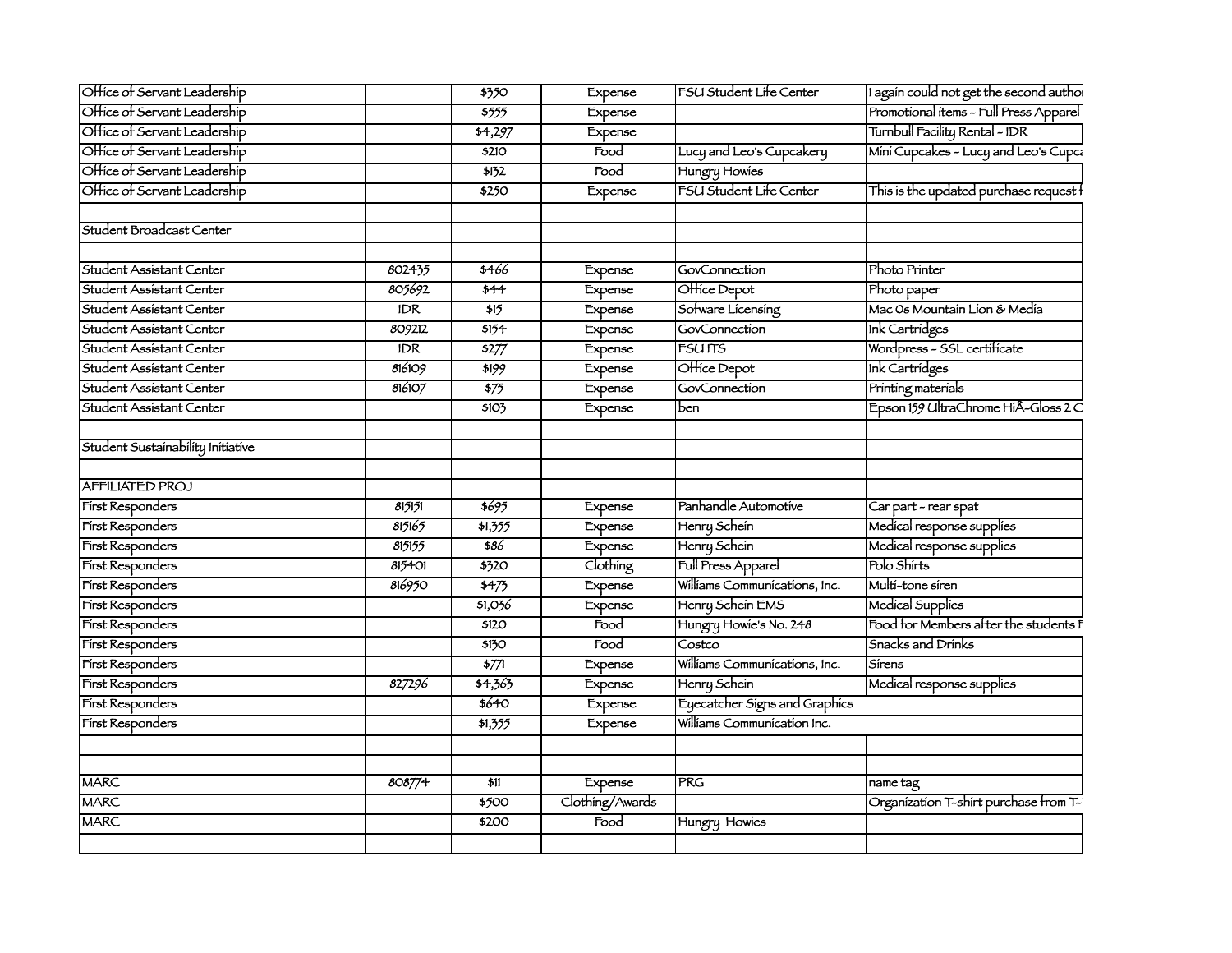| SAFE                        |            |                           |         |                               |                                 |
|-----------------------------|------------|---------------------------|---------|-------------------------------|---------------------------------|
|                             |            |                           |         |                               |                                 |
| Student Publications        | 802277     | \$120                     | Expense | <b>GovConnection</b>          | Camera                          |
| Student Publications        | 803468     | \$5,560                   | Expense | OfficeMax                     | $ $ supplies                    |
| Student Publications        | <b>IDR</b> | \$350                     | Expense | <b>FSU Software Licensing</b> | CS6 Design Web                  |
| Student Publications        | P-Card     | \$300                     | Expense | Florida Business Products     | <b>Printer Service</b>          |
| Student Publications        | 806450     | \$240                     | Expense | Accucut                       | supplies                        |
| <b>Student Publications</b> | 806452     | \$88                      | Expense | MyBinding.com                 | supplies                        |
| Student Publications        | 806284     | 56,081                    | Expense | GovConnection                 | supplies                        |
| Student Publications        | 806324     | $581 +$                   | Expense | Hewett-Packard                | <b>WARRANT (IYEAR)</b>          |
| Student Publications        | 806669     | $\frac{1}{52}$            | Expense | Ofice Depot                   | Supplies                        |
| <b>Student Publications</b> | 806882     | \$88                      | Expense | MyBinding.com                 | supplies                        |
| Student Publications        | 806962     | $\frac{1}{1}$             | Expense | MyBinding.com                 | supplies                        |
| Student Publications        | 807037     | $\overline{570}$          | Expense | UPS                           | <b>Business Cards</b>           |
| Student Publications        | 807160     | 5879                      | Expense | Tallahassee Technology Group  | Xerox 7760 Maintenance Warranty |
| Student Publications        | 807936     | 51,261                    | Expense | Office Depot                  | Supplies                        |
| Student Publications        | 807939     | $\sqrt[3]{365}$           | Expense | GovConnection                 | Supplies                        |
| Student Publications        | <b>IDR</b> | \$84                      | Expense | FSU Photography Services      | Photos                          |
| Student Publications        | 808414     | \$4,900                   | Expense | Therm-O-Type                  | FT-15 Foil Tech                 |
| <b>Student Publications</b> | 808713     | 51,187                    | Expense | Xerox Direct                  | service contract                |
| <b>Student Publications</b> | P-Card     | $\frac{1}{500}$           | Expense | Florida Business Products     | Xerox 7760 Maintenance Warranty |
| Student Publications        | 811093     | 51,014                    | Expense | Office Depot                  | Supplies                        |
| Student Publications        | 811030     | 549                       | Expense | GovConnection                 | $l$ supplies                    |
| Student Publications        | 811016     | \$293                     | Expense | Therm-O-Type                  | Supplies                        |
| Student Publications        | 811820     | \$1,087                   | Expense | Office Depot                  | Supplies                        |
| Student Publications        | WO11278    | 5257                      | Expense | FSU Photo Lab                 | Photos                          |
| Student Publications        | 812176     | $\frac{1}{5}$             | Expense | Crucial.com                   | Memory                          |
| Student Publications        | 815113     | $\frac{1}{2}$ ,028        | Expense | Office Depot                  | Printer Ink                     |
| Student Publications        | 815286     | $\frac{4}{5450}$          | Expense | GovConnection                 | Fujitsu ScanSnap                |
| Student Publications        | 815933     | \$1,460                   | Expense | Office Depot                  | Toner                           |
| Student Publications        | 817238     | \$2,115                   | Expense | Office Depot                  | Office supplies                 |
| Student Publications        | 817855     | \$105                     | Expense | Office Depot                  | Paper products                  |
| Student Publications        | 818617     | 34,487                    | Expense | Office Depot                  | Printing supplies               |
| Student Publications        | 157552     | 558                       | Travel  | Marvin Harris                 | Meals and incidental expenses   |
| <b>Student Publications</b> | 820152     | $\overline{\frac{1}{57}}$ | Expense | Office Depot                  | Lamps                           |
| <b>Student Publications</b> | P-Card     | \$180                     | Expense | Florida Business Products     | Xerox printer                   |
| Student Publications        | 821806     | \$221                     | Expense | GovConnection                 | Xerox belt cleaner              |
| Student Publications        |            | \$14                      | Expense | GovConnection                 | Card reader                     |
| Student Publications        |            | \$2,996                   | Expense | Office Depot                  | printing supplies               |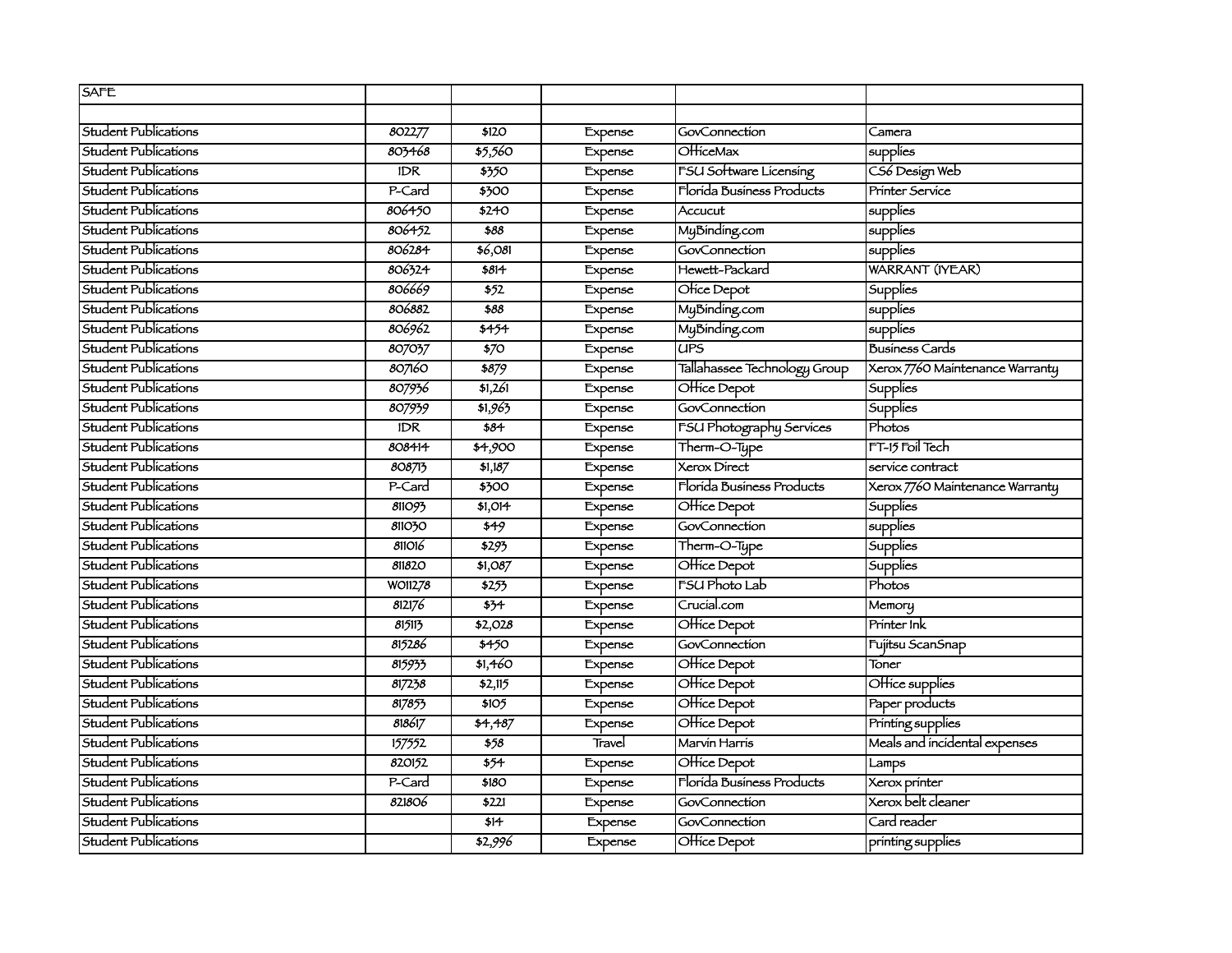| Student Publications | \$207                               | Expense                     | Gov Connection                                  | Xerox 110V Fuser for Phaser 7750                                             |
|----------------------|-------------------------------------|-----------------------------|-------------------------------------------------|------------------------------------------------------------------------------|
| Student Publications | 5692                                | Expense                     | Office Depot                                    | Ink and paper for printing                                                   |
| Student Publications | $\overline{30}$                     | $Tr$ avel                   |                                                 | Avis E-toll Charge - Avis ER #250619                                         |
| Student Publications | $\frac{1}{67}$                      | Expense                     | <b>Office Depot</b>                             | Waste Toner Cartridge for Xerox 7750                                         |
| Student Publications | $\overline{\frac{1}{60}}$           | Expense                     | UPS Store - FSU                                 | FSU Business Cards for Tony Nguyen                                           |
| Student Publications | $\frac{1}{6620}$                    | Expense                     |                                                 | Button Machine and Button Making Su                                          |
| Student Publications | \$188                               | Expense                     |                                                 | Monitor for computer in office.                                              |
| Student Publications | 5296                                | Expense                     |                                                 | Office Supplies for Printer and Office.                                      |
| Student Publications | 5188                                | Expense                     |                                                 | Monitor for computer in office.                                              |
| Student Publications | 5296                                | Expense                     |                                                 | Office Supplies for Printer and Office.                                      |
|                      |                                     |                             |                                                 |                                                                              |
| $WFS/V-89$           | 800478<br>\$6,000                   | Cont. Service               | M Radio Services LLC                            | Engineer Services                                                            |
| <b>WFS/V-89</b>      | 800482<br>$\overline{\frac{1}{12}}$ | Expense                     | dvance Business Systems                         | Copier Service                                                               |
| WFS/V-89             | ET\$<br>\$2,000                     | Expense                     | $\overline{\phantom{a}}$<br>'SU General Council | $\overline{\phantom{a}}$ Legal Cost                                          |
| <b>WFS/V-89</b>      | 806615<br>$\frac{1}{5515}$          | Expense                     | Boardcast General Store                         | i<br> <br>  Equípment-Broadcast/Recording<br>  Equípment-Broadcast/Recording |
| $WFS/V-89$           | 807491<br>\$1,067                   | Expense                     |                                                 |                                                                              |
| $WFS/V-89$           | 807492<br>$\frac{1}{559}$           | $\frac{1}{\text{Expense}}$  | Full Compass<br>  GovConnection                 | Equipment - Computer Accessories                                             |
| $WFS/V-89$           | TA150368<br>$\frac{1}{2294}$        | $\frac{1}{\text{Travel}}$   | Savannah Mills                                  | Airtare - New York, NY                                                       |
| WVFS/V-89            | TA150341<br>$\frac{1}{66,855}$      | Travel                      | Misha Laurents                                  |                                                                              |
| WFS/V-89             | 808415<br>\$120                     | Expense                     | SAGE Alerting                                   | Lodging/Cont Reg Fee<br>Repair: Emergency Alert Equipment<br>Productions (2) |
| <b>WFS/V-89</b>      | 809235<br>$\frac{1}{64,850}$        | Cont. Service               | Brian Gilblett                                  |                                                                              |
| WFS/V-89             | 814322<br>$\frac{1}{5595}$          | Expense                     | GovConnection                                   | Studio Production parts                                                      |
| $WFS/V-89$           | 814324<br>$\frac{1}{5}$             | Expense                     | Full Compass                                    | Cable                                                                        |
| $WFS/V-89$           | PRT<br>$\frac{1}{500}$              | $E$ $x$ $p$ $e$ $n$ $s$ $e$ | Sound Exchange Inc                              | License                                                                      |
| $WFS/V-89$           | 158565<br>54,731                    | $\overline{T}$ Fravel       | Michelle Laurents                               | Lodging/Cont Reg Fee                                                         |
| <b>WFS/V-89</b>      | 820788<br>$\frac{1}{2,500}$         | Expense                     | Keith McCraw                                    | Shelfing/storage                                                             |
| <b>WF5/V-89</b>      | $\frac{1}{5595}$                    | Expense                     |                                                 | $\overline{\text{CMJ}}$ yearly renewal from April 1, 2013 to                 |
| <b>WFS/V-89</b>      | $\frac{1}{2275}$                    | Contract Services           |                                                 | Payment for promotion and organizatic                                        |
| $WFS/V-89$           | $\overline{\frac{1}{550}}$          | Contract Services           |                                                 | Payment for artist/entertainer perform                                       |
| $WFS/V-89$           | $\overline{\frac{150}{2}}$          | Contract Services           | Timothu J                                       | V89 summer show free for all students                                        |
| $WFS/V-89$           | 51,183                              | Expense                     | Broadcasters General Store                      | Necessary equipment order for radio $\frac{1}{100}$                          |
| <b>WFS/V-89</b>      | 5681                                | Expense                     | <b>Broadcasters General Store</b>               | Necessary equipment for radio broadc                                         |
| <b>WFS/V-89</b>      | $\frac{1}{500}$                     | Contractual Services Sean   |                                                 | V89 Summer show to promote WVFS an                                           |
| <b>WFS/V-89</b>      | 5500                                | Contract Services Graham    |                                                 | Free summer show to promote WVFS an                                          |
| $WFS/V-89$           | $\frac{1}{1}$ \$400                 | Contract Services   Ashley  |                                                 | Summer show to promote WVFS and So                                           |
| $WFS/V-89$           | $\frac{1}{1}$ \$430                 | Expense                     | Costco                                          | $\overline{\big $ Vacuum for station                                         |
| $WFS/V-89$           | $\frac{1}{57,650}$                  | Contract Services           | Taproot Creative                                | -<br> For work to research, redevelop, and ir                                |
| WFS/V-89             | 514,998                             | Expense                     | GovConnection                                   | This is for network and computer need                                        |
| $WFS/V-89$           | 55,015                              | $\frac{1}{\text{Expense}}$  | Apple Store                                     | Network equipment from Sweepings fu                                          |
|                      |                                     |                             |                                                 |                                                                              |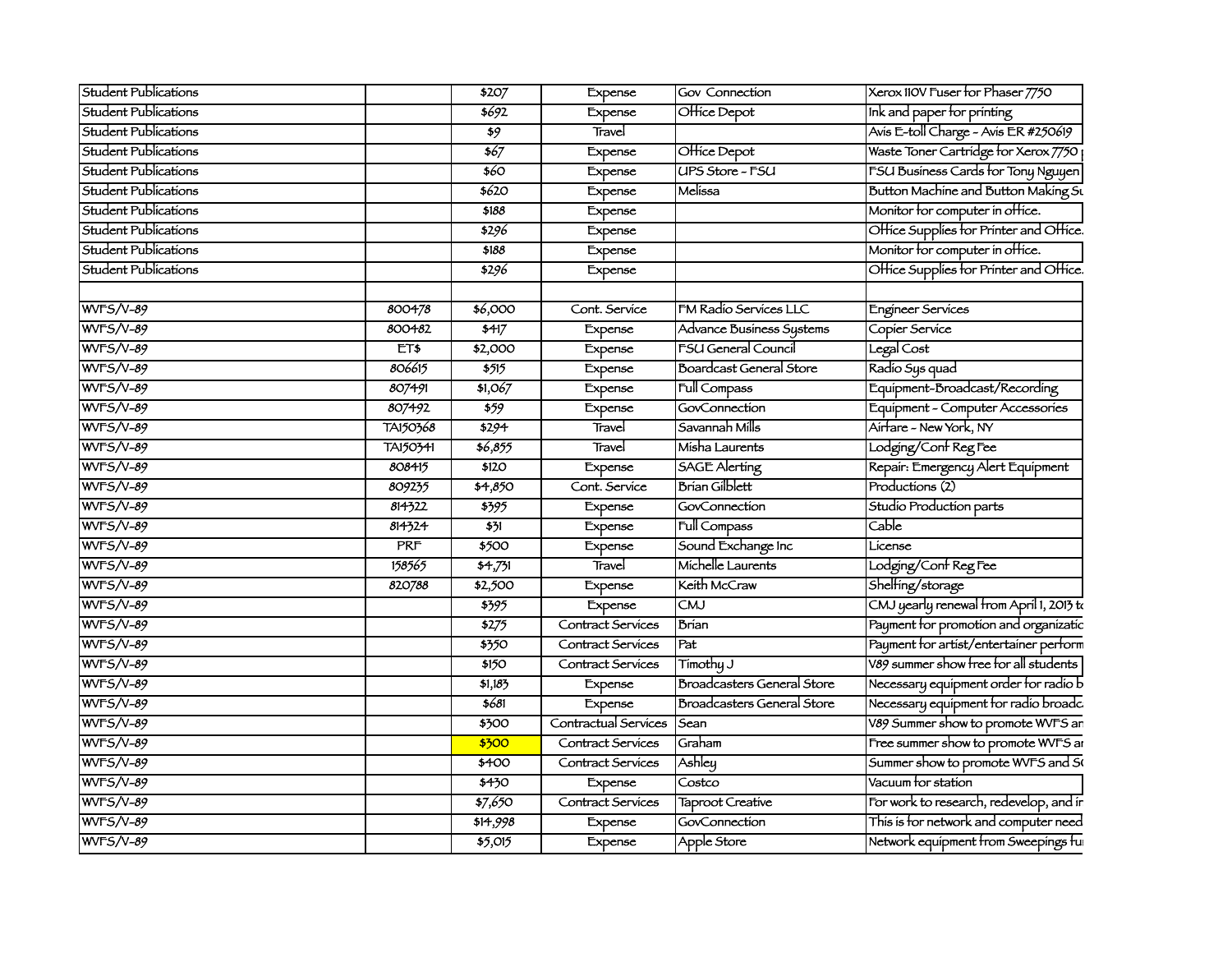| College Leadership Councils |           |               |            |                              |                              |
|-----------------------------|-----------|---------------|------------|------------------------------|------------------------------|
| <b>Business CLC</b>         | 805646    | \$4,081       | Food       | Aramark                      | Catering Services            |
| <b>Business CLC</b>         | 805931    | 5594          | Food       | Aramark                      | Catering Services            |
| <b>Business CLC</b>         | 806875    | $\sqrt{5778}$ | Food       | Aramark                      | Catering Services            |
| <b>Business CLC</b>         | 807133    | 551           | Expense    | Office Depot                 | Paper - 2 Rolls              |
| <b>Business CLC</b>         | 808181    | \$161         | Food       | Chick-Fil-A                  | Catering Services            |
| <b>Business CLC</b>         | 809977    | \$61          | Expense    | Office Depot                 | <b>SUPPLIES</b>              |
| <b>Business CLC</b>         | 809975    | 587           | Food       | Fírehouse Subs               | Catering Services            |
| <b>Business CLC</b>         | t-card    | 3329          | Travel     | Avis/kdicks                  | avis rental                  |
| <b>Business CLC</b>         | 153397    | \$2,035       | Travel     | Josh Hmrick                  | gas, lodging                 |
| <b>Business CLC</b>         | 155950    | 5353          | Travel     | Kelsey Foster                | Travel and meals             |
| <b>Business CLC</b>         | 155959    | \$1,029       | Travel     | Antoine Brandon              | Travel, meals and lodging    |
| <b>Business CLC</b>         | 155960    | 3557          | Travel     | Manav Sheth                  | <b>Travel and meals</b>      |
| <b>Business CLC</b>         | 155954    | \$1,084       | Travel     | Chase Eller                  | Travel, meals and lodging    |
| <b>Business CLC</b>         | 814964    | \$26          | Expense    | Office Depot                 | Office supplies              |
| <b>Business CLC</b>         | 822189    | 5476          | Food       | Chick-Fil-A                  | Food                         |
| <b>Business CLC</b>         | 827303    | \$2,958       | Clothing   | Clothesline                  | t-shirts                     |
| <b>Business CLC</b>         | 827508    | \$930         | Expense    | Fastsigns                    | bulletin boards              |
| <b>Business CLC</b>         | 827311    | 533           | Expense    | Office Depot                 | paper                        |
| Communications CLC          | 808308    | \$150         | Food       | Publix                       | Food, Beverages, Paper Goods |
| Communications CLC          | 808312    | 35,101        | Food       | Piggy's BBQ                  | Catering Services            |
| Communications CLC          | WO1326865 | 554           | Expense    | <b>FSU Facilities</b>        | Tables/Chairs Rental         |
| Communications CLC          | 822284    | \$1,000       | Cont. Serv | Amy Champman                 | Guest Speaker                |
| Human Sciences CLC          | 809650    | \$933         | Food       | Aramark                      | Catering Services            |
| Human Sciences CLC          | 810719    | \$999         | Food       | Sonny's BBQ                  | Catering Services            |
| Human Sciences CLC          | 811101    | \$460         | Clothing   | Awards 4 U                   | Polo Shirts                  |
| Human Sciences CLC          | 812808    | 523           | Food       | Donut Kingdom                | Donuts, refreshments         |
| Human Sciences CLC          | 812810    | \$230         | Food       | Panera Bread                 | Food, Coffee                 |
| Human Sciences CLC          | 813321    | \$28          | Expense    | Office Depot                 | Paper                        |
| Human Sciences CLC          | 821712    | 5147          | Food       | Publix                       | Food                         |
| Human Sciences CLC          | 823038    | 5311          | Food       | Panera Bread                 | Food                         |
| Human Sciences CLC          | 823037    | 564           | Food       | Donut Kingdom                | Donuts                       |
| Nursing CLC                 | 808254    | \$350         | Food       | Publix                       | Food, Beverages, Paper Goods |
| Nursing CLC                 | WO1313016 | 535           | Expense    | <b>FSU Building Services</b> | Tables/Chairs Rental         |
| Nursing CLC                 | 817831    | \$1,600       | Food       | Moe's Southwest Grill        | Taco Bar                     |
| Social Science SLC          | 816105    | \$2,953       | Food       | Aramark                      | Event snacks                 |
| Social Science SLC          | 817829    | 567           | Expense    | Office Depot                 | Office supplies              |
| Social Science SLC          | 819299    | \$690         | Food       | Classic Fare Catering        | <b>Refreshments</b>          |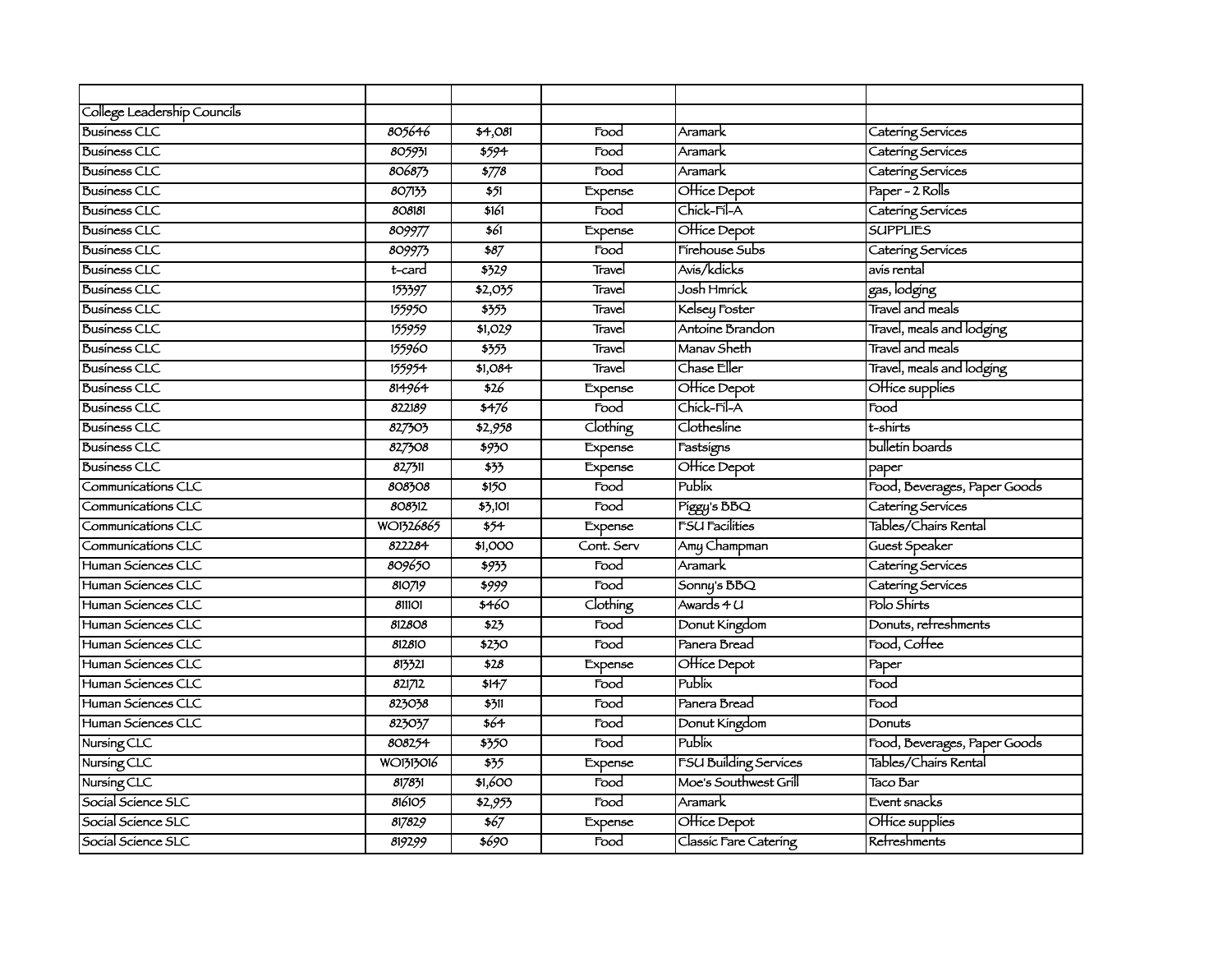| <b>GENERAL RSOs</b>          |                 |                  |                   |                       |                                 |
|------------------------------|-----------------|------------------|-------------------|-----------------------|---------------------------------|
|                              |                 |                  |                   |                       |                                 |
| <b>AATCC</b>                 | 812627          | 35,475           |                   | Durra-Print           | Swatch Magazine                 |
|                              |                 | 5352             | Expense<br>Travel | Nícole DellaRocco     |                                 |
| A'caphiliacs A cappella      | 158632          |                  |                   |                       | Mileage                         |
| A'caphiliacs A cappella      | 158651          | 5352             | Travel            | Alexis Upton          | Mileage                         |
| A'caphiliacs A cappella      | 158649          | 5352             | Travel            | Christopher Carlberg  | Mileage                         |
| A'caphiliacs A cappella      | 158648          | 5352             | Travel            | Eric Hosford          | Mileage                         |
| A'caphiliacs A cappella      | 158646          | 5352             | Travel            | Joseph Angello        | Mileage                         |
| ACM(W)                       | 815938          | \$28             | Expense           | Office Depot          | Roll of paper                   |
| Afrícian Student association | 810626          | 5912             | Clothing          | Full Press            | T-shirts                        |
| Africian Student association | 822710          | \$100            | Food              | Hungry Howies         | Pízza                           |
| Africian Student association | 822707(SG)      | \$120            | Expense           | Costco                | Paper goods                     |
| Africian Student association | 822712(SG)      | \$150            | Expense           | Publix                | Supplies                        |
| <b>AIRR</b>                  | 152994          | \$128            | Travel            | Caitlin Strawder      | mileage, registration           |
| <b>AIRR</b>                  | 153018          | $\overline{350}$ | Travel            | María Avaldemana      | registration                    |
| <b>AIRR</b>                  | 153019          | $\overline{350}$ | Travel            | María Chapado         | registration                    |
| <b>AIRR</b>                  | 153020          | $\overline{350}$ | Travel            | Rebecca Crueger       | registration                    |
| <b>AIRR</b>                  | 160336          | $\frac{1}{2}$    | Travel            | María Naranjo         | Car rental and registration fee |
| <b>AIRR</b>                  | T-Card          | 5157             | Travel            | María Naranjo         | Avis Rental                     |
| Alpha Mu Alpha               | TA151037        | 5155             | Travel            | Anna Maríe Fríars     | Conf Reg Fee                    |
| Alpha Mu Alpha               | TA151036        | 5155             | Travel            | Laura Cribb           | Conf Reg Fee                    |
| Alpha Mu Alpha               | TA151035        | \$355            | Travel            | Ashley Townsend       | Airfare/Conf Reg Fee            |
| Alpha Mu Alpha               | TA151034        | \$355            | Travel            | <b>Brittany Stone</b> | Airfare/Conf Reg Fee            |
| Alpha Mu Alpha               | TA151038        | 5155             | Travel            | <b>Ruth Smith</b>     | Conf Reg Fee                    |
| Alpha Mu Alpha               | TA151039        | 5355             | Travel            | Richard Connor III    | Airfare/Conf Reg Fee            |
| Alpha Mu Alpha               | <b>TA151041</b> | 3555             | Travel            | Díane Garríson        | Airfare/Conf Reg Fee            |
| Alpha Mu Alpha               | TA151042        | \$355            | Travel            | Nicole McCaffrey      | Airfare/Conf Reg Fee            |
| Alpha Mu Alpha               | <b>TA151040</b> | 5355             | Travel            | Elísa Aven            | Airtare/Cont Reg Fee            |
| Alpha Mu Alpha               | 151175          | \$355            | Travel            | Katrina Tabinowski    | Airfare/Conf Reg Fee            |
| Alpha Mu Alpha               | 151176          | 5355             | Travel            | Anna García           | Airfare/Conf Reg Fee            |
| Alpha Mu Alpha               | 151182          | 5155             | Travel            | Taylor Vinson         | Airfare/Conf Reg Fee            |
| Alpha Mu Alpha               | 151180          | \$355            | Travel            | Meredith Hiatt        | Airfare/Conf Reg Fee            |
| Alpha Mu Alpha               | 158916          | $\overline{570}$ | Travel            | Sarah Magill          | Registration fee                |
| Alpha Mu Alpha               | 158917          | $\overline{570}$ | Travel            | Madison Stocked       | Registration fee                |
| Alpha Mu Alpha               | 158919          | $\overline{570}$ | Travel            | Natalie Quintana      | Registration fee                |
| Alpha Mu Alpha               | 158905          | $\overline{570}$ | Travel            | Elizabeth Montgomery  | Registration fee                |
| Alpha Mu Alpha               | 158920          | $\frac{1}{2}$    | Travel            | Lela Geíst            | Registration fee                |
| Alpha Mu Alpha               | 158909          | $\overline{370}$ | Travel            | Janelle Síkora        | Registration fee                |
|                              |                 |                  |                   |                       |                                 |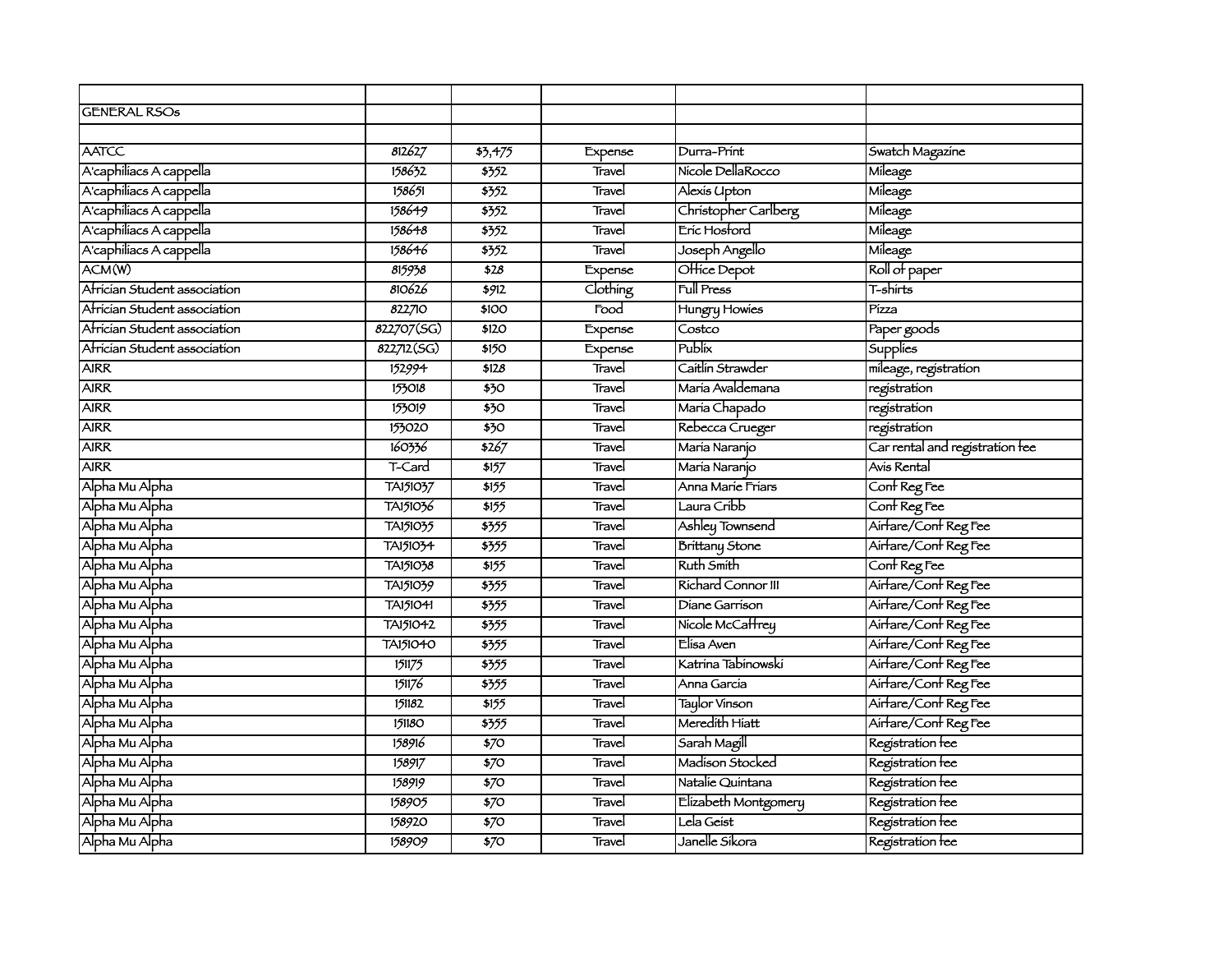| Alpha Mu Alpha                                   | 158908          | $\overline{570}$   | Travel     | Leslie LeVine                | Registration fee                           |
|--------------------------------------------------|-----------------|--------------------|------------|------------------------------|--------------------------------------------|
| Alpha Mu Alpha                                   | 158910          | $\overline{570}$   | Travel     | Jenní <del>l</del> er Manno  | Registration fee                           |
| Alpha Mu Alpha                                   | 158922          | $\overline{570}$   | Travel     | Aliza Llovet                 | Registration fee                           |
| Alpha Phi Omega                                  | $\overline{WO}$ | 5122               | Expense    | <b>FSU Building Services</b> | tables, chairs, podium                     |
| Alumni Live Abroad Association                   | 157070          | \$366              | Travel     | Chris Freire                 | Airfare and registration fee               |
| Alumni Live Abroad Association                   | 157069          | \$496              | Travel     | Adam Kalimi                  | Airfare, car rental, lodging, registratior |
| American Choral Directors Assoc                  | 152552          | 51,634             | Travel     | 35 T-Auths                   | Registration, mileage                      |
| American Indian Student Union                    | 811996          | \$150              | Food       | Publix                       | Food                                       |
| American Indian Student Union                    | 811994          | $\frac{1}{51,510}$ | Cont. Serv | Johnny Gilliam               | Performance & Presentation                 |
| American Institute of Aeronautics & Astronautics | 160283          | 51,150             | Travel     | Yasmin Belhaj                | Mileage and Lodging                        |
| American Institute of Chemical Engineers         | 160356          | \$1,714            | Travel     | Matthew Stambaugh            | Car rental and lodging                     |
| American Institute of Chemical Engineers         | T-Card          | \$188              | Travel     | Charles Clayton              | Avis Rental - Van                          |
| American Institute of Chemical Engineers         | T-Card          | 5139               | Travel     | Henry Papa                   | Avis Rental - Car                          |
| American Meteorological Society                  | 155311          | \$215              | Travel     | Paul Flanagan                | Registration Fee                           |
| American Meteorological Society                  | 155312          | \$215              | Travel     | Bíanca Hernandez             | Registration Fee                           |
| American Meteorological Society                  | 155318          | \$215              | Travel     | Lauren Visin                 | Registration Fee                           |
| American Meteorological Society                  | 155317          | \$215              | Travel     | <b>Brandon Daly</b>          | Registration Fee                           |
| American Meteorological Society                  | 155316          | \$215              | Travel     | Matthew Gray                 | Registration Fee                           |
| American Meteorological Society                  | 155315          | \$215              | Travel     | Jonathan Belles              | Registration Fee                           |
| American Meteorological Society                  | 155314          | 5215               | Travel     | Matthew Brady                | Registration Fee                           |
| American Meteorological Society                  | 155313          | 5215               | Travel     | Andrew Briscoe               | Registration Fee                           |
| American Society of Civil Engineers              | 157434          | \$8,806            | Travel     | <b>Richard Howe</b>          | Lodging and registration fee               |
| Arab Cultural Assoc                              | 808895          | \$200              | Food       | Publix                       | Food, drink, paper                         |
| Art Students League                              | 822324          | 5900               | Cont. Serv | Julía Pott                   | Lecture                                    |
| Association for Computing Machinery              | 808175          | \$200              | Food       | Publix                       | Food, Beverages, Paper Goods               |
| Azucar Dance Company                             | 157149          | \$556              | Travel     | Yenisbel Vilorio             | Airfare and registration fee               |
| Azucar Dance Company                             | 157147          | \$853              | Travel     | Ibis Alcala                  | Airfare, lodging, regis. fee               |
| <b>Belly Dancers</b>                             | 162538          | \$139              | Travel     | Martha Constant              | Mileag                                     |
| <b>Best Buddies</b>                              | 811338          | \$614              | Clothing   | Clothesline                  | T-shirts                                   |
| <b>Best Buddies</b>                              | 821554          | \$170              | Food       | Hungry Howies                | Pízza                                      |
| <b>Biomedical Engineering</b>                    | t-card          | \$309              | Travel     | kdicks/ Ashley Cormier       | Avis Rental                                |
| <b>Biomedical Engineering</b>                    | 151469          | \$834              | Travel     | Samuel Grant                 | Lodging                                    |
| <b>Biomedical Engineering</b>                    | 151466          | \$410              | Travel     | Gabriel Torjillo             | GAS, Registration                          |
| <b>Black Actors Guild</b>                        | 818306          | \$420              | Expense    | Dramatists Play Service, Inc | Performance Rights                         |
| Black Female Development Circle                  | Travel          | \$1,500            | Travel     | <b>BFDC</b> Inc.             | Registration                               |
| <b>BRAG</b>                                      | 151551          | 5235               | Travel     | Rubi Martinez                | Airfare                                    |
| <b>BRAG</b>                                      | 151361          | 5235               | Travel     | Joana Nozíme                 | Airfare                                    |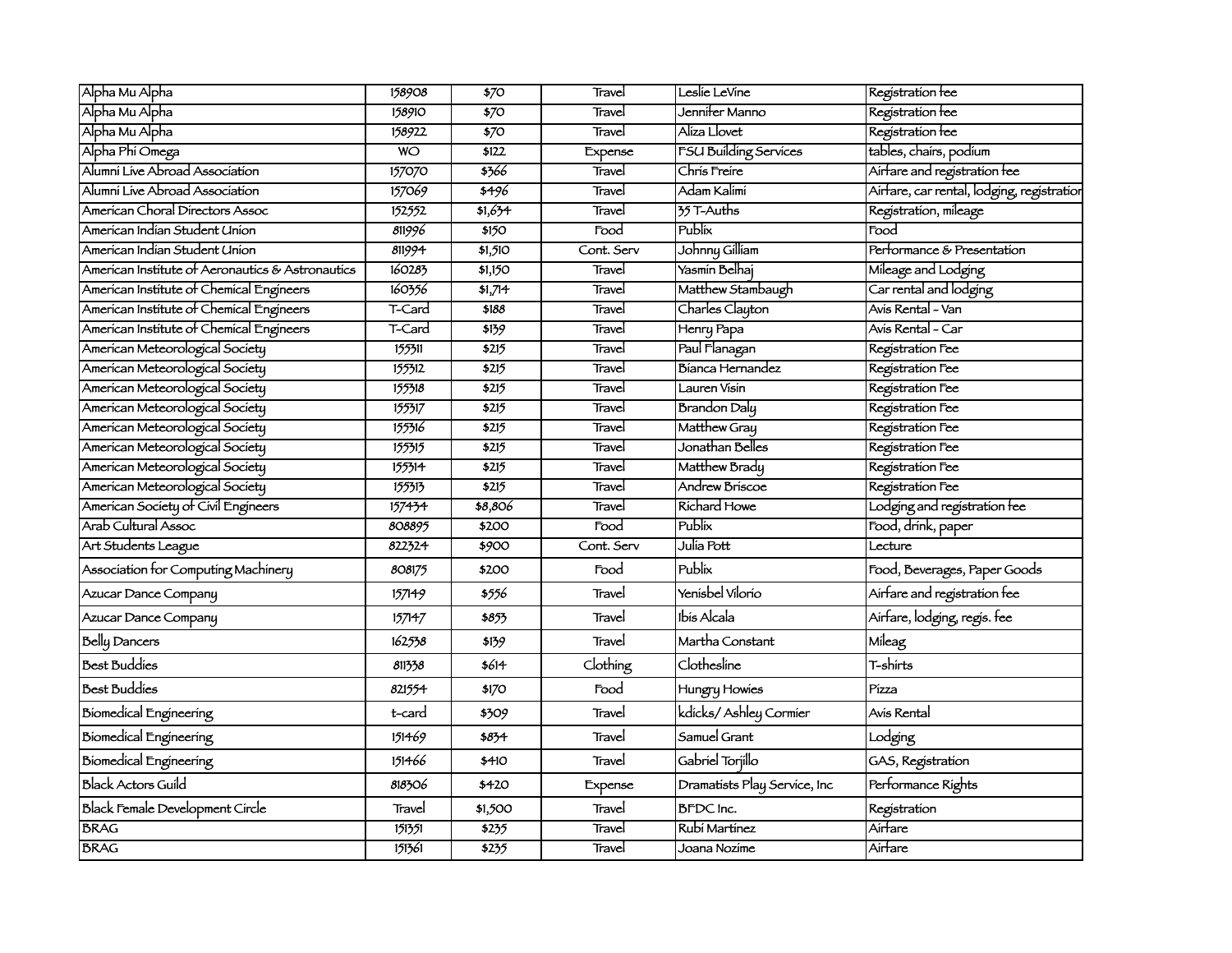| <b>BRAG</b>                       | 151363              | \$699                      | Travel   | <b>Tammy Noel</b>                                | Airfare, lodging        |
|-----------------------------------|---------------------|----------------------------|----------|--------------------------------------------------|-------------------------|
| Caribbean Students' Association   | T-Card              | \$222                      | Travel   | Katrina Herrera                                  | Avis Rental             |
| Caribbean Students' Association   | 159981              | \$1,205                    | Travel   | <b>Ariel Emmanuel</b>                            | Gas and lodging         |
| Caribbean Students' Association   | $\sqrt{(SG)826755}$ | <b>\$840</b>               | Clothing | Clothesline                                      | t-shirts                |
| casic                             | 820181              | $\frac{1}{5750}$           | Food     | Lofty Pursuits                                   | Ice cream               |
| <b>CHICS</b>                      | 159212              | 591                        | Travel   | Heather Chun                                     | Mileage and lodging     |
| <b>CHICS</b>                      | 159221              | $\overline{\frac{1}{2}}$   | Travel   | Lauren Magiera                                   | Mileage and lodging     |
| <b>CHICS</b>                      | 159214              | $\overline{591}$           | Travel   | Nicole Fonseca                                   | Mileage and lodging     |
| <b>CHICS</b>                      | 159218              | $\overline{391}$           | Travel   | Rafaela Pereira                                  | Mileage and lodging     |
| <b>CHICS</b>                      | 159207              | $\overline{\frac{1}{2}}$   | Travel   | Lauren Galanís                                   | Mileage and lodging     |
| <b>CHICS</b>                      | 159205              | $\overline{\frac{1}{2}}$   | Travel   | Jared Kacher                                     | Mileage and lodging     |
| <b>CHICS</b>                      | 159204              | 591                        | Travel   | Stephanie Contreras                              | Mileage and lodging     |
| <b>CHICS</b>                      | 822663(SG)          | 5540                       | Food     | Moe's Southwest Grill                            | Fajita Bar              |
| Chinese Culture & Language Assoc. | 811895              | 550                        | Food     | Publix                                           | Food and drinks         |
| Chinese Culture & Language Assoc. | 821509              | $\overline{\frac{1}{260}}$ | Food     | Publix                                           | Food and drinks         |
| Chinese Culture & Language Assoc. |                     | \$60                       | Food     |                                                  |                         |
| Chinese Culture & Language Assoc. | 821910(SG)          | \$350                      | Clothing | Clothesline                                      | T-Shirts                |
| Choral Association                | 812594              | 54,552                     | Expense  | Beehoven & Company                               | Sheet Music             |
| Choral Association                | 823498              | $\frac{44}{0}$             | Expense  | GovConnection                                    | Printer and hard drive' |
| Circle K International            |                     | \$1,170                    | Expense  | Florida Kiwanis Foundation                       | Registration Fee        |
| Círcus Club                       | 813684              | \$2,145                    | Travel   | Southern Coaches                                 | Charter Bus             |
| Collegiate veterans Admin         | 807715              | \$1,132                    | Clothing | T-Formation                                      | T-shirts                |
| College Libertarians              | 157590              | $\frac{1}{2222}$           | Travel   | Ben Douglas                                      | Airfare                 |
| College Libertarians              | 157589              | 5222                       | Travel   | Nathan Scott                                     | Airfare                 |
| College Libertarians              | 157591              | \$222                      | Travel   | Clifford Delmarco                                | Airfare                 |
| College Libertarians              | 157551              | \$222                      | Travel   | David Brunal                                     | Airfare                 |
| College Libertarians              | 157595              | $\sqrt{3222}$              | Travel   | Rebecca Moore                                    | Airfare                 |
| College Libertarians              | 157592              | $\frac{1}{222}$            | Travel   | Sarah Sigler                                     | Airfare                 |
| College Libertarians              | 157594              | $\frac{1}{222}$            | Travel   | Jacob McLeod                                     | Airfare                 |
| Corazon Dancers                   | P-Card              | \$500                      | Travel   | Sin City Salseros Dance Company Registration Fee |                         |
| Corazon Dancers                   | 161082              | 51,258                     | Travel   | Sin City Salseros Dance Company Airfare          |                         |
| Corazon Dancers                   | T-Card              | \$89                       | Travel   | Avis                                             | Rental 2 vehicles       |
| Council of Teachers of English    | 153347              | 3563                       | Travel   | Stephen Tori                                     | Airfare, registration   |
| Council of Teachers of English    | 153351              | 5563                       | Travel   | Jessie Donath                                    | Airfare, registration   |
| Council of Teachers of English    | 153348              | 5563                       | Travel   | Jessica Crow                                     | Airfare, registration   |
| Council of Teachers of English    | 153352              | 51,147                     | Travel   | Maximo Santan                                    | Airfare, registration   |
| Criminology Leadership Council    | 812744              | \$500                      | Food     | Publix                                           | Food, Drink, Paper      |
| Criminology Leadership Council    | 820153              | \$400                      | Food     | Publix                                           | Food, drink, paper      |
| Criminology Leadership Council    | 822042              | \$288                      | Food     | Gumby's                                          | Pízza                   |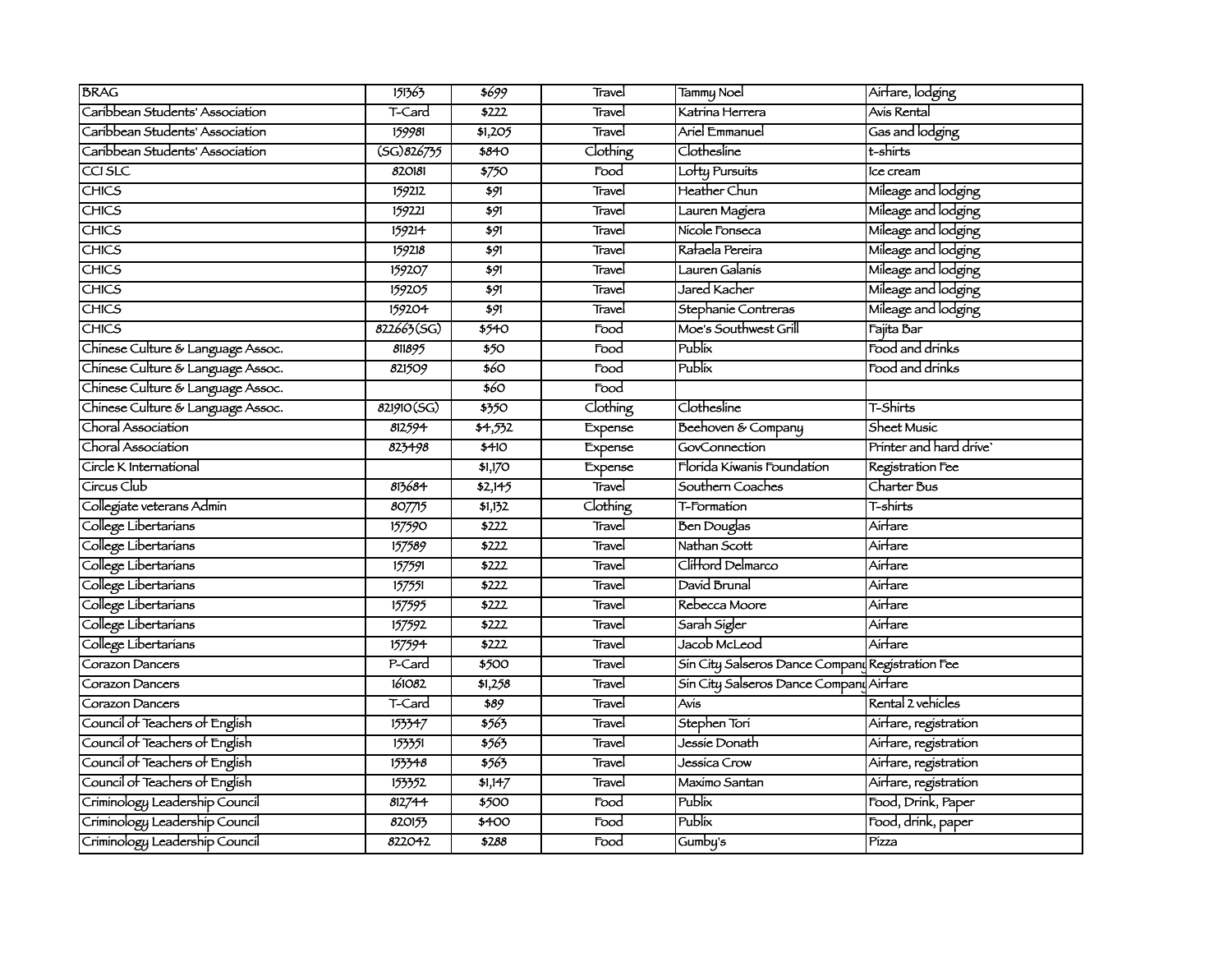| Criminology Leadership Council | 822043 | \$300                      | Food       | Publix              | Drinks, paper goods                       |
|--------------------------------|--------|----------------------------|------------|---------------------|-------------------------------------------|
| <b>CSSA</b>                    | 807251 | 51,865                     | Food       | China Super Buffet  | Eggrolls, Rice, Moon Pies, Lo Mein, Se    |
| CSSA                           | 807250 | 5195                       | Food       | Publix              | Beverages, Utensils, Paper Goods          |
| $\overline{\text{CSSA}}$       | 817069 | \$2,000                    | Food       | China Super Buffet  | $\mathsf{Food}$                           |
| $\overline{\text{CSSA}}$       | 817041 | \$166                      | Food       | Costco              | Food supplies                             |
| Cuban American Student Assoc   | 810417 | \$100                      | Food       | Publix              | Food, drink, paper                        |
| CYPHER Hip Hop Club            | 820229 | \$300                      | Cont. Serv | Alan McVeigh        | DJ                                        |
| Dagorhir at FSU                | 158980 | 585                        | Travel     | Zachary Cocalis     | Mileage                                   |
| Dance Marathon                 | 817509 | 5250                       | Food       | Hungry Howies       | Pízza                                     |
| Delta Sigma Pi                 | 151173 | \$1,096                    | Travel     | Ariel Emmanuel      | Gas, lodging, registration                |
| Delta Sigma Pi                 | T-Card | 3562                       | Travel     | Avis                | Rental 2 vehicles                         |
| Delta Sigma Pi                 | 152443 | \$45                       | Travel     | Landy Eliodor       | Registration, mileage                     |
| Delta Sigma Pi                 | 153417 | $\overline{545}$           | Travel     | Wondra Pittman      | $r$ egístration                           |
| Delta Sigma Pi                 | 153774 | $\overline{\frac{1}{2}}$   | Travel     | Karline Joseph      | registration                              |
| Delta Sigma Pi                 | 153772 | \$45                       | Travel     | Jermesha Patterson  | registration                              |
| Delta Sigma Pi                 | 15377  | $\frac{1}{545}$            | Travel     | Gabriela Salermon   | registration                              |
| Delta Sigma Pi                 | 153845 | 545                        | Travel     | Jennifer McQuiller  | registration                              |
| Delta Sigma Pi                 | 154279 | 545                        | Travel     | Joseph Hadid        | registration                              |
| Delta Sigma Pi                 | 158330 | 5923                       | Travel     | Ariel Emmanuel      | Gas and lodging                           |
| Delta Sigma Pi                 | T-Card | \$393                      | Travel     | Michael Figgers     | Car rental                                |
| Delta Sigma Pi                 | 250263 | 5518                       | Travel     | Ariel Emmanuel      | Travel expenses                           |
| Delta Sigma Pi                 | 160713 | 5511                       | Travel     | Michael Figgers     | Gas and lodging                           |
| Diverse World Fashion          | 81776  | 54,275                     | Expense    | Durra-Print         | Magazine                                  |
| Diverse World Fashion          | 821838 | 34,975                     | Expense    | Durra-Print         | Magazine                                  |
| Dominican Student Assoc        | 811682 | $\overline{33}$            | Expense    | office Depot        | Paper                                     |
| Dominican Student Assoc        | 809878 | 535                        | Food       | Publix              | Food, drink, paper                        |
| Dominican Student Assoc        | 816175 | $\frac{1}{55}$             | Food       | Publix              | Food, drink, paper                        |
| Dominican Student Assoc        | 821240 | $\overline{\frac{60}{20}}$ | Food       | <b>Publix</b>       | Food, Drink, Paper                        |
| Engineers without Borders      | 162551 | 5482                       | Travel     | Jonathon Casanas    | Airfare, lodging, incidental expenses     |
| Engineers without Borders      | 162549 | \$668                      | Travel     | Lorena Sanchez      | Airfare, mileage, lodging, incidental exp |
| Engineers without Borders      | 162543 | 5482                       | Travel     | Justín Vandenbroeck | Airfare, lodging, incidental expenses     |
| Engineers without Borders      | 162546 | \$668                      | Travel     | Eric Zuidema        | Airfare, mileage, lodging, incidental exp |
| Every Nation Campus Ministries | 157874 | \$121                      | Travel     | Portía Lawson       | Mileage and registration fee              |
| Every Nation Campus Ministries | 157875 | 579                        | Travel     | Michelle Chery      | Registration fee                          |
| <b>FAER</b>                    | 164124 | \$306                      | Travel     | Andrea Ayala        | Airfare                                   |
| <b>FAER</b>                    | 161128 | \$255                      | Travel     | Jordan Ludwig       | Airfare                                   |
| <b>FAER</b>                    | 164160 | 5238                       | Travel     | Ashlyn Duffín       | Airfare                                   |
| FAER                           | 164161 | 5255                       | Travel     | Erik Kowalski       | Airfare                                   |
| <b>FAER</b>                    | 164162 | 5255                       | Travel     | Hallie Ziettlow     | Airfare                                   |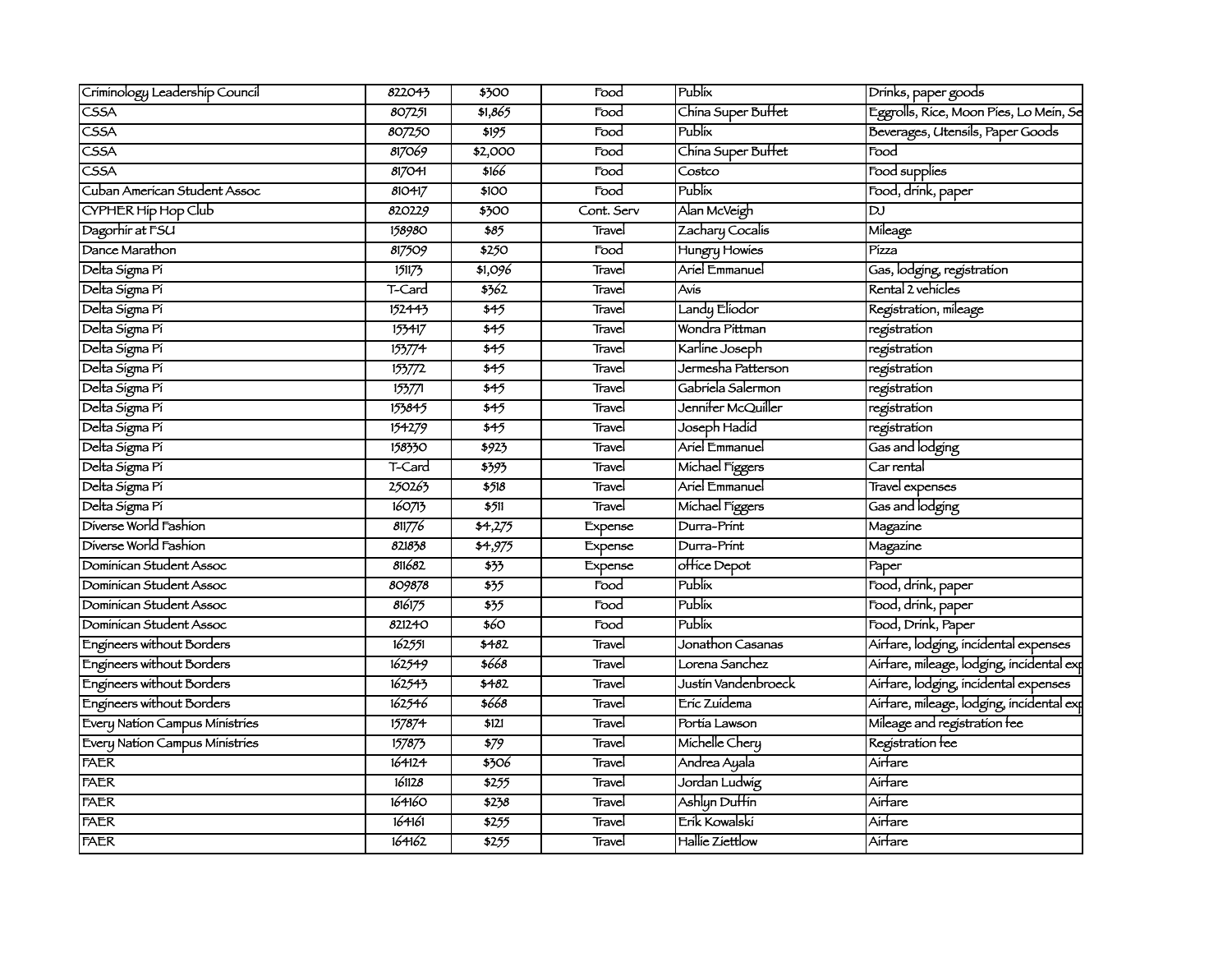| <b>FAER</b>                        | 164167     | 5315                      | Travel                | Shannon Witt        | Airfare and mileage          |
|------------------------------------|------------|---------------------------|-----------------------|---------------------|------------------------------|
| FAER                               | 164171     | 5315                      | Travel                | Corie Allen         | Airfare and mileage          |
| <b>FAER</b>                        | 164178     | 5255                      | Travel                | Lauren Allen        | Airfare                      |
| <b>FAER</b>                        | 164180     | 5238                      | Travel                | Sarah Bernier       | Airfare                      |
| <b>FAER</b>                        | 164182     | \$306                     | Travel                | Marielhi Rosado     | Airfare                      |
| <b>FAER</b>                        | 164187     | 5238                      | Travel                | Chelsey Laurito     | Airfare                      |
| <b>FAER</b>                        | 164188     | \$238                     | Travel                | Maddie Martinez     | Airfare                      |
| Filipino Student Association       | 818762     | 51,154                    | Cont. Serv            | Earl-Amiel Maquilan | Entertainment                |
| Filipino Student Association       | 818761     | \$900                     | Food                  | Donald Pernitez     | Food                         |
| Flute Association at FSU           | 813685     | 3137                      | Expense               | office Depot        | Paper supplies               |
| FSU Dance Student Advisory Council | P-Card     | 5364                      | Expense (SG)          | Amazon.com          | <b>Books</b>                 |
| FSU Pre-Dental Society             | 807315     | \$100                     | Food                  | Jimmy Johns         | Food, Beverages, Paper Goods |
| FSU Pre-Dental Society             | 807316     | \$100                     | Food                  | Jimmy Johns         | Food, Beverages, Paper Goods |
| <b>FSU Pre-Dental Society</b>      | 817811     | 5702                      | Clothing              | T-Formation         | T-shirts                     |
| Gospel Choir                       | 807635     | \$482                     | Clothing (SG)         | Full Press          | T-shirts                     |
| Gospel Choir                       | 820182     | \$130                     | Clothing (SG)         | <b>Full Press</b>   | T-shirts                     |
| Gospel Choir                       | 821442     | \$100                     | Cont. Serv            | Stephen Williamson  | Musician                     |
| Gospel Choir                       | 821437     | 5250                      | Cont. Serv            | Chris Lowe          | Musician                     |
| Gospel Choir                       | 821436     | \$150                     | Cont. Serv            | Jeremy George       | Musician                     |
| Gospel Choir                       | 821439     | 5250                      | Cont. Serv            | Andre Forbes        | Musician                     |
| Habitat for Humanity               | 819095     | 5123                      | Expense               | Office Depot        | Office Supplies              |
| Habitat for Humanity               | 158598     | \$2,619                   | Travel                | Daniel Mineo        | Mileage and registration fee |
| Habitat for Humanity               | 158763     | 5204                      | Travel                | Derek Mixon         | Mileage                      |
| Habitat for Humanity               | 158760     | \$204                     | Travel                | Sarah Jordan        | Mileage                      |
| Habitat for Humanity               | 158761     | \$204                     | Travel                | Brittany Wortkotter | Mileage                      |
| Habitat for Humanity               | 158762     | \$204                     | Travel                | John Gorrell        | Mileage                      |
| Hands of Hope                      | 816587     | 550                       | Food                  | Hungry Howies       | $\overline{\mathrm{Food}}$   |
| Hands of Hope                      | 818119     | $\overline{\frac{1}{57}}$ | Expense               | Office Depot        | Office Supplies              |
| Hands of Hope                      | 818117     | $\overline{550}$          | Food                  | Hungry Howies       | Pízza                        |
| Hands of Hope                      | 821960     | $\overline{512}$          | Awards                | Office Depot        | Certificates                 |
| Hands of Hope                      | 821958     | \$200                     | Food                  | Publix              | Food and paper goods         |
| Helping every little person        | 819232     | 5796                      | Clothing              | T-Formation         | T-shirts                     |
| Honors Delegates                   | 821905(SG) | \$196                     | Clothing              | Full Press          | T-shirts                     |
| <b>HOSA</b>                        | 159320     | 3318                      | Travel                | Nícole Colletta     | Lodging                      |
| <b>HOSA</b>                        | 159322     | \$636                     | Travel                | <b>Haley Powell</b> | Lodging                      |
| Interfraternity Council            | 822956     | \$2,500                   | Clothing              | <b>Full Press</b>   | T-shirts                     |
| International Business Association | 158717     | 51,698                    | Travel                | Nicole Altieri      | Lodging                      |
| InternatioNOLE                     | 808398     | \$80                      | Food                  | Hungry Howies       | Food, Beverages, Paper Goods |
| InternatioNOLE                     | 813940     | $\overline{550}$          | $\overline{Food(SG)}$ | Winn Dixie          | Drinks, Paper, Cups          |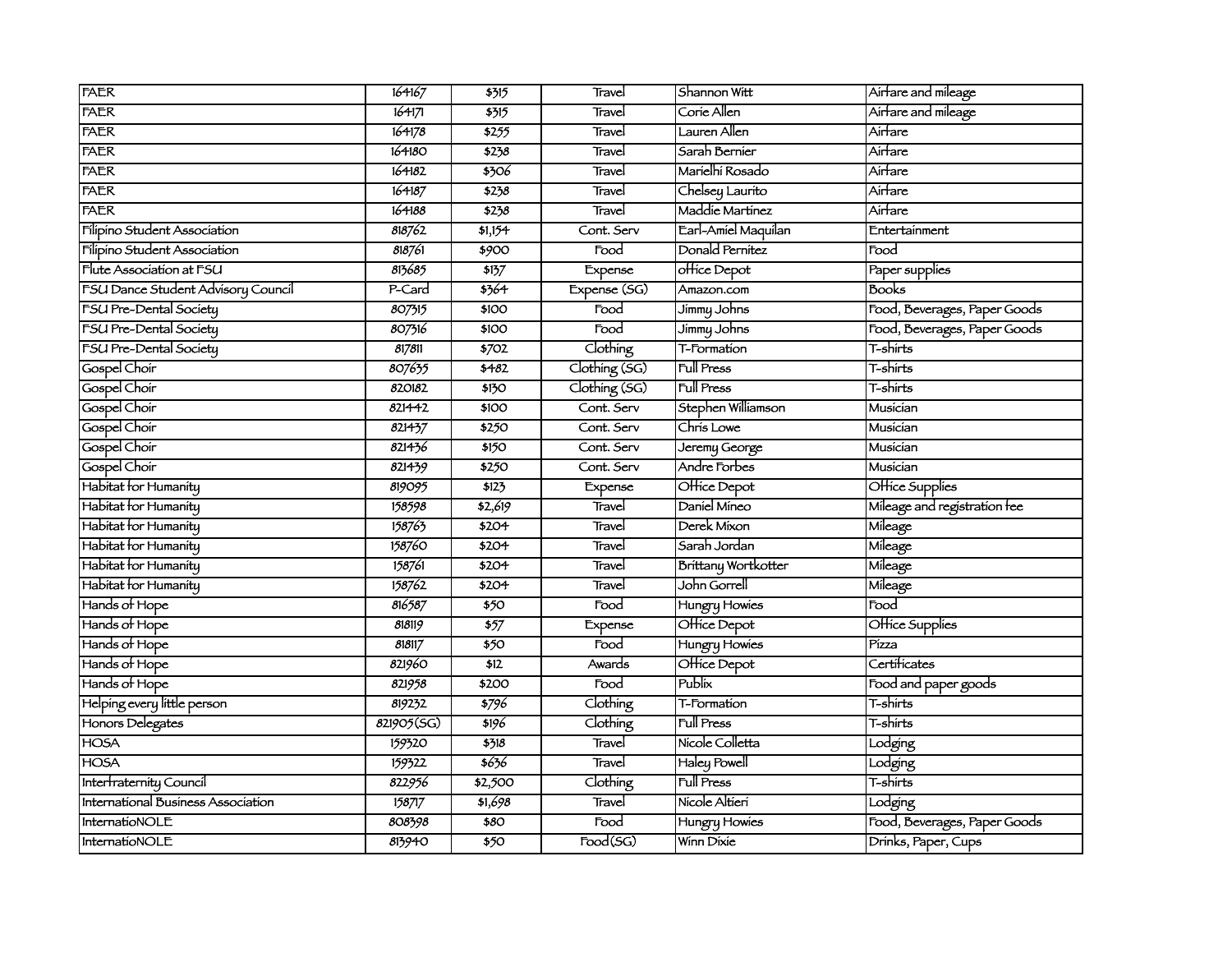| InternatioNOLE                              | 818088     | 560              | $\overline{Food(SG)}$ | Hungry Howies          | Pízza                        |
|---------------------------------------------|------------|------------------|-----------------------|------------------------|------------------------------|
| InternatioNOLE                              | 818091     | \$60             | $\overline{Food(SG)}$ | Winn Dixie             | Drínks                       |
| InternatioNOLE                              | 821709     | $\overline{350}$ | $\overline{Food(SG)}$ | Winn Dixie             | Drinks                       |
| InternatioNOLE                              | 821708     | 5160             | $\overline{Food}(SG)$ | Publix                 | Food                         |
| Intervarsity Christian Fellowship           | P-Card     | \$460            | Travel                | Southeastern Univ      | Registration fee             |
| Japanese Animation                          | 807567     | 560              | Expense               | <b>UPS</b>             | Lamination                   |
| Japanese Animation                          | 809799     | \$207            | Expense               | Office Depot           | Supplies                     |
| Japanese Animation                          | 821038     | \$500            | Cont. Serv            | Robert Axelrod         | Guest Speaker                |
| Japanese Animation                          | 821040     | $\frac{1}{1}$    | Food                  | Publix                 | Food, drink, paper           |
| Japanese Animation                          | 821084     | 51,439           | Clothing              | T-Formation            | T-shirts                     |
| Japanese Animation                          | 159869     | 5715             | Travel                | Tony Nguyen            | Airfare and lodging          |
| Japanese Animation                          | 159868     | 31,341           | Travel                | Tony Nguyen            | Airfare and lodging          |
| Japanese Animation                          | 159867     | 51,328           | Travel                | Tony Nguyen            | Airfare and lodging          |
| Kauz 4 Unity                                | 811333     | \$100            | Food                  | <b>Publix</b>          | Food, drink, paper           |
| Kolor's of Kurves                           | 814893     | \$6,668          | Cont. Serv            | Toya Carter, Inc.      | Guest appearance             |
| Kolor's of Kurves                           | 813006     | \$2,000          | Expense               | The Moon               | Venue                        |
| Kolor's of Kurves                           | Transter   | \$100            | Transfer              | Women's Student Union  | <b>Transfer from WSU</b>     |
| Leones Mentoring Program                    | 809980     | \$108            | Expense               | UPS                    | Banner                       |
| Leones Mentoring Program                    | 817193     | \$446            | Expense               | Swank Motion Pictures  | Movie viewing rights         |
| Light the Night                             | 810833     | \$393            | Expense               | Neff Rental            | light tower                  |
| Light the Night                             | 810831     | \$150            | Expense               | Howdy's Renta A Toilet | Portabable Toilet (2)        |
| Light the Night                             | 810890     | 5925             | Expense               | In Tents Event         | Tents                        |
| Light the Night                             | 811277     | 5482             | Food                  | Party Central Plus     | popdorn, sugars, syrup       |
| Minority association of premedical students | 820234     | 55,815           | Expense               | Annett Bus Line        | Passenger bus                |
| Multicultural Greek Council                 | 809923     | 5385             | Food                  | <b>Subway</b>          | Catered Food                 |
| Multicultural Greek Council                 | 809922     | 51,166           | Cont. Serv            | Michelle Major         | Speaker                      |
| Multicultural Greek Council                 | 810114     | 5663             | Clothing              | N.E.T./Ragz            | T-shirts                     |
| Muslim Student Association                  | 817802     | 3238             | Expense               | Publix                 | Paper products               |
| Muslim Student Association                  | 817800     | \$986            | Cont. Serv            | Hanif Williams         | Speaker                      |
| Muslim Student Association                  | 818284     | 51,600           | Food                  | Essence of India       | Meal                         |
| Muslim Student Association                  | 818286     | \$600            | Food                  | Pitaria                | Appetizer                    |
| National Association for Business Economics | TA150936   | \$145            | Travel                | Jake Tuttle            | Mileage - Jacksonville, FL   |
| National Association for Business Economics | T-Card     | \$2,004          | Travel                | Martha Evans -T-Card   | Airtare/Lodging/Cont Reg Fee |
| National Council of Negro Women             | 815934     | 52,550           | Travel                | Astros Travel Tours    | Charter Bus                  |
| National Panhellenic Council                | wO?        | \$150            | 5G                    | FSU Facilities         | tables, chairs               |
| Noles for Haiti                             | <b>NUL</b> | \$3,904          | Travel                | Group of $17$          | Airfare                      |
| Office of Servant Leadership                | 811922     | 5230             | Food                  | Hungry Howies          | Food                         |
| Office of Servant Leadership                | 811920     | \$150            | Food                  | Publix                 | Drink, Paper                 |
| Panamanian Student Assoc                    | 807853     | 558              | Food                  | Hungry Howies          | Food, Beverages, Paper Goods |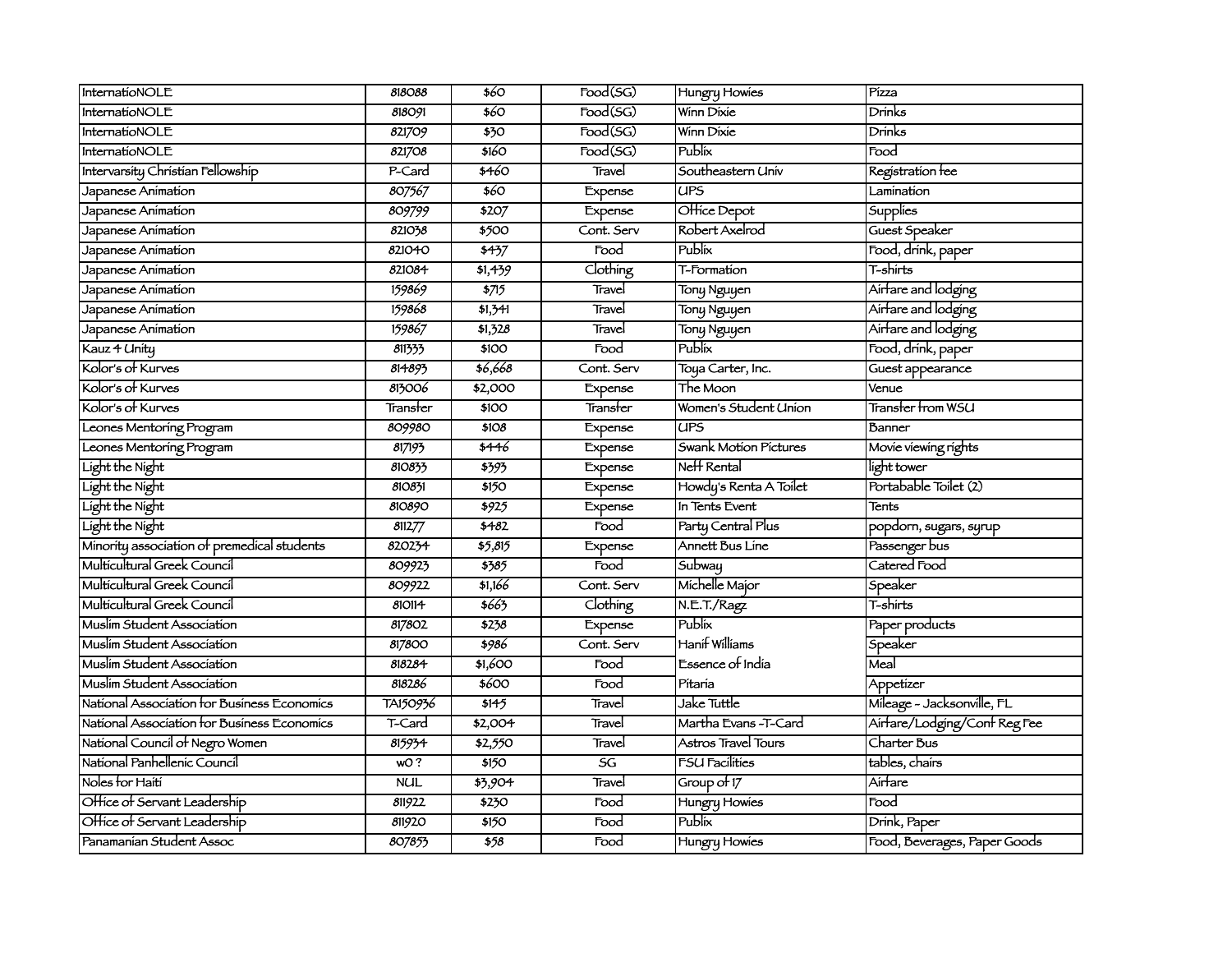| Panamanian Student Assoc   | 812218         | \$60                        |                    |                                                |                              |
|----------------------------|----------------|-----------------------------|--------------------|------------------------------------------------|------------------------------|
|                            |                |                             | Food               | Hungry Howies                                  | Food, Beverages, Paper Goods |
| Panamanian Student Assoc   | 812215         | 5538                        | Clothing           | T-Formation                                    | T-shirts                     |
| Panamanian Student Assoc   | <b>IDR</b>     | $\sqrt{572}$                | Expense            | Crenshaw                                       | Bowling                      |
| Panamanian Student Assoc   | 811950         | $\overline{\frac{60}{250}}$ | $\overline{F}$ ood | Hungry Howies                                  | Pízza Boxes                  |
| Panamanian Student Assoc   | 81921          | 5538                        | Clothing           | T-Formation                                    | Cotton Shirts                |
| Phi Alpha Delta / pre law  | 152721         | 5556                        | Travel             | Catherine Harrington                           | Lodging                      |
| Phi Alpha Delta / pre law  | 160700         | \$2,592                     | Travel             | Matthew Covert                                 | Lodging                      |
| Phi Beta Kappa             | 815260         | 550                         | Food               | Publix                                         | Paper Goods                  |
| Phi Beta Kappa             | 815263         | \$100                       | Food               | Papa John's Pízza                              | Pízza                        |
| Phi Beta Kappa             | 818047         | \$80                        | Food               | Papa John's Pizza                              | Pízza                        |
| Phi Beta Kappa             | 818048         | $\overline{523}$            | Food               | Publix                                         | Drinks and paper products    |
| Phi Beta Lambda            | 159150         | \$1,354                     | Travel             | Chirag Shah                                    | Lodging                      |
| Poetic Lyricism            | 818292         | \$480                       | Food               | Publix                                         | Food                         |
| Poetic Lyricism            | 818294         | \$125                       | Cont. Serv         | Nicholas Gary                                  | $\overline{D}$               |
| Poetic Lyricism            | 818998         | 5131                        | Cont. Serv         | Contemporary Services                          | Security guards              |
| Poetic Lyricism            | 827315         | 5311                        | Awards             | Awards 4 U                                     | awards                       |
| Poetic Lyricism            | 827317         | 5427                        | Awards             | Clothesline                                    | awards                       |
| Progressive Black Men Inc  | 813431         | \$5,569                     | Expense            | Annett Bus Line                                | Charter Bus                  |
| Progressive Black Men Inc  | 817376         | \$890                       | Expense            | Ultimate sound & light & palmettd Stage rental |                              |
| Puerto Rican Student Assoc | 808697         | \$66                        | Expense            | Awards 4 U                                     | name tags $\overline{(\%)}$  |
| Recycle Bike Program       | 815369         | \$1,088                     | Expense(SG)        | <b>University Cycles</b>                       | <b>Bicycle Repairs</b>       |
| Recycle Bike Program       | 825135         | 51,201                      | Expense            | University Cycles                              | <b>Bicycle Repairs</b>       |
| Relay for Life             | $\overline{w}$ | 535                         | Expense            | Building Services                              | Chair, table, podium rental  |
| Relay for Life             | 820736         | 5697                        | Expense            | <b>Bluefish Outdoor Movie</b>                  | Outdoor movie screen         |
| Relay for Life             | 821012         | \$650                       | Expense            | Russell Backes                                 | Photo Fun Booth              |
| Relay for Life             | 820905         | 53,255                      | Expense            | American Audio Visual                          | Sound and lighting for stage |
| Relay for Life             | 821045         | \$1,375                     | Expense            | Fíve Star Limousine                            | <b>Bus</b>                   |
| Relay for Life             | 820733         | 5325                        | Expense            | Swank Motion Pictures                          | Movie viewing rights         |
| Religion Club              | 822173         | \$112                       | Food               | Publix                                         | Food                         |
| Renegade Boxing Club       | 160362         | \$240                       | Travel             | Michelle Dominik                               | Airfare                      |
| Renegade Boxing Club       | 160364         | \$240                       | Travel             | Nílado Dupa                                    | Aír <del>f</del> are         |
| Renegade Boxing Club       | 160367         | \$240                       | Travel             | Rafael Cuí                                     | Airfare                      |
| Renegade Boxing Club       | 160368         | \$240                       | Travel             | Garret Hammond                                 | Airfare                      |
| Renegade Boxing Club       | 160369         | \$240                       | Travel             | Nathan Crock                                   | Airfare                      |
| Renegade Boxing Club       | 1603/1         | \$240                       | Travel             | Sam Houston                                    | Airfare                      |
| Renegade Boxing Club       | 160372         | \$240                       | Travel             | Bradley Miller                                 | Airfare                      |
| Renegade Boxing Club       | 160374         | \$240                       | Travel             | Michael Vizza                                  | Airfare                      |
| Renegade Boxing Club       | 160377         | \$240                       | Travel             | Zachary Cocalis                                | Airfare                      |
| Renegade Boxing Club       | 160376         | \$240                       | Travel             | Chistopher O'Brien                             | Airfare                      |
|                            |                |                             |                    |                                                |                              |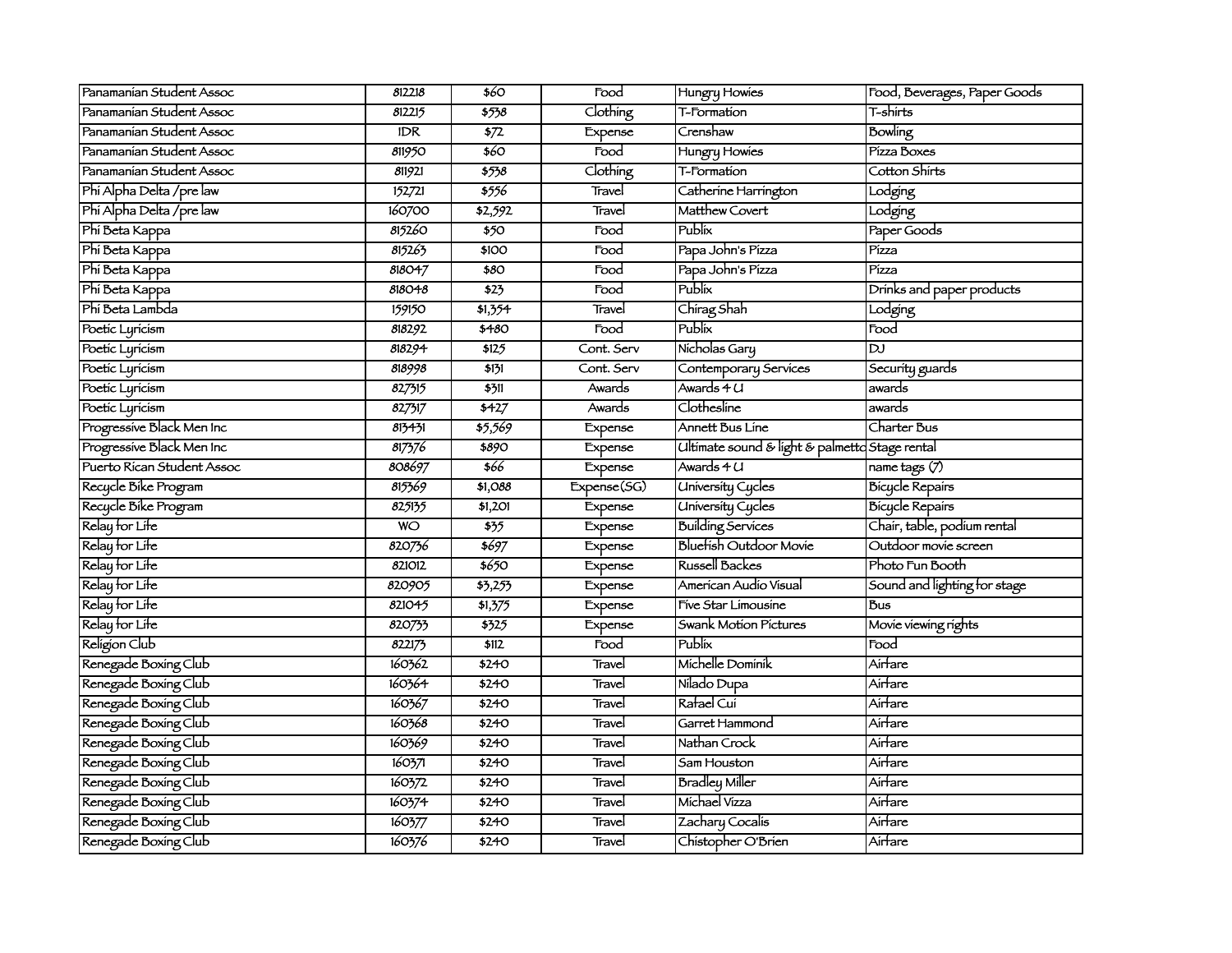| Reverb                             | 160865 | \$3,230                    | Travel             | Matthew Fischer              | Airfare                      |
|------------------------------------|--------|----------------------------|--------------------|------------------------------|------------------------------|
| Ríbbons for a cause                | 808799 | \$212                      | Food               | Costco                       | Food, Beverages, Paper Goods |
| Ribbons for a cause                | 817869 | 5540                       | Clothing           | T-Formation                  | Tee shirts                   |
| Ribbons for a cause                | 822199 | 529                        | Expense            | Office Depot                 | Office Supplies              |
| Ribbons for a cause                | 821891 | $\frac{1}{2}$              | $\overline{F}$ ood | Domino's                     | Pízza                        |
| Ribbons for a cause                | 821893 | $\overline{\frac{1}{546}}$ | Expense            | Costco                       | Paper products               |
| Seminole Bhangra                   | 820924 | 5312                       | Expense            | Watchlite Technologies       | Shikke Props                 |
| Seminole Christian Life            | 154843 | \$500                      | Travel             | Group of 10                  | Regional Conference          |
| Seminole Christian Life            | 823124 | 5196                       | Expense            | Office Depot                 | Pens                         |
| Seminole Christian Life            | 827226 | \$185                      | Expense            | Office Depot                 | Pens                         |
| Society of Automotive Engineers    | 162941 | \$813                      | Travel             | Thomas Silva                 | Mileage                      |
| Society of Automotive Engineers    | 162940 | \$1,176                    | Travel             | Peter Rívera                 | Mileage                      |
| Society of Automotive Engineers    | 825140 | \$360                      | Expense            | Enterprise                   | Rental truck                 |
| Society of Women Engineers         |        | \$1,180                    | Travel             | $Group\,of\,8$               | Airfare/registration         |
| Society of Women Engineers         |        | \$320                      | Travel             | Group of 4                   | Registration                 |
| Society of Women Engineers         | 152652 | \$148                      | Travel             | Kelly Snyder                 | Airfare/registration         |
| Society of Women Engineers         | 152641 | \$148                      | Travel             | Paola Rabanal                | Airtare/registration         |
| SoUnique Enrichment for Girls      | 812258 | \$803                      | Clothing           | Ttormation                   | Shirts                       |
| SoUnique Enrichment for Girls      | 820132 | \$80                       | Cont. Serv         | Kerry Joseph                 | <b>DJ</b>                    |
| SoUnique Enrichment for Girls      | 820165 | $\frac{1}{1}$              | Expense            | Office Depot                 | Paper and envelopes          |
| SoUnique Enrichment for Girls      | 820168 | \$300                      | Food               | Sonny's Real Pit BBQ         | Food                         |
| Sport Management                   | 153346 | $\frac{1}{5795}$           | Travel             | Andrew McWilliams            | lodging                      |
| Student Theatre Association        | 810065 | \$300                      | Expense            | Dramatists                   | Performance Rights           |
| Student Theatre Association        | 811252 | \$440                      | Expense            | Lowes                        | Supplies for Props           |
| Student Theatre Association        | 810103 | \$1,055                    | Expense            | Lowes                        | Supplies for Props           |
| Student Theatre Association        | 810071 | 5137                       | Expense            | Lowes                        | Supplies for Props           |
| Student Theatre Association        | $ET-4$ | \$1,122                    | Travel             | Hillary Passo                | Lodging                      |
| <b>Student Theatre Association</b> | 157216 | \$219                      | Travel             | Amanda Díaz                  | Airfare, incidental exp      |
| Student Theatre Association        | 157214 | 5219                       | Travel             | Jordan Moore                 | Airfare, incidental exp      |
| Student Theatre Association        | 157240 | 5219                       | Travel             | Elizabeth Avila              | Airfare, incidental exp      |
| Student Theatre Association        | 157241 | 5219                       | Travel             | Eda Rodríguez                | Airfare, incidental exp      |
| Student Theatre Association        | 157242 | 5219                       | Travel             | Dana Wuycheck                | Airfare, incidental exp      |
| Student Theatre Association        | 157245 | 5219                       | Travel             | Amy Rauchwerger              | Airfare, incidental exp      |
| Student Theatre Association        | 157246 | \$219                      | Travel             | Rebeccah Noyes               | Airfare, incidental exp      |
| Student Theatre Association        | 157255 | 5219                       | Travel             | Kelsey Vidic                 | Airfare, incidental exp      |
| Student Theatre Association        | 157250 | \$219                      | Travel             | Letícía Mora                 | Airfare, incidental exp      |
| Student Theatre Association        | 817807 | \$300                      | Expense            | Dramatists Play Service, Inc | Rights to performance        |
| Student Theatre Association        | 817833 | 5137                       | Expense            | Lowe's                       | <b>Supplies</b>              |
| Student Theatre Association        | 817810 | 5253                       | Expense            | Lowe's                       | <b>Supplies</b>              |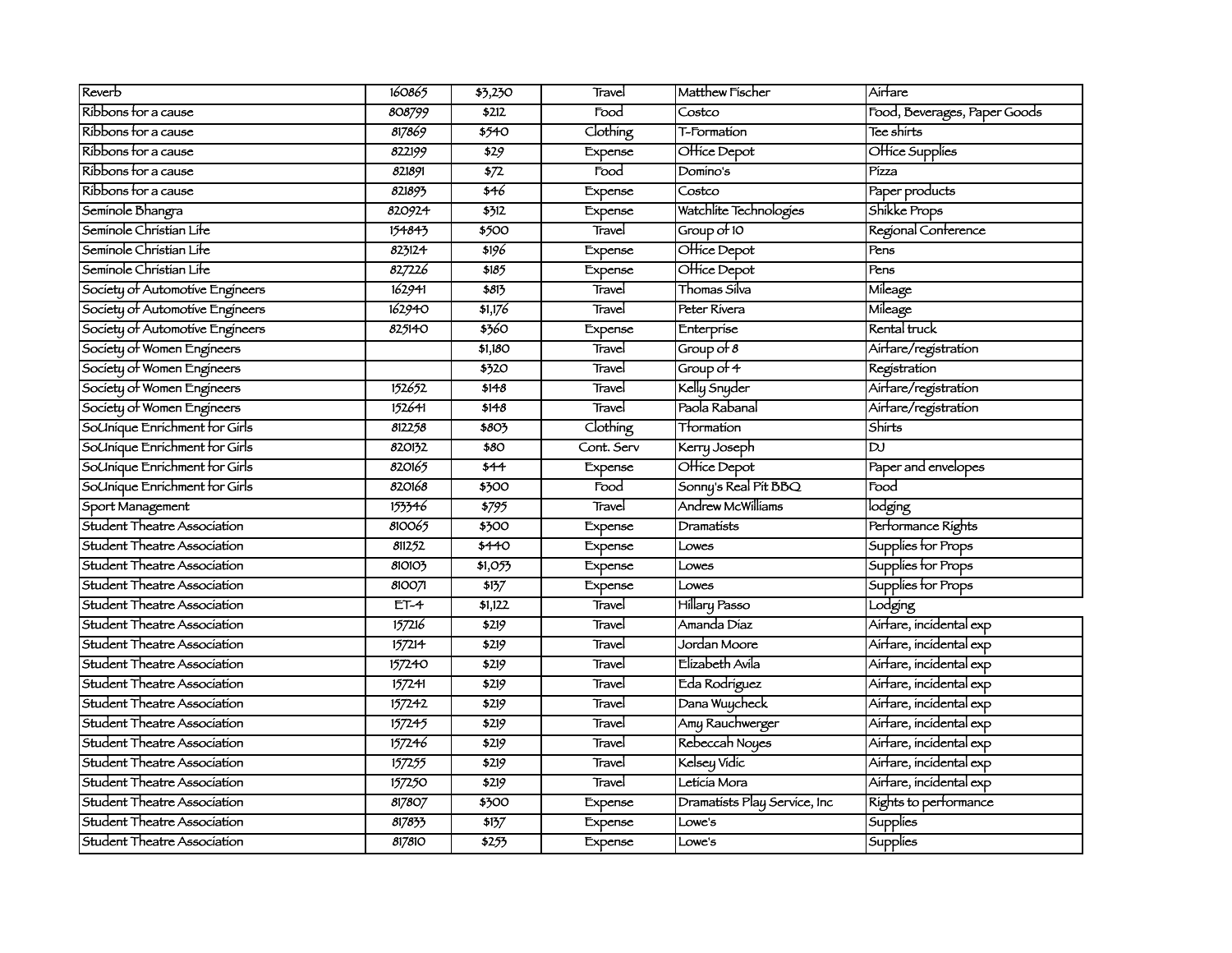| Student Theatre Association             | T-Card     | \$132                    | Travel             | Rebeccah Noyes                                     | Car rental                     |
|-----------------------------------------|------------|--------------------------|--------------------|----------------------------------------------------|--------------------------------|
| Student Theatre Association             | 821030     | \$700                    | Expense            | Dramatists Play Service, Inc                       | Performance Rights             |
| Student United for Justice in Palestine | 811035     | $\frac{5}{1}$            | Expense            | Office Depot                                       | $\overline{\mathsf{P}}$ aper   |
| Student United for Justice in Palestine | 820439     | \$1,000                  | Cont. Serv         | Marc Ellis                                         | Lecture                        |
| Take back the Top                       | 820379     | \$700                    | Clothing           | SustainU                                           | T-shirts                       |
| Thank a Soldier                         | 805630     | \$26                     | Food               | Donut Kingdom                                      | Donuts                         |
| Thank a Soldier                         | 805632     | \$116                    | Food               | Aramark                                            | Bagels                         |
| Thank a Soldier                         | 811676     | 5504                     | $\overline{F}$ ood | Chick-Fil-A                                        | Food                           |
| Thank a Soldier                         | 811673     | 5160                     | Expense            | office Depot                                       | Paper                          |
| Thank a Soldier                         | 813435     | 5920                     | Clothing           | <b>T-Formation</b>                                 | T-Shirts                       |
| Thank a Soldier                         | 813682     | 5812                     | $\overline{F}$ ood | <b>Red Elephant</b>                                | Food                           |
| Thank a Soldier                         | 820154     | \$99                     | Expense            | office Depot                                       | paper                          |
| Thank a Soldier                         | 820162     | 5476                     | Food               | Chick-Fil-A                                        | Food                           |
| The Belly Dancers at FSU                | 159328     | 5601                     | Travel             | Ebony Olivier                                      | Mileage, lodging, registration |
| The BIG event                           | 816090     | 5878                     | Expense            | Tally Tee's                                        | Lip balm/yard signs            |
| The BIG event                           | 816088     | \$5,663                  | Clothing           | T-Formation                                        | T-Shirts/Backpacks             |
| The BIG event                           | 816571     | 5331                     | Expense            | City of Tallahassee Parks and Rec Showmobile stage |                                |
| The BIG event                           | <b>EFT</b> | $\frac{1}{565}$          | Expense            | FSU Facilities                                     | tables, chairs, podium         |
| The Black Actors Guild                  | 810486     | \$300                    | Expense            | Samuel French                                      | Performance rights             |
| The Black Actors Guild                  | 810496     | \$150                    | Expense            | Dura Print                                         | Banner                         |
| The Black Actors Guild                  | 810610     | 580                      | Expense            | Lowes                                              | paint                          |
| The Black Female Development Circle     | 157417     | \$1,020                  | Travel             | Crystal Harris                                     | Lodging                        |
| The Kudzu Review                        | 822916     | \$2,295                  | Expense            | Rose Printing                                      | Spring Issue                   |
| The NAACP                               | 816872     | $\overline{3412}$        | Food               | Po' Boys Creole Café                               | Food                           |
| The Rifle Association                   | 821033(SG) | 5514                     | Clothing           | T-Formation                                        | T-shirts                       |
| The Trumpet Guild at FSU                | 161325     | $\overline{\frac{1}{2}}$ | Travel             | Maritza Hofius                                     | Airfare                        |
| The Trumpet Guild at FSU                | 161305     | 5172                     | Travel             | Torin Wylie                                        | Airfare                        |
| The Trumpet Guild at FSU                | 161306     | 5172                     | Travel             | Katherine Stephen                                  | Airfare                        |
| The Trumpet Guild at FSU                | 161308     | 5149                     | Travel             | Joseph Nibley                                      | Aifare                         |
| The Trumpet Guild at FSU                | 161309     | 5149                     | Travel             | <b>Trey Burns</b>                                  | Airfare                        |
| The Trumpet Guild at FSU                | 161310     | $\sqrt{5172}$            | Travel             | Aaron Witek                                        | Airfare                        |
| The Trumpet Guild at FSU                | 161311     | 5149                     | Travel             | John Powlison                                      | Airfare                        |
| The Trumpet Guild at FSU                | 161312     | $\frac{1}{1}$            | Travel             | Tamara Vaughn                                      | Airfare                        |
| The Trumpet Guild at FSU                | 161317     | $\overline{\frac{1}{2}}$ | Travel             | Maryann Shirley                                    | Airfare                        |
| The Trumpet Guild at FSU                | 161318     | 5172                     | Travel             | Tyler Duncan                                       | Airfare                        |
| The Trumpet Guild at FSU                | 161319     | 5172                     | Travel             | Chris Snyder                                       | Airfare                        |
| The Trumpet Guild at FSU                | 161320     | 5172                     | Travel             | Matthew Tenore                                     | Airfare                        |
| The Trumpet Guild at FSU                | 161321     | 5172                     | Travel             | <b>Emily Mikesell</b>                              | Airfare                        |
| The Trumpet Guild at FSU                | 161323     | 5149                     | Travel             | Simon Bosch                                        | Airfare                        |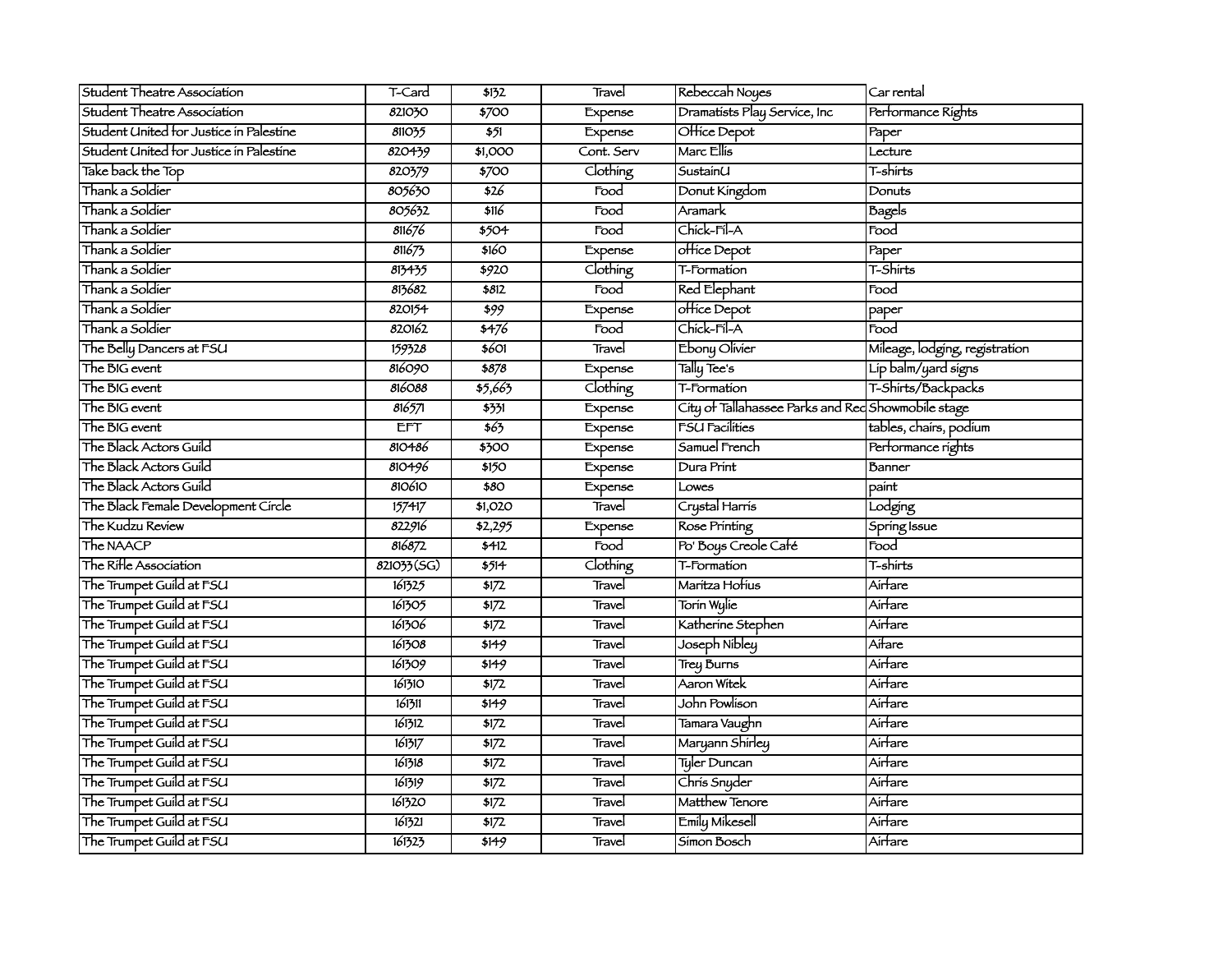| The Trumpet Guild at FSU     | 161304     | 5172                        | Travel                        | Judith Gaunt                          | Airfare                         |
|------------------------------|------------|-----------------------------|-------------------------------|---------------------------------------|---------------------------------|
| <b>Undergrad Art History</b> | 808813     | \$60                        | Food                          | Domino's                              | food                            |
| <b>Undergrad Art History</b> | 822191     | 5435                        | Cont. Serv                    | The Cummer Museum of Art and (Lecture |                                 |
| <b>Undergrad Art History</b> | 823145     | \$140                       | Expense                       | Office Depot                          | Stapler                         |
| Venezuelan Student Assoc     | 808723     | \$150                       | $\overline{\text{Food (sg)}}$ | Publix                                | Food, Beverages, Paper Goods    |
| Venezuelan Student Assoc     | 808721     | \$26                        | Expense                       | office Depot                          | paper                           |
| Venezuelan Student Assoc     | 815021     | $\overline{\frac{1}{2}90}$  | $\overline{1}$ food $(SG)$    | Publix                                | Food and Paper products         |
| Venezuelan Student Assoc     | 817122     | \$64                        | Food                          | Publix                                | Food, drink, paper              |
| Venezuelan Student Assoc     | 821032(SG) | \$819                       | Clothing                      | T-Formation                           | T-shirts                        |
| Venezuelan Student Assoc     | 823055     | $\overline{\frac{60}{250}}$ | Food                          | Publix                                | Cupcakes                        |
| Women in Business            | 813416     | \$3,620                     | Food                          | Classic Fare Catering by Aramark Food |                                 |
| Women in Business            | 815120     | \$241                       | Expense                       | Gandy Printers                        | Pamphlets                       |
| Women in Pre-Law Society     | 817998     | 5723                        | Clothing                      | T-Formation                           | Tee shirts and polos            |
| World Affairs Program        | T-Card     | \$6,836                     | Travel                        | Joanna Hunt/T-Card                    | Airfare/Lodging/Shuttle Service |
| World Affairs Program        | T-Card     | \$1,156                     | Travel                        | Joanna Hunt/T-Card                    | lodging                         |
| World Affairs Program        | T-Card     | 34,483                      | Travel                        | Joanna Hunt/T-Card                    | Airfare/Lodging/Registration    |
| World Affairs Program        | T-Card     | \$6,630                     | Travel                        | Joanna Hunt/T-Card                    | Airfare/Lodging/Registration    |
| World Affairs Program        | T-Card     | 33,304                      | Travel                        | Joanna Hunt/T-Card                    | Airfare and registration fee    |
|                              |            |                             |                               |                                       |                                 |
| <b>COGS ORGS</b>             |            |                             |                               |                                       |                                 |
|                              |            |                             |                               |                                       |                                 |
|                              |            |                             |                               |                                       |                                 |
| <b>ACLU</b>                  | <b>WO</b>  | \$59                        | Expense                       | <b>FSU Building Services</b>          | Tables and chairs               |
| <b>ACLU</b>                  | 158725     | Travel                      | Travel                        | Arnie Stepanovich                     | Airtare-out of state            |
| <b>ACLU</b>                  | 820987     | \$300                       | Food                          | Momo's                                | Pízza                           |
| $\overline{AM}$              | 806266     | $\overline{570}$            | Food                          | Papa Johns                            | Pízza                           |
| <b>AIM</b>                   | 808423     | <b>\$110</b>                | Food                          | Gordo's Cuban Cuisine                 | Food, drink, paper              |
| <b>AIM</b>                   | 810282     | $\frac{1}{575}$             | Food                          | Papa Johns                            | Food, drink                     |
| AIM                          | 812220     | 585                         | Food                          | Pitaria                               | Food, drink, utensils           |
| $\overline{AM}$              | 815294     | 580                         | Food                          | Momo's Pízza                          | Pízza                           |
| AIM                          | 818582     | $\overline{570}$            | Food                          | Momo's Pízza                          | Pízza                           |
| AIM                          | 821223     | $\sqrt{578}$                | Food                          | Momo's Pizza                          | Pízza                           |
| AIRR Law school chapter      | 816456     | \$100                       | Food                          | Momo's Pizza                          | Pízza                           |
| AIRR Law school chapter      | 818298     | 550                         | Food                          | Momo's Pizza                          | Pízza                           |
| AIRR Law school chapter      | 819919     | \$200                       | Food                          | Momo's Pizza                          | Pízza                           |
| AIRR Law school chapter      | 159034     | 5945                        | Travel                        | Peter Margulies                       | Airfare and lodging             |
| AIRR Law school chapter      |            | 565                         | Expense                       | Avis                                  | Car rental                      |
| <b>ALMS</b>                  | 805041     | \$210                       | Food                          | Gordo's                               | Catered Food                    |
| <b>ALMS</b>                  | 804578     | 565                         | Food                          | Publix                                | Food, drink, paper              |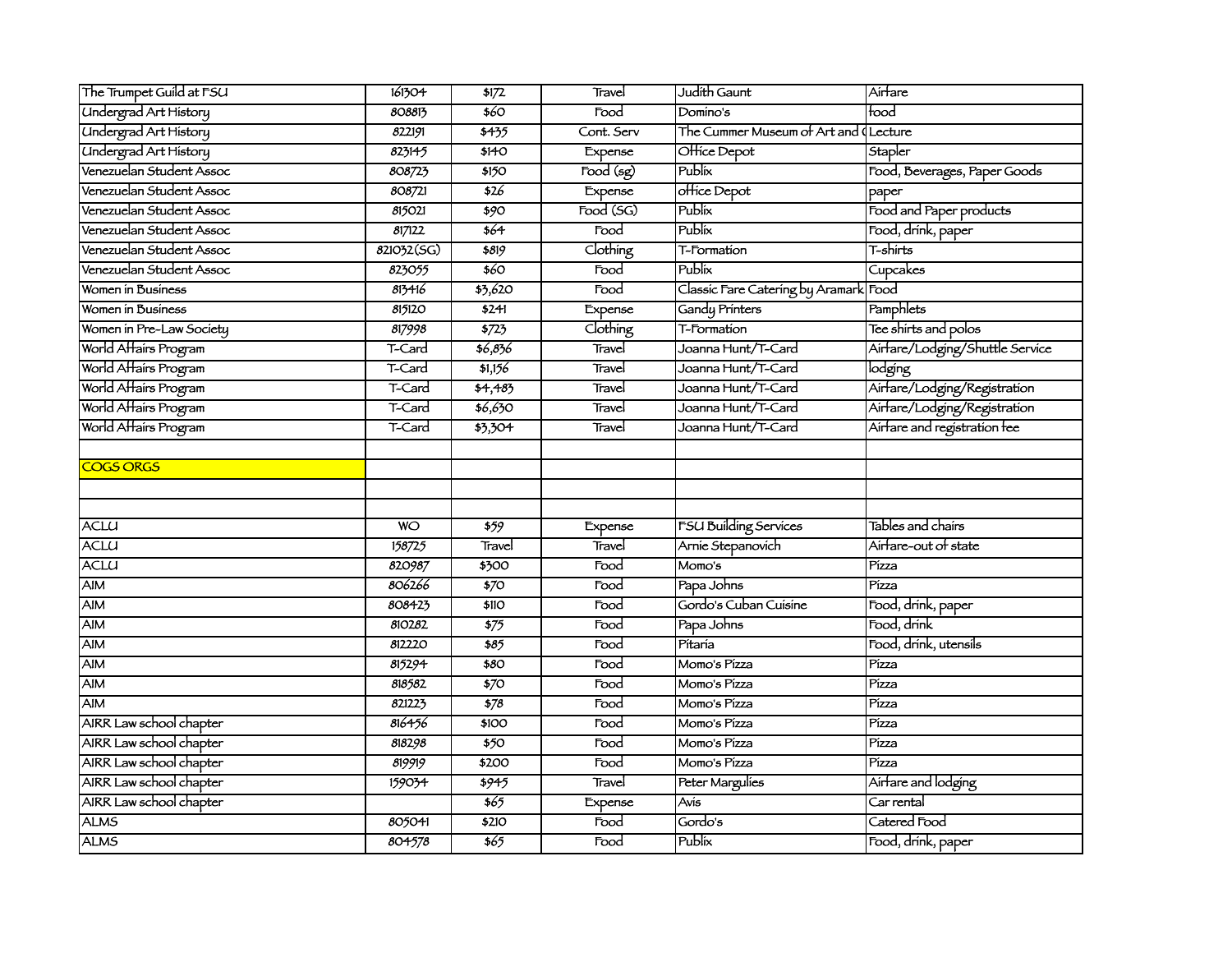| <b>ALMS</b>               | 158481    | 51,028                   | Travel  | Rennier Martinez         | Lodging and registration fee |
|---------------------------|-----------|--------------------------|---------|--------------------------|------------------------------|
| <b>AMA</b>                | 807981    | 5275                     | Food    | Publix                   | Food, drink, paper           |
| AMA/FMA                   | 809959    | $\overline{570}$         | Food    | Papa Johns               | Food                         |
| AMA/FMA                   | 809956    | $\overline{370}$         | Food    | Papa Johns               | Food                         |
| AMA/FMA                   | 156218    | $\frac{1}{1}$            | Travel  | Ashok Manepalli          | Air Travel                   |
| AMA/FMA                   | 156511    | $\frac{1}{1}$            | Travel  | Kevin Yan                | Aír Travel                   |
| AMA/FMA                   | 156509    | \$175                    | Travel  | Silvana Rolong           | Air Travel                   |
| AMA/FMA                   | 156508    | $\frac{1}{1}$            | Travel  | Jason Míles              | Air Travel                   |
| AMA/FMA                   | 156504    | $\frac{1}{1}$            | Travel  | Joanna Meadors           | Aír Travel                   |
| AMA/FMA                   | 156503    | $\frac{1}{5782}$         | Travel  | Sarah McClellan          | Air Travel/Lodging           |
| AMA/FMA                   | 156504    | 5350                     | Travel  | Ryan Fitzgerald          | Air Travel                   |
| AMA/FMA                   | 156499    | 5175                     | Travel  | Cesar García-Canet       | Air Travel                   |
| AMA/FMA                   | 156493    | $\frac{1}{1}$            | Travel  | William Carraher-Stross  | Aír Travel                   |
| AMA/FMA                   | 156491    | 5278                     | Travel  | Mark Rohaus              | Car Rental                   |
| <b>AMWA</b>               | 810865    | \$60                     | Food    | Papa Johns               | Food                         |
| <b>AMWA</b>               | 163012    | 5800                     | Travel  | Merisa Kaplan            | Airfare and lodging          |
| American Constitution Soc | 806877    | \$130                    | Food    | Grumby's Pizza           | Food                         |
| American Constitution Soc |           | \$40                     | Food    | Publix                   | Food, drink, paper           |
| American Constitution Soc | <b>WO</b> | \$105                    | Expense | <b>FSU Facilities</b>    | Tables, Chairs, Podium       |
| American Constitution Soc | 808085    | 5431                     | Food    | Aramark                  | Catered Food                 |
| American Constitution Soc | 164170    | \$816                    | Travel  | Brenda Roman             | Airfare and registration fee |
| American Constitution Soc | 164169    | 5491                     | Travel  | Margaret Farmer          | Airtare and registration fee |
| <b>AMSA</b>               | 156693    | \$881                    | Travel  | Matthew Neth             | Airfare, lodging, regis. fee |
| <b>AMSA</b>               | 156687    | 5515                     | Travel  | Darshika Goswami         | Airfare, registration fee    |
| <b>AMSA</b>               | 156685    | 5565                     | Travel  | Trisha Sengupta          | Airfare, registration fee    |
| <b>AMSA</b>               | 156695    | \$465                    | Travel  | Jens Flock               | Airfare, registration fee    |
| <b>AMSA</b>               | 816925    | $\overline{\frac{1}{2}}$ | Food    | Papa Johns               | Pízza                        |
| <b>AMSO</b>               | 80547     | 3155                     | Food    | Publix                   | Food, drink, paper           |
| <b>AMSO</b>               | 808042    | \$93                     | Food    | Papa Johns               | $\overline{\text{Food}}$     |
| <b>AMWA</b>               | 802615    | 5174                     | Food    | Crispers                 | Salad & Sandwiches           |
| <b>AMWA</b>               | 805475    | \$150                    | Food    | Publix                   | Food, drink, paper           |
| <b>AMWA</b>               | 808674    | \$60                     | Food    | Papa Johns               | Food, drink                  |
| <b>AMWA</b>               | 158708    | \$605                    | Travel  | Logan Blankenship        | Airfare and lodging          |
| <b>AMWA</b>               | 158710    | \$605                    | Travel  | Natalie Voithofer        | Airfare and lodging          |
| <b>AMWA</b>               | 158713    | \$98                     | Travel  | Caitlín Bovkowskí        | Airfare                      |
| <b>AMWA</b>               | 158714    | 598                      | Travel  | Mary Jane Tucker         | Air <del>f</del> are         |
| <b>AMWA</b>               | 158715    | \$98                     | Travel  | Aruna Khan               | Airfare                      |
| <b>AMWA</b>               | 158718    | \$98                     | Travel  | Tara Becker              | Airfare                      |
| <b>AMWA</b>               | 158720    | \$98                     | Travel  | <b>Brittany DePriest</b> | Airfare                      |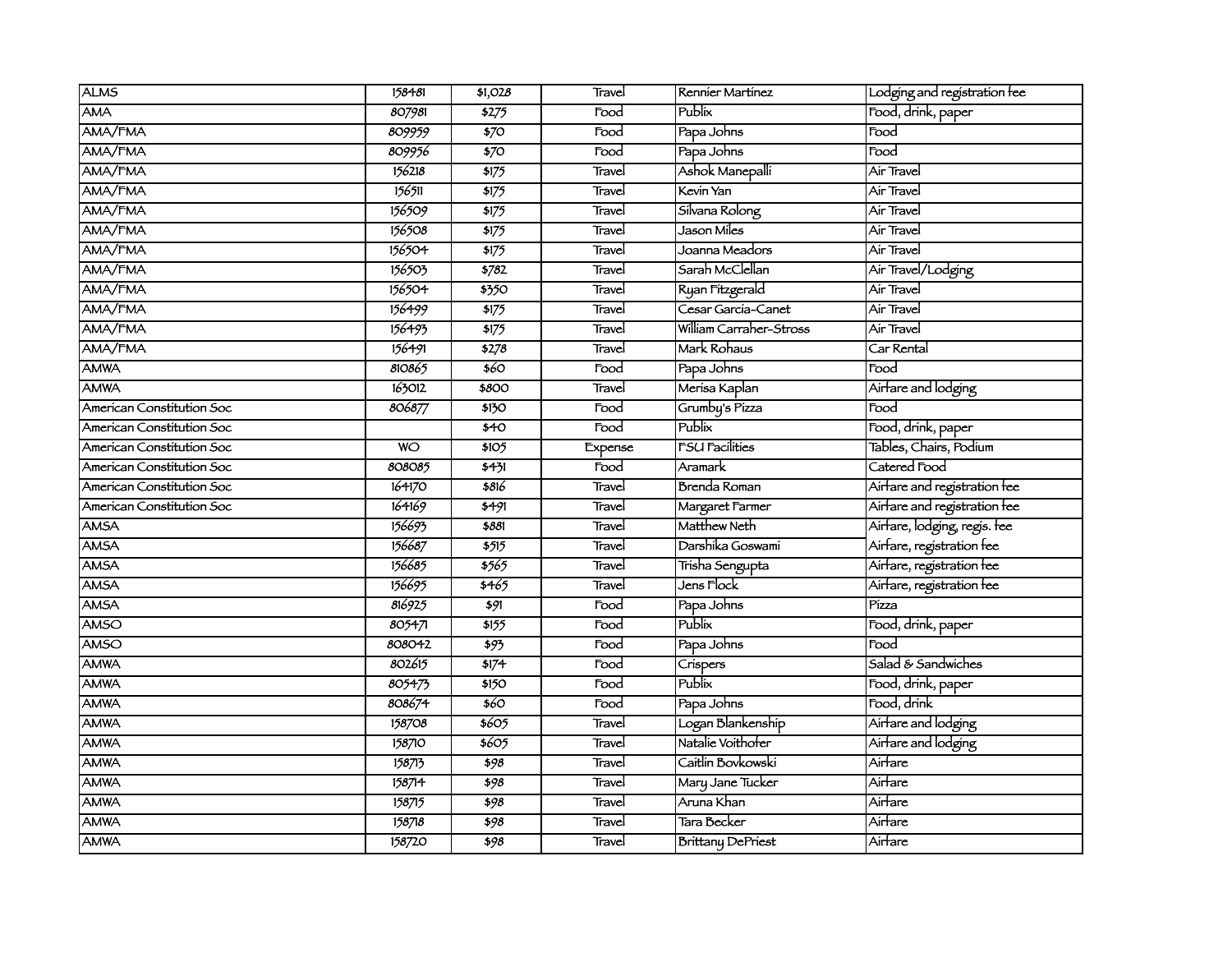| <b>AMWA</b>                             | 158723 | 598              | Travel          | Yaowaree Leavell   | Airfare                           |
|-----------------------------------------|--------|------------------|-----------------|--------------------|-----------------------------------|
| <b>AMWA</b>                             | 819928 | 565              | Food            | Dominos Pizza      | Pízza                             |
| Aminal Law Society                      | 809953 | \$100            | Food            | Pítaría            | Falatel                           |
| Art Leaders and Managers                | 806776 | $\overline{550}$ | Food (self-gen) | Winn Dixie         | Food, drink, paper                |
| Art Therapy Assoc                       | Travel | \$3,760          | Travel          |                    | Conference Registration           |
| Art Therapy Assoc                       | 816460 | \$200            | Food            | Publix             | Food and drinks                   |
| Art Therapy Assoc                       | 815679 | \$1,000          | Cont. Serv      | Randy Vick         | Worksop/Lecture                   |
| Art Therapy Assoc                       | 817524 | $\frac{1}{577}$  | Expense         | Office Depot       | Office supplies                   |
| Association for Criminal Justice        | 810284 | \$120            | Food            | Publix             | Food, drink, paper                |
| Association for Criminal Justice        | 815674 | \$120            | Food            | Publix             | Food, drink, paper                |
| Association for Criminal Justice        | 818304 | \$130            | Food            | Publix             | Food, drink, paper                |
| Association of Lationo Medical Students | 821727 | 545              | Food            | Publix             | Food, drink, paper                |
| Aviation & Space Law Society            | 151723 | 5675             | Travel          | Chad Lipsky        | Mileage, lodging, registration -2 |
| Aviation & Space Law Society            | 810412 | $\overline{350}$ | Food            | Publix             | Food, drink, paper                |
| Aviation & Space Law Society            | 810415 | \$120            | Food            | Momo's             | Catered Food                      |
| Aviation & Space Law Society            | 153137 | 3373             | Travel          | Chad Lipsky        | airfare, car rental, food         |
| Aviation & Space Law Society            | 154034 | $\frac{1}{575}$  | Travel          | James Burleson     | Registration                      |
| Aviation & Space Law Society            | 818580 | \$120            | Food            | Hungry Howies      | Pízza                             |
| <b>AVSAC</b>                            | 814849 | \$300            | Food            | Publix             | Food and food supplies            |
| <b>AVSAC</b>                            | 814846 | \$150            | Food            | Domino's           | Pízza                             |
| <b>AVSAC</b>                            | 814845 | \$120            | Food            | China Super Buffet | Food                              |
| AVSAC                                   | 814842 | \$108            | Expense         | <b>UPS</b>         | Banner                            |
| <b>BAM</b>                              |        | \$125            | Food            | Publix             | Food, drink, paper                |
| <b>BAM</b>                              | 821971 | \$144            | Food            | Chick-fil-a        | Food                              |
| Biomedical Science                      | 806260 | \$100            | Food            | Publix             | Food, drink, paper                |
| <b>Biomedical Science</b>               | 810423 | \$1,000          | Cont. Serv      | Dr. David Mack     |                                   |
| <b>Biomedical Science</b>               | 811445 | $\frac{1}{5757}$ | Clothing        | Clothesline        | T-shirs                           |
| <b>Biomedical Science</b>               | 821705 | \$900            | Cont. Serv      | Vincenzo Pirrotta  | Speaker                           |
| <b>Biomedical Science</b>               | 822789 | \$100            | Food            | Pita Pit           | Pita platter                      |
| <b>Biomedical Science</b>               | 822763 | \$25             | Food            | Publix             | Drinks and paper goods            |
| <b>Biomedical Science</b>               | 822788 | \$127            | Food            | Chick-fil-a        | Food                              |
| <b>Biomedical Science</b>               | 825243 | \$800            | Cont. Serv      | Glenn Harris       | Speaker                           |
| <b>BGSA</b>                             | 808679 | \$85             | Expense         | Awards 4 U         | Name tags                         |
| <b>BGSA</b>                             | 809107 | \$100            | Food            | Costco             | Food, drink, paper                |
| <b>BGSA</b>                             | 811948 | 5175             | Expense         | Jay Elliot         | <b>DJ</b>                         |
| <b>BGSA</b>                             | 816932 | \$250            | Food            | Publix             | Food, drink, paper                |
| <b>BGSA</b>                             | T-card | \$45             | Travel          | Avís               | Car rental                        |
| <b>BGSA</b>                             | T-card | 545              | Travel          | Avis               | Car rental                        |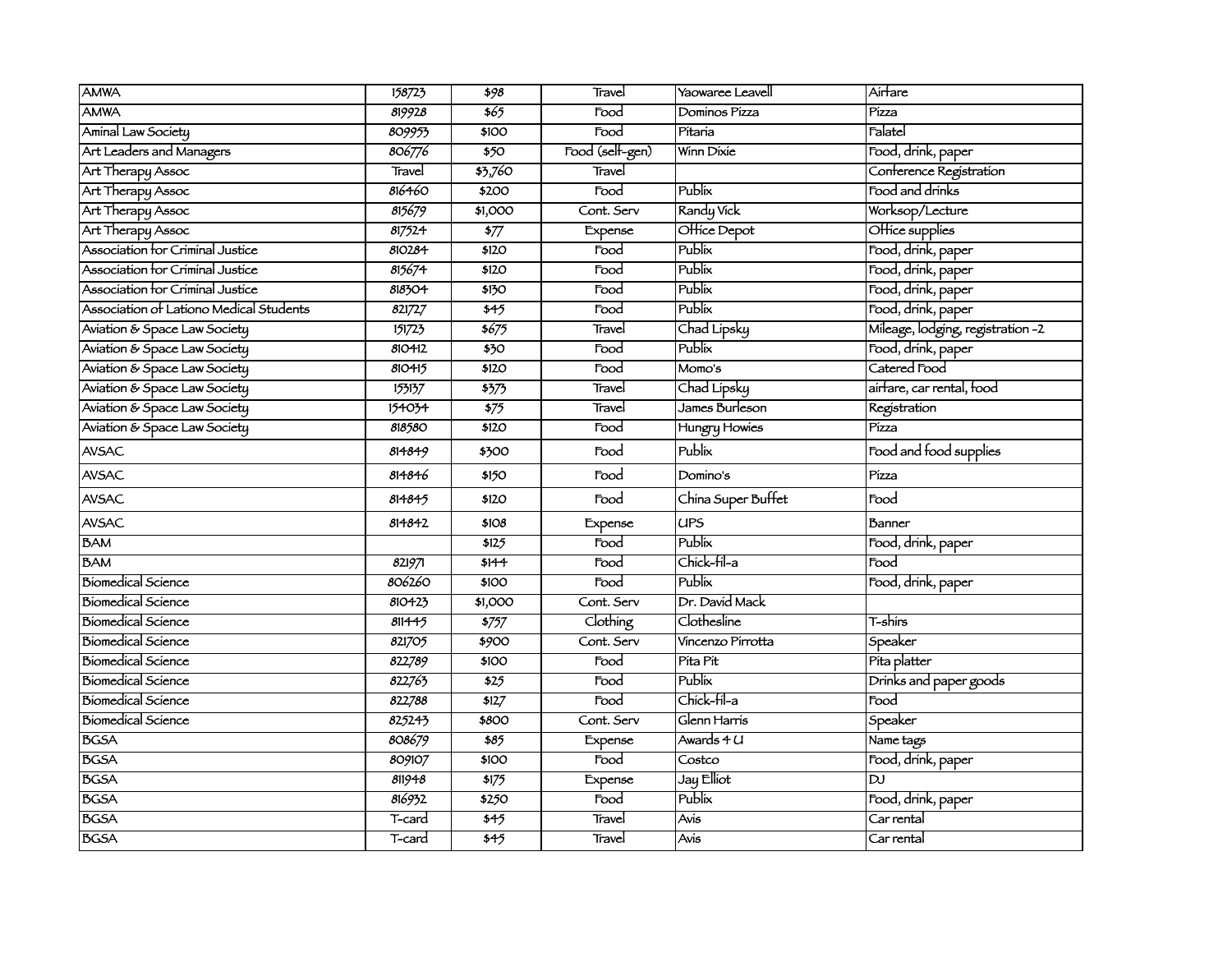| <b>BGSA</b>                        | 158698     | 51,255                     | Travel                   | Neleen Leslie          | Airtare, gas, lodging          |
|------------------------------------|------------|----------------------------|--------------------------|------------------------|--------------------------------|
| <b>BGSA</b>                        | 158993     | \$240                      | Travel                   | Charde Smith           | Airfare                        |
| <b>BGSA</b>                        | 158994     | <b>\$240</b>               | Travel                   | Dava Hankerson         | Airfare                        |
| <b>BGSA</b>                        | 158997     | <b>\$240</b>               | Travel                   | Danielle Paris         | Airfare                        |
| <b>BGSA</b>                        | 158998     | \$240                      | Travel                   | Jamila Madden          | Airfare                        |
| <b>BGSA</b>                        | 821838     | \$688                      | Food                     | Aramark                | Catered Food                   |
| <b>BGSA</b>                        | 822550(SG) | $\overline{345}$           | Expense                  | Awards 4 U             | Plaque                         |
| <b>BGSA</b>                        | 822552     | 560                        | $\overline{Food}$        | Publix                 | Cake                           |
| <b>BGSA</b>                        | 822546     | \$204                      | Awards                   | Awards 4 U             | Padfolios, certificate holders |
| <b>BGSA</b>                        | 823065     | \$140                      | Expense                  | Office Depot           | Office supplies                |
| <b>BGSA</b>                        | 822760(SG) | \$150                      | Expense                  | Publix                 | Decorations                    |
| <b>BGSA</b>                        | 823137     | \$160                      | Cont. Serv               | <b>UUA</b> Images      | Cyrus Browmn - photographer    |
| <b>BGSA</b>                        | 824981     | 590                        | Expense                  | Clothesline            | <b>Custom Name Plates</b>      |
| <b>BGSA</b>                        | 824983     | \$338                      | Clothing                 | Clothesline            | t-shirts                       |
| <b>BGSA</b>                        | 826716     | 595                        | Expense                  | Awards 4 U             | Name tags                      |
| <b>BGSA</b>                        | 827223     | $\overline{\frac{1}{2}}$   | Expense                  | The UPS Store          | <b>Business Cards</b>          |
| <b>BGSA</b>                        | 826716     | 595                        | Expense                  | Awards 4 U             | Name tags                      |
| <b>BLSA</b>                        | 149762     | \$880                      | Travel                   | Christina Jackson      | Airfare, lodging               |
| <b>BLSA</b>                        | 808046     | \$100                      | Food                     | Publix                 | Food, drink, paper             |
| <b>BLSA</b>                        | 149688     | \$880                      | Travel                   | Matthew Williams       | airfare, lodging               |
| <b>BLSA</b>                        | 809172     | 555                        | $\overline{F}$ ood       | Publix                 | Food, drink, paper             |
| <b>BLSA</b>                        | 810455     | 560                        | Expense                  | UPS                    | <b>Business Cards</b>          |
| <b>BLSA</b>                        | 811420     | $\overline{\frac{1}{290}}$ | Food                     | Publix                 | Food, drink, paper             |
| <b>BLSA</b>                        | 811559     | \$100                      | Food                     | Publix                 | Food, drink, paper             |
| <b>BLSA</b>                        | 811557     | \$120                      | Food                     | Costco                 | Food, drink, paper             |
| <b>BLSA</b>                        | 156396     | \$1,028                    | Travel                   | Christina Jackson      | Airfare/lodging/regis.fee      |
| <b>BLSA</b>                        | 156397     | 5903                       | Travel                   | Matthew Williams       | Airfare/lodging/regis.fee      |
| <b>BLSA</b>                        | 158452     | \$422                      | Travel                   | Matthew Williams       | Lodging and registration fee   |
| Business & Medicine Interest Group | 808443     | $\overline{570}$           | Food                     | Dominos Pizza          | Food, drink, paper             |
| Business & Medicine Interest Group | 817646     | 570                        | $\overline{\text{Food}}$ | Dominos Pizza          | Pízza and drínks               |
| Business & Medicine Interest Group | 819190     | $\overline{570}$           | Food                     | Dominos Pizza          | Pízza                          |
| <b>Business Law Society</b>        | 809708     | $\overline{570}$           | Food                     | Publix                 | Food, drink, paper             |
| <b>Business Law Society</b>        | 809710     | 5170                       | Food                     | Hungry Howies          | Food, drínk                    |
| <b>Business Law Society</b>        | 818064     | 5115                       | Food                     | Hungry Howies          | Pízza                          |
| <b>Business Law Society</b>        | 820684     | 3175                       | Food                     | Momo's Pizza           | Pízza                          |
| <b>Business Review</b>             | 817518     | \$200                      | Food                     | Papa Johns             | Pízza                          |
| <b>Business Review</b>             | 820641     | \$900                      | Food                     | University Center Club | Food platters                  |
| CABA FSU Law                       | 819899     | \$240                      | Food                     | Gordos                 | Food                           |
| <b>CABA FSU Law</b>                | 819898     | \$160                      | Food                     | Costco                 | Drinks and paper goods         |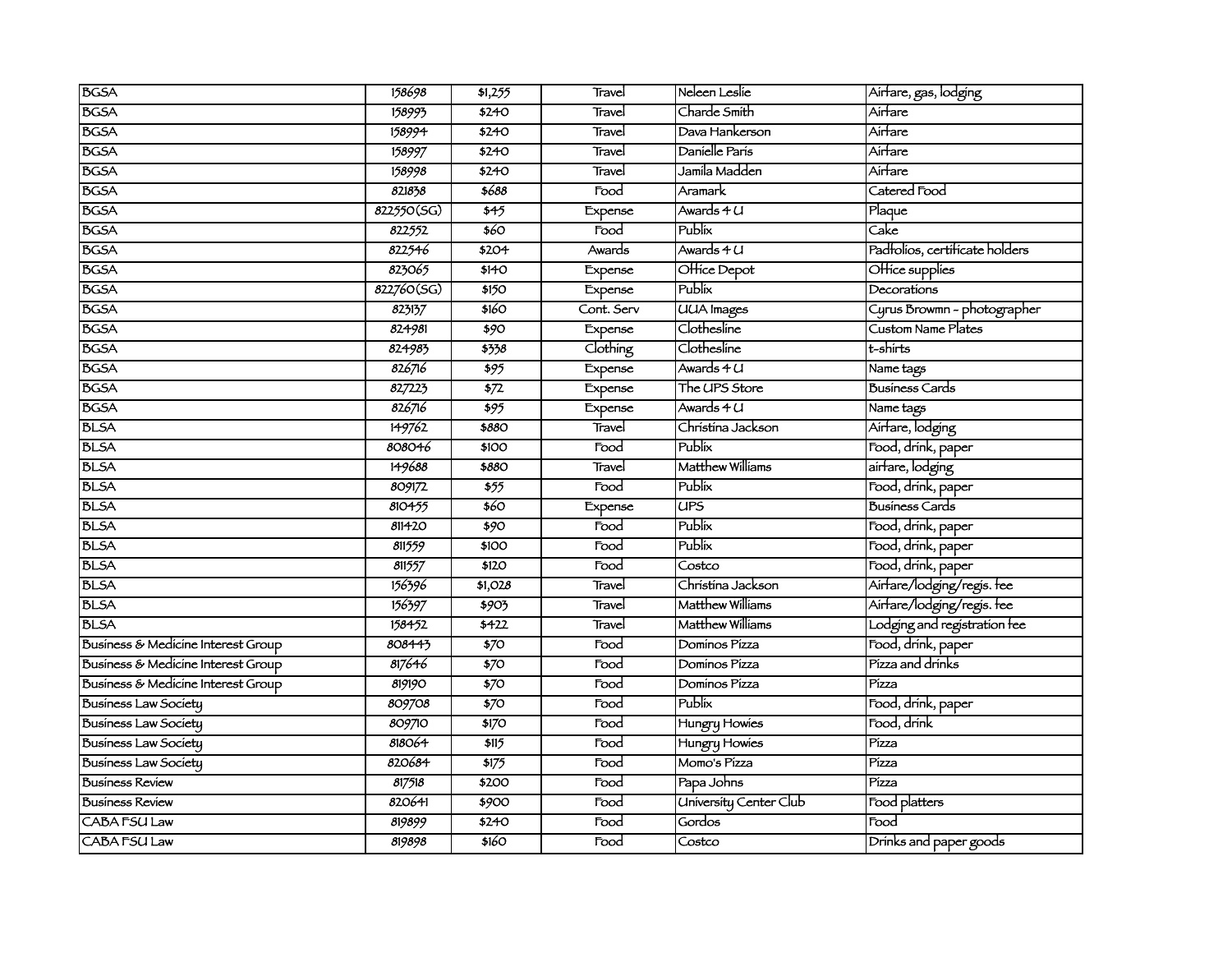| Christian Legal Society               | 821001 | \$100                      | Food                     | Chick-Fil-A                  | Food                                     |
|---------------------------------------|--------|----------------------------|--------------------------|------------------------------|------------------------------------------|
| Christian Medical Association         | 809624 | \$80                       | Food                     | Domino's Pizza               | Food, drink                              |
| Christian Medical Association         | 815676 | \$100                      | Food                     | Publix                       | Food, drink                              |
| Christian Medical Association         | 818633 | $\overline{570}$           | Food                     | Domino's                     | $\mathsf{Food}$                          |
| Christian Medical Association         | 821121 | $\overline{570}$           | Food                     | Publix                       | Food and drinks                          |
| Christian Medical Association         | 161360 | \$929                      | Travel                   | Judy Lin                     | Airfare, lodging, meals and incidental e |
| Dispute Resolution Society            | T-Card | \$625                      | Travel                   | ABA Law Student Division     | Registration                             |
| Dispute Resolution Society            | 810175 | \$150                      | Food                     | Hungry Howies                | $\overline{\mathrm{Food}}$               |
| Dispute Resolution Society            |        | \$1,706                    | Travel                   | Angela Huston                | lodging, airfare, meals                  |
| Dispute Resolution Society            | 153863 | 51,705                     | Travel                   | Angela Huston                | Lodging, airfare, meals                  |
| Dispute Resolution Society            | 153862 | 5393                       | Travel                   | Jennifer Keegan              | Avis, gas, meals                         |
| Dispute Resolution Society            |        | \$393                      | Travel                   | Jenni <del>f</del> er Keegan | Avis, gas, meals                         |
| Dispute Resolution Society            | 156696 | 5317                       | Travel                   | <b>Trevor Ruff</b>           | Lodging and registration fee             |
| Dispute Resolution Society            | 156698 | $550 +$                    | Travel                   | Nick DuVal                   | Mileage, lodging, registration fee       |
| Dispute Resolution Society            | 817468 | $\frac{1}{1}$              | Food                     | Publix                       | Sandwhich and chicken platter            |
| Dispute Resolution Society            | 156698 | $550 +$                    | Travel                   | Nick DuVal                   | Mileage, food, reg fee                   |
| Dispute Resolution Society            | 156698 | 5504                       | Travel                   | Nick DuVal                   | Mileage, food, reg fee                   |
| Dispute Resolution Society            | 818821 | \$150                      | Food                     | Hungry Howies                | Pízza                                    |
| Dispute Resolution Society            | 820643 | $\overline{$200}$          | Food                     | Publix                       | Food, drink, paper goods                 |
| <b>EASL</b>                           | 808661 | \$130                      | Food                     | Papa Johns                   | Food, drink                              |
| <b>EASL</b>                           | PRF    | 5525                       | Travel                   | Tulane Univ Sports Law       | Registration                             |
| EASL                                  | 817798 | \$120                      | Food                     | Publix                       | Subs, chips, drinks                      |
| <b>EASL</b>                           | 821661 | 3175                       | Food                     | Gordos                       | Food                                     |
| Emergency Medicine Interest Group     | 808418 | 593                        | Food                     | Papa Johns                   | Food, drink, paper                       |
| Emergency Medicine Interest Group     | 808421 | $\overline{520}$           | Food                     | Publix                       | Food, drink, paper                       |
| Emergency Medicine Interest Group     | 156485 | \$700                      | Travel                   | Aarian Afshari               | Air Travel                               |
| Emergency Medicine Interest Group     | 156217 | \$700                      | Travel                   | John Hahn                    | Air Travel                               |
| <b>EMIG</b>                           | 806233 | $\overline{550}$           | Food                     | Domino's Pizza               | Pízza                                    |
| <b>EMIG</b>                           | 818124 | $\overline{550}$           | Food                     | Papa Johns                   | Pízza                                    |
| Environmental Law                     | 808664 | 5160                       | $\overline{\text{Food}}$ | Publix                       | Food, drink, paper                       |
| Environmental Law                     | 810283 | \$120                      | Food                     | Pitaria                      | Food                                     |
| Environmental Law                     | 816463 | \$150                      | Food                     | Publix                       | Food and drinks                          |
| Environmental Law                     | 155785 | 3568                       | Travel                   | Kristen Summers              | Mileage, lodging and reg. fee            |
| Environmental Law                     | 819826 | $\overline{\frac{1}{227}}$ | Food                     | Momo's                       | Pízza                                    |
| Estate Planning and Elder Law Society | 820998 | \$200                      | Food                     | Chick-Fil-A                  | Food                                     |
| Family Medicine Interest Group        | 808440 | \$60                       | Food                     | Papa Johns                   | Food, drink, paper                       |
| Family Medicine Interest Group        | 810182 | 5550                       | Food                     | Domino's Pizza               | Food, drink                              |
| Family Medicine Interest Group        | 152684 | \$1,006                    | Travel                   | Laura Davis                  | Lodging                                  |
| Family Medicine Interest Group        | 161170 | 5575                       | Travel                   | Laura Davis                  | Lodging/meals/incid. Exp                 |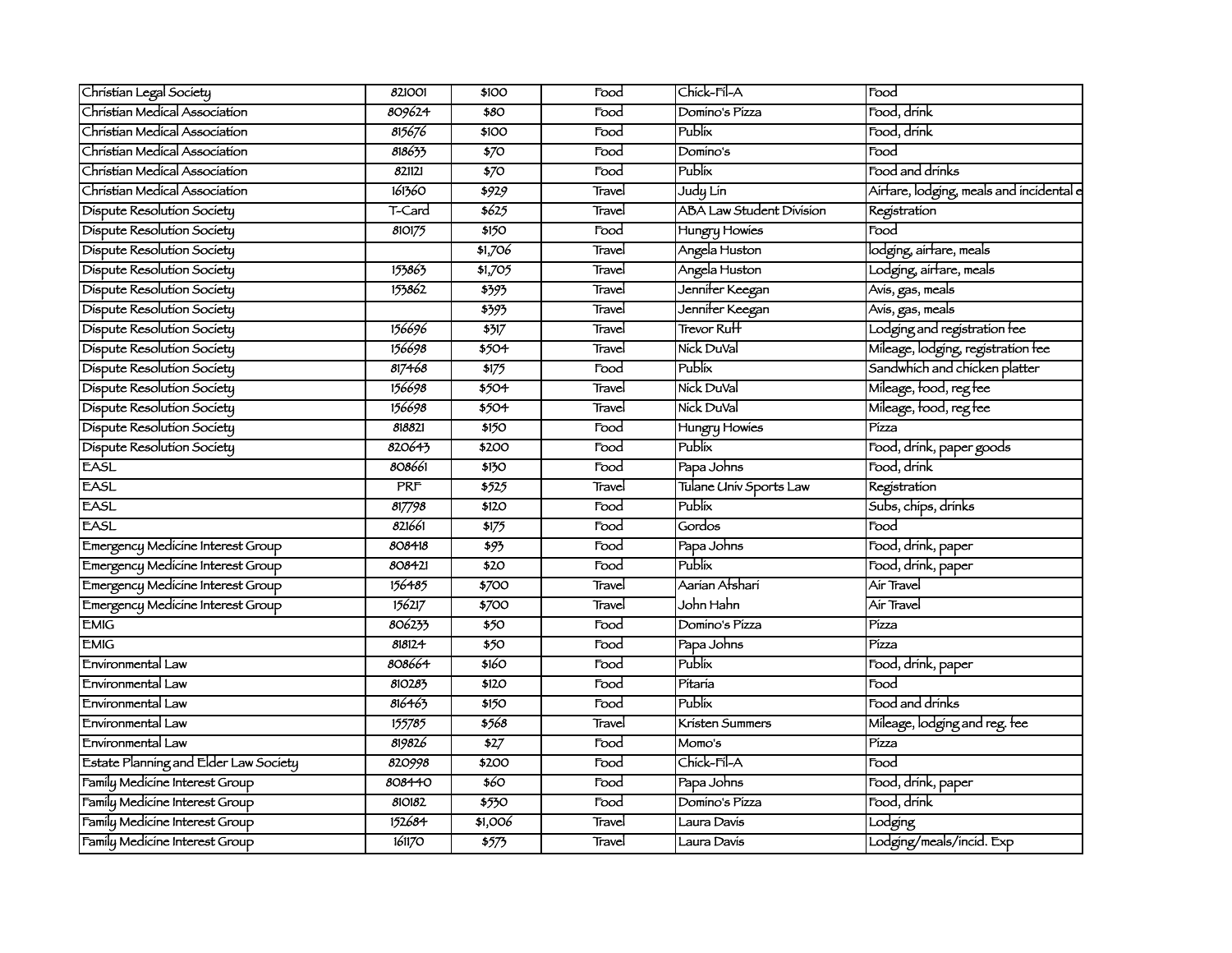| Family Medicine Interest Group | 16175  | $\frac{1}{574}$             | Travel   | Kristen Dimas                                  | Meals and incidental exp       |
|--------------------------------|--------|-----------------------------|----------|------------------------------------------------|--------------------------------|
| Family Medicine Interest Group | 161176 | $\frac{1}{574}$             | Travel   | Lindsey McAlarnen                              | Meals and incidental exp       |
| Federalist Society             | 810038 | $\overline{526}$            | Expense  | Office Depot                                   | Supplies                       |
| Federalist Society             | 810304 | \$200                       | Food     | Chick-Fil-A                                    | Food                           |
| Federalist Society             | 158485 | 5131                        | Travel   | Glenn Rininger III                             | Airfare and registration fee   |
| Federalist Society             | 158486 | 5131                        | Travel   | Joshua Pratt                                   | Airtare and registration fee   |
| Federalist Society             | 158424 | \$569                       | Travel   | Alexander Boler                                | Airfare, lodging, regis. fee   |
| Financial Mathmatics           | Travel | \$958                       | Travel   | Group of $\frac{1}{2}$                         | Airfare, registration, lodging |
| Florida Bar YLD                | 156516 | \$200                       | Travel   | George Magruder                                | Lodging                        |
| Florida Bar YLD                | 156513 | \$200                       | Travel   | Jodí Snell                                     | Lodging                        |
| <b>FMIG</b>                    | 807576 | 5170                        | Food     | Chick-Fil-A                                    | Food                           |
| <b>FMIG</b>                    | 819275 | \$125                       | Food     | Publix                                         | Food                           |
| <b>FMIG</b>                    | 819275 | <b>\$110</b>                | Food     | Publix                                         | Food                           |
| FMIG                           | 819275 | \$140                       | Food     | Publix                                         | Food                           |
| <b>FMIG</b>                    | 819277 | 5193                        | Clothing | Clothesline                                    | <b>Bracelets</b>               |
| <b>FMIG</b>                    | 819276 | 5125                        | Food     | Momo's Pizza                                   | Pízza                          |
| <b>FMIG</b>                    | 821664 | 5250                        | Food     | Publix                                         | Food, drink, paper             |
| <b>FMIG</b>                    | 161341 | $\frac{1}{574}$             | Travel   | Príyadarshini Singh                            | Meals and incidental exp       |
| <b>FMIG</b>                    | 161342 | 570                         | Travel   | John-Anthony Coppola                           | Meals and incidental exp       |
| <b>FMIG</b>                    | 161340 | $\sqrt{374}$                | Travel   | Robert Solomon                                 | Meals and incidental exp       |
| <b>FRHA</b>                    |        | $\overline{350}$            | Food     | Publix                                         | Food, drink, paper             |
| <b>FRHA</b>                    |        | \$120                       | Food     | Pitaria Greek & Mediterrean Grill Catered Food |                                |
| <b>FRHA</b>                    | 157807 | \$1,040                     | Travel   | Kristen Dimas                                  | Mileage and lodging            |
| <b>FRHA</b>                    | 821667 | $\overline{\frac{150}{20}}$ | Food     | Papa Johns                                     | Pízza                          |
| <b>FSU Business Review</b>     | 807613 | $\frac{1}{52}$              | Expense  | Office Depot                                   | Supplies                       |
| <b>FSU Business Review</b>     | 808487 | 5219                        | Expense  | <b>FSU Bookstore</b>                           | Book/Manual                    |
| <b>FSU Business Review</b>     | 816349 | $\frac{1}{5}$               | Expense  | Office Depot                                   | Case of reams                  |
| <b>FSUCARES</b>                | 805134 | \$200                       | Food     | Publix                                         | Food, drink, paper             |
| <b>FSU CARES</b>               | 809103 | $\overline{560}$            | Food     | Publix                                         | Food, drink, paper             |
| <b>FSU CARES</b>               | 811798 | \$406                       | Expense  | Awards 4 U                                     | Materials - Bags               |
| <b>FSUCARES</b>                | 156517 | $\frac{1}{5750}$            | Travel   | Sarah Evans                                    | Airfare/lodging/regis.fee      |
| <b>FSUCARES</b>                | 156518 | 5550                        | Travel   | Claríssa Lomonaco                              | Airfare/registration fee       |
| <b>FSUCARES</b>                | 156551 | \$488                       | Travel   | Nicole Dillow                                  | Car rental and meals           |
| <b>FSU CARES</b>               | 826510 | \$240                       | Food     | Gordos                                         | Food                           |
| Geriatrics Interest Group      | 808427 | 5123                        | Food     | Crispers                                       | Food, drink, paper             |
| Geriatrics Interest Group      | 810715 | \$300                       | Food     | <b>Subway</b>                                  | Food, Beverages, Paper Goods   |
| Geriatrics Interest Group      | 805136 | \$180                       | Food     | Gordo's                                        | Catered Food                   |
| Geriatrics Interest Group      | 811440 | \$100                       | Food     | Publix                                         | Food, drink, paper             |
| Geriatrics Interest Group      | 810715 | \$300                       | Food     | Subway                                         | Food                           |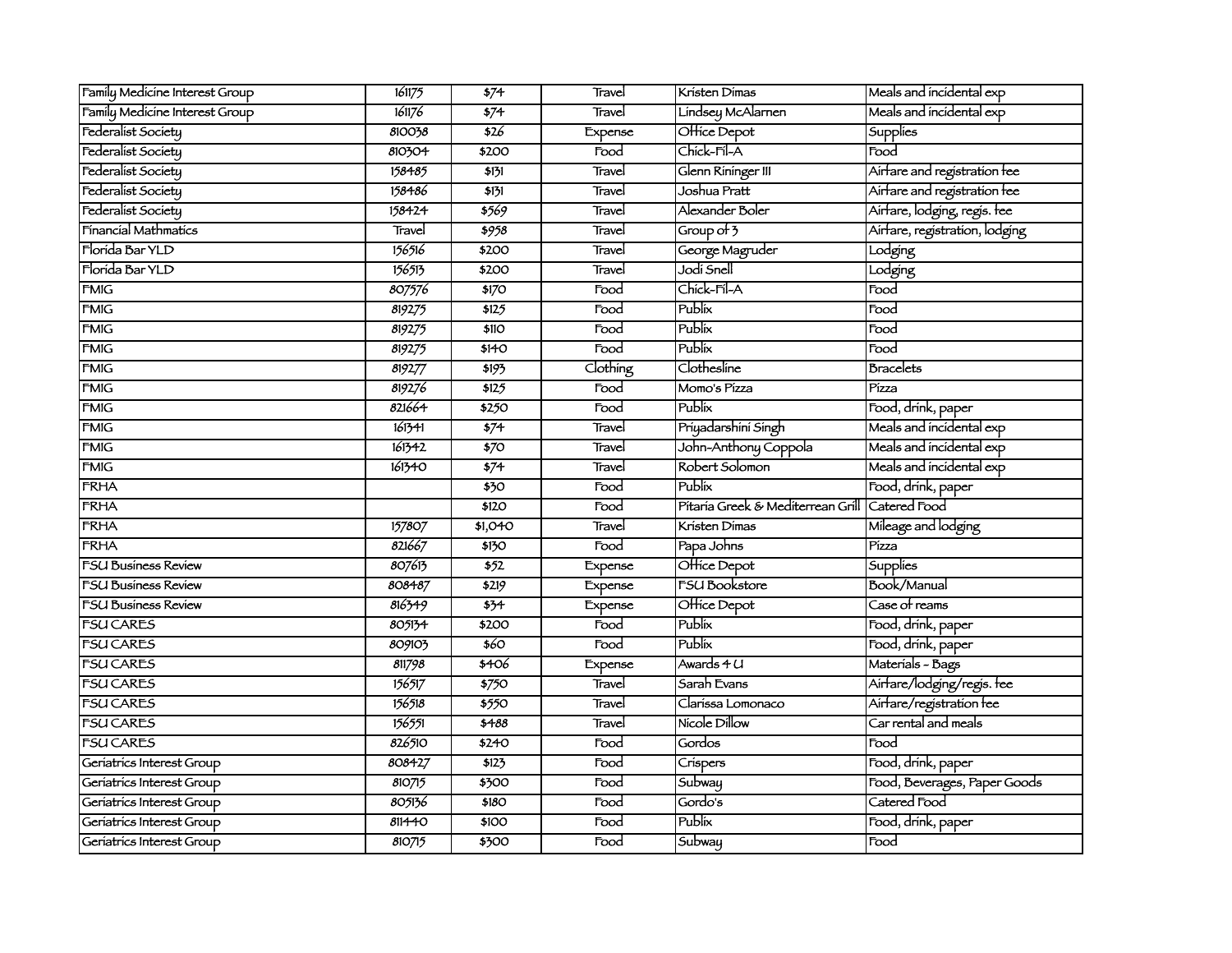| Geriatrics Interest Group             | 814840     | \$50                        | Food                       | Publix                   | Food, drink, paper                |
|---------------------------------------|------------|-----------------------------|----------------------------|--------------------------|-----------------------------------|
| Geriatrics Interest Group             | 814841     | \$241                       | Food                       | Gordo's                  | $\overline{\mathrm{Food}}$        |
| Geriatrics Interest Group             | 821206     | 550                         | Food                       | Publix                   | Food and drinks                   |
| Geriatrics Interest Group             | 821718     | \$116                       | Food                       | Publix                   | $\mathsf{Food}$                   |
| <b>GLAAM</b>                          | 802398     | \$100                       | Food                       | Publix                   | Food, Drink, Paper                |
| <b>GLAAM</b>                          | 808023     | \$80                        | Food                       | Momo's                   | Food                              |
| <b>GLAAM</b>                          | 149268     | $\frac{1}{5955}$            | Travel                     | Laura Irastorza          | Registration, lodging, air travel |
| <b>GLAAM</b>                          | 811423     | \$11O                       | $\overline{\mathrm{Food}}$ | Publix                   | Food, drink, paper                |
| <b>GLAAM</b>                          | 81217      | \$108                       | Expense                    | $\overline{UPS}$         | Banner                            |
| <b>GLAAM</b>                          | 817873     | 5160                        | $\overline{F}$ ood         | Publix                   | Food                              |
| <b>GLAAM</b>                          | 821663     | \$120                       | Food                       | Publix                   | Food                              |
| Health and Law Organization           | 803925     | $\frac{1}{574}$             | Food                       | Fírehouse Subs           | Subs                              |
| Health and Law Organization           | 810033     | \$100                       | Food                       | Fírehouse Subs           | Subs, drink                       |
| Health and Law Organization           | 1568864    | \$300                       | Travel                     | Laura McLaughlin         | Airfare                           |
| Health Law Society                    | 818301     | $\overline{570}$            | Food                       | Momo's Pízza             | Pízza                             |
| Health Law Society                    | 820055     | \$160                       | Food                       | Momo's Pizza             | Pízza                             |
| <b>IMIG</b>                           | 232104     | 51,057                      | Travel                     | <b>Brandon Lambiris</b>  | Lodging                           |
| <b>IMIG</b>                           | 807581     | 560                         | Food                       | Domino's Pizza           | Food                              |
| Indian Student Organization           | 820042     | \$40                        | Food                       | Publix                   | Food, drink, paper                |
| Indian Student Organization           | 820044     | \$800                       | Food                       | Samrat Indian Restaurant | Food                              |
| Indian Student Organization           | 820046     | \$108                       | Expense                    | <b>UPS</b>               | Banner                            |
| Indian Student Organization           | 823470     | \$333                       | Clothing                   | Clothesline              | t-shirts                          |
| Indian Student Organization           | 823458     | $\overline{550}$            | $\overline{F}$ ood         | Publix                   | Food, drink, paper                |
| Indian Student Organization           | 823455     | 5350                        | Food                       | Samrat Indían Restaurant | Food                              |
| Internal Medicine Interest Group      | 808447     | \$120                       | Food                       | Domino's Pizza           | Food, drink, paper                |
| Internal Medicine Interest Group      | 810422     | \$100                       | Food                       | Dinuno's                 | Food                              |
| Internal Medicine Interest Group      | 810683     | $\overline{570}$            | Food                       | Domino's Pizza           | Food                              |
| Internal Medicine Interest Group      | 822182     | $\frac{1}{260}$             | Food                       | Gordos                   | Food                              |
| International Law                     | 807603     | $\overline{\frac{150}{20}}$ | Food                       | Hungry Howies            | Pízza, Soda                       |
| International Law Student Association | 815289     | \$150                       | Food                       | Hungry Howies            | Pízza and drinks                  |
| International Law Student Association | 818061     | \$100                       | Food                       | Publix                   | Subs, chicken, drinks             |
| International Law Student Association | 818059     | $\frac{1}{575}$             | Expense                    | Tally Tees               | Vinyl banner                      |
| International Law Student Association | 818811     | $\overline{\frac{150}{20}}$ | Food                       | Publix                   | Food, drinks, paper               |
| International Law Student Association | 819872     | \$100                       | Expense                    | Tally Tees               | <b>Banner</b>                     |
| International Law Student Association | 821680     | \$200                       | $\overline{F}$ ood         | Publix                   | Food, drink, paper                |
| Internationole                        | 809619     | \$100                       | Food                       | Winn Dixie               | Food, drink, paper                |
| Iranian Student Association           | 813137     | \$200                       | Food                       | Costco                   | Food, drink, paper                |
| Iranian Student Association           | 813138     | \$200                       | Food                       | Papa Johns               | Pízza                             |
| <b>Iranian Student Association</b>    | 820992(SG) | 5550                        | Food                       | Costco                   | Food, drink, paper                |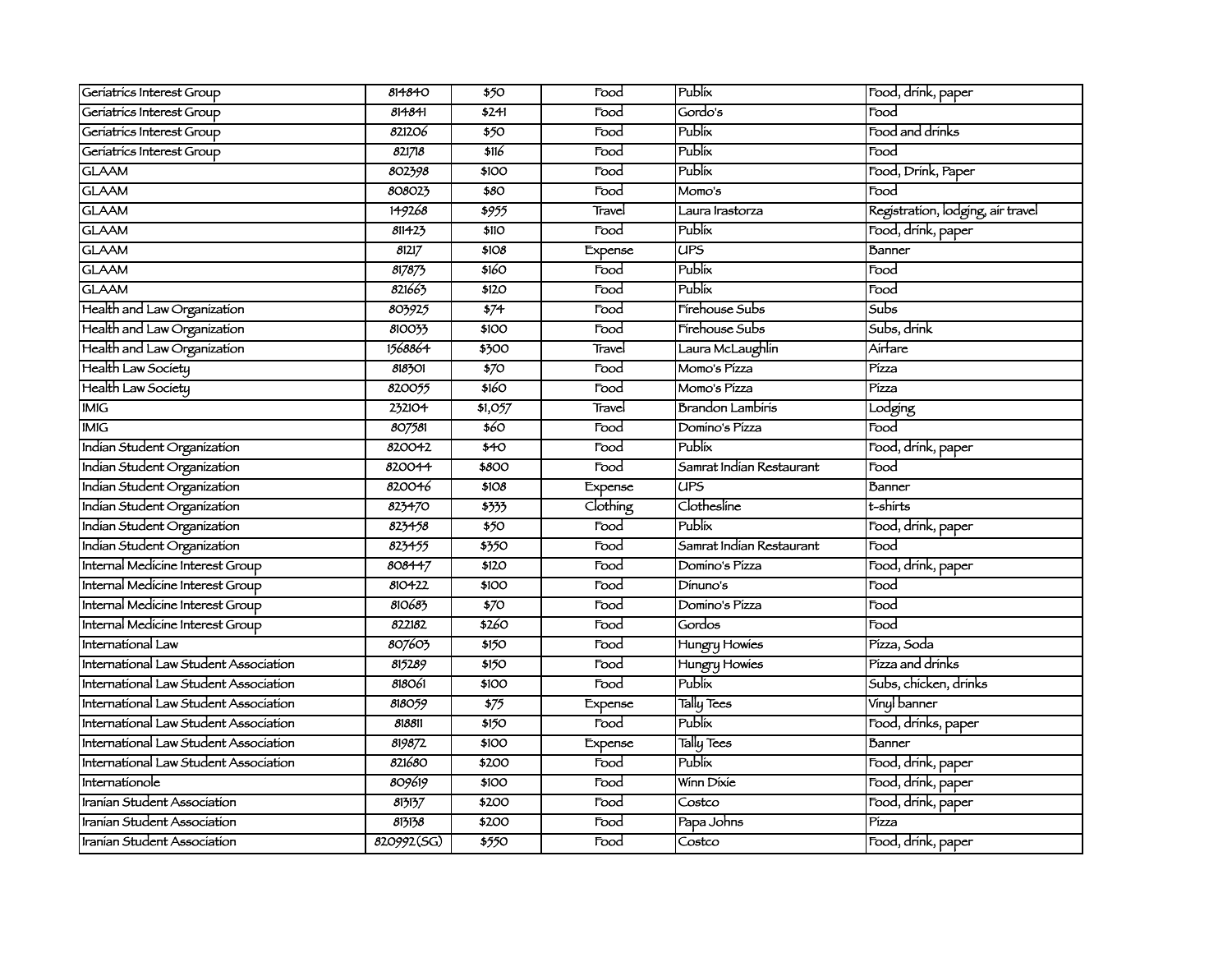| Iranian Student Association              | 820993(SG) | \$150            | Food       | Publix                              | Food                     |
|------------------------------------------|------------|------------------|------------|-------------------------------------|--------------------------|
| Law School Golf Association              | <b>IDR</b> | \$300            | Expense    | Seminole Golf Course                | Golf                     |
| Law School Transfer Student Organization | 821698     | \$200            | Food       | Publix                              | Food and drinks          |
| Lawtinos                                 | 810799     | \$240            | Food       | Gordo's                             | Catered Food             |
| League of Graduate Artist                | 154594     | \$483            | Travel     | Samantha Burns                      | Mileage, food,           |
| League of Graduate Artist                | 154597     | \$416            | Travel     | Courtney Thayer                     | Gas, lodging, food       |
| Lebanese Social Organization             | 819884     | \$350            | Expense    | Sony Pictures Classics              | Movie rights             |
| Lebanese Social Organization             | 820757     | \$100            | Food       | Sahara Creek and Lebanese Food Food |                          |
| Lebanese Social Organization             | 820741     | \$200            | Food       | Sahara Creek and Lebanese Food Food |                          |
| Lebanese Social Organization             | 821021(SG) | \$80             | Food       | Publix                              | Food, drinks, paper      |
| Lebanese Social Organization             | 821023(5G) | $\overline{350}$ | Expense    | Office Depot                        | Paper and push pins      |
| <b>MBA</b>                               | 806861     | \$300            | Food       | Moe's Southwest Grill               | Catered Food             |
| <b>MBA</b>                               | 150369     | 5578             | Travel     | John C Bread                        | Air Travel               |
| <b>MBA</b>                               | 815816     | 5191             | Food       | Jimmy Johns                         | Sandwiches               |
| <b>MBA</b>                               | 157907     | \$868            | Travel     | Arturo Baravalle                    | Car rental and food      |
| <b>MBA</b>                               | 818800     | \$300            | Food       | Moe's Southwest Grill               | Taco Bar                 |
| <b>MBA</b>                               | 820957     | \$600            | Food       | Seminole Dining                     | Food                     |
| <b>MBA</b>                               | 824975     | \$1,400          | Food       | Aramark                             | Catered Food             |
| <b>MBA</b>                               | 826686     | 5613             | Clothing   | Tally Tees                          | T-shirts                 |
| Military Medicine                        | 809711     | \$100            | Food       | Sonny's                             | Catered Food             |
| Music Theory Society                     | 814466     | 3395             | Food       | Aramark                             | Catered Food             |
| Music Theory Society                     | 814767     | 51,135           | Cont. Serv | James Hepokoski                     | Guest speaker            |
| Neuroscience Graduate Student Assoc      | 814839     | 550              | Food       | Hungry Howies                       | Pízza                    |
| Neuroscience Graduate Student Assoc      | 817641     | \$428            | Food       | Classic Fare/Aramark                | Soup and salad bar       |
| Neuroscience Graduate Student Assoc      | 818567     | \$464            | Food       | Classic Fare/Aramark                | Catered Food             |
| Neuroscience Graduate Student Assoc      | 818816     | \$50             | Food       | Hungry Howies                       | Pízza                    |
| Neuroscience Graduate Student Assoc      | 820053     | \$150            | Food       | Aramark                             | Drínks                   |
| Neuroscience Graduate Student Assoc      | 820050     | \$248            | Food       | Aramark                             | Food                     |
| Neuroscience Graduate Student Assoc      | 820048     | \$900            | Food       | Aramark                             | Food                     |
| Neuroscience Graduate Student Assoc      | 820749     | \$335            | Expense    | Logo Dogz                           | Pencils with writing     |
| Neuroscience Graduate Student Assoc      | 822755     | 5532             | Food       | <b>Red Elephant</b>                 | Catered Food             |
| Obstetrics & Gynecology                  | 810795     | 585              | Food       | Momo's Pizza                        | Catered Food             |
| Obstetrics & Gynecology                  | 816924     | \$100            | Food       | Publix                              | Food, drink, paper       |
| Obstetrics & Gynecology                  | 161375     | \$356            | Travel     | Sarah Weaver                        | Lodging                  |
| Obstetrics & Gynecology                  | 161376     | 5767             | Travel     | Logan Blankenship                   | Lodging                  |
| Pediatric Interest Group                 | 151303     | 53,451           | Travel     | Lodging                             | Lodging 33 students      |
| Pediatric Interest Group                 | 808488     | $\overline{$90}$ | Food       | Papa Johns                          | Food, drink, paper       |
| Pediatric Interest Group                 | 810358     | \$80             | Food       | Momo's Pízza                        | Catered Food             |
| Pediatric Interest Group                 | 816452     | \$240            | Food       | Publix                              | Publix subs and iced tea |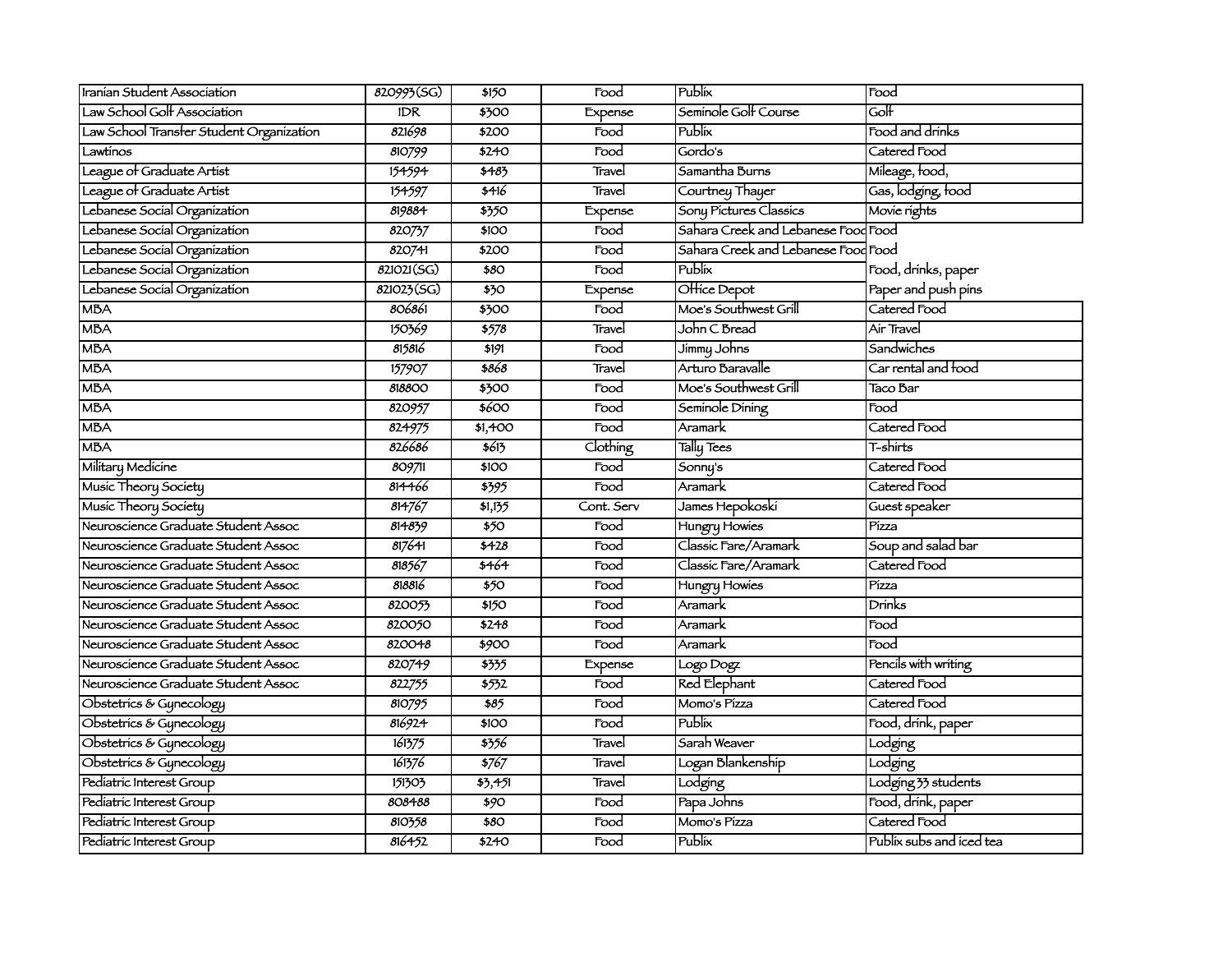| Pediatric Interest Group                        | 816446           | \$100                        | Food               | Papa Johns                       | Pízza                    |
|-------------------------------------------------|------------------|------------------------------|--------------------|----------------------------------|--------------------------|
| Pediatric Interest Group                        | 819890           | \$240                        | Food               | Publix                           | Food, drink, paper       |
| Phi Alpha Delta                                 | 809949           | \$100                        | Food               | Publix                           | Food, drink, paper       |
| Phi Alpha Delta                                 | 820745           | \$120                        | Food               | Publix                           | Food, drink, paper       |
| PILSA                                           | 809648           | \$100                        | Food               | Papa Johns                       | Food, drink              |
| PILSA                                           | 818303           | $\overline{350}$             | Food               | Momo's Pízza                     | Pízza                    |
| PILSA                                           | 158835           | 3315                         | Travel             | Jennifer Robinson                | Mileage and lodging      |
| PILSA                                           | 820543           | 5275                         | Food               | Pitaria                          | Food                     |
| Political Science Graduate Student Organization | 822188           | \$2,000                      | Cont. Serv         | David Armstrong II               | Speaker                  |
| Political Science Graduate Student Organization | 823476           | \$500                        | Cont. Serv         | Ryan Bakker                      | Speaker                  |
| Psychiatry Student Interest Group               | 826849           | \$200                        | Food               | Firehouse Subs                   | <b>Sandwiches</b>        |
| Public Health Assoc                             | 808091           | \$60                         | Food               | Publix                           | Food, drink, paper       |
| Public Health Assoc                             | 808168           | 5748                         | Clothing           | Clothesline                      | t-shirts                 |
| Public Health Assoc                             | 808658           | $\overline{550}$             | Cont. Serv         | Alí Polsky                       | speaker                  |
| Public Health Assoc                             | <b>IDR</b>       | 5162                         | Expense            | Crenshaw Lanes                   | <b>Bowling</b> , shoes   |
| Public Health Assoc                             | 809730           | 550                          | $\overline{r}$ ood | Costco                           | Food, drink paper        |
| Public Health Assoc                             | 809943           | \$50                         | Cont. Serv         | Thomas C Linley                  | Speaker                  |
| Public Health Assoc                             | 817635           | 550                          | Food               | Costco                           | Food, drink, paper       |
| Public Health Assoc                             | 821672           | $\overline{570}$             | Food               | Costco                           | Food, drink, paper       |
| Public Health Assoc                             | $\overline{IDR}$ | 517                          | Expense            | Crenshaw Lanes                   | Bowling lane rental      |
| Public Law Student                              | 810419           | \$100                        | Food               | Papa Johns                       | Food                     |
| Real Estate Law                                 | 811181           | \$80                         | Food               | Papa Johns                       | Food, drink paper        |
| Real Estate Law                                 | 811183           | \$250                        | Food               | Publix                           | Food, drink, paper       |
| Religion and Law                                | 818970           | 5376                         | Food               | Jímmy Johns                      | <b>Sandwiches</b>        |
| Religion and Law                                | 819055           | 3375                         | Food               | Moe's Southwest Grill            | Tacos                    |
| Religion and Law                                | 819072           | 3434                         | Food               | Red Elephant                     | Food                     |
| Religion and Law                                | 818925           | \$600                        | Food               | Publix                           | Food, drink, paper goods |
| Religion and Law                                | 818964           | \$1,000                      | Cont. Serv         | Winnifred Sullivan               | Keynote Address          |
| Republican Law                                  | 809157           | 5250                         | Food               | Publix                           | Food, drink, paper       |
| Republican Law                                  | 811084           | \$300                        | Food               | Chick-Fil-A                      | Catered Food             |
| Republican Law                                  | 818642           | \$2,500                      | Travel             | Clare Booh Luce Policy Institute | Lecture                  |
| Republican Law                                  | 820986           | 5188                         | Food               | Dominos Pizza                    | Pízza                    |
| <b>SAIG</b>                                     | 805480           | \$150                        | Food               | Bagelheads                       | Food                     |
| <b>SAIG</b>                                     | 808672           | $\overline{\frac{260}{560}}$ | Food               | Papa Johns                       | Food, drink              |
| <b>SAIG</b>                                     | 810416           | \$170                        | Food               | <b>Bagelheads</b>                | Food                     |
| <b>SAIG</b>                                     | 811802           | 550                          | Food               | Publix                           | Food                     |
| <b>SAIG</b>                                     | 153868           | \$326                        | Travel             | Louís Gerena                     | Airtare, gas, parking    |
| <b>SAIG</b>                                     | 153866           | \$248                        | Travel             | Todd Nanni                       | Airfare, parking         |
| SAIG                                            | 153864           | \$200                        | Travel             | Nima Rezaie                      | Airfare                  |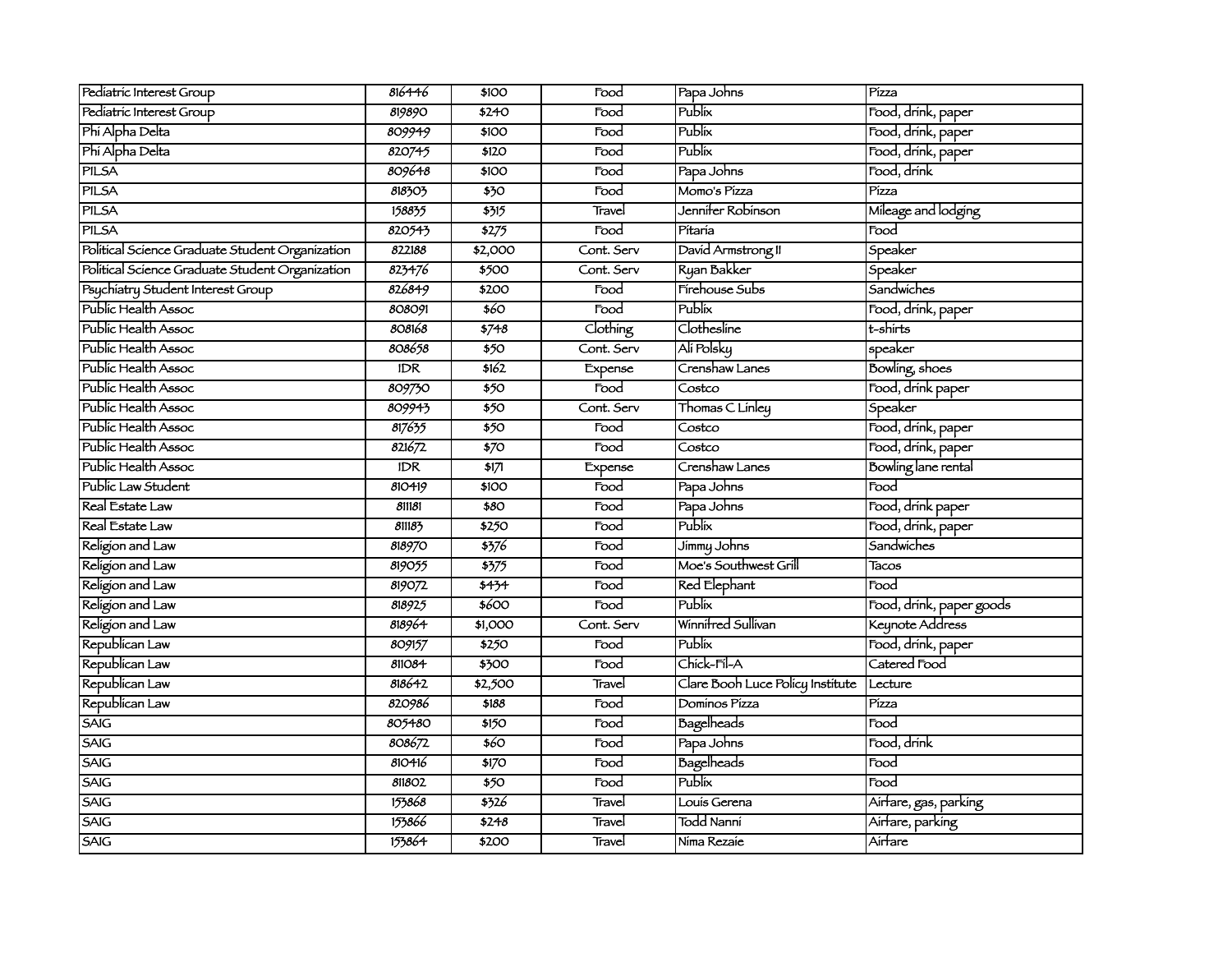| SAIG                  | 153874 | \$200            | Travel     | Andrew Golden        | Airfare                      |
|-----------------------|--------|------------------|------------|----------------------|------------------------------|
| <b>SAIG</b>           | 153872 | 5950             | Travel     | Ashok Manepalli      | Airfare, Lodging             |
| SAIG                  | 821666 | $\frac{1}{575}$  | Food       | Publix               | Food, drink, paper           |
| SAIG                  | 161808 | \$400            | Travel     | James Pilkington     | Airfare                      |
| <b>SAIG</b>           | 161807 | \$400            | Travel     | Christopher Martin   | Airfare                      |
| <b>SAIH</b>           | 806261 | \$88             | Food       | Publix               | Food, drink, paper           |
| SIGH                  | 218221 | \$80             | Food       | Publix               | Food                         |
| <b>SIGH</b>           | 156197 | 5555             | Travel     | Patrick Murray       | Mileage/lodging/regis. fee   |
| <b>SIGH</b>           | 819900 | \$160            | Food       | Publix               | Food, drink, paper           |
| <b>SIGN</b>           | 802622 | \$100            | Food       | Publix               | Food, Drink, Paper           |
| <b>SIGN</b>           | 805129 | 5800             | Food       | Publix               | Food, Drink, Paper           |
| <b>SIGN</b>           | 816442 | \$100            | Food       | Dominos Pizza        | Pízza                        |
| <b>SIGN</b>           | 157821 | \$400            | Travel     | Shawn Adams          | Airfare                      |
| <b>SMIG</b>           | 806865 | \$100            | Food       | Publix               | Food, drink, paper           |
| <b>SMIG</b>           | 819894 | \$240            | Food       | Gordo's              | Food                         |
| SNMA                  | 805478 | $\overline{570}$ | Food       | Publix               | Food, Drink, Paper           |
| SNMA                  | 806871 | \$118            | Food       | Chick-Fil-A          | Food,                        |
| SNMA                  | 809626 | $\overline{549}$ | Food       | Hungry Howies        | Food, drink, delivery charge |
| <b>SNMA</b>           | 152594 | 578              | Travel     | Ginger Baker         | Registration                 |
| <b>SNMA</b>           | 152600 | $\frac{1}{578}$  | Travel     | Adam Baptiste        | Registration                 |
| SNMA                  | 152604 | $\frac{1}{5}347$ | Travel     | Nicole Sparks        | Registration, Loding         |
| <b>SNMA</b>           | 152606 | $\sqrt{578}$     | Travel     | Makandall Saint-Eloi | Registration                 |
| SNMA                  | 152609 | 578              | Travel     | Taleía Spence        | Registration                 |
| <b>SNMA</b>           | 152695 | \$145            | Travel     | Shakirt salvador     | mileage, registration        |
| <b>SNMA</b>           | 152688 | 5347             | Travel     | Joah Aliancy         | Lodging, registration        |
| <b>SNMA</b>           | 152689 | $\frac{1}{578}$  | Travel     | Shiermine Aupont     | Registration                 |
| SNMA                  | 152685 | 578              | Travel     | Raul Castellanos     | Registration                 |
| SNMA                  | 152692 | $\frac{1}{11}$   | Travel     | Ocean Gesnyr         | Mileage, registration        |
| SNMA                  | 152693 | $\frac{1}{578}$  | Travel     | Mayuri Joshi         | Registration                 |
| <b>SNMA</b>           | 152694 | 3347             | Travel     | Karolina Manecka     | Lodging, registration        |
| <b>SNMA</b>           | 152696 | $\frac{1}{578}$  | Travel     | Ivana Simpson        | Registration                 |
| <b>SNMA</b>           | 152698 | $\frac{1}{578}$  | Travel     | Schmiyah Smith       | Registration                 |
| SNMA                  | 152699 | 578              | Travel     | Claras Leandre       | registration                 |
| SNMA                  | 157057 | \$400            | Travel     | Shakirat Salvador    | Lodging, registration fee    |
| SNMA                  | 820554 | \$225            | Food       | Pita Pit             | Pitas and platters           |
| Society of Musicology | 818062 | \$150            | Food       | Costco               | Food                         |
| Society of Musicology | 819922 | \$150            | Food       | Costco               | Food                         |
| Society of Musicology | 821823 | 52,125           | Cont. Serv | Aaron Allea          | Lecture                      |
| <b>SPORT</b>          | 804403 | 5144             | Expense    | Office Depot         | Supplies                     |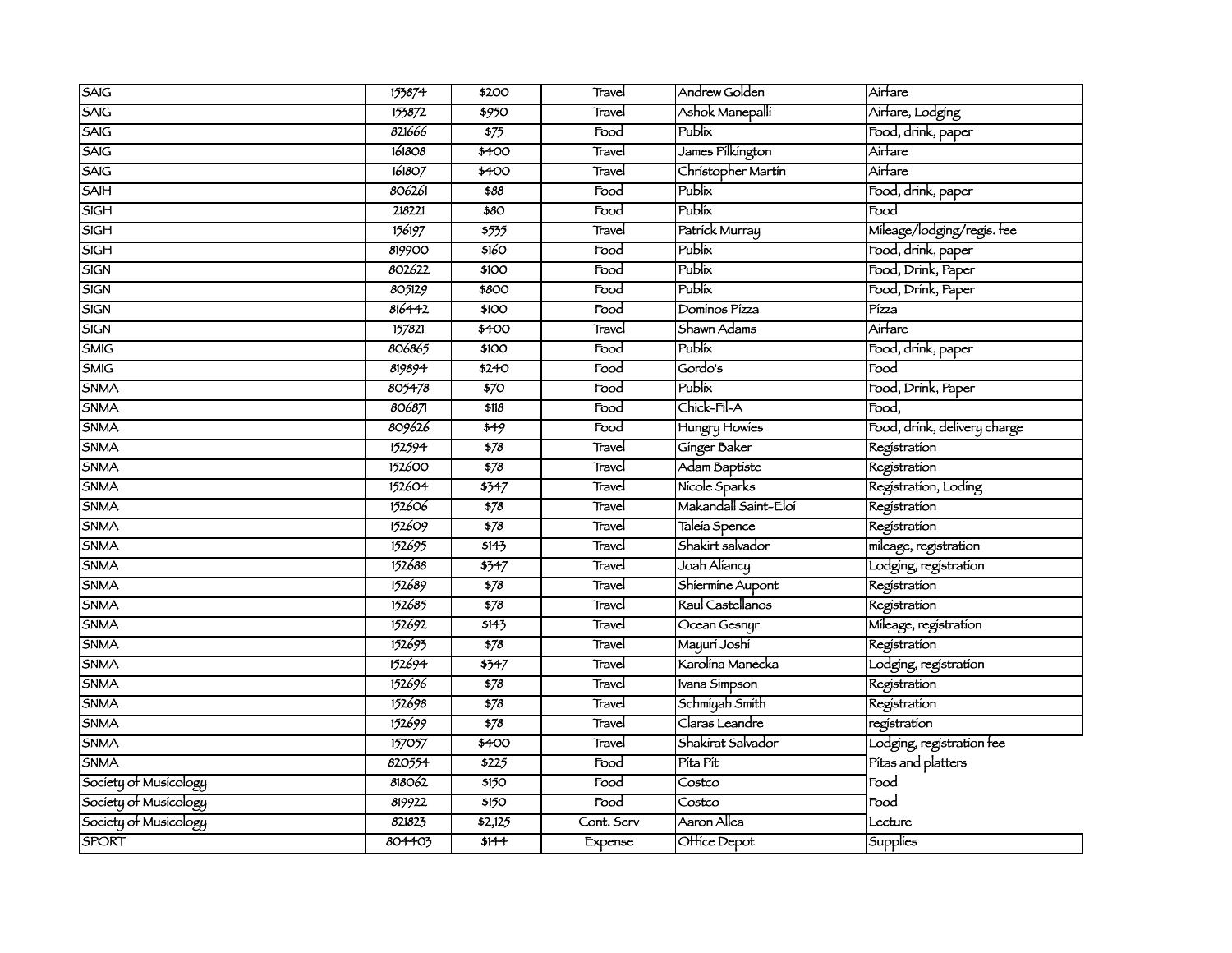| <b>SPORT</b>                             | 806778 | 549                      | Expense                    | Office Depot                                                | Certificates and binder           |
|------------------------------------------|--------|--------------------------|----------------------------|-------------------------------------------------------------|-----------------------------------|
| <b>SPORT</b>                             | 808448 | \$200                    | $\overline{\mathrm{Food}}$ | Costco                                                      | Food, drink, paper                |
| <b>SPORT</b>                             | 812297 | \$1,660                  | Cont. Serv                 | James B Maas                                                | Speaker                           |
| <b>SPORT</b>                             | 815669 | 5350                     | Food                       | Costco                                                      | Food, drink, paper                |
| <b>SPORT</b>                             | 815665 | $\overline{\frac{1}{2}}$ | Expense                    | Office Depot                                                | <b>Supplies</b>                   |
| <b>SPORT</b>                             | 816935 | \$302                    | Expense                    | Modern Digital Imaging                                      | <b>Booklets for conference</b>    |
| <b>SPORT</b>                             | 158477 | 5713                     | Travel                     | Todd Loughead                                               | Airfare and lodging               |
| <b>SPORT</b>                             | 158478 | 5819                     | Travel                     | Mark Eys                                                    | Airfare and lodging               |
| Student Archaeology Club                 | 816458 | $\overline{550}$         | Food                       | Publix                                                      | Food and drinks                   |
| Student Association of Religious Studies | 817440 | \$910                    | Food                       | Moe's Southwest Grill                                       | Taco Bar                          |
| Student Association of Religious Studies | 817437 | 5429                     | Food                       | <b>Red Elephant</b>                                         | Catered Food                      |
| Student Association of Religious Studies | 817463 | \$660                    | Food                       | Publix                                                      | Food, drink, paper                |
| Student Association of Religious Studies | 817784 | \$1,000                  | Cont. Serv                 | Dr. Aaron Hughes                                            | Keynote Address                   |
| Student Federal Bar Assoc                | 806879 | $\overline{550}$         | food                       | Domino's Pizza                                              | Food, drink, paper                |
| Student Federal Bar Assoc                | 81179  | $\overline{350}$         | Food                       | Publix                                                      | Food, drink, paper                |
| Student Federal Bar Assoc                | 811176 | $\overline{550}$         | Food                       | Domino's Pizza                                              | Food, drink                       |
| Student Federal Bar Assoc                | 821677 | \$286                    | Food                       | Chick-Fil-A                                                 | Food                              |
| Student Federal Bar Assoc                | 823099 | 3313                     | Food                       | Chick-Fil-A                                                 | Food                              |
| Student Federal Bar Assoc                | 825750 | $\overline{3510}$        | Expense                    | Office Depot                                                | Office supplies                   |
| Students Interested in Global Health     | 808471 | $\overline{570}$         | Food                       | Papa Johns                                                  | Food, drink, paper                |
| Students Interested in Global Health     | 810798 | 565                      | Food                       | Papa Johns                                                  | Food                              |
| Students Interested in Global Health     | 156889 | 51,612                   | Travel                     | Lindsey McAlarnen                                           | Airfare, lodging, meals, reg. fee |
|                                          |        |                          |                            |                                                             |                                   |
| Sustainable Engineered Solutions         |        | \$788                    | Travel                     | Sustainable Engineered Solutions Gas, Lodging, Registration |                                   |
| Sustainable Engineered Solutions         | t-card | \$256                    | Travel                     | Kdicks/Patrick Breslend                                     | Avis                              |
| Synoptikos                               | 818601 | 5498                     | Food                       | Publix                                                      | Food, drink, paper                |
| Thalassic Society                        | 811437 | \$350                    | Food                       | Costco                                                      | Food, drink paper                 |
| Thalassic Society                        | 157811 | 51,183                   | Travel                     | Dr. William Young                                           | Airfare, lodging, meals           |
| <b>TRE</b>                               | T-card | 5329                     | Travel                     | Avis                                                        | Car rental                        |
| <b>TRE</b>                               | 159255 | $\frac{1}{1}$            | Travel                     | Avis                                                        | Car rental                        |
| Wilderness Medical Society               | 810281 | 5125                     | Food                       | Publix                                                      | Food, drink, paper                |
| Wilderness Medical Society               | 152717 | \$88                     | Travel                     | Camerin Ward                                                | Mileage, lodging                  |
| Wilderness Medical Society               | 152705 | \$22                     | Travel                     | Manelys Fígueroa-Sierra                                     | Mileage                           |
| Wilderness Medical Society               | 152708 | 522                      | Travel                     | Joshua Gordon                                               | Mileage                           |
| Wilderness Medical Society               | 821722 | \$116                    | Food                       | Publix                                                      | Food, drinks, paper               |
| Women's Law Symposium                    | 808450 | \$150                    | $\overline{Food}$          | Publix                                                      | Food, drink, paper                |
| Women's Law Symposium                    | 809623 | \$203                    | Food                       | Gordo's                                                     | Food, drink                       |
| Women's Law Symposium                    | 818302 | \$160                    | Food                       | Pitaria                                                     | Food and drinks                   |
| Women's Law Symposium                    | 821700 | $\frac{1}{55}$           | Awards                     | Awards $4$ $U$                                              | Pícture plaque                    |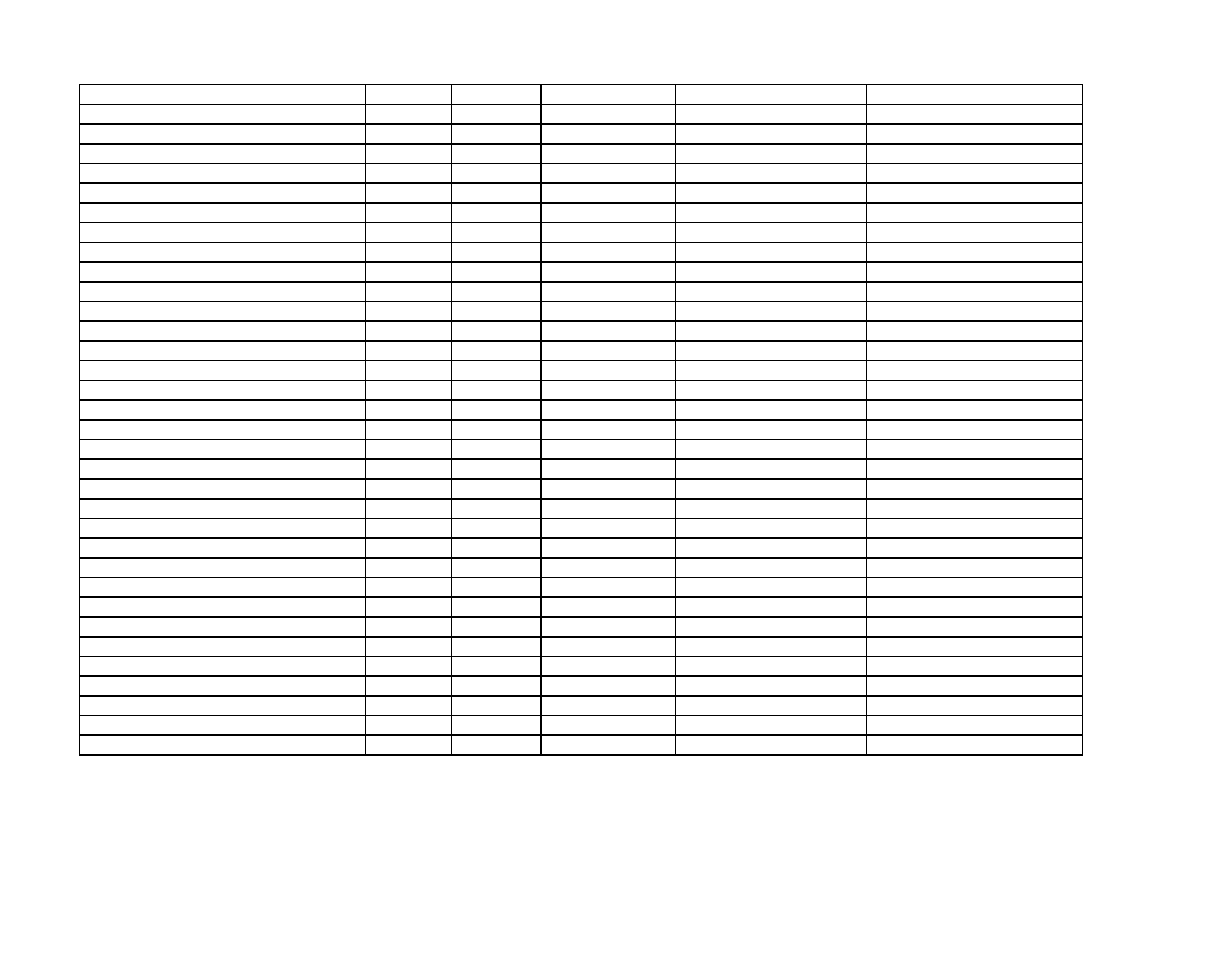| Event                   | Location             | <b>Event Date</b>            |
|-------------------------|----------------------|------------------------------|
|                         |                      |                              |
| COGS MEETINGS-6/30      | $\overline{n/a}$     | $\overline{n/a}$             |
| Grad Tour and Luau      | Tallahassee          | $21 - Aug$                   |
| New Grad Orientation    | <b>HCB</b> Breezeway | $21 - Aug$                   |
| Grad Tour and Luau      | Railroad Sq.         | $21 - Aug$                   |
| COGS MEETINGS -         | $\overline{n/a}$     | $\overline{n/a}$             |
| $\overline{n/a}$        | $\overline{n/a}$     | $\overline{n/a}$             |
| Grad Tour and Luau      | <b>Union Green</b>   | $21 - Aug$                   |
| Grad Tour and Luau      | <b>Union Green</b>   | $21 - Aug$                   |
| Grad Tour and Luau      | <b>Union Green</b>   | $21 - Aug$                   |
| n/a                     | $\overline{n/a}$     | $\overline{n/a}$             |
| Grad Tour and Luau      | <b>Union Green</b>   | $21 - Aug$                   |
| Grad Tour and Luau      | <b>Union Green</b>   | $21 - Aug$                   |
| n/a                     | $\overline{n/a}$     | $\overline{n/a}$             |
| $\overline{n/a}$        | n/a                  | $\overline{n/a}$             |
| NAGPS Conference        |                      | $1-Nov$                      |
| <b>NAGPS</b> Conference |                      | $1-Nov$                      |
| n/a                     | n/a                  | n/a                          |
| $\overline{n/a}$        |                      |                              |
| NAGPS Conference        | Wash, DC             | $1-Mar$                      |
| <b>NAGPS</b> Conference | Wash, DC             | $1-Mar$                      |
| n/a                     | n/a                  | n/a                          |
| n/a                     | n/a                  | n/a                          |
| $\overline{n/a}$        | $\overline{n/a}$     | $\overline{n/a}$             |
| $\overline{n/a}$        | N/A                  | $\overline{n/a}$             |
| $\overline{n/a}$        | n/a                  | n/a                          |
| n/a                     | n/a                  | n/a                          |
| $\overline{n/a}$        | $\overline{n/a}$     | $\overline{n/a}$             |
| Elections event         | $\overline{n/a}$     | $\overline{n/a}$             |
|                         |                      |                              |
|                         |                      |                              |
| Leadership Florida      | Orlando, FL          | $\overline{\mathsf{11-Aug}}$ |
| Leadership Florida      | Orlando, FL          | $11 - Aug$                   |
| Leadership Florida      | Orlando, FL          | $11 - Aug$                   |
| Leadership Florida      | Orlando, FL          | $11 - Aug$                   |
|                         |                      |                              |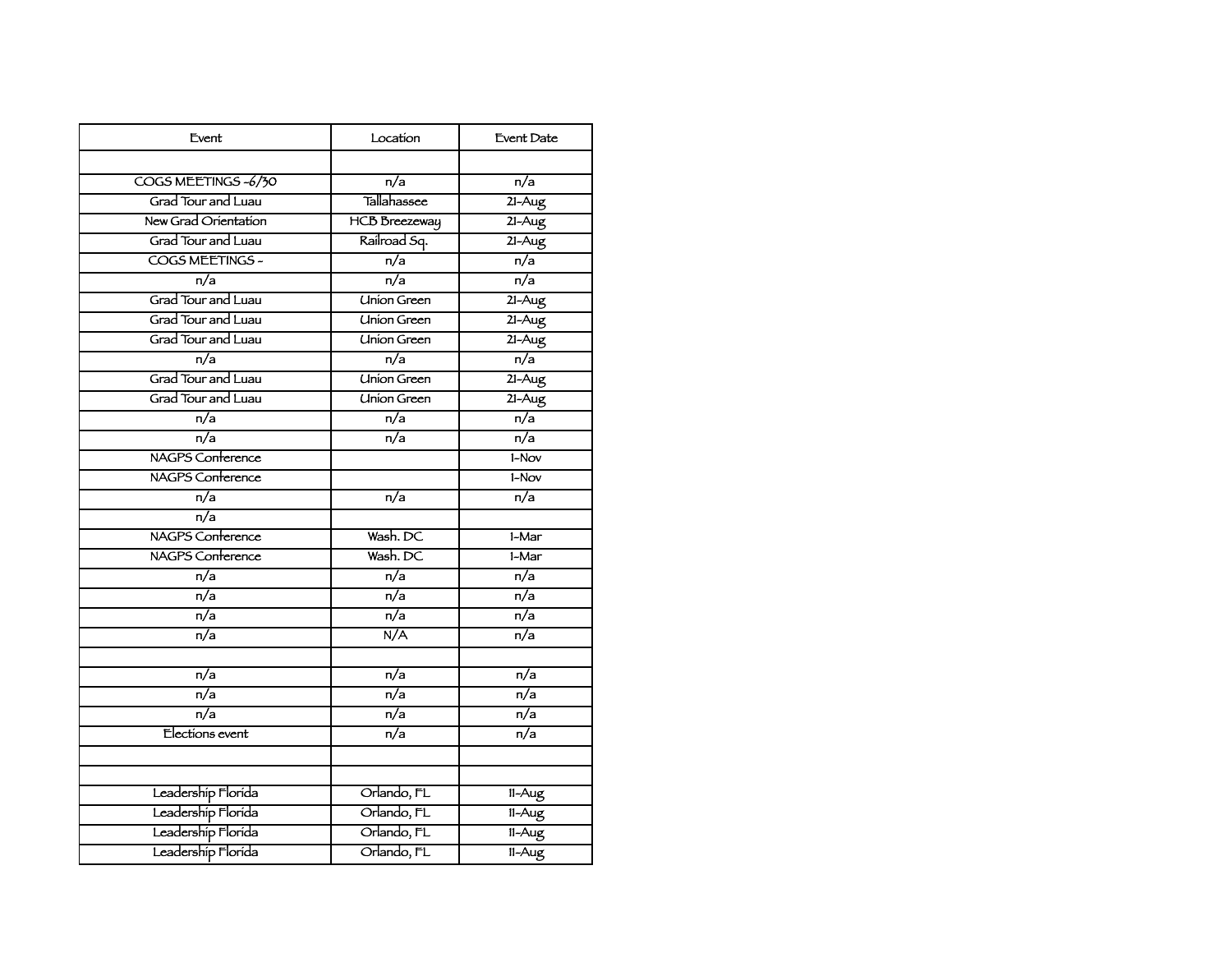| Leadership Florida              | Orlando, FL        | $11 - Aug$                 |
|---------------------------------|--------------------|----------------------------|
| Leadership Florida              | Orlando, FL        | $11-Aug$                   |
| $\overline{n/a}$                | n/a                | n/a                        |
| $\overline{n/a}$                | $\overline{n/a}$   | $\overline{n/a}$           |
| <b>Executive Branch Retreat</b> | Milton, FL         | $31 - Aug$                 |
| <b>Executive Branch Retreat</b> | Milton, FL         | $1-5ep$                    |
| <b>Executive Branch Retreat</b> | Milton, FL         | $1-5ep$                    |
| <b>FSA</b>                      | Orlando, FL        | $7 - Aug$                  |
| $\overline{n/a}$                | $\overline{n/a}$   | $\overline{n/a}$           |
| $\overline{n/a}$                | $\overline{n/a}$   | n/a                        |
| $\overline{n/a}$                | n/a                | n/a                        |
| <b>Executive Branch Retreat</b> | Milton, FL         | $1-Sep$                    |
| n/a                             | n/a                | n/a                        |
| $\overline{n/a}$                | $\overline{n/a}$   | $\overline{n/a}$           |
| $\overline{n/a}$                | n/a                | $\overline{n/a}$           |
| n/a                             | n/a                | n/a                        |
| FL Student Association Meeting  | Sarasota           | $2-Nov$                    |
| FL Student Association Meeting  | Sarasota           | $2-Nov$                    |
| FL Student Association Meeting  | Sarasota           | $2-Nov$                    |
| FL Student Association Meeting  | Sarasota           | $2-Nov$                    |
| Freshman                        | <b>Union Green</b> | $7-Nov$                    |
| Leadership Institute Fall Fest  | Landís             | $16-Nov$                   |
| Leadership Institute Fall Fest  | Landís             | $16-Nov$                   |
| Leadership Institute Fall Fest  | Landis             | $16-Nov$                   |
| n/a                             | n/a                | n/a                        |
| n/a                             | n/a                | n/a                        |
| <b>TedX</b>                     | Turnbull           | $29 - Mar$                 |
| <b>ACC</b> meeting              | Baltimore, MD      | $\frac{3 - \text{Mar}}{2}$ |
| <b>ACC</b> meeting              | Baltimore, MD      | $\frac{3 - \text{Mar}}{2}$ |
| <b>ACC</b> meeting              | Baltimore, MD      | $\overline{3}$ -Mar        |
| AIPA Conference                 | Wash. DC           | $2-Mar$                    |
| n/a                             | n/a                | n/a                        |
| ala 2013                        |                    |                            |
|                                 |                    |                            |
|                                 |                    |                            |
| P, SBVP, SBT & COS              |                    |                            |
| tion.                           |                    |                            |
| 3 #818302                       |                    |                            |
|                                 |                    |                            |
|                                 |                    |                            |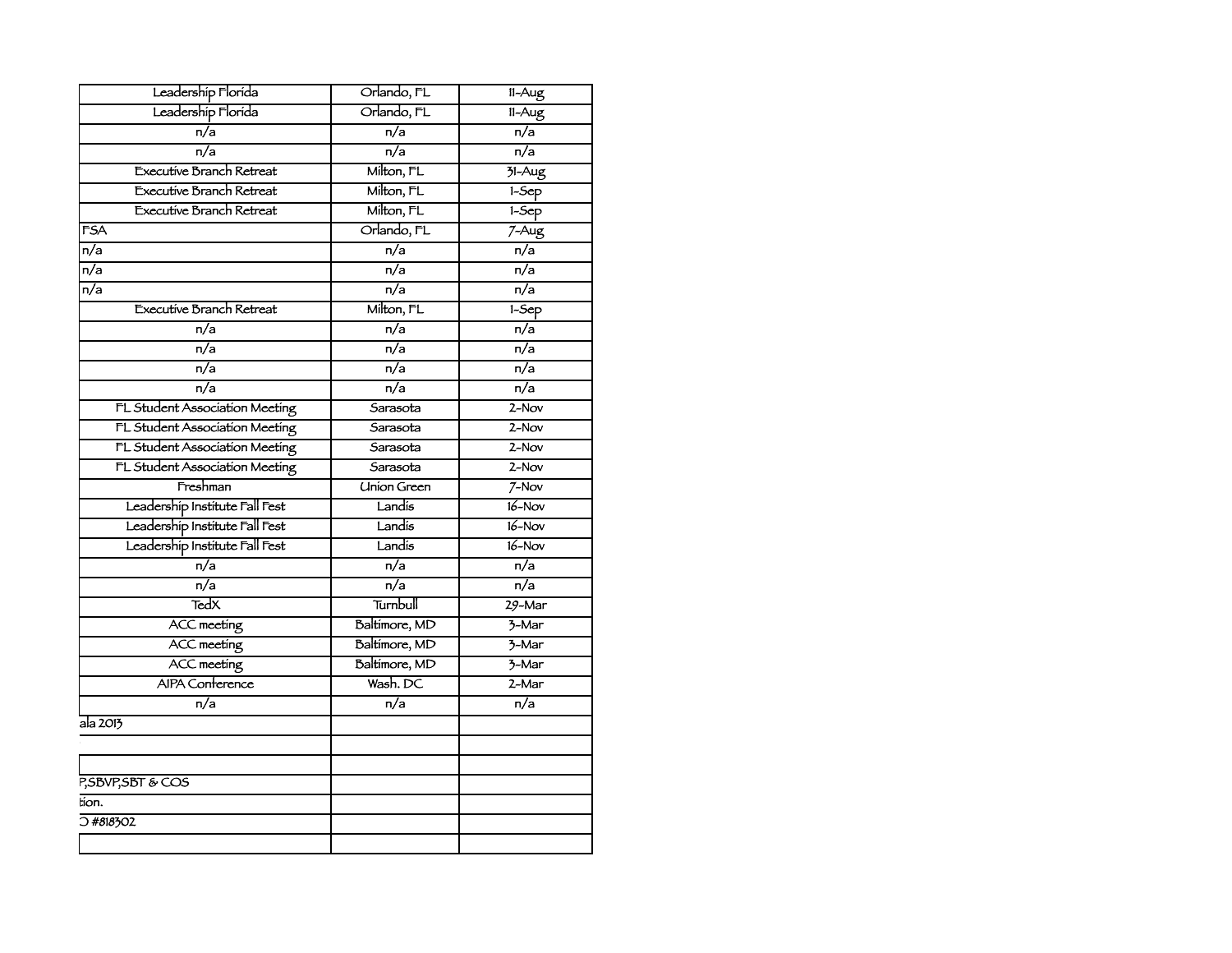| led and bw single side.                                    |                      |                  |
|------------------------------------------------------------|----------------------|------------------|
| Treasurer                                                  |                      |                  |
| for student body president and vice president              |                      |                  |
|                                                            |                      |                  |
|                                                            |                      |                  |
| Welcome Back BBQ                                           | <b>Union Green</b>   | $29 - Aug$       |
| <b>Blood Drive Competition</b>                             |                      |                  |
| Freshman Leadership Institute Retreat                      | Rez                  | $9/14 - 15/2015$ |
| <b>SGA Vote</b>                                            | union court yard     |                  |
| $\overline{n/a}$                                           | $\overline{n/a}$     | n/a              |
| n/a                                                        | n/a                  | n/a              |
| Freshman Leadership                                        | Rez                  | $20$ -Oct        |
| Virginia Tech Away Game Viewing                            | <b>Union Freen</b>   | 8-Nov            |
| First Year Exoperience Banquet                             | Ballroom             | $5$ -Dec         |
| Student activites involvement fair                         | <b>Union Green</b>   | $17 - Dec$       |
| Seminole Decide Program                                    | Turnbull Center      | 1-Nov            |
| <b>CLC</b> Luncheon                                        | Ballroom             | 4-Mar            |
| Rushton lecture series                                     | Psychology Atrium    | 23-Mar           |
| Rushton lecture series                                     | COM Atrium           | 22-Mar           |
| le Projects to be transferred t Strozier/Dirac Renovations |                      |                  |
| tion Gala for $3/27/15$                                    |                      |                  |
|                                                            |                      |                  |
|                                                            |                      |                  |
|                                                            |                      |                  |
|                                                            |                      |                  |
|                                                            |                      |                  |
| Evening w/Gen Weley Clark                                  | Ruby Diamond         | $7-Nov$          |
| Evening w/John Hidt                                        | 5LC                  | $11-Sep$         |
| Evening w/John Hidt                                        |                      | $11-5ep$         |
| Lecture Series                                             | Ruby Diamond         | $7-Nov$          |
| Voting Rally                                               | Ruby Diamond         | $18-5ep$         |
| n/a                                                        | n/a                  | $\overline{n/a}$ |
| <b>SPEAR</b>                                               | <b>ROCH</b>          | $18 - Sep$       |
| Gen Wesley Clark                                           | Ruby Diamond         | $7-Nov$          |
| Gen Wesley Clark                                           | Ruby Diamond         | $7-Nov$          |
| n/a                                                        | n/a                  | n/a              |
| <b>MLK Celebration</b>                                     | <b>FSU Ballrooms</b> | $16 - Jan$       |
| John Legend                                                | Ruby Diamond         | 22-Jan           |
| John Legend                                                | Ruby Diamond         | 22-Jan           |
|                                                            |                      |                  |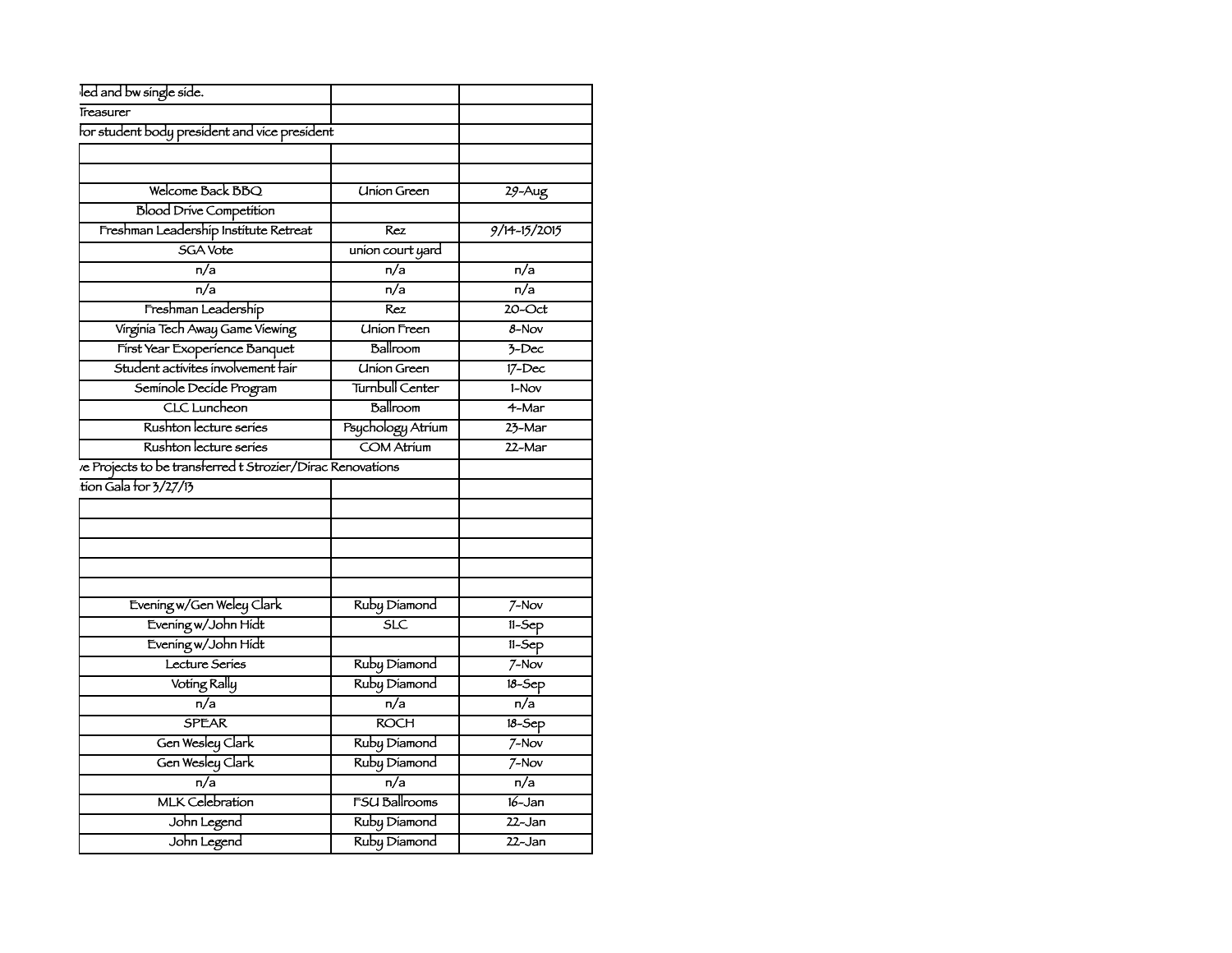| John Legend                    | Ruby Diamond          | $22 - Jan$          |
|--------------------------------|-----------------------|---------------------|
| John Legend                    | Ruby Diamond          | $22 - Jan$          |
| John Legend                    | Ruby Diamond          | 22-Jan              |
| John Legend                    | Ruby Diamond          | $22 - Jan$          |
| John Legend                    | N/A                   | $22 - Jan$          |
| John Legend                    | Ruby Diamond          | $22 - Jan$          |
| John Legend                    | Ruby Diamond          | $22 - Jan$          |
|                                |                       |                     |
| n/a                            | $\overline{n/a}$      | $\overline{n/a}$    |
| $\overline{n/a}$               | $\overline{n/a}$      | $\overline{n/a}$    |
| n/a                            | n/a                   | n/a                 |
| n/a                            | n/a                   | n/a                 |
| <b>NEP Mixer</b>               | sga conference RM     | $11 - Oct$          |
| $\overline{n/a}$               | $\overline{n/a}$      | $\overline{n/a}$    |
| Party at the Polls             | ally Hall/Thomas Moor | $6-Nov$             |
| FSA Conference                 | Wash. DC              | $27 - Jan$          |
| <b>FSA</b> Conference          | Wash. DC              | $27 - Jan$          |
| <b>FSA</b> Conference          | Wash. DC              | $27 - Jan$          |
| <b>FSA</b> Conference          | Wash. DC              | $27 - Jan$          |
| <b>AIPAC Policy Conference</b> | Wash. DC              | $2-Mar$             |
| <b>AIPAC Policy Conference</b> | Wash. DC              | 2-Mar               |
| <b>FSA</b> Conference          | Wash. DC              | $27 - Jan$          |
| <b>FSA</b> Conference          | Wash. DC              | $27 - Jan$          |
| <b>FSA</b> Conference          | Wash. DC              | $27 - Jan$          |
| <b>ACC Meeting</b>             | Baltimore, MD         | $\frac{1}{2}$ -Mar  |
| <b>ACC Meeting</b>             | Baltimore, MD         | $\overline{3}$ -Mar |
| <b>ACC Meeting</b>             | Baltimore, MD         | $\overline{3}$ -Mar |
| <b>ACC Meeting</b>             | Baltimore, MD         | $\overline{3}$ -Mar |
|                                |                       |                     |
| rnmental Affairs               |                       |                     |
| viretor of OGA                 |                       |                     |
| FOHice of Governmental Affairs |                       |                     |
|                                |                       |                     |
|                                |                       |                     |
|                                |                       |                     |
| <b>FSU/FAMU</b>                | Langford Green        | $20 -$ Jul          |
| <b>Block Party</b>             | Langford Green        | $20 -$ Jul          |
| $\overline{n/a}$               | $\overline{n/a}$      | n/a                 |
| $\overline{n/a}$               | n/a                   | $\overline{n/a}$    |
|                                |                       |                     |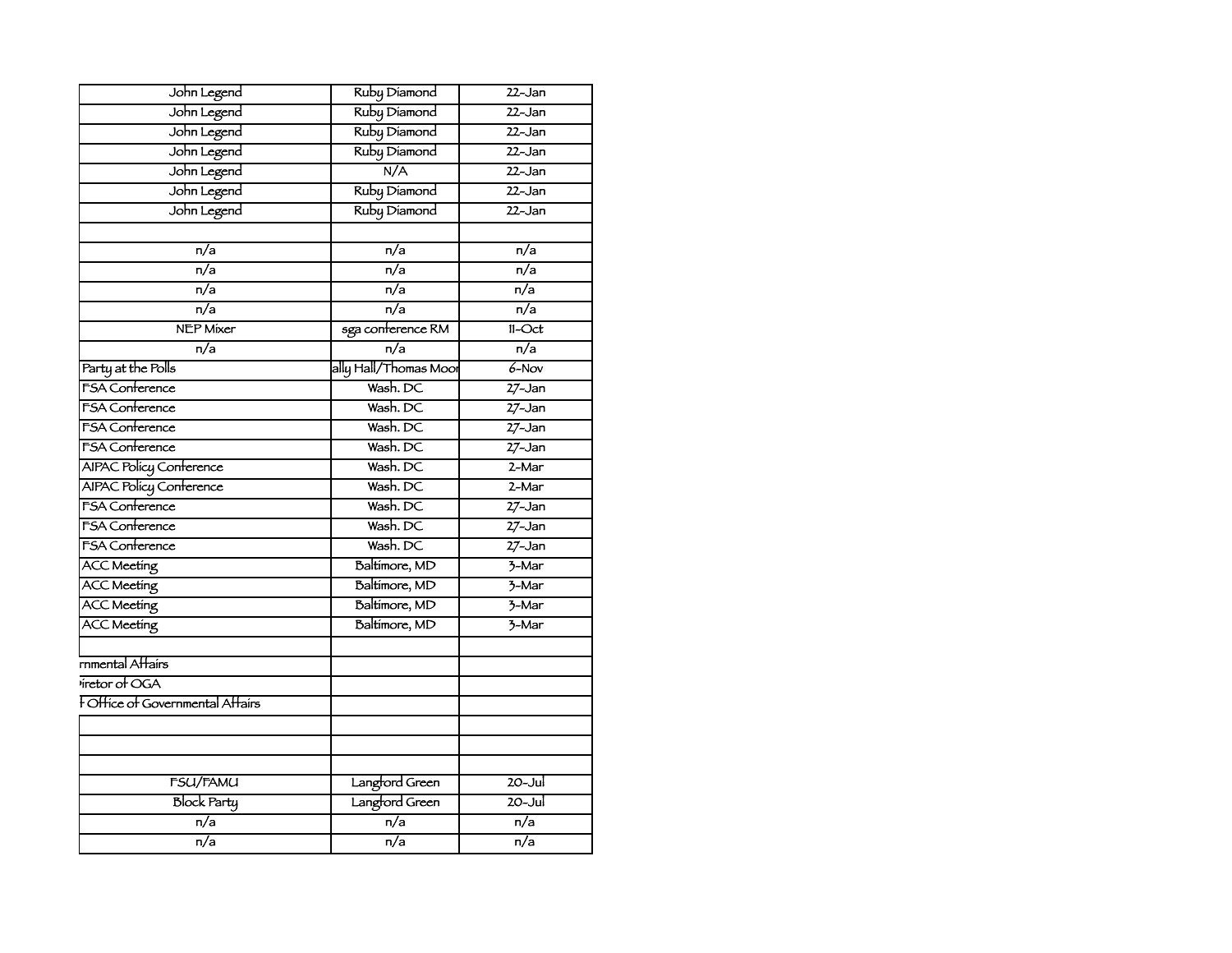| $\overline{n/a}$              | n/a                    | n/a                                    |
|-------------------------------|------------------------|----------------------------------------|
| n/a                           | n/a                    | n/a                                    |
| n/a                           | n/a                    | n/a                                    |
| n/a                           | $\overline{n/a}$       | $\overline{n/a}$                       |
| $\overline{n/a}$              | $\overline{n/a}$       | $10 - Sep$                             |
| Senate Meeting                | Senate                 | $12 - Sep$                             |
| n/a                           | n/a                    | n/a                                    |
| Senate Meeting                | Capitol Complex        | 10/3/12                                |
| $\overline{n/a}$              | $\overline{n/a}$       | $\overline{n/a}$                       |
| Senate Meeting at the Capitol | Capitol Complex        | 10/3/12                                |
| Senate Meeting at the Capitol | Capitol Complex        | 10/3/12                                |
| Senate Metting                | senate chambers        | $10$ -Oct                              |
| Senate Meeting at the Capitol | senate chambers        | $17$ -Oct                              |
| FSU/miami                     | <b>Union</b>           | $20$ -Oct                              |
| $\overline{n/a}$              | $\overline{n/a}$       | $\overline{n/a}$                       |
| n/a                           | n/a                    | n/a                                    |
| n/a                           | $\overline{n/a}$       | n/a                                    |
| Inauguration                  | <b>Union Ballrooms</b> | $71-Oct$                               |
| n/a                           | n/a                    | $\overline{n/a}$                       |
| Inauguration                  |                        | $\overline{\frac{31-\mathrm{Oct}}{2}}$ |
| Senate                        | senate chambers        | $7-Nov$                                |
| n/a                           | n/a                    | n/a                                    |
| Virginia Tech Game Viewing    | <b>Union Green</b>     | $8 - Nov$                              |
| n/a                           | $\overline{n/a}$       | $\overline{n/a}$                       |
| n/a                           | n/a                    | $\overline{n/a}$                       |
| n/a                           | n/a                    | n/a                                    |
| n/a                           | n/a                    | n/a                                    |
| $\overline{n/a}$              | $\overline{n/a}$       | $\overline{n/a}$                       |
| $\overline{n/a}$              | $\overline{n/a}$       | $\overline{n/a}$                       |
| n/a                           | $\overline{n/a}$       | $\overline{n/a}$                       |
| n/a                           | n/a                    | n/a                                    |
| n/a                           | n/a                    | n/a                                    |
| n/a                           | n/a                    | n/a                                    |
| n/a                           | $\overline{n/a}$       | $\overline{\mathsf{n}/\mathsf{a}}$     |
| $\overline{n/a}$              | $\overline{n/a}$       | $\overline{n/a}$                       |
| n/a                           | n/a                    | n/a                                    |
| n/a                           | n/a                    | n/a                                    |
| n/a                           | n/a                    | n/a                                    |
| $\overline{n/a}$              | $\overline{n/a}$       | $\overline{\mathsf{n}/\mathsf{a}}$     |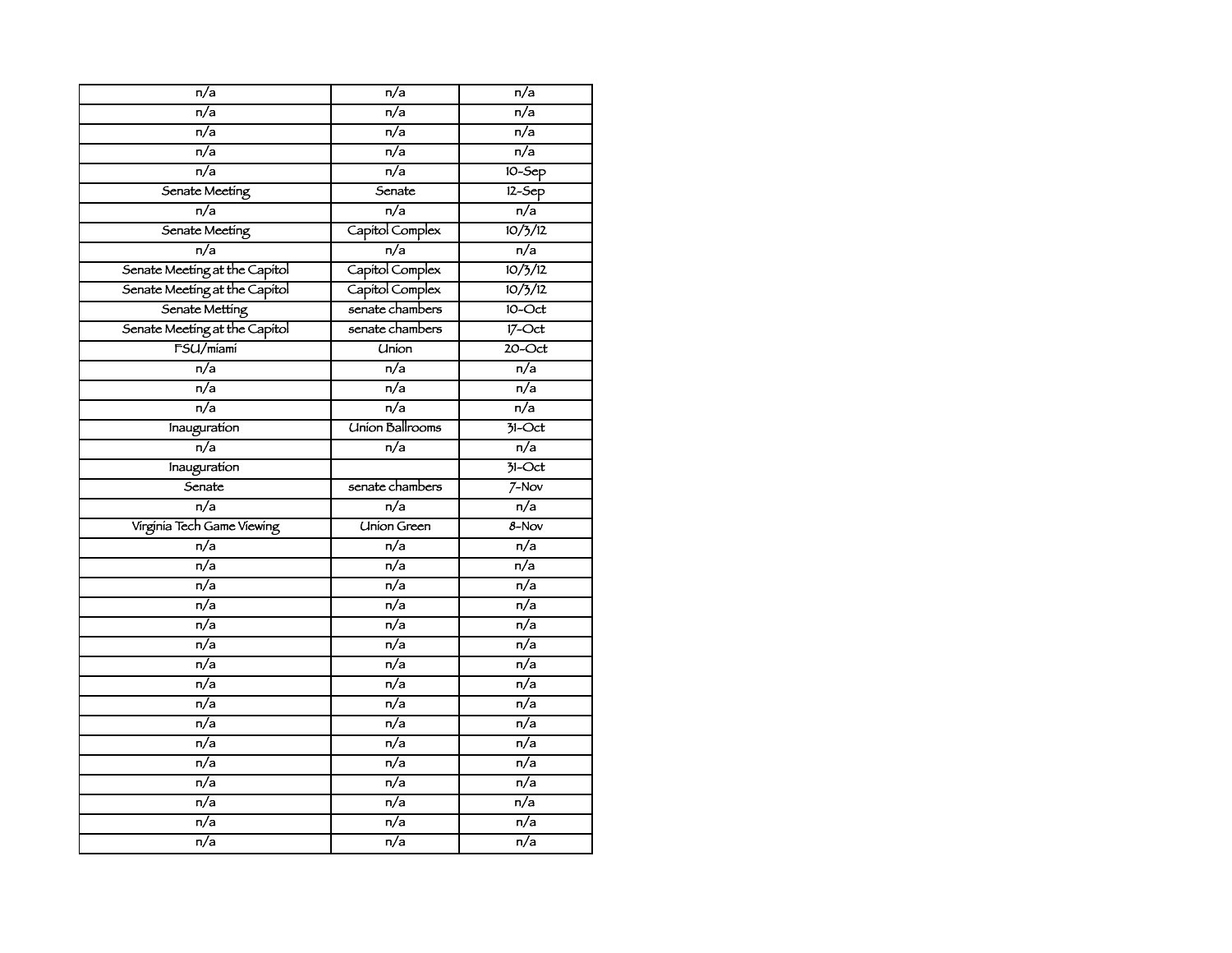| vice to FSU Student Senate                                                                   |                  |          |
|----------------------------------------------------------------------------------------------|------------------|----------|
|                                                                                              |                  |          |
|                                                                                              |                  |          |
|                                                                                              |                  |          |
|                                                                                              |                  |          |
|                                                                                              |                  |          |
|                                                                                              |                  |          |
| 7"D, Chrome Black                                                                            |                  |          |
| d alone station.                                                                             |                  |          |
| Isay SGA Passed by unanimous consent Student Senate.                                         |                  |          |
| iate. Dinners include baked beans, cole slaw, potato salad, tea, bread, butter and utensils. |                  |          |
| is from small to 2XL                                                                         |                  |          |
|                                                                                              |                  |          |
| Conference room                                                                              |                  |          |
|                                                                                              |                  |          |
| Throwback in Dirac                                                                           | Dirac Library    | $16-Nov$ |
| Grad Fair                                                                                    | Bookstore        | $4-Feb$  |
| Grad Fair                                                                                    | Bookstore        | $4$ -Feb |
| Grad Fair                                                                                    | Bookstore        | $4-Feb$  |
|                                                                                              |                  |          |
|                                                                                              |                  |          |
|                                                                                              |                  |          |
|                                                                                              |                  |          |
|                                                                                              |                  |          |
|                                                                                              |                  |          |
| Tray                                                                                         |                  |          |
| ay                                                                                           |                  |          |
|                                                                                              |                  |          |
|                                                                                              |                  |          |
|                                                                                              |                  |          |
| (360 units) Pringles \$8.08 x 11 = \$88.88 (352 units) Paper towels \$9.29 (432 sheets)      |                  |          |
|                                                                                              |                  |          |
|                                                                                              |                  |          |
|                                                                                              |                  |          |
| 7/13                                                                                         |                  |          |
|                                                                                              |                  |          |
|                                                                                              |                  |          |
|                                                                                              |                  |          |
|                                                                                              |                  |          |
| $\overline{n/a}$                                                                             | $\overline{n/a}$ | n/a      |
|                                                                                              |                  |          |
|                                                                                              |                  |          |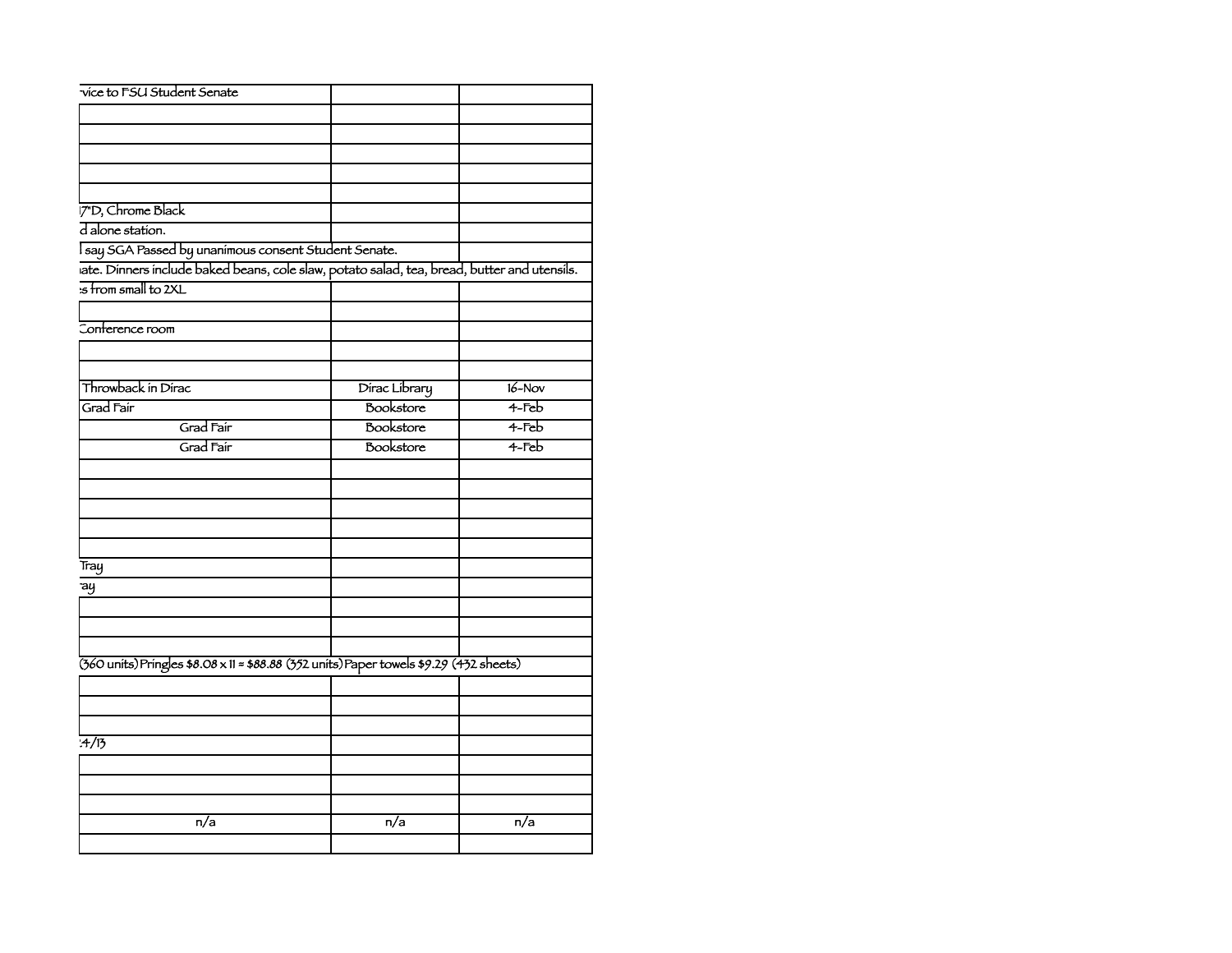| $\overline{n/a}$                   | $\overline{n/a}$    | n/a              |
|------------------------------------|---------------------|------------------|
| <b>BSU E-Board Retreat</b>         | St. Miramar Bch, FL | $26 - Jan$       |
| n/a                                | n/a                 | $\overline{n/a}$ |
| $\overline{n/a}$                   | $\overline{n/a}$    | $\overline{n/a}$ |
| Safe Zone/Ally Workshop            | Gainesville, FL     | $27$ -Feb        |
| op                                 |                     |                  |
| counting for Senior Class Council  |                     |                  |
| ks Accounting Associate            |                     |                  |
| Jimmy Johns                        |                     |                  |
| anding NASPA Conference in Orlando |                     |                  |
| pes, Binders and Timestamp         |                     |                  |
| LED-LCD Monitor                    |                     |                  |
| $\overline{FC}$                    |                     |                  |
| lines ER #255267                   |                     |                  |
| ir                                 |                     |                  |
| $\overline{2}$                     |                     |                  |
|                                    |                     |                  |
|                                    |                     |                  |
|                                    |                     |                  |
|                                    |                     |                  |
|                                    |                     |                  |
|                                    |                     |                  |
|                                    |                     | $\overline{n/a}$ |
| $\overline{n/a}$                   | $\overline{n/a}$    |                  |
| n/a                                | $\overline{n/a}$    | $\overline{n/a}$ |
| n/a                                | n/a                 | $\overline{n/}$  |
| n/a                                | n/a                 | $\overline{N}$   |
|                                    |                     | $2$ -Oct         |
|                                    |                     | $1-Cct$          |
| program coordinator                |                     | $70 - Sep$       |
| program coordinator                |                     | $1-Cct$          |
| <b>BSU</b> Retreat                 | Panama City         | $9$ -Oct         |
| $\overline{n/a}$                   | $\overline{n/a}$    | $\overline{n/a}$ |
| $\overline{n/a}$                   | $\overline{n/a}$    | $\overline{n/a}$ |
| n/a                                | n/a                 | $\overline{n/a}$ |
| n/a                                | n/a                 | n/a              |
| n/a                                | $\overline{n/a}$    | n/a              |
| N/A                                | N/A                 | $\overline{n/a}$ |
| n/a                                | $\overline{n/a}$    | n/a              |
|                                    |                     |                  |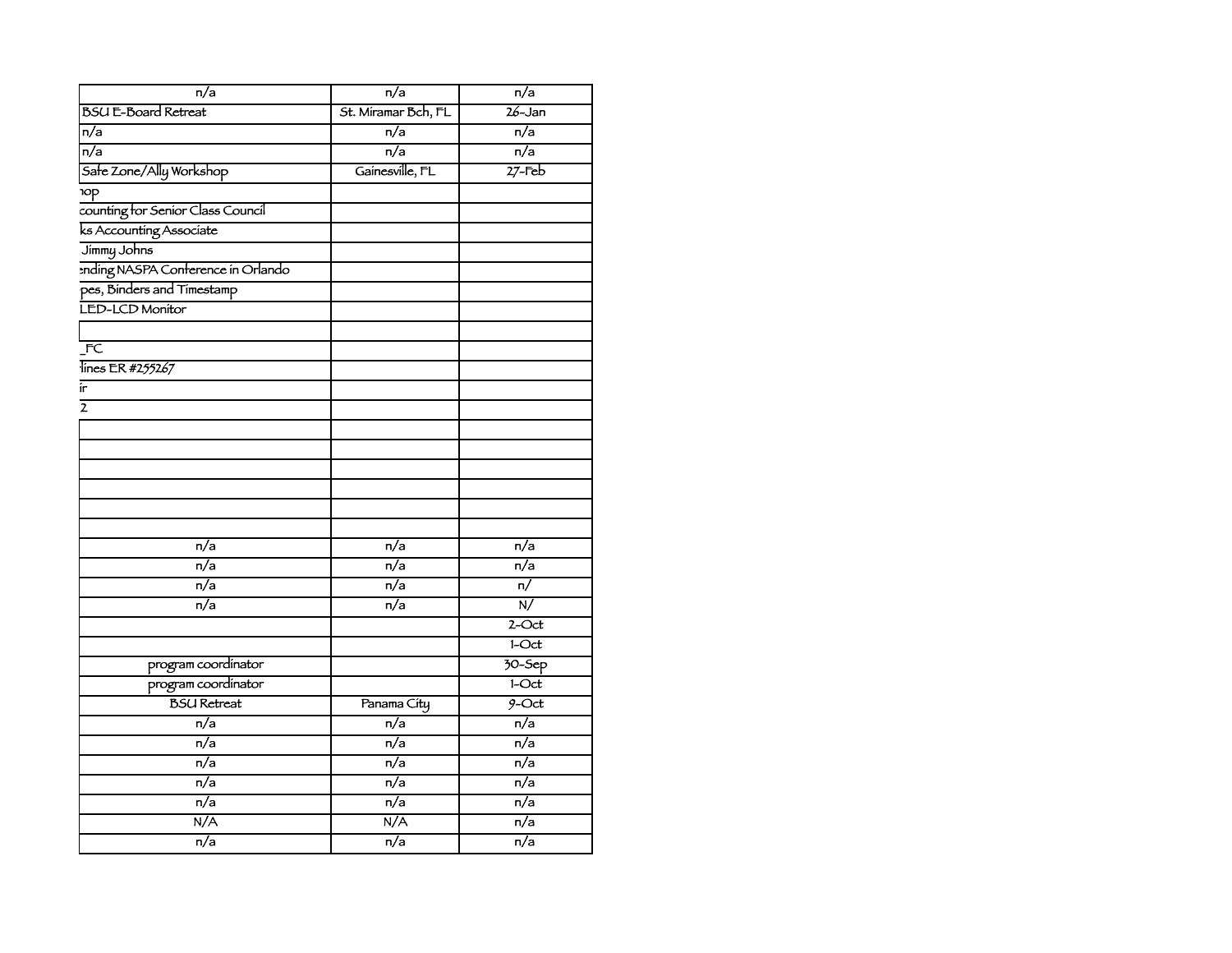| n/a                                    | $\overline{n/a}$ | $\overline{n/a}$ |
|----------------------------------------|------------------|------------------|
| n/a                                    | n/a              | n/a              |
| n/a                                    | n/a              | n/a              |
| n/a                                    | n/a              | n/a              |
| $\overline{n/a}$                       | $\overline{n/a}$ | $\overline{n/a}$ |
| n/a                                    | n/a              | n/a              |
| n/a                                    | n/a              | n/a              |
| ind printer.                           |                  |                  |
| Ter of the office printer's.           |                  |                  |
| Interviewee                            | n/a              | $22 - Apr$       |
| Interviewee                            | n/a              | $24 - Apr$       |
| Interviewee                            | n/a              | $29 - Apr$       |
| Interviewee                            | n/a              | $22 - Apr$       |
| Interviewee                            | n/a              | $24 - Apr$       |
| Interviewee                            | n/a              | $29 - Apr$       |
| Interviewee                            | n/a              | n/a              |
| Interviewee                            | n/a              | n/a              |
| Interviewee                            | $\overline{n/a}$ | $\overline{n/a}$ |
| ine.                                   |                  |                  |
| rage in the Student Publications area. |                  |                  |
| $\overline{nt}$ .                      |                  |                  |
| $\overline{n/a}$                       | $\overline{n/a}$ | $\overline{n/a}$ |
| : on the union green                   |                  |                  |
|                                        |                  |                  |
| abling and events requiring shade      |                  |                  |
| $\overline{n/a}$                       | $\overline{n/a}$ | $\overline{n/a}$ |
| n/a                                    | n/a              | n/a              |
|                                        |                  |                  |
| n/a                                    | n/a              | n/a              |
| n/a                                    | n/a              | $\overline{n/a}$ |
| n/a                                    | $\overline{n/a}$ | $\overline{n/a}$ |
| n/a                                    | n/a              | n/a              |
| n/a                                    | n/a              | n/a              |
| $\overline{\phantom{a}}$               |                  |                  |

Owl. We are distributing The Owl at this event.

The pizza with the release party that the members of SCURC are putting on for the release of The Owl journal to distribute.

rs The Owl to distribute and show in her city, thus showing how FSU has an undergraduate research journal. This benefits the student body by exposing FSU undergraduate research in differe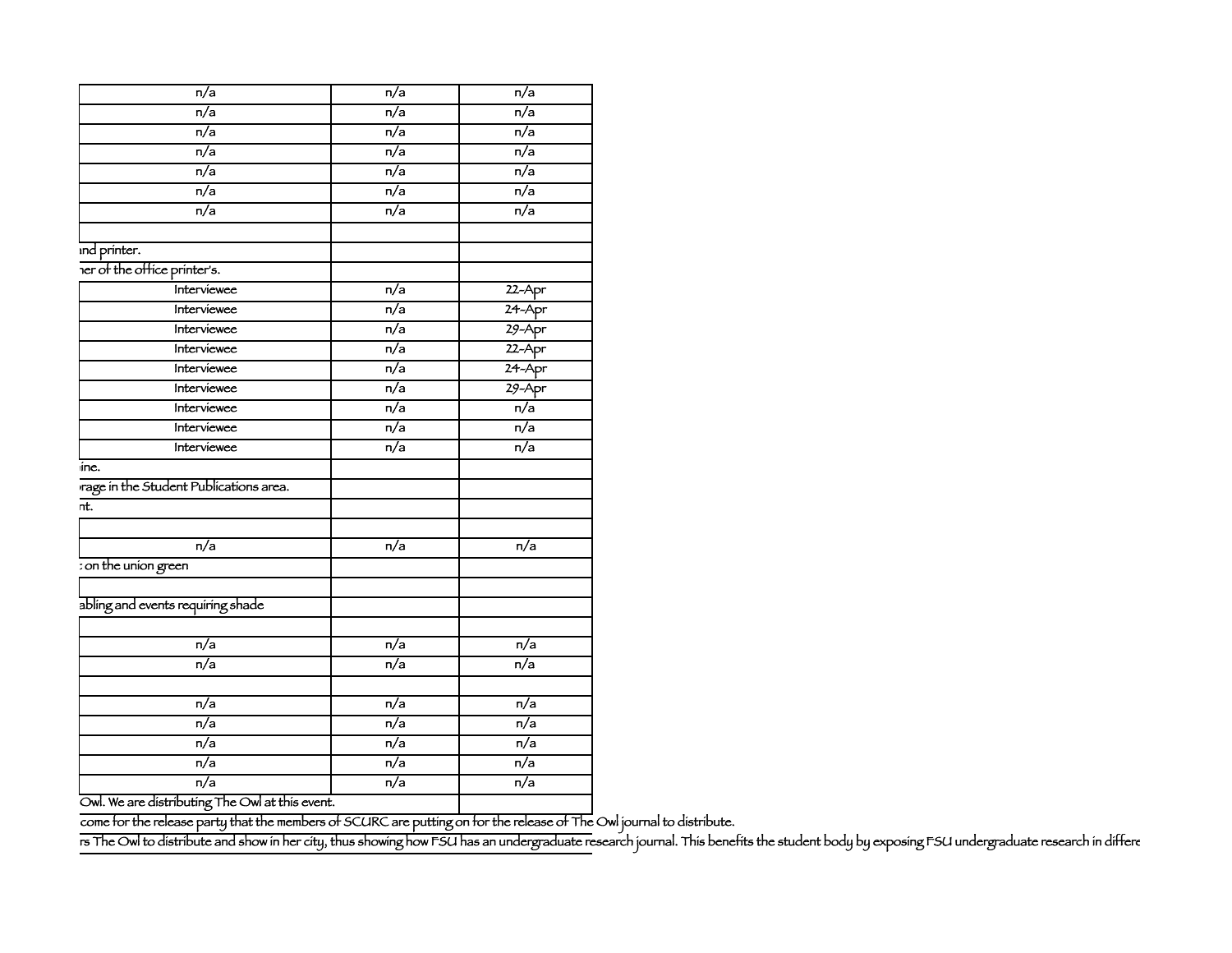| 5 PO #819390                    |                        |                  |
|---------------------------------|------------------------|------------------|
|                                 |                        |                  |
| udents to promote the Owl.      |                        |                  |
|                                 |                        |                  |
|                                 |                        |                  |
| n/a                             | n/a                    | n/a              |
| AASU Cookout                    | <b>GLOBE</b>           | $29 -$ Jul       |
| <b>AASU Affiliates Retreat</b>  | <b>FSURez</b>          | $9-$ Sep         |
| AASU Halloween Social           | <b>GLOBE</b>           | $71-Cct$         |
| AASU Halloween Social           | <b>GLOBE</b>           | $71-Oct$         |
| Campus Tours                    | <b>GLOBE</b>           | $10-Nov$         |
| Speaker                         | <b>GLOBE</b>           | $10-Nov$         |
| Winter Formal                   | 55B 203                | $4$ -Dec         |
| N/A                             | N/A                    | N/A              |
| Lunar Banquet                   | <b>Union Ballrooms</b> | $5$ -Feb         |
| Lunar Banquet                   | <b>Union Ballrooms</b> | $5$ -Feb         |
| n/a                             | n/a                    | n/a              |
| $\overline{n/a}$                | $\overline{n/a}$       | $\overline{n/a}$ |
| Lunar Banquet                   | <b>Union Ballrooms</b> | $5$ -Feb         |
| n/a                             | n/a                    | $\overline{n/a}$ |
| East Coast AASU Conference      | New York, NY           | $22$ -Feb        |
| East Coast AASU Conference      | New York, NY           | $22$ -Feb        |
| East Coast AASU Conference      | New York, NY           | $22$ -Feb        |
| East Coast AASU Conference      | New York, NY           | $22$ -Feb        |
| East Coast AASU Conference      | New York, NY           | $22$ -Feb        |
| East Coast AASU Conference      | New York, NY           | $22$ -Feb        |
| East Coast AASU Conference      | New York, NY           | $22$ -Feb        |
| n/a                             | $\overline{n/a}$       | $\overline{n/a}$ |
| AASU Closing ceremony           | Alumni center          |                  |
| <b>AASU</b> Pageant             | Ballrooms              | $13 - Apr$       |
|                                 | Rendina Room           | $4 - Apr$        |
| AASU Closing ceremony<br>AAMP'D | Club Downunder         | 13-Apr           |
|                                 |                        | $12 - Apr$       |
| AAMP'D                          | Club Downunder         | $12 - Apr$       |
| Glamourbaby Diaries             | <b>GME2500</b>         | $9 - Apr$        |
| emony.                          |                        |                  |
| PO #820528                      |                        |                  |
|                                 |                        |                  |
|                                 |                        |                  |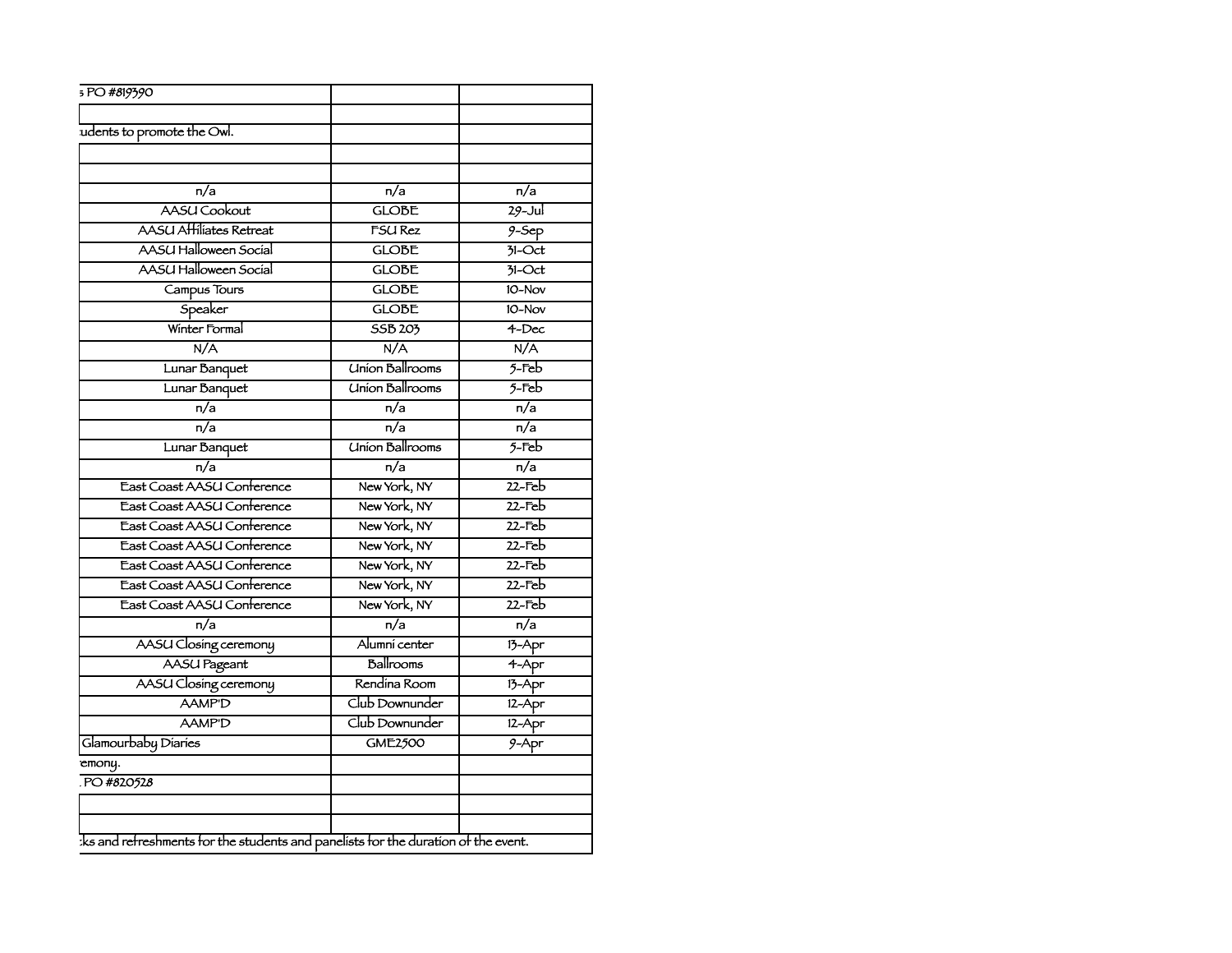| Rez through the ropes course.                                       |                       |                                    |
|---------------------------------------------------------------------|-----------------------|------------------------------------|
| Rez through the ropes course.                                       |                       |                                    |
| drinks to the board in between the lunch break of the ropes course. |                       |                                    |
|                                                                     |                       |                                    |
| <b>BSU Skybox House Party</b>                                       | <b>BSU</b> house      | $15 - Apr$                         |
| <b>COBAL</b> Involvement Fair                                       | Ballrooms             | $31 -$ Jul                         |
| n/a                                                                 | n/a                   | n/a                                |
| $\overline{n/a}$                                                    | $\overline{n/a}$      | $\overline{\mathsf{n}/\mathsf{n}}$ |
| <b>BSU General Meeting</b>                                          | <b>Union 311A</b>     | $6-5ep$                            |
| Tallgate                                                            | <b>BSU</b> house      | $22-5ep$                           |
| Tallgate                                                            | <b>BSU</b> house      | $22-Sep$                           |
| Homecoming                                                          | Parade                | $10/2 - 26/12$                     |
| <b>BSU</b> General Meeting                                          | <b>GME Auditorium</b> | $17$ -Oct                          |
| <b>COLBOL</b>                                                       | Moon                  | $11/2 - 11 - 4$                    |
| Homecoming                                                          | Parade                | $29$ -Oct                          |
| Abony & Ivory                                                       | <b>GME</b> Auditorium | $29$ -Oct                          |
| Abony & Ivory                                                       | <b>GME</b> Auditorium | $29$ -Oct                          |
| <b>BSU Padget</b>                                                   | Moore Auditorium      | $28$ -Oct                          |
| <b>COBAL</b>                                                        | <b>MOON</b>           | $4-Nov$                            |
| n/a                                                                 | n/a                   | n/a                                |
| n/a                                                                 | n/a                   | n/a                                |
| Essence of Ebony                                                    | Turnbull              | $17-Nov$                           |
| Bobby E. Leach Ball                                                 | Civic Center          | $2 - Dec$                          |
| <b>COBOL</b> Involvement Fair                                       | State Ballrooms       | $26 - Nov$                         |
| <b>Essence of Ebony</b>                                             | Turnbull              | $17-Nov$                           |
| n/a                                                                 | n/a                   | n/a                                |
| Lucky #13                                                           | SSB 203               | $14 - Jan$                         |
| $\overline{n/a}$                                                    | $\overline{n/a}$      | n/a                                |
| General body meeting                                                | 55B 203               | $4$ -Feb                           |
| <b>BSU Opening Ceremonies</b>                                       | Globe                 | $1-Feb$                            |
| n/a                                                                 | n/a                   | n/a                                |
| $\overline{n/a}$                                                    | n/a                   | $\overline{n/a}$                   |
| <b>COBOL Olympics</b>                                               | <b>TBA</b>            | $9$ -Feb                           |
| $\overline{n/a}$                                                    | $\overline{n/a}$      | n/a                                |
| Opening Ceremonies                                                  | Globe                 | $1-Feb$                            |
| n/a                                                                 | n/a                   | n/a                                |
| Opening Ceremonies                                                  | Globe                 | $1$ -Feb                           |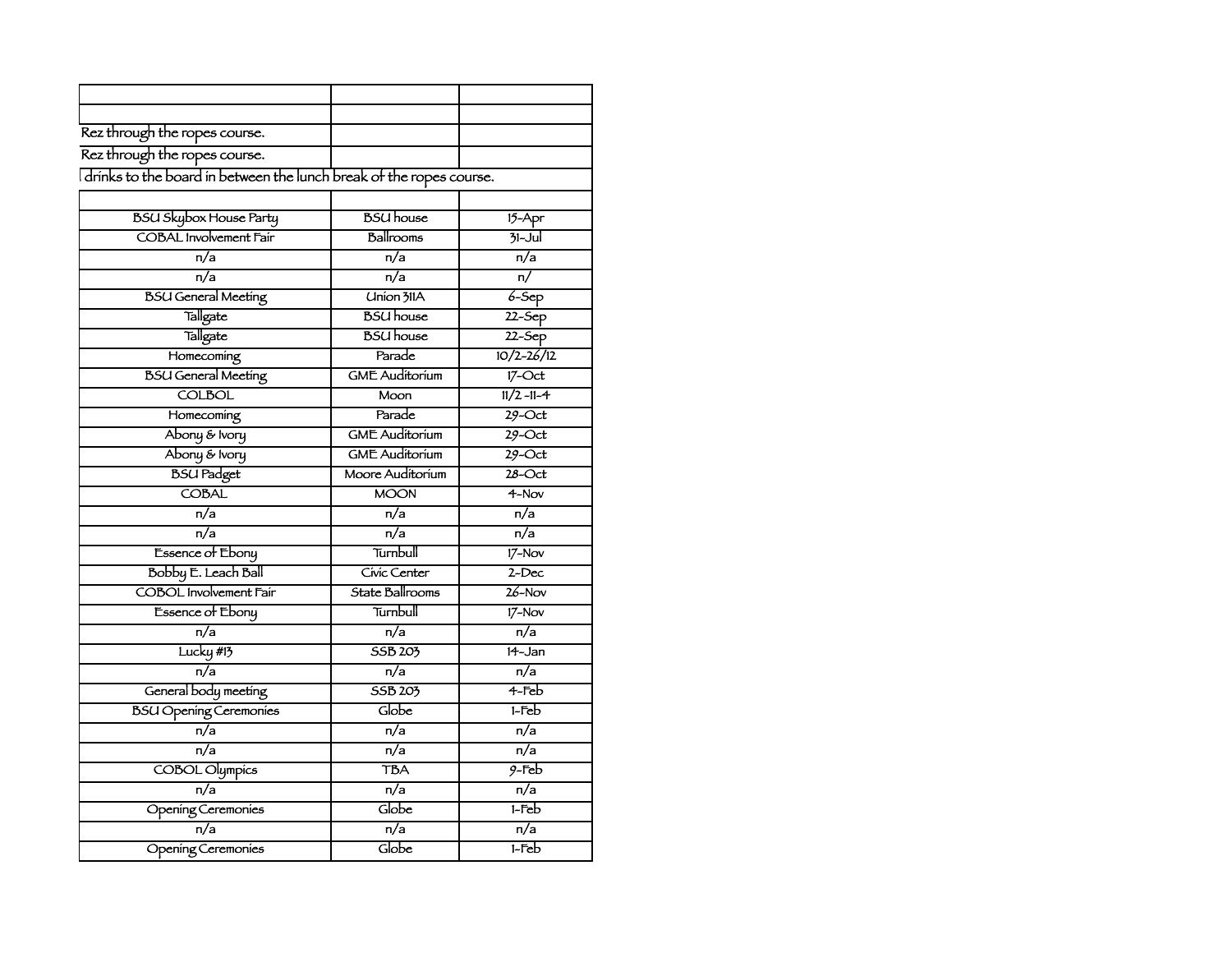| Comedic Relief                        | Moore Auditorium | $22$ -Feb |
|---------------------------------------|------------------|-----------|
| AIDs prevention day                   | Ogelsby          | $7$ -Feb  |
| <b>Opening Ceremonies</b>             | Globe            | $8$ -Feb  |
| AIDs prevention day                   | Ogelsby          | $7$ -Feb  |
| Soulfood Sunday                       | 55B 203          | $10$ -Feb |
| <b>COBOL Olympics</b>                 | Old IM Fields    | $9$ -Feb  |
| Sweetheart Social                     | Union 312-313    | $14$ -Feb |
| The Plateau                           | Club Downunder   | $12$ -Feb |
| Comedic Relief                        | Moore Auditorium | $22$ -Feb |
| Motown Getdown Reloaded               | Club Downunder   | $26$ -Feb |
| The Plateau                           | Club Downunder   | $12$ -Feb |
| Fíreside Chat                         | SSB 208          | $20$ -Feb |
| <b>Black and Brilliant</b>            | Ballrooms        | $19$ -Feb |
| n/a                                   | n/a              | n/a       |
| I know what you did last spring break | Ballrooms        | $6 - Mar$ |
| Scandal: The family that Preys        | SSB 203          | 26-Mar    |
| n/a                                   | n/a              | n/a       |
|                                       |                  |           |

d issue the the general body, which is the official publication of the Black Student Union. imit participants and provide them with materials they will need for the program and registration. d issue to the general body, which is the official publication of the Black Student Union.

Iteadership summit and registration for the general body.

| 3rd Annual Leadership Summit |  |
|------------------------------|--|
|                              |  |
|                              |  |
|                              |  |
|                              |  |

## MUS PLATTER SPINACH ARTICHOKE DIPLARGE CEASER SALADBLACKENED CHICKEN PASTA PLATTERPRIMEVERA PASTA PLATTER

| v-1284; Westside Courts, Inv-1272 |  |
|-----------------------------------|--|
|                                   |  |
|                                   |  |

E-market reference PO817452. The students submitted requests for one list of items but went into the store and selected/picked up different items. In the future before sending students

we in as well as cardstock to write educational messages to each student.

| to hang in the union.                                            |  |
|------------------------------------------------------------------|--|
| gnated areas on campus that promote the BSU contact information. |  |
| Student Union House.                                             |  |
| levision being placed in the BSU house.                          |  |
| s for Care Move In.                                              |  |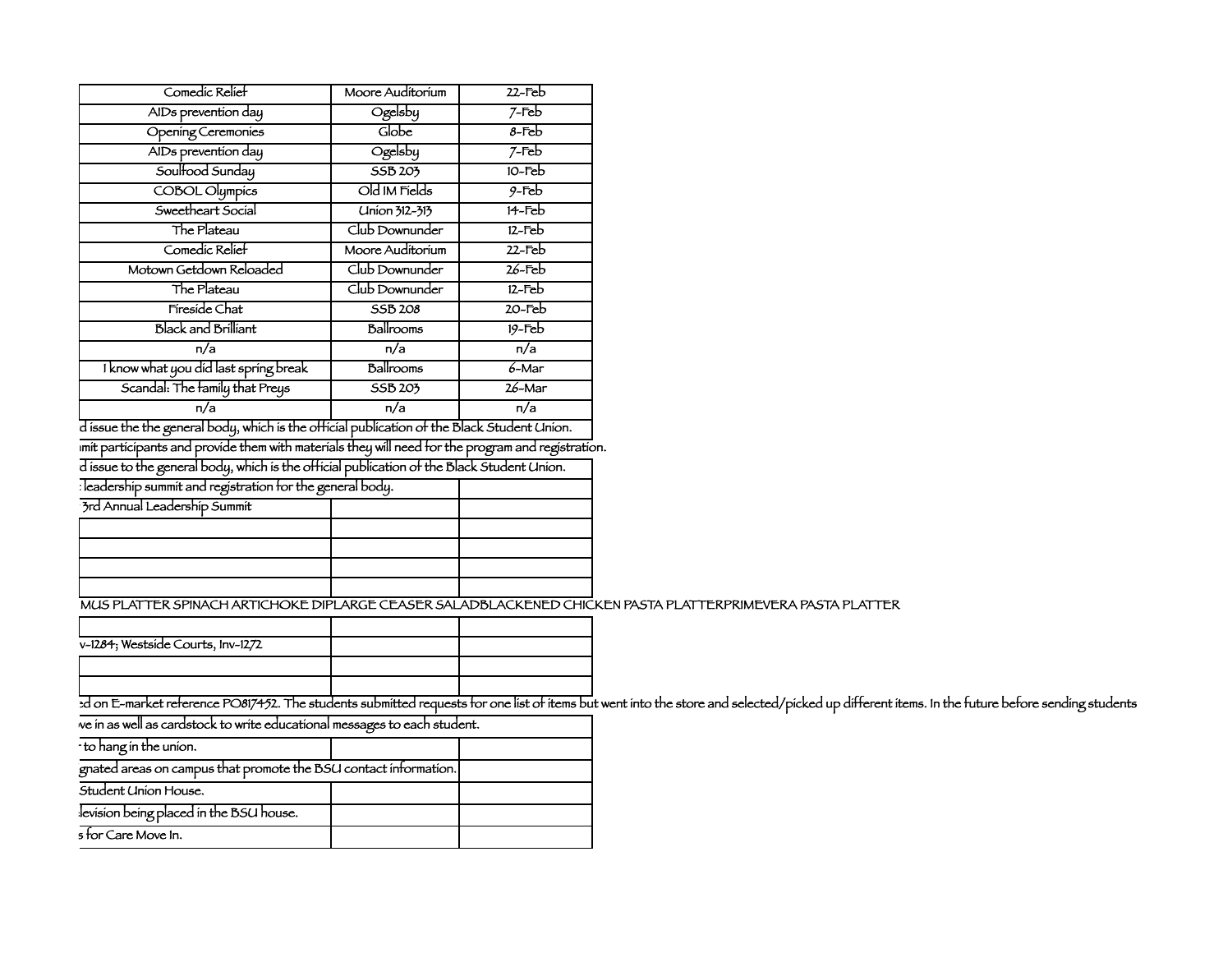| ing cards for CARE Move In                                      |                         |                  |
|-----------------------------------------------------------------|-------------------------|------------------|
| nion House.                                                     |                         |                  |
| snacks and refreshments to make CARE packages for CARE move in. |                         |                  |
| n/a                                                             | n/a                     | n/a              |
| ne.                                                             |                         |                  |
| use pressure washed to make it look more appealing to students. |                         |                  |
| is in the back of the BSU house.                                |                         |                  |
| ve wood rot from the house window.                              |                         |                  |
|                                                                 |                         |                  |
| ood rot with the purchased materials.                           |                         |                  |
|                                                                 |                         |                  |
|                                                                 |                         | $10 -$ Jul       |
| Waiting for Superman                                            | SSB214                  |                  |
| Color Sudor                                                     | Landis Green            | $8 -$ Jul        |
| Color Sudor                                                     | Landis Green            | 8-Jul            |
| n/a                                                             | $\overline{n/a}$        | n/a              |
| n/a                                                             | n/a                     | n/a              |
| Yardshow                                                        | <b>FSU</b> union        | $19-5ep$         |
| GBM (welcome back)                                              | GME                     | $75-5ep$         |
| n/a                                                             | $\overline{n/a}$        | $\overline{n/a}$ |
| Retreat                                                         | Rez                     | $16 - Sep$       |
| Becoming Superwomen                                             | <b>SSB</b>              | $25 -$ Sep       |
| $\overline{n/a}$                                                | $\overline{n/a}$        | $\overline{n/a}$ |
| n/a                                                             | $\overline{n/a}$        | $\overline{n/a}$ |
| <b>HLSU</b> Film Series                                         |                         | $1-Oct$          |
| <b>HLSU</b> Film Series                                         |                         | 14-Oct           |
| n/a                                                             | n/a                     | n/a              |
| <b>HLSU</b> Film Series                                         | $\overline{\text{SLC}}$ | $1-Cct$          |
| <b>HLSU</b> Film Series                                         | $\overline{\text{SLC}}$ | $7 - Oct$        |
| n/a                                                             | $\overline{n/a}$        | $\overline{n/a}$ |
| Affiliate Mixer                                                 | CME                     | $8 - Oct$        |
| Mr. & Miss HLSU                                                 | SSB/203                 | $11 - Oct$       |
| Pantoja                                                         | <b>GME Auditorium</b>   | 10-Oct           |
| Homecoming                                                      | $\overline{n/a}$        | $\overline{n/a}$ |
| Latin Nights                                                    | Ballrooms               | $15 - Oct$       |
| Affiliate Potluck                                               | El Centro               | $16$ -Oct        |
| Survior's March                                                 | <b>Union Ballrooms</b>  | $28$ -Oct        |
| Basketball / Volleyball courts                                  | Westside Courts         | 10-Nov           |
| <b>GBM</b>                                                      | tudent Academic Spac    | $13-Nov$         |
|                                                                 |                         |                  |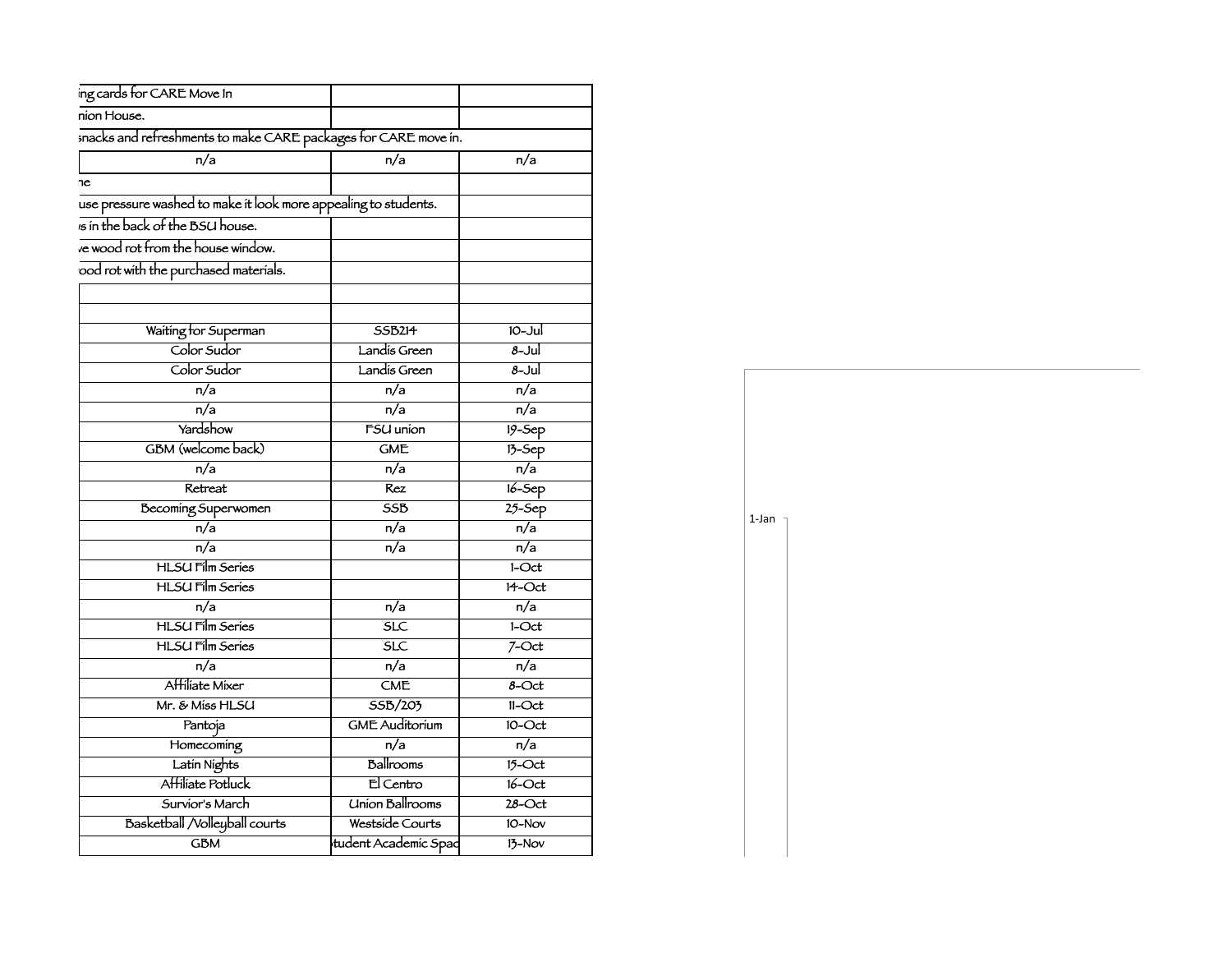| Nole Cup                                                            | <b>IM Fields</b>      | $17-Nov$         |
|---------------------------------------------------------------------|-----------------------|------------------|
| Nole Cup                                                            | <b>IM</b> Fields      | $17-Nov$         |
| Carnaval de Cultura                                                 | 55B 203               | $29 - Nov$       |
| Latin Navidad                                                       | <b>GME Auditorium</b> | $4 - Dec$        |
| Super Bowl Party                                                    | <b>Union Green</b>    | $7$ -Feb         |
| Pantoja Scholars                                                    | SLCA-C                | $2-Feb$          |
| Educame                                                             | <b>SSB 208</b>        | $29 - Jan$       |
| Super Bowl Party                                                    | <b>Union Green</b>    | $7-Feb$          |
| <b>Bowling Night</b>                                                | Crenshaw Lanes        | $27 - Jan$       |
| What is your resolution                                             | Globe                 | $22 - Jan$       |
| <b>Bowling Night</b>                                                | Crenshaw Lanes        | $27 - Jan$       |
| <b>USHLI Conference</b>                                             | Chicago, IL           | $13$ -Feb        |
| Spring Mingle                                                       | <b>GME</b>            | $22$ -Feb        |
| Freedom Writers screening                                           | Globe                 | $18$ -Feb        |
| Spring Mingle                                                       | <b>GME</b>            | $22$ -Feb        |
| n/a                                                                 | n/a                   | n/a              |
| <b>HLSUGBM</b>                                                      | <b>GME</b>            | $7-Mar$          |
| $\overline{n/a}$                                                    | n/a                   | $\overline{n/a}$ |
| Political Animals                                                   | <b>GME 2600</b>       | $19-Mar$         |
| $\overline{n/a}$                                                    | $\overline{n/a}$      | $\overline{n/a}$ |
| n/a                                                                 | n/a                   | n/a              |
| LatiNole Release Party                                              | <b>GME</b>            | $16 - Apr$       |
| r outstanding members of HLSU this year.                            |                       |                  |
| <i>secutive</i> board.                                              |                       |                  |
| m Target Copy for our New Edition of the LatiNole: HLSU's magazine. |                       |                  |
| or our Gala.                                                        |                       |                  |
| : for our Gala.                                                     |                       |                  |
|                                                                     |                       |                  |
| dent Publication                                                    |                       |                  |
| coming academic year.                                               |                       |                  |
|                                                                     |                       |                  |
| centro                                                              |                       |                  |
| LSU conference Room.                                                |                       |                  |
| 5.                                                                  |                       |                  |
|                                                                     |                       |                  |
| 5.                                                                  |                       |                  |
|                                                                     |                       |                  |
| ig our summer events.                                               |                       |                  |
|                                                                     |                       |                  |
|                                                                     |                       |                  |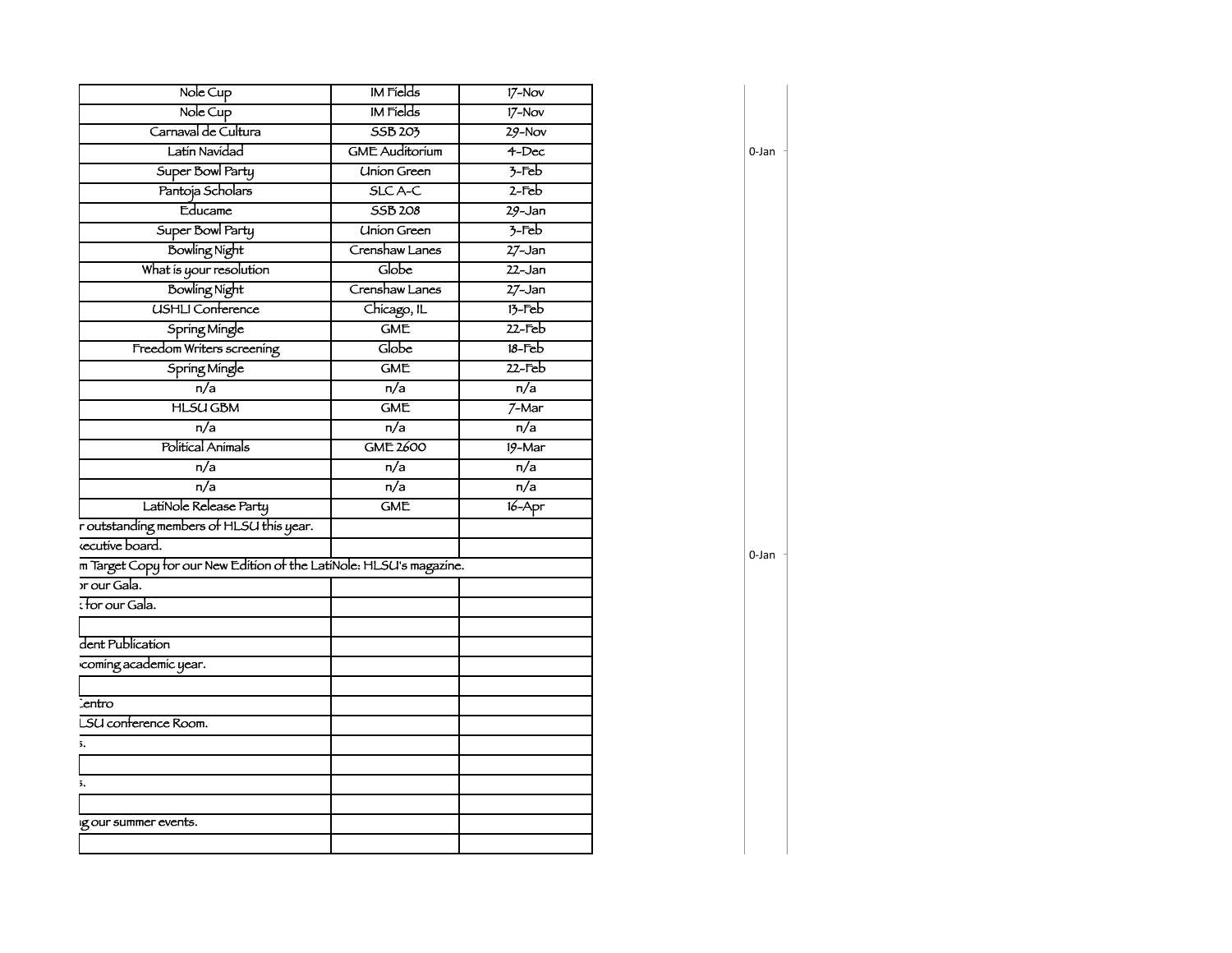| Project Drag                       | DownUnder              | $71 - Aug$           |
|------------------------------------|------------------------|----------------------|
| Project Drag                       | DownUnder              | $31 - Aug$           |
| Project Drag                       | DownUnder              | $31-Aug$             |
| Project Drag                       | <b>DownUnder</b>       | $31 - Aug$           |
| PRIDE Cosmic Bowling               | Crenshaw               | $27 - 5ep$           |
| Saving Face                        | <b>Union A211</b>      | $8 - Oct$            |
| Pride Library Reorganization Party | Union/A231             | $19 - Oct$           |
| PSU Board Retreat                  | <b>FSU Reservation</b> | $10/6 - 7/12$        |
| n/a                                | $\overline{n/a}$       | n/a                  |
| n/a                                | n/a                    | n/a                  |
| n/a                                | $\overline{n/a}$       | $23$ -Oct            |
| Spring Drag Show                   | Club Down Under        | $25 - Jan$           |
| 50 shades of drag                  | Club Down Under        | $25 - Jan$           |
| 50 shades of drag                  | Club Down Under        | $25 - Jan$           |
| 50 shades of drag                  | Club Down Under        | $25 - Jan$           |
| 50 shades of drag                  | Club Down Under        | $25 - Jan$           |
| 50 shades of drag                  | Club Down Under        | $25 - Jan$           |
| 50 shades of drag                  | Club Down Under        | $25 - Jan$           |
| Volunteer Social                   | Union 313-315          | $9$ -Feb             |
| n/a                                | n/a                    | n/a                  |
| n/a                                | n/a                    | n/a                  |
| Black gay men of the south         | Mickee Faust clubhouse | $22 - Mar$           |
| Spring Social                      | <b>Union 311B</b>      | $7-Mar$              |
| But I'm a cheerleader              | ASLC101                | 29-Mar               |
| <b>PRIDE Cosmic Bowling</b>        | Crenshaw               | $8 - \text{Mar}$     |
| <b>MasQUEERade</b>                 | Ballrooms              | $20 - Mar$           |
| MasQUEERade                        | Ballrooms              | $20 - Mar$           |
| Volunteer Social                   | 55B214                 | $\overline{30}$ -Mar |
| Northeast LGBT Conference          | Rochester, NY          | $12 - Apr$           |
| Northeast LGBT Conference          | Rochester, NY          | $12 - Apr$           |
|                                    |                        |                      |

0-Jan 

ion, science fiction, video game, comic book, enthusiast convention held in Tallahassee, Florida. The convention location i

ging President Oscar Arias Sanchez. He was one of the most vocal proponents of LGBT rights in Central America, urging volunteers who through their hard work and dedication to Pride the the Student Resource Center they have made this ca

n Talent Group

#819016

Pear Banquet. This is to celebrate all of Pride Student Union's accomplishments and award our volunteers. banquet. This banquet showcases all the accomplishments of the Pride Student Union along with informing the student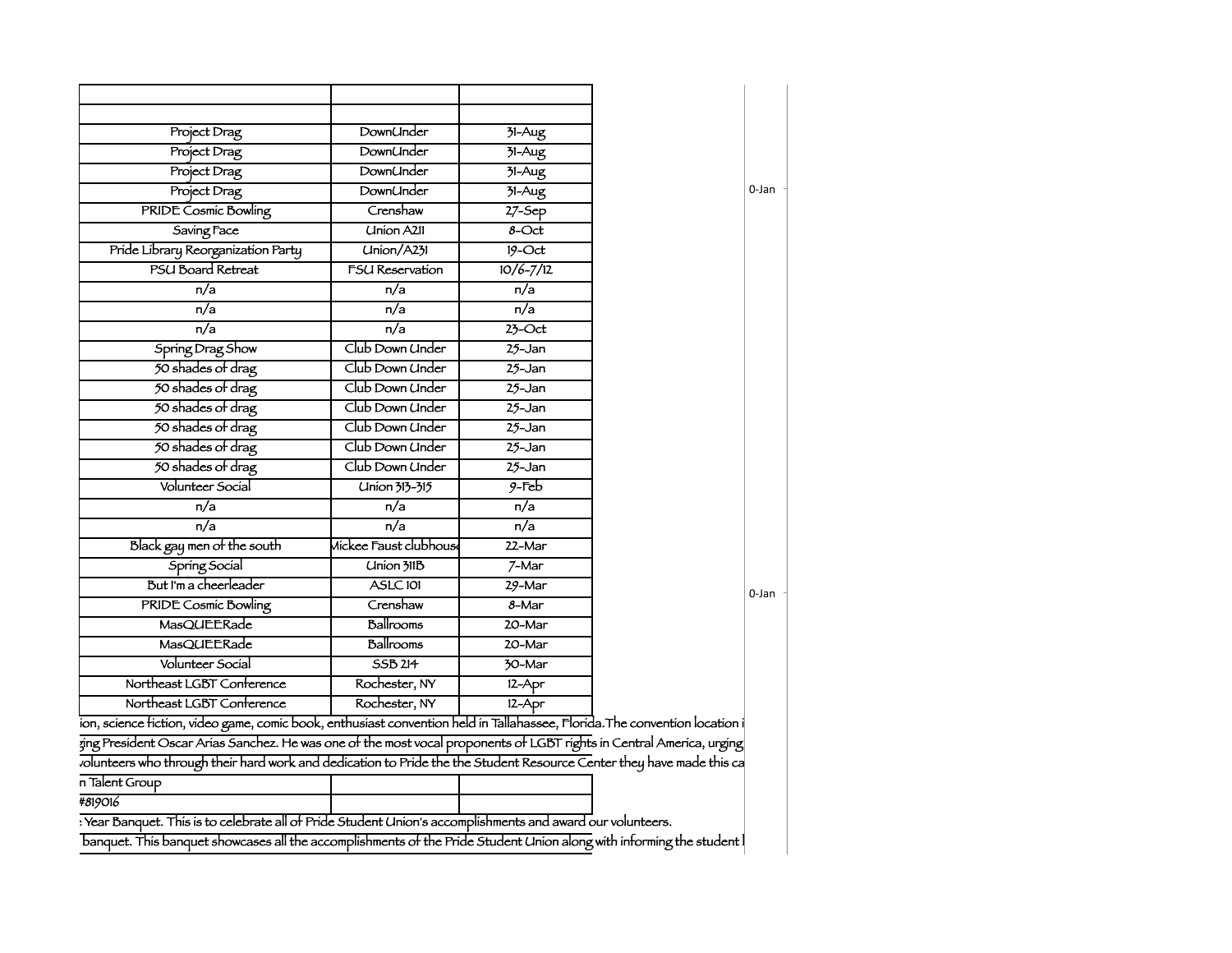| xpenses ER 25406 |  |
|------------------|--|
|                  |  |
|                  |  |

volunteers who through their hard work and dedication to Pride the the Student Resource Center they have made this ca nning poet Miles Walser. Author of upcoming book, What the Night Demands, Miles will be performing his original poetry I Res and we would like to supply water, powerade, chips and such to make the event better and keep our members hydr go and a new Slogan - thus we are in need of a new banner for tabling to increase our visibility on campus and promote m be located in the LGBTQ Resource Center. Our table we had previously has broken due to wear and tear and we need a 10-Jan the monotocomputation of the LGBTQ Resource Center. Our table we had previously has broken due to we go and a new Slogan - thus we are in need of a new banner for tabling to increase our visibility on campus and promote m > FSU Frame Shop to frame for public display a poster from the 1979 March on Washington for Lesbian and Gay Rights, y or Pride Student Union's Resource Library. P-Card use required.

> udent center within the Oglesby Union. Within our center we have a small care area where we store disposable cups, plat tles for the Pride Student Union. They will be given to any FSU Student to increase the visibility of our organization on c The Student Union office

| What's your Flavor"               | 311E Uion              | $24 -$ Jul          |
|-----------------------------------|------------------------|---------------------|
| n/a                               | n/a                    | n/a                 |
| n/a                               | $\overline{n/a}$       | n/a                 |
| <b>Fall Retreat</b>               |                        |                     |
| <b>GBM</b>                        | <b>SSB201</b>          | $11-Sep$            |
| <b>GBM</b>                        | <b>SSB201</b>          | $11-5ep$            |
| <b>Operation Pink</b>             | <b>Union 3lle</b>      | $9$ -Oct            |
| Homecoming                        | n/a                    | $\overline{n/a}$    |
| $\overline{n/a}$                  | n/a                    | n/a                 |
| Intimate partner violence seminar | <b>Union 311b</b>      | $\overline{30-Oct}$ |
| <b>Breast Cancer Awareness</b>    | Ballrooms              | $28 - Oct$          |
| Conference                        | Panama City            | $\frac{1}{2}$ -Nov  |
| n/a                               | $\overline{n/a}$       | n/a                 |
| n/a                               | n/a                    | n/a                 |
| The Girls Room                    | 311D Union             | $13-Nov$            |
| The Girls Room                    | 311D Union             | $13-Nov$            |
| <b>Blast off Kickboxing</b>       | union 311d             | $27 - Nov$          |
| Venus Vs Mars                     | <b>SSB208</b>          | $27 - Nov$          |
| Coffee Talk                       | Union 313/314          | $27-Nov$            |
| 2012 World AIDS Day Seminar       | <b>SSB203</b>          | $\overline{3-Dec}$  |
| n/a                               | n/a                    | n/a                 |
| Human Trafficking Event           | Union 311 D            | $17 - Jan$          |
| Welcome Back GBM                  | $\overline{Union 323}$ | $15 - Jan$          |
| N/A                               | N/A                    | N/A                 |
|                                   |                        |                     |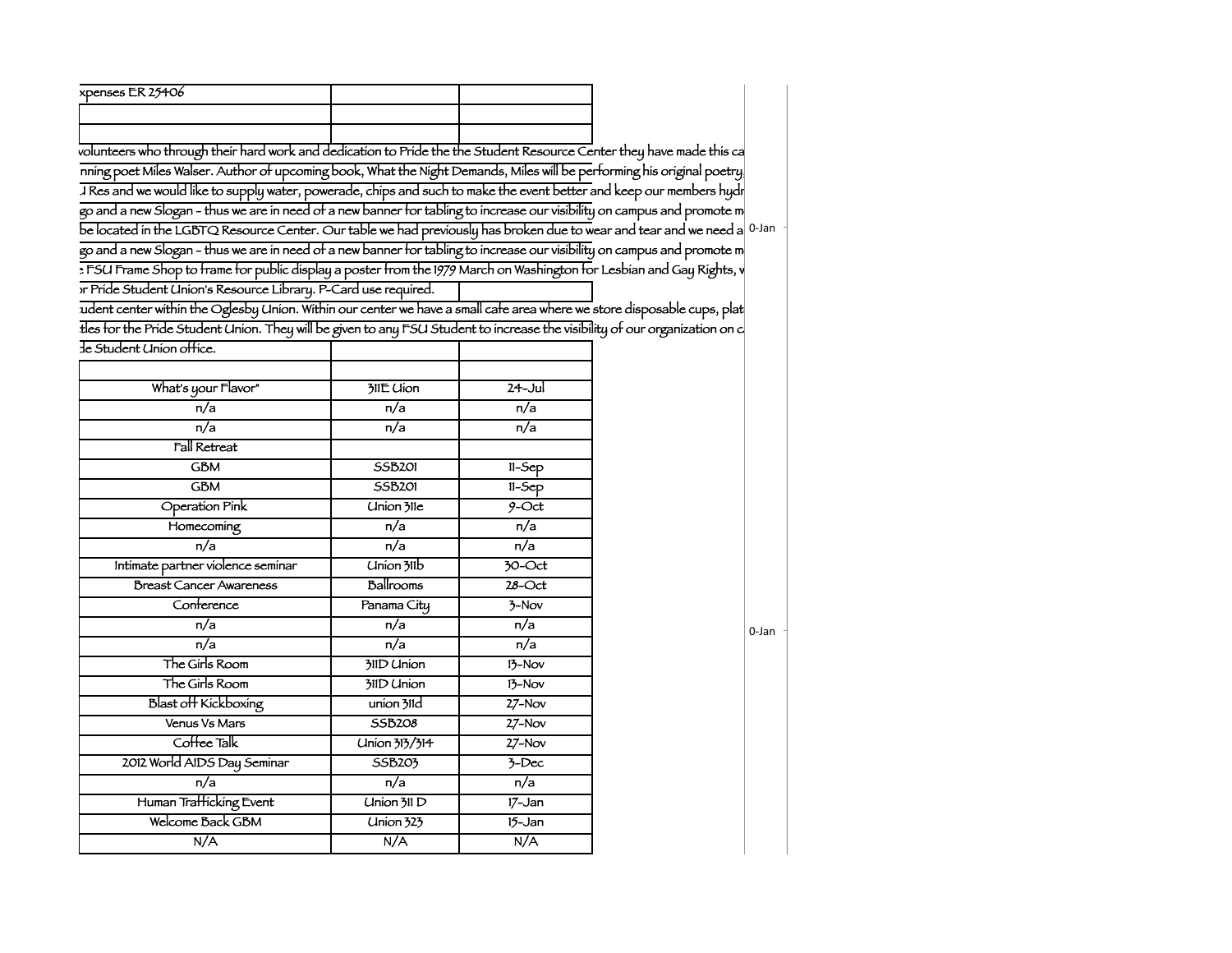| Coffee Talk                           | <b>Union 312</b>           | $23 - Jan$          |
|---------------------------------------|----------------------------|---------------------|
| n/a                                   | n/a                        | n/a                 |
| Love Yourself                         | Union 312                  | $12-Feb$            |
| Coffee Talk                           | <b>Union 31IC</b>          | $27$ -Feb           |
| $\overline{n/a}$                      | $\overline{n/a}$           | $\overline{n/a}$    |
| 3rd Annual WSU Leadershiop Conference | 55B 203                    | $2-Mar$             |
| Coffee Talk                           | <b>Union 31IC</b>          | $3-Apr$             |
| 3rd Annual WSU Leadershiop Conference | SSB 203                    | $2-Mar$             |
| 3rd Annual WSU Leadershiop Conference | SSB 203                    | $2-Mar$             |
| The View GBM                          | <b>Union 31IC</b>          | $5 - Mar$           |
| WSU Leadership Conference             | 55B 203                    | $2-Mar$             |
| The road of lost innocence            | n/a                        | n/a                 |
| Women's Leadership Conference         | 55B                        | $\overline{3}$ -Mar |
| No! Discussion + Documentary          | <b>HCB102</b>              | $11-Apr$            |
| n/a                                   | $\overline{n/a}$           | n/a                 |
| celbration                            |                            |                     |
| lay and publication events.           |                            |                     |
| 1 office.                             |                            |                     |
| tudent Union office.                  |                            |                     |
| n/a                                   |                            |                     |
|                                       | n/a                        | n/a                 |
| $\overline{n/a}$                      | $\overline{n/a}$           | $\overline{n/a}$    |
| $\overline{n/a}$                      | $\overline{n/a}$           | $\overline{n/a}$    |
| Coffee Hour                           | A303K                      | $29$ -Oct           |
| n/a                                   | n/a                        | n/a                 |
| Democratic Soc Conference             | Gainesville                | $27$ -Oct           |
| Go with the Flo                       |                            | $29$ -Oct           |
| CPE Coffee Hour                       | Bellamy 45<br><b>A303k</b> | $26 - Nov$          |
| N/A                                   | N/A                        | N/A                 |
|                                       | A303K                      | $4-Feb$             |
| CPE Coffee Hour                       |                            | n/a                 |
| n/a<br>$\overline{n/a}$               | n/a<br>$\overline{n/a}$    | $\overline{n/a}$    |
| CPE Coffee Hour                       | A303K                      | $4-Mar$             |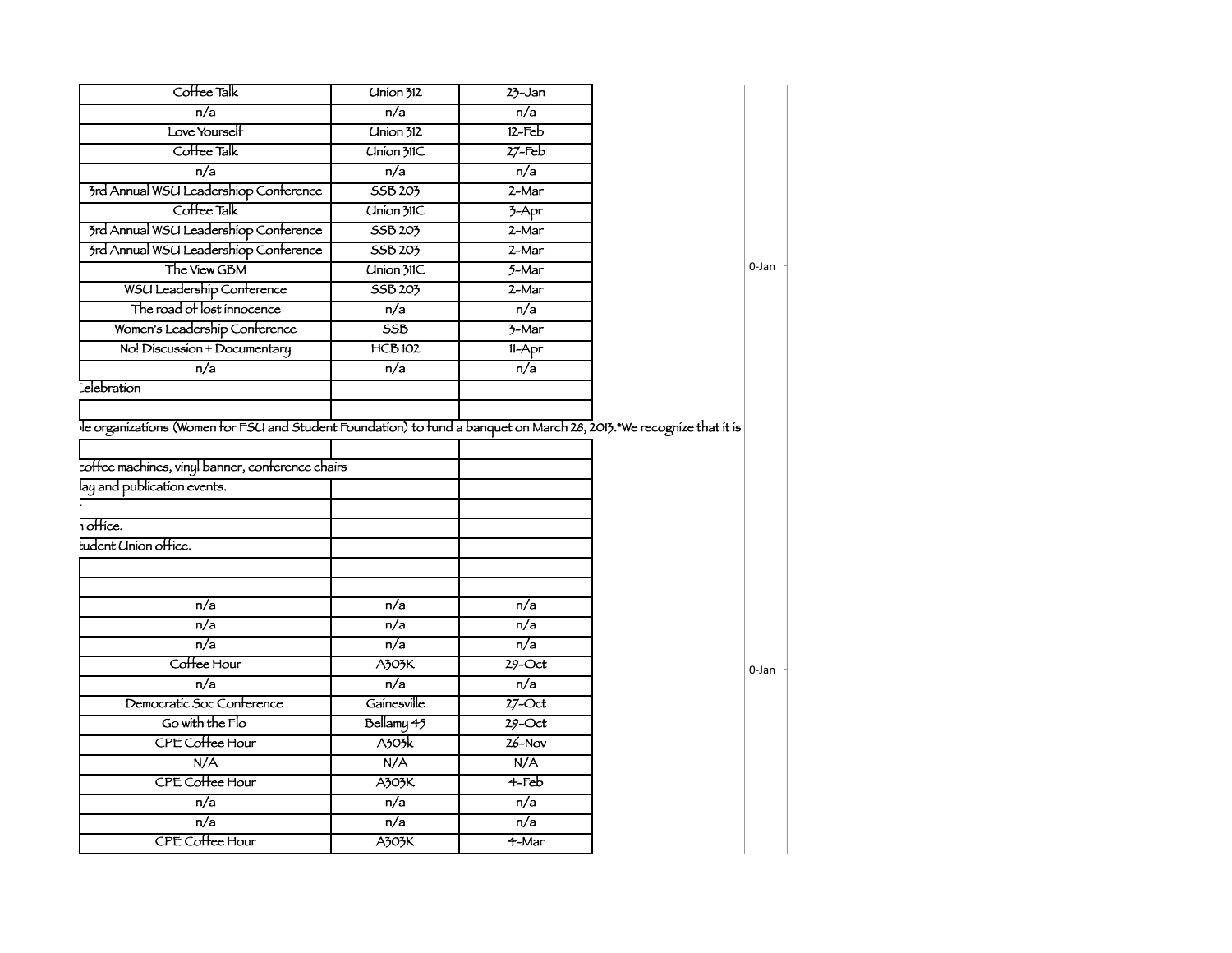| ubner the director of the US campaign to end the Israeli occupation                                                    |                         |                          |               |
|------------------------------------------------------------------------------------------------------------------------|-------------------------|--------------------------|---------------|
| who will be coming to speak at FSU on April 18th in Bellamy 021 at 7pm.                                                |                         |                          |               |
| cessories we originally ordered in January and have since become unavailable from govconnection. This includes the can |                         |                          |               |
| cated money from sweepings 2012.                                                                                       |                         |                          |               |
| hour! We'll be buying coffee, baking supplies, and other food for all students to be able to enjoy in our office.      |                         |                          |               |
|                                                                                                                        |                         |                          |               |
| n/a                                                                                                                    | n/a                     | n/a                      |               |
| n/a                                                                                                                    | n/a                     | $\overline{n/a}$         |               |
| Thanks for Giving                                                                                                      | Landis Green            | $16-Nov$                 |               |
| Thanks for Giving                                                                                                      | Landis Green            | $16-Nov$                 | 0-Jan         |
| n/a                                                                                                                    | n/a                     | n/a                      |               |
| Lord of the Wings                                                                                                      | <b>Union Ballrooms</b>  | $29 - Jan$               |               |
| $\overline{n/a}$                                                                                                       | n/a                     | $\overline{n/a}$         |               |
| n/a                                                                                                                    | n/a                     | $\overline{n/a}$         |               |
| tutive Board.                                                                                                          |                         |                          |               |
| 013 Conference for 13 Delegates.                                                                                       |                         |                          |               |
| tional items and events for IRHC starting in Summer C and Fall 2013. They will be distributed to the student body.     |                         |                          |               |
|                                                                                                                        |                         |                          |               |
| n/a                                                                                                                    | n/a                     | n/a                      |               |
| n/a                                                                                                                    | n/a                     | n/a                      |               |
| Light the Night                                                                                                        | Langford Green          | $15-Nov$                 |               |
| Light the Night                                                                                                        | Langford Green          | $15-Nov$                 |               |
| Service & the Cinema                                                                                                   | $\overline{\text{SLC}}$ | $7 - Dec$                |               |
| Service & the Cinema                                                                                                   | SLC                     | $7 - Dec$                |               |
| With Words                                                                                                             | Globe                   | $H - Jan$                |               |
| Campus Community Luncheon                                                                                              | $\overline{\text{SSB}}$ | $25 - Jan$               |               |
| <b>DOVA</b> Luncheon                                                                                                   | The Center              | $25 - Jan$               |               |
| n/a                                                                                                                    | n/a                     | n/s                      |               |
| <b>TED<sub>x</sub>FSU</b>                                                                                              | Turnbull                | $29 - Mar$               |               |
| <b>TED<sub>x</sub>FSU</b>                                                                                              | Turnbull                | $29 - Mar$               |               |
| <b>TED<sub>x</sub>FSU</b>                                                                                              | Turnbull                | $29 - Mar$               | $\vert$ 0-Jan |
| <b>TED<sub>x</sub>FSU</b>                                                                                              |                         |                          |               |
| <b>TED<sub>x</sub>FSU</b>                                                                                              |                         |                          |               |
|                                                                                                                        | Turnbull                | $29 - Mar$               |               |
| <b>TED<sub>x</sub>FSU</b>                                                                                              | Turnbull<br>Turnbull    | $29 - Mar$<br>$29 - Mar$ |               |

wal from my advisor, therefore I will email Ms. Kim the word document from Heather Stitely approving co-sposnsorship.  $\overline{m}$  my advisor for this co-sponsorship and the second authorized signature's approval. I accidentally clicked that this was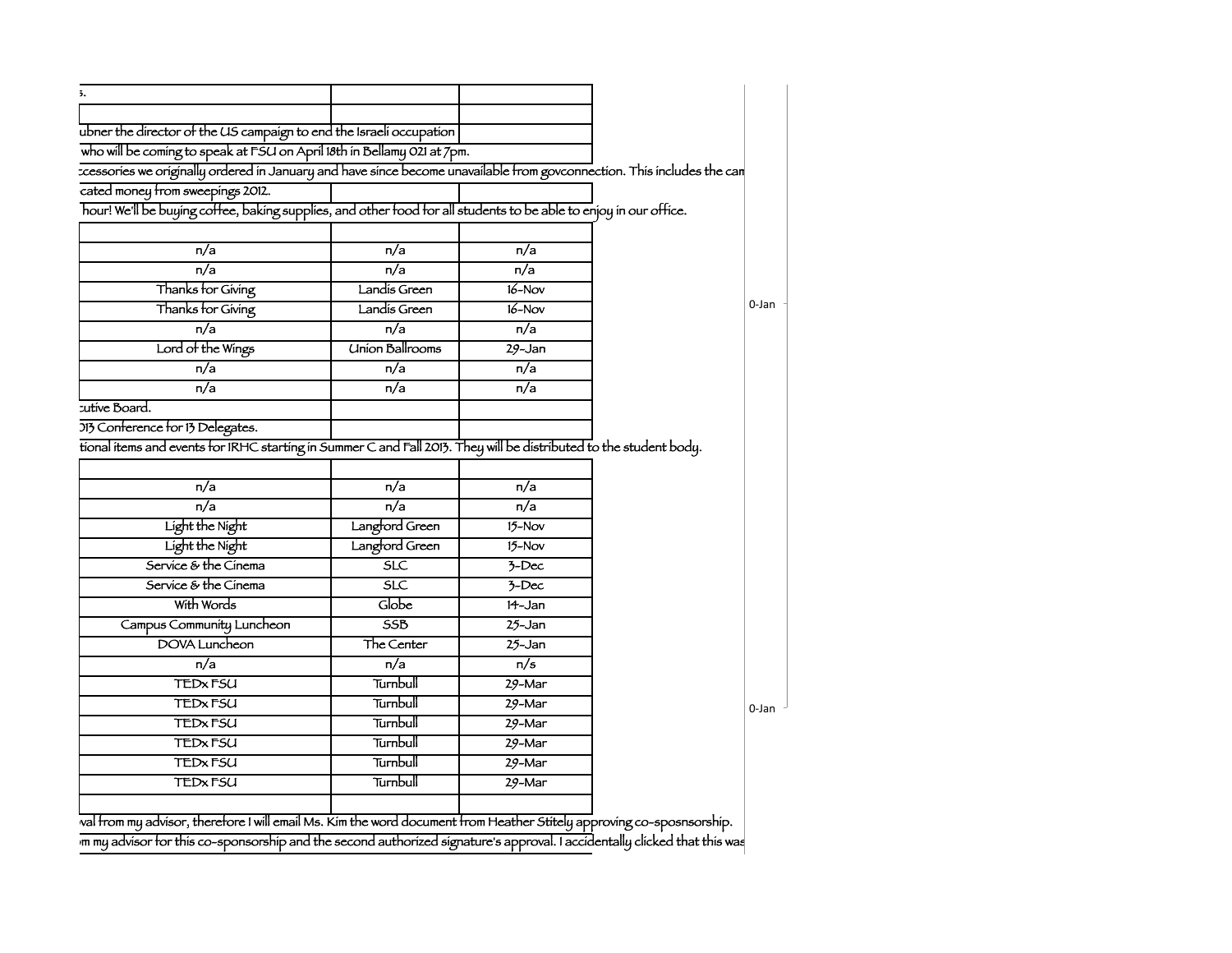## rization form to open to have our treasurer sign off, so I have attached his approval via a word document. I am not sure wh

| PO #819785      |  |
|-----------------|--|
|                 |  |
| Rery PO #819782 |  |
|                 |  |

This is the updated event, with the new invoice. I have been told that the bill to transfer funds from clothing and awards

| $\overline{n/a}$                                         | $\overline{n/a}$ | $\overline{n/a}$ |
|----------------------------------------------------------|------------------|------------------|
| n/a                                                      | n/a              | n/a              |
| n/a                                                      | n/a              | n/a              |
| n/a                                                      | n/a              | n/a              |
| $\overline{n/a}$                                         | $\overline{n/a}$ | $\overline{n/a}$ |
| n/a                                                      | n/a              | n/a              |
| n/a                                                      | n/a              | n/a              |
| ptimizer 12838791 EA 17.22 USD 6 EA 103.32 USD Cartridge |                  |                  |
|                                                          |                  |                  |
|                                                          |                  |                  |
|                                                          |                  |                  |
|                                                          |                  |                  |
| n/a                                                      | n/a              | n/a              |
| n/a                                                      | n/a              | n/a              |
| n/a                                                      | $\overline{n/a}$ | $\overline{n/a}$ |
| n/a                                                      | n/a              | n/a              |
| n/a                                                      | n/a              | n/a              |
|                                                          |                  |                  |
| inal Exam                                                |                  |                  |
|                                                          |                  |                  |
|                                                          |                  |                  |
| n/a                                                      | n/a              | n/a              |
|                                                          |                  |                  |
|                                                          |                  |                  |
|                                                          |                  |                  |
|                                                          |                  |                  |
| n/a                                                      | n/a              | n/a              |
| Formation.                                               |                  |                  |
|                                                          |                  |                  |
|                                                          |                  |                  |
|                                                          |                  |                  |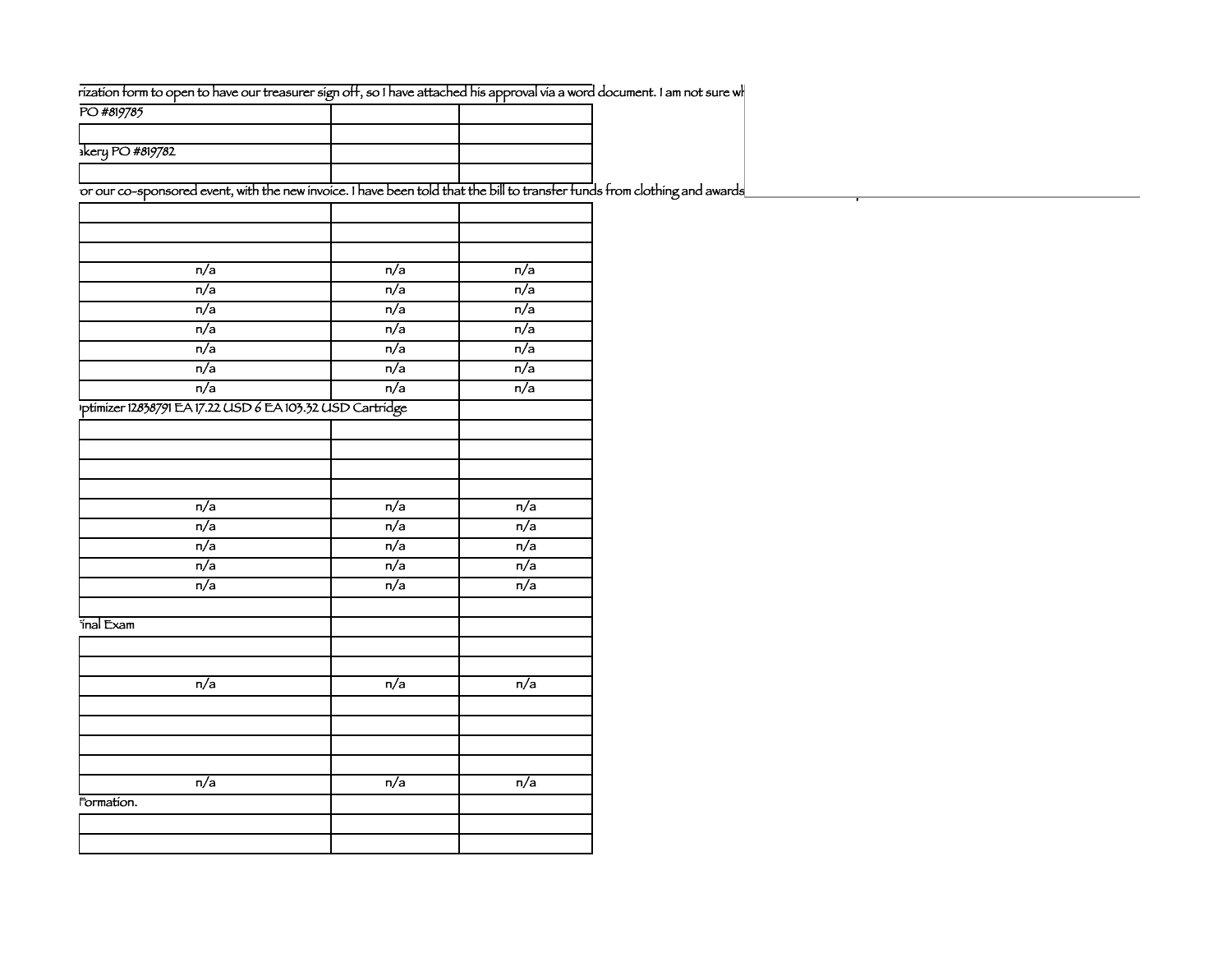| n/a                                 | n/a              | n/a                 |
|-------------------------------------|------------------|---------------------|
| $\overline{n/a}$                    | $\overline{n/a}$ | n/a                 |
| $\overline{n/a}$                    | $\overline{n/a}$ | $\overline{n/a}$    |
| n/a                                 | $\overline{n/a}$ | n/a                 |
| n/a                                 | n/a              | n/a                 |
| n/a                                 | $\overline{n/a}$ | $\overline{n/a}$    |
| $\overline{n/a}$                    | $\overline{n/a}$ | $\overline{n/a}$    |
| $\overline{n/a}$                    | $\overline{n/a}$ | n/a                 |
| $\overline{n/a}$                    | n/a              | $\overline{n/a}$    |
| $\overline{n/a}$                    | n/a              | n/a                 |
| $\overline{n/a}$                    | $\overline{n/a}$ | n/a                 |
| $\overline{n/a}$                    | $\overline{n/a}$ | $\overline{n/a}$    |
| $\overline{n/a}$                    | $\overline{n/a}$ | $\overline{n/a}$    |
| n/a                                 | n/a              | n/a                 |
| n/a                                 | $\overline{n/a}$ | $\overline{n/a}$    |
| Senate Meeting                      | Capitol Complex  | $\overline{3}$ -Oct |
| $\overline{n/a}$                    | $\overline{n/a}$ | $\overline{n/a}$    |
| $\overline{n/a}$                    | $\overline{n/a}$ | $\overline{n/a}$    |
| n/a                                 | n/a              | n/a                 |
| n/a                                 | n/a              | n/a                 |
| $\overline{n/a}$                    | $\overline{n/a}$ | $\overline{n/a}$    |
| $\overline{n/a}$                    | $\overline{n/a}$ | $\overline{n/a}$    |
| $\overline{n/a}$                    | $\overline{n/a}$ | $\overline{n/a}$    |
| <b>SGA</b> Yearbook                 | n/a              | $23 - Jan$          |
| n/a                                 | $\overline{n/a}$ | $\overline{n/a}$    |
| $\overline{n/a}$                    | $\overline{n/a}$ | $\overline{n/a}$    |
| $\overline{n/a}$                    | $\overline{n/a}$ | $\overline{n/a}$    |
| n/a                                 | n/a              | n/a                 |
| n/a                                 | n/a              | n/a                 |
| $\overline{n/a}$                    | n/a              | n/a                 |
| $\overline{n/a}$                    | $\overline{n/a}$ | $\overline{n/a}$    |
| Graphics of the Americas Conference | Orlando, FL      | $22$ -Feb           |
| n/a                                 | n/a              | n/a                 |
| n/a                                 | n/a              | n/a                 |
| n/a                                 | n/a              | n/a                 |
|                                     |                  |                     |
|                                     |                  |                     |
|                                     |                  |                     |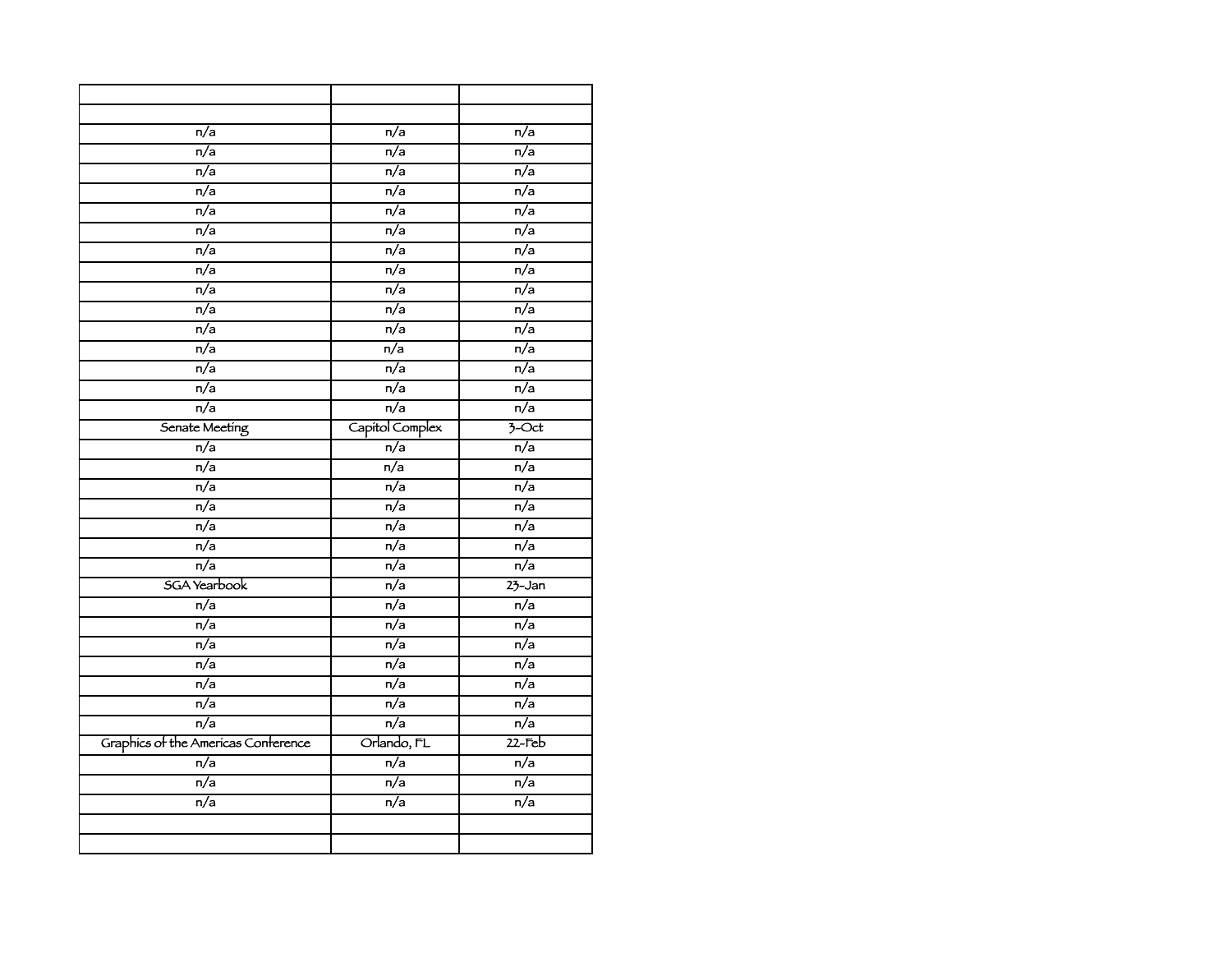| printer                     |                  |                    |
|-----------------------------|------------------|--------------------|
|                             |                  |                    |
| ipplies                     |                  |                    |
|                             |                  |                    |
|                             |                  |                    |
|                             |                  |                    |
|                             |                  |                    |
|                             |                  |                    |
| n/a                         | n/a              | n/a                |
| n/a                         | n/a              | n/a                |
| n/a                         | n/a              | n/a                |
| n/a                         | n/a              | n/a                |
| n/a                         | n/a              | n/a                |
| n/a                         | n/a              | n/a                |
| CMJ Music Conference        | New York, NY     | $10/16 - 22/12$    |
| CMJ Music Conference        | New York, NY     | $10/16 - 22/12$    |
| $\overline{n/a}$            | $\overline{n/a}$ | $\overline{n/a}$   |
| Production                  | Síde Bar/Rehab   | $11/9/2012--11/10$ |
| n/a                         | n/a              | n/a                |
| n/a                         | n/a              | n/a                |
| License for 1/1/13-12/31/13 | n/a              | $\overline{n/a}$   |
| <b>SXSW</b> Conference      | Austin, TX       | $12-Mar$           |
| n/a                         | n/a              | n/a                |
| D March 31, 2014.           |                  |                    |

In of the V89 Summer Throwdown IV, a free show for FSU students, Saturday, June 8, 2013, at Club Rehab on Tharpe, 9pm-2am.

| ing at event          |  |
|-----------------------|--|
|                       |  |
| roadcast              |  |
| ast - headphone order |  |
| id SGA                |  |
| $\overline{ndSGA}$    |  |
| 3A                    |  |
|                       |  |

tegrate the WVFS website with new server/network, and to work with network administrator and engineer to ensure seamless integration. Pay for this is to come from Contractual Service Swee

s for the station, and is funded by funds awarded through Sweepings.

nds. If we cannot afford all of it, we can delete the two mac minis for a total of \$2302.00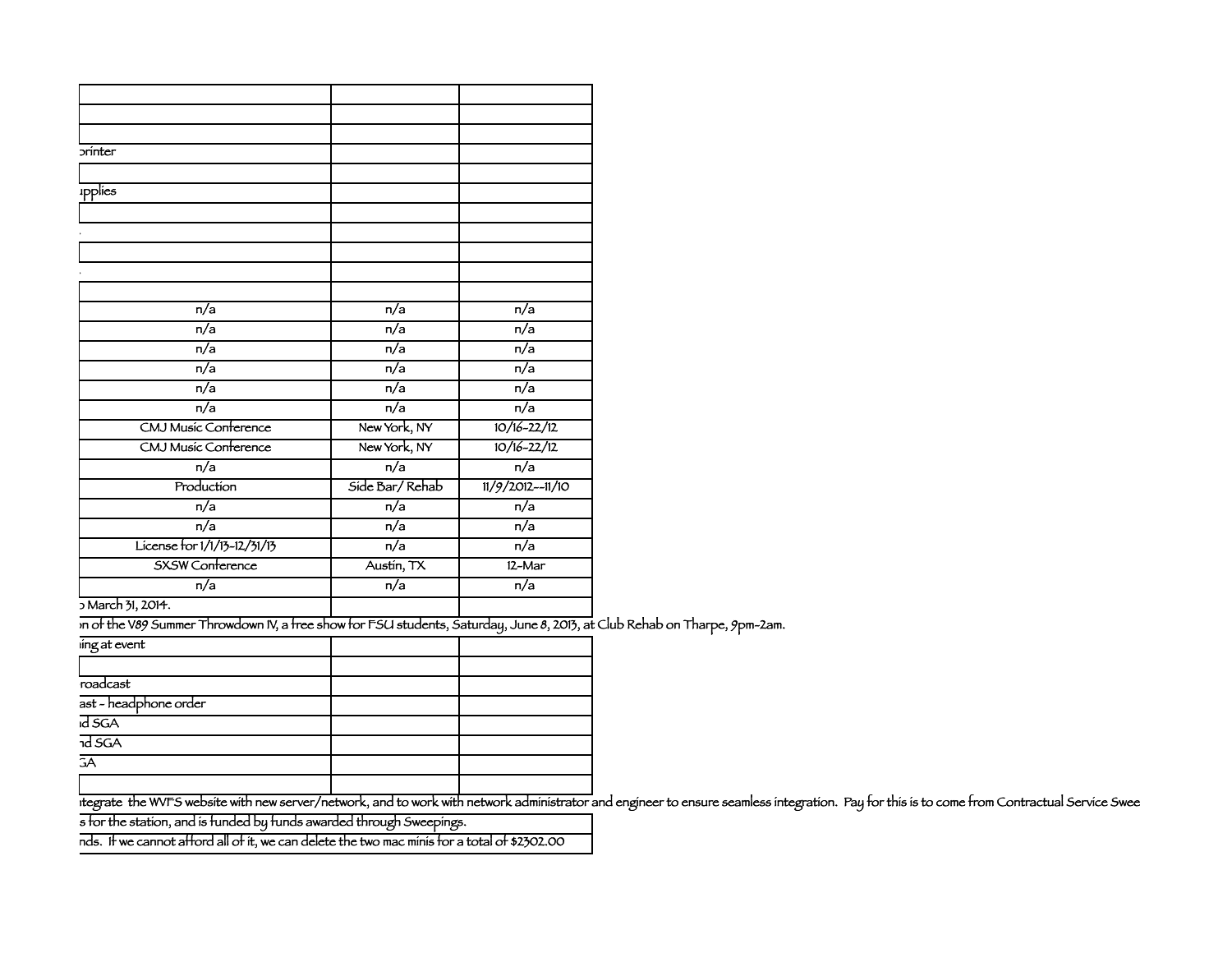| COB welcome event                       | Ballrooms          | $4-$ Sep             |
|-----------------------------------------|--------------------|----------------------|
| <b>SLC Program Showcase</b>             | <b>RBA</b> Patio   | $11-Sep$             |
| Senior / Freshman Banquet               | Weichelt 220       | $21 - 5ep$           |
| N/A                                     | N/A                | N/A                  |
| College of Business Presidents Council  | Globe/2500         | $4$ -Oct             |
| N/A                                     | N/A                | N/A                  |
| Presidents Council Gen Meeting          | Globe/2500         | $1-Nov$              |
| Networking                              | Jacksonville       | $15-Nov$             |
| Networking                              | Jacksonville       | $15-Nov$             |
| Georgetown Competition                  | Wash D.C.          | $70 - Jan$           |
| Georgetown Competition                  | Wash D.C.          | $\overline{30}$ -Jan |
| Georgetown Competition                  | Wash D.C.          | $\overline{30}$ -Jan |
| Georgetown Competition                  | Wash D.C.          | $\overline{30}$ -Jan |
| n/a                                     | $\overline{n/a}$   | n/a                  |
| Student Faculty Mixer                   | <b>RBB 220</b>     | $18 - Apr$           |
| n/a                                     | n/a                | $\overline{n/a}$     |
| n/a                                     | n/a                | $\overline{n/a}$     |
| n/a                                     | n/a                | $\overline{n/a}$     |
| 2nd Annual CCI BBQ                      | Louis Shores Bldg  | $12$ -Oct            |
| 2nd Annual CCI BBO                      | Louis Shores Bldg  | $12$ -Oct            |
| Ice Cream Social                        | Shores Bld         | 20-Mar               |
| Guest Speaker Presentation              | UCB2IO4            | $12 - Apr$           |
| Meet the Faculty Mixer                  | Sandels Rm 3455    | $25$ -Oct            |
| Student BBO Mixer                       | Sandels Rm 3455    | $8 - Nov$            |
| Council Members                         | n/a                | n/a                  |
| Keep calm and study on study hall       | Sandels RM 345     | 10-Dec               |
| Keep calm and study on study hall       | Sandels RM 345     | 10-Dec               |
| $\overline{n/a}$                        | N/A                | n/a                  |
| Gun Control Seminar                     | <b>SSB 203</b>     | $18 - Apr$           |
| Spring Finals Study hall                | Sandels 345        | $29 - Apr$           |
| Spring Finals Study hall                | Sandels 345        | $29 - Apr$           |
| Nursing Open House for Parent's Weekend | College of Nursing | $12$ -Oct            |
| Nursing Open House for Parent's Weekend | College of Nursing | $12$ -Oct            |
| Florida student nurses week             | College of Nursing | $28$ -Feb            |
| Getting more than a degree              | SSB 203/201        | $5$ -Feb             |
| $\overline{n/a}$                        | $\overline{n/a}$   | $\overline{n/a}$     |
| Internship Festival                     | <b>GLOBE</b>       | 21-Mar               |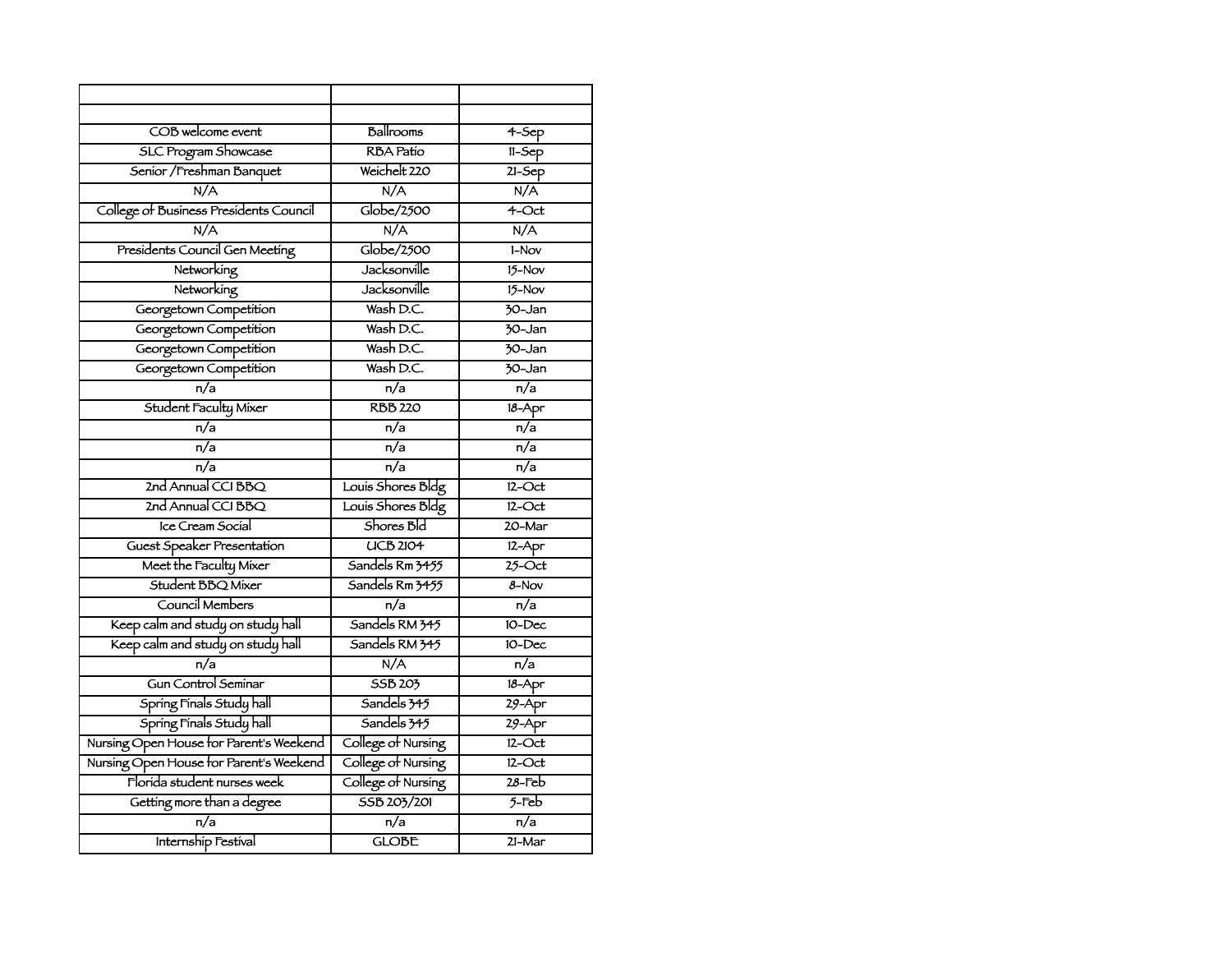| n/a                                        | N/A                | n/a              |
|--------------------------------------------|--------------------|------------------|
| Acapella Championship                      | Atlanta, GA        | $1-Mar$          |
| Acapella Championship                      | Atlanta, GA        | 1-Mar            |
| Acapella Championship                      | Atlanta, GA        | 1-Mar            |
| Acapella Championship                      | Atlanta, GA        | 1-Mar            |
| Acapella Championship                      | Atlanta, GA        | 1-Mar            |
| n/a                                        | N/A                | $\overline{n/a}$ |
| $\overline{n/a}$                           | N/A                | n/a              |
| ASA Cup Soccer Tournamen                   | <b>FAMU Fields</b> | $20 - Apr$       |
| ASA Cup Soccer Tournamen                   | FAMU Fíelds        | $20 - Apr$       |
| ASA Cup Soccer Tournamen                   | FAMU Fíelds        | $20 - Apr$       |
| Conference                                 | Fruitland          | $16 - Nov$       |
| Conference                                 | Fruitland          | $16-Nov$         |
| Conference                                 | Fruitland          | $16 - Nov$       |
| Conference                                 | Fruitland          | $16 - Nov$       |
| Face to Face Conference                    | Míamí, FL          | $5 - Apr$        |
| Face to Face Conference                    | Miami, FL          | $5 - Apr$        |
| Music Therapy National Conference          | Chicago, IL        | $10/10 - 15/12$  |
| Music Therapy National Conference          | Chicago, IL        | $10/10 - 14/12$  |
| Music Therapy National Conference          | Chicago, IL        | $10/10-14/12$    |
| Music Therapy National Conference          | Chicago, IL        | $10/10-14/12$    |
| Music Therapy National Conference          | Chicago, IL        | $10/10-14/12$    |
| Music Therapy National Conference          | Chicago, IL        | $10/10-14/12$    |
| Music Therapy National Conference          | Chicago, IL        | $10/10-14/12$    |
| Music Therapy National Conference          | Chicago, IL        | $10/10 - 14/12$  |
| Music Therapy National Conference          | Chicago, IL        | $10/11-14/12$    |
| Music Therapy National Conference          | Chicago, IL        | $10/11-14/12$    |
| Music Therapy National Conference          | Chicago, IL        | $10/11-14/12$    |
| Music Therapy National Conference          | Chicago, IL        | $10/11-14/12$    |
| Music Therapy National Conference          | Chicago, IL        | $10/11 - 14/12$  |
| Regional American Music Therapy Associatio | Chattanooga, TN    | $20 - Mar$       |
| Regional American Music Therapy Associatio | Chattanooga, TN    | 20-Mar           |
| Regional American Music Therapy Associatio | Chattanooga, TN    | 20-Mar           |
| Regional American Music Therapy Associatio | Chattanooga, TN    | 20-Mar           |
| Regional American Music Therapy Associatio | Chattanooga, TN    | 20-Mar           |
| Regional American Music Therapy Associatio | Chattanooga, TN    | 20-Mar           |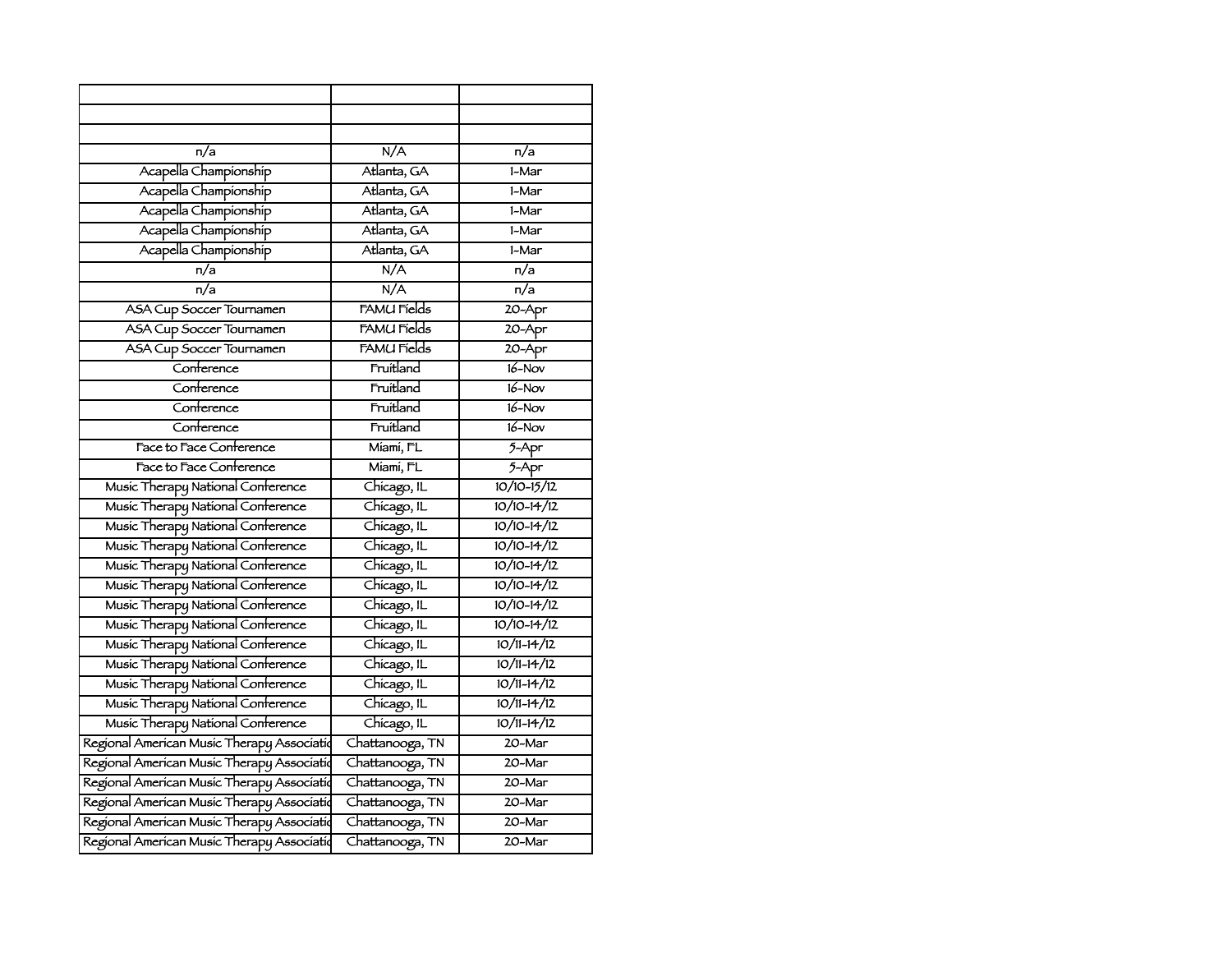| Regional American Music Therapy Associatio | Chattanooga, TN    | 20-Mar                |
|--------------------------------------------|--------------------|-----------------------|
| Regional American Music Therapy Associatio | Chattanooga, TN    | 20-Mar                |
| Regional American Music Therapy Associatio | Chattanooga, TN    | $20 - Mar$            |
| Awards Ceremony                            | Miller Hall        | $26 - Apr$            |
| Travel/live abroad conference              | San Francisco, CA  | $15$ -Feb             |
| Travel/live abroad conference              | San Francisco, CA  | $15$ -Feb             |
| <b>Educational Conference</b>              | Lance Mary         | $1-Nov$               |
| Feature Presentation: JJ Kent              | Florida Room       | 30-Nov                |
| Feature Presentation: JJ Kent              | Florida Room       | $\overline{30-$ Nov   |
| Region 2 AIAA Conference                   | Raleigh, NC        | $6 - Apr$             |
| Chemical Engineers 2013 Conference         | Lexington, KY      | $5 - Apr$             |
| Chemical Engineers 2013 Conference         | Lexington, KY      | $5 - Apr$             |
| Chemical Engineers 2013 Conference         | Lexington, KY      | $5 - Apr$             |
| <b>AMS Annual Meeting</b>                  | Austin, TX         | 4-Jan                 |
| <b>AMS Annual Meeting</b>                  | Austin, TX         | $4 - Jan$             |
| <b>AMS Annual Meeting</b>                  | Austin, TX         | 4-Jan                 |
| <b>AMS Annual Meeting</b>                  | Austin, TX         | 4-Jan                 |
| <b>AMS Annual Meeting</b>                  | Austin, TX         | 4-Jan                 |
| <b>AMS Annual Meeting</b>                  | Austin, TX         | 4-Jan                 |
| <b>AMS Annual Meeting</b>                  | Austin, TX         | $\overline{4}$ -Jan   |
| <b>AMS Annual Meeting</b>                  | Austin, TX         | 4-Jan                 |
| <b>ASCE</b> Conference                     | Miami, FL          | 14-Mar                |
| Arabian Oasis                              | Landis Green       | $17$ -Oct             |
| The artist in the real world               | <b>FAB 249</b>     | $20 - Apr$            |
| ACM - Programming Contest                  | LOV <sub>151</sub> | $14$ -Oct             |
| Dance Conference                           | San Francisco, CA  | $15$ - $\mathsf{Feb}$ |
| Dance Conference                           | San Francisco, CA  | $15$ -Feb             |
| Belly Dance Competition                    | Tampa, FL          | 23-Mar                |
| n/a                                        | N/A                | n/a                   |
| End the R word                             | Ballrooms          | 10-Apr                |
| <b>BMES</b> Conference                     | Atlanta, GA        | $24$ -Oct             |
| <b>BMES</b> Conference                     | Atlanta, GA        | $24$ -Oct             |
| <b>BMES</b> Conference                     | Atlanta, GA        | $24$ -Oct             |
| Ruined                                     | Conradi Studio     | 5-Apr                 |
| <b>BFDC</b> Conference                     | Miami, FL          | $14$ -Dec             |
| Bragg Gala                                 | Jacksonville, FL   | $19$ -Oct             |
| <b>Bragg Gala</b>                          | Jacksonville, FL   | $19 - Oct$            |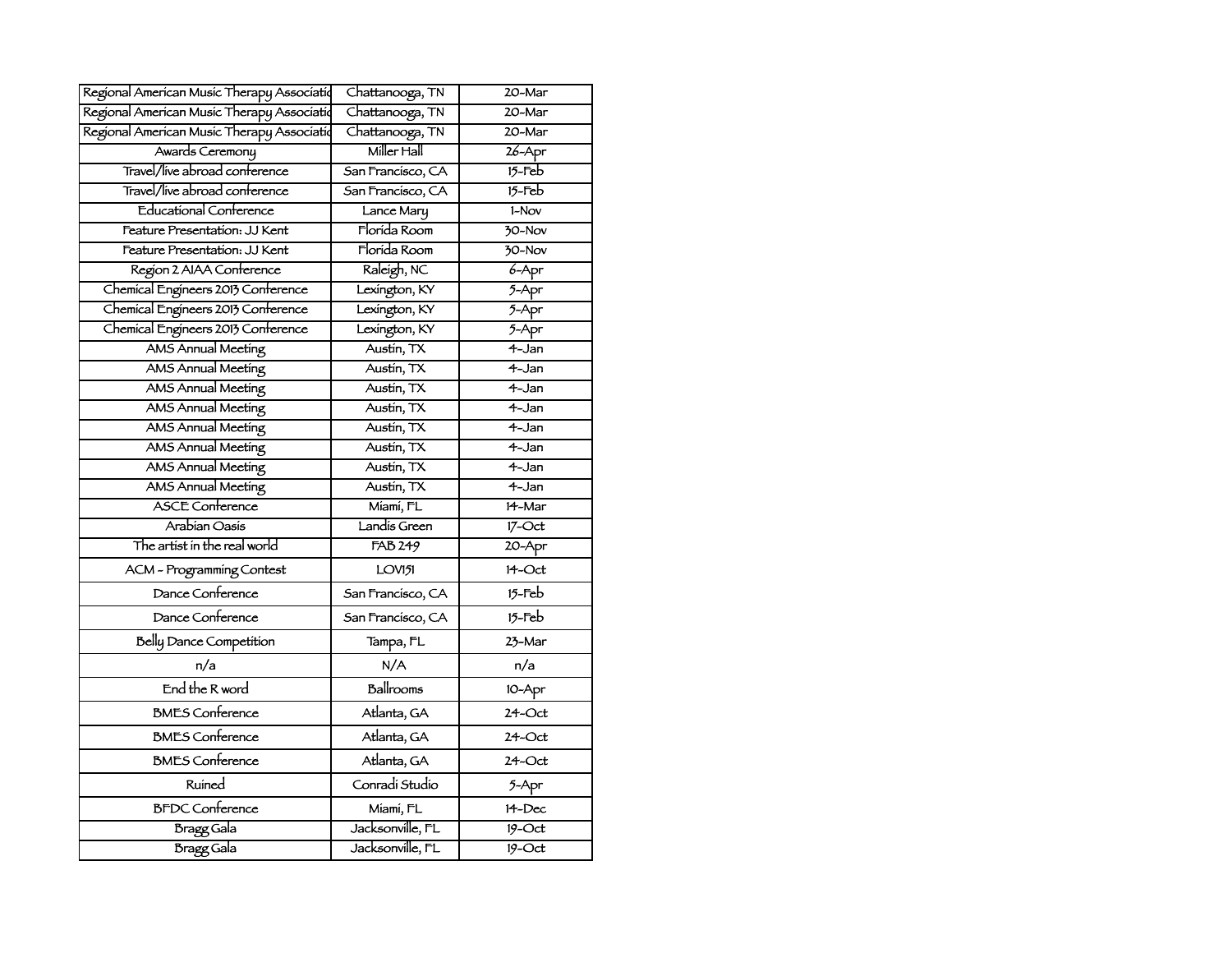| Bragg Gala                                    | Jacksonville, FL        | $19 - Oct$          |
|-----------------------------------------------|-------------------------|---------------------|
| <b>FCSA Conference</b>                        | Daytona, FL             | $5 - Apr$           |
| FCSA Conference                               | Daytona, FL             | $5 - Apr$           |
| n/a                                           | N/A                     | $\overline{n/a}$    |
| Spring Ice Cream Social                       | <b>Shores</b>           | 20-Mar              |
| Seacrest Wolf Preserve                        | Chipley, FL             | $22 - Mar$          |
| Seacrest Wolf Preserve                        | Chipley, FL             | 22-Mar              |
| Seacrest Wolf Preserve                        | Chipley, FL             | 22-Mar              |
| Seacrest Wolf Preserve                        | Chipley, FL             | 22-Mar              |
| Seacrest Wolf Preserve                        | Chipley, FL             | 22-Mar              |
| Seacrest Wolf Preserve                        | Chipley, FL             | $22 - Mar$          |
| Seacrest Wolf Preserve                        | Chipley, FL             | $22 - Mar$          |
| <b>CHICS Spring Banquet</b>                   | Ballrooms               | 24-Apr              |
| Chinese singing contest                       | Globe Auditorium        | $2 - Dec$           |
| Chinese singing contest                       | <b>SSB 201</b>          | 14-Apr              |
|                                               |                         |                     |
| n/a                                           | N/A                     | n/a                 |
| $\overline{n/a}$                              | N/A                     | $\overline{n/a}$    |
| $\overline{n/a}$                              | N/A                     | $\overline{n/a}$    |
| Circle K International Conference             | N/A                     | $22$ -Feb           |
| Cirque du Soleil Conference                   | Orlando, FL             | $1/25 - 27/15$      |
| n/a                                           | N/A                     | n/a                 |
| International students for liberty conference | Washington, DC          | $15 - \text{Feb}$   |
| International students for liberty conference | Washington, DC          | $15$ -Feb           |
| International students for liberty conference | Washington, DC          | $15$ -Feb           |
| International students for liberty conference | Washington, DC          | $15$ -Feb           |
| International students for liberty conference | Washington, DC          | $15$ -Feb           |
| International students for liberty conference | Washington, DC          | $15 -$ Feb          |
| International students for liberty conference | Washington, DC          | $15 -$ Feb          |
| Las Vegas Salsa Congress                      | Las Vegas, NV           | $4 -$ Jul           |
| Las Vegas Salsa Congress                      | Las Vegas, NV           | $4 -$ Jul           |
| Las Vegas Salsa Congress                      | Ft. Lauderdale          | $\overline{3}$ -Jul |
| Annual Convention                             | Jacksonville, FL        | $15-Nov$            |
| Annual Convention                             | Jacksonville, FL        | $15-Nov$            |
| <b>Annual Convention</b>                      | Jacksonville, FL        | $15-Nov$            |
| Annual Convention                             | Jacksonville, FL        | $15-Nov$            |
| CLC fall social                               | <b>Hecht House</b>      | $11 - Dec$          |
| Panel Discussion                              |                         |                     |
| CLC Spring Pizza Party                        | <b>Broad Auditorium</b> | $28 - Mar$          |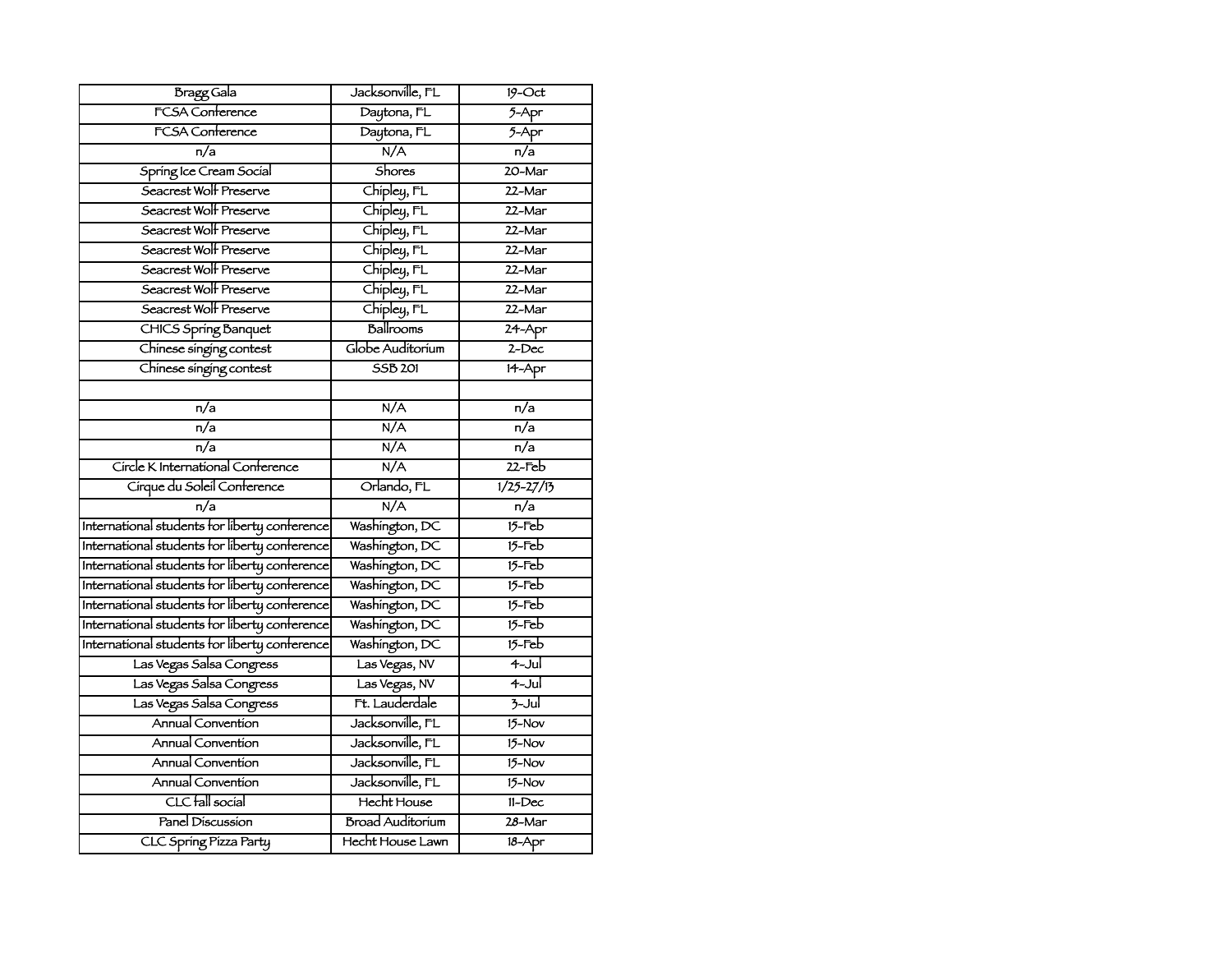| CLC Spring Pizza Party          | Hecht House Lawn        | $18 - Apr$           |
|---------------------------------|-------------------------|----------------------|
| Mid-Autumn Festival             | Moore Auditorium        | $29 - $ Sep          |
| Mid-Autumn Festival             | Moore Auditorium        | $29 - $ Sep          |
| Spring Festival                 | <b>Union Ballrooms</b>  | $9-Feb$              |
| Spring Festival                 | <b>Union Ballrooms</b>  | $9$ -Feb             |
| <b>CASA GBM</b>                 | Globe Auditorium        | $7-Nov$              |
| Cypher Mania                    | Ballrooms               | 22-Mar               |
| Dagorhir National event         | Bowden, GA              | $14 - \text{Mar}$    |
| DM Involvement Fair             | Union green             | $13 - Feb$           |
| Leadership conference           | Norfolk, VA             | $11 - \text{Oct}$    |
| Leadership conference           | Norfolk, VA             | $11 - Oct$           |
| Leadership conference           | Norfolk, VA             | $11 - Oct$           |
| Leadership conference           | Norfolk, VA             | $11 - Oct$           |
| Leadership conference           | Norfolk, VA             | $11 - Oct$           |
| Leadership conference           | Norfolk, VA             | $11 - Oct$           |
| Leadership conference           | Norfolk, VA             | $11 - Oct$           |
| Leadership conference           | Norfolk, VA             | $11 - Oct$           |
| Leadership conference           | Norfolk, VA             | $11 - Oct$           |
| Leadership conference           | Raleigh, NC             | $28 - \overline{56}$ |
| Leadership conference           | Raleigh, NC             | 28-Feb               |
| Leadership conference           | Raleigh, NC             | $28 - \text{Feb}$    |
| Leadership conference           | Raleigh, NC             | $28 - \text{Feb}$    |
| $\overline{n/a}$                | N/A                     | $\overline{n/a}$     |
| $\overline{n/a}$                | N/A                     | $\overline{n/a}$     |
| Carnaval de Cultura             | 55B203                  | $29 - Nov$           |
| <b>DSA's Dominos Tournament</b> | <b>SSB 218</b>          | $25$ -Oct            |
| DSA General Body Meeting        | Ballrooms               | $6$ -Feb             |
| <b>DSA General Body Meeting</b> | $\overline{\text{SLC}}$ | $8 - Apr$            |
| FSU Panama partnership          | Panama City, Panama     | $15 - May$           |
| FSU Panama partnership          | Panama City, Panama     | $15 - May$           |
| FSU Panama partnership          | Panama City, Panama     | $15 - May$           |
| FSU Panama partnership          | Panama City, Panama     | $15 - May$           |
| Campus Harvest Conference       | Jacksonville, FL        | $22$ -Feb            |
| Campus Harvest Conference       | Jacksonville, FL        | $22$ -Feb            |
| <b>Camp Abilities</b>           | Rochester, NY           | $21 - Jun$           |
| <b>Camp Abilities</b>           | Rochester, NY           | $21 - Jun$           |
| <b>Camp Abilities</b>           | Rochester, NY           | $21 - Jun$           |
| Camp Abilities                  | Rochester, NY           | $21 - Jun$           |
| Camp Abilities                  | Rochester, NY           | $21 - Jun$           |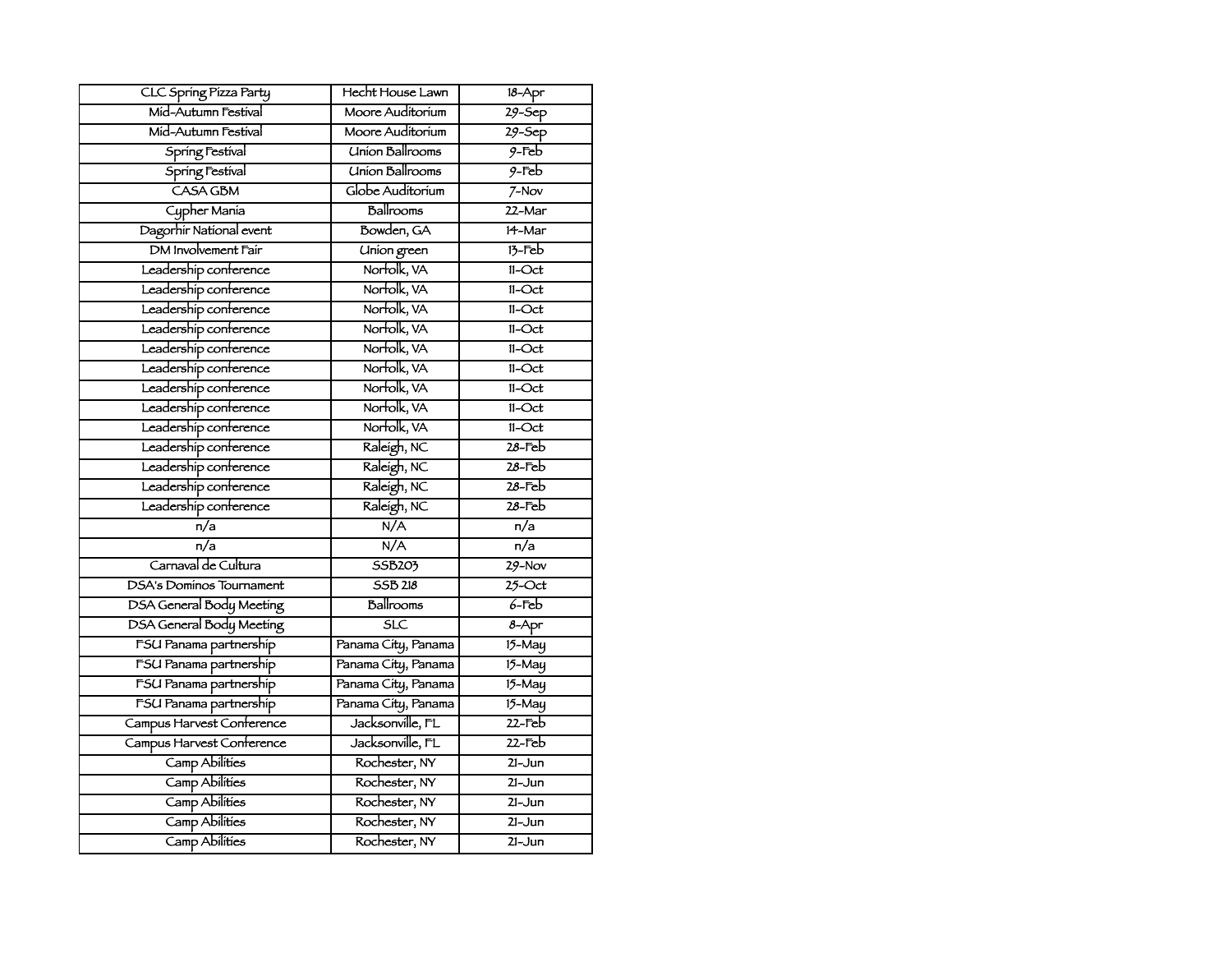| Camp Abilities                  | Rochester, NY           | $21 - Jun$          |
|---------------------------------|-------------------------|---------------------|
| Camp Abilities                  | Rochester, NY           | $21 - Jun$          |
| <b>Camp Abilities</b>           | Rochester, NY           | $21 - Jun$          |
| Camp Abilities                  | Rochester, NY           | $21 - Jun$          |
| Camp Abilities                  | Rochester, NY           | $21 - Jun$          |
| <b>Camp Abilities</b>           | Rochester, NY           | $21 - Jun$          |
| Camp Abilities                  | Rochester, NY           | $21 - Jun$          |
| <b>Barrío Fiesta</b>            | Ballrooms               | 2-Mar               |
| Barrio Fiesta                   | Ballrooms               | $2-Mar$             |
| $\overline{n/a}$                | N/A                     | $\overline{n/a}$    |
| $\overline{n/a}$                | N/A                     | n/a                 |
| Pre-Dental Society Meeting      | <b>COM1032</b>          | $26 - Sep$          |
| Pre-Dental Society Meeting      | <b>COM1032</b>          | $10 - Oct$          |
| $\overline{n/a}$                | N/A                     | $\overline{n/a}$    |
| n/a                             | N/A                     | $\overline{n/a}$    |
| n.a                             | N/A                     | $\overline{n/a}$    |
| Gospel Choir Spring Concert     | Opperman                | $19 - Apr$          |
| Gospel Choir Spring Concert     | Opperman                | $19 - Apr$          |
| Gospel Choir Spring Concert     | Opperman                | $19 - Apr$          |
| Gospel Choir Spring Concert     | Opperman                | $19 - Apr$          |
| n/a                             | N/A                     | n/a                 |
| Service trip                    | Foley, AL               | 10-Mar              |
| Service trip                    | Foley, AL               | 10-Mar              |
| Service trip                    | Foley, AL               | 10-Mar              |
| Service trip                    | Foley, AL               | 10-Mar              |
| Service trip                    | Foley, AL               | 10-Mar              |
| <b>GBM</b>                      |                         |                     |
| $\overline{n/a}$                | N/A                     | $\overline{n/a}$    |
| $\overline{\text{GBM}}$         | Dunlap 1006             | $25 - \overline{5}$ |
| n/a                             | N/A                     | n/a                 |
| <b>GBM</b>                      | Dunlap 1006             | $15 - Apr$          |
| n/a                             | N/A                     | n/a                 |
| $\overline{n/a}$                | N/A                     | $\overline{n/a}$    |
| <b>HOSA</b>                     | Orlando, FL             | $4 - Apr$           |
| <b>HOSA</b>                     | Orlando, FL             | $4 - Apr$           |
| n/a                             | N/A                     | n/a                 |
| Corporate tour                  | $\overline{\text{NVC}}$ | 21-Mar              |
| InternatioNOLE's GBM            | Globe Auditorium        | $15 - Oct$          |
| InternatioNOLE's 1st Spring GBM | Globe Auditorium        | $15 - Jan$          |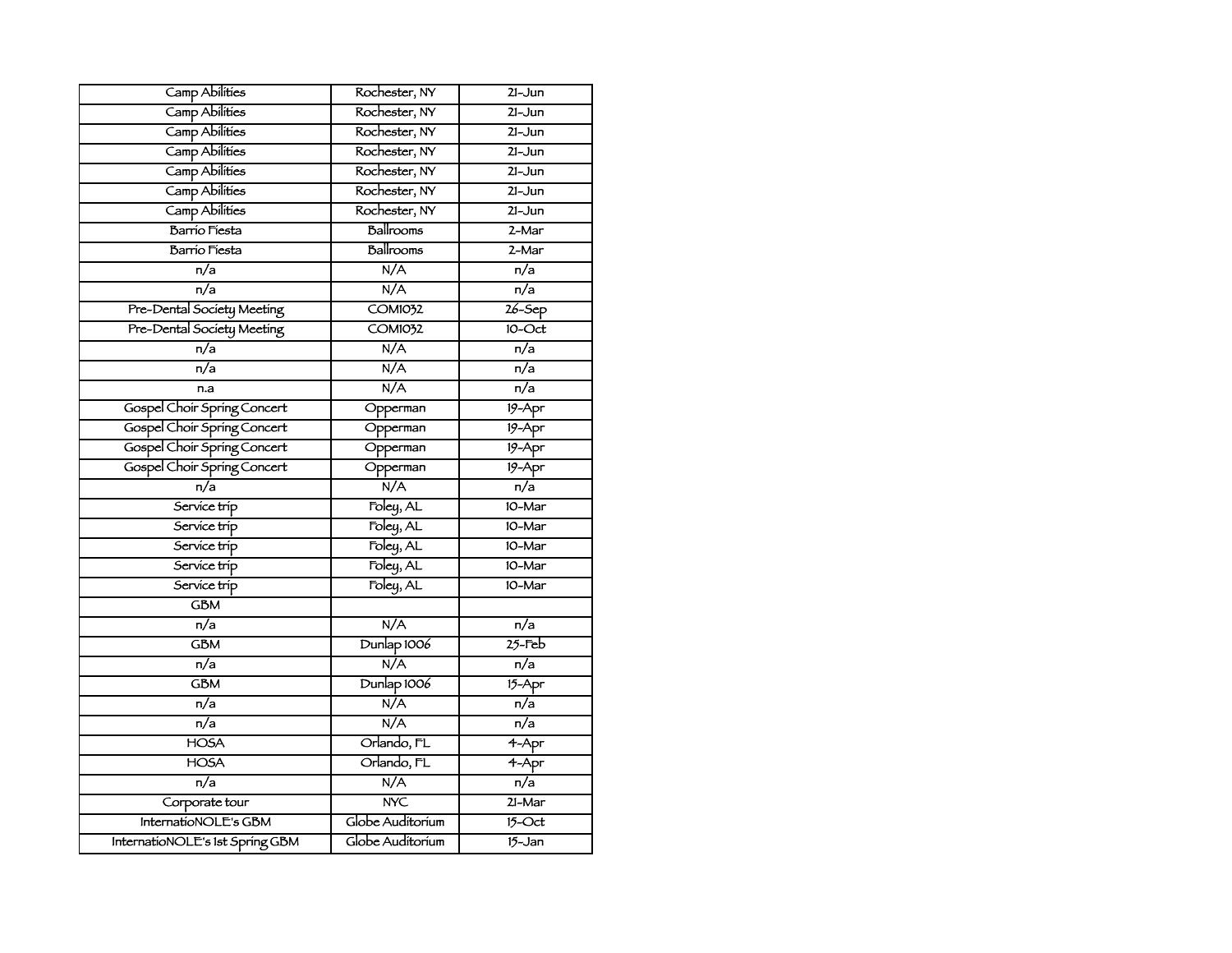| InternatioNOLE 500 member GBM      | <b>GLOBE</b>                         | $27$ -Feb          |
|------------------------------------|--------------------------------------|--------------------|
| InternatioNOLE 500 member GBM      | <b>GLOBE</b>                         | $27$ -Feb          |
| InternatioNOLE Elections and GBM   | $CL$ 2201                            | $16 - Apr$         |
| InternatioNOLE Elections and GBM   | $CL$ 2201                            | $16 - Apr$         |
| Christian Fellowship Conference    | Lakeland, FL                         | $6 - May$          |
| n/a                                | N/A                                  | n/a                |
| n/a                                | N/A                                  | n/a                |
| TrecCon9                           | SSB+SLC                              | $5 - Apr$          |
| TrecCon9                           | SSB+SLC                              | $5 - Apr$          |
| TrecCon9                           | SSB+SLC                              | $5 - Apr$          |
| TrecCon9                           | SSB+SLC                              | $5 - Apr$          |
| TreeCon9                           | SSB+SLC                              | $4 - Apr$          |
| TrecCon9                           | SSB+SLC                              | $4 - Apr$          |
| <b>Fall Festival</b>               | <b>Bend Homeless Coalit</b>          | $10-Nov$           |
| House of Kurves Fashion Experience | The Moon                             | $26 - Jan$         |
| House of Kurves Fashion Experience | The Moon                             | $26 - Jan$         |
| $\overline{n/a}$                   | N/A                                  | n/a                |
| $\overline{n/a}$                   | N/A                                  | $\overline{n/a}$   |
| "Freedom Writers": The movie       | Globe                                | $18 - \text{Feb}$  |
| Light the Nit                      | Langford Green                       | $15-Nov$           |
| Light the Nit                      | Langford Green                       | $15-Nov$           |
| Light the Nit                      | Langford Green                       | $15-Nov$           |
| Light the Nit                      | Langford Green                       | $15-Nov$           |
| Medical Education Conference       | Louisville, KY                       | $26 - \text{Mar}$  |
| Survivors March                    | <b>Union Ballrooms</b>               | $28 - Oct$         |
| Survivors March                    | <b><i><u>Union Ballrooms</u></i></b> | $28 - Oct$         |
| Survivors March                    | <b>Union Ballrooms</b>               | $28 - Oct$         |
| Fast-a-thon                        | Ballrooms                            | $25$ -Feb          |
| Fast-a-thon                        | Ballrooms                            | $25$ -Feb          |
| Fast-a-thon                        | Ballrooms                            | $25$ -Feb          |
| Fast-a-thon                        | Ballrooms                            | $25$ -Feb          |
| <b>NABE</b> Annual Meeting         | New York, NY                         | $10/13 - 16/12$    |
| <b>NABE Annual Meeting</b>         | New York, NY                         | $10/13 - 16/12$    |
| NCNW Service Trip                  | New Orleans, LA                      | $25 - Jan$         |
|                                    | Miller Hall                          |                    |
| New Life Children's Home           | Haiti                                | $17 - Dec$         |
| Human Rights Night                 | SLC                                  | $7$ -Dec           |
| Human Rights Night                 | $\overline{\text{SLC}}$              | $\overline{3-Dec}$ |
| PTY Bowling Night                  | Crenshaw                             | $5 - Oct$          |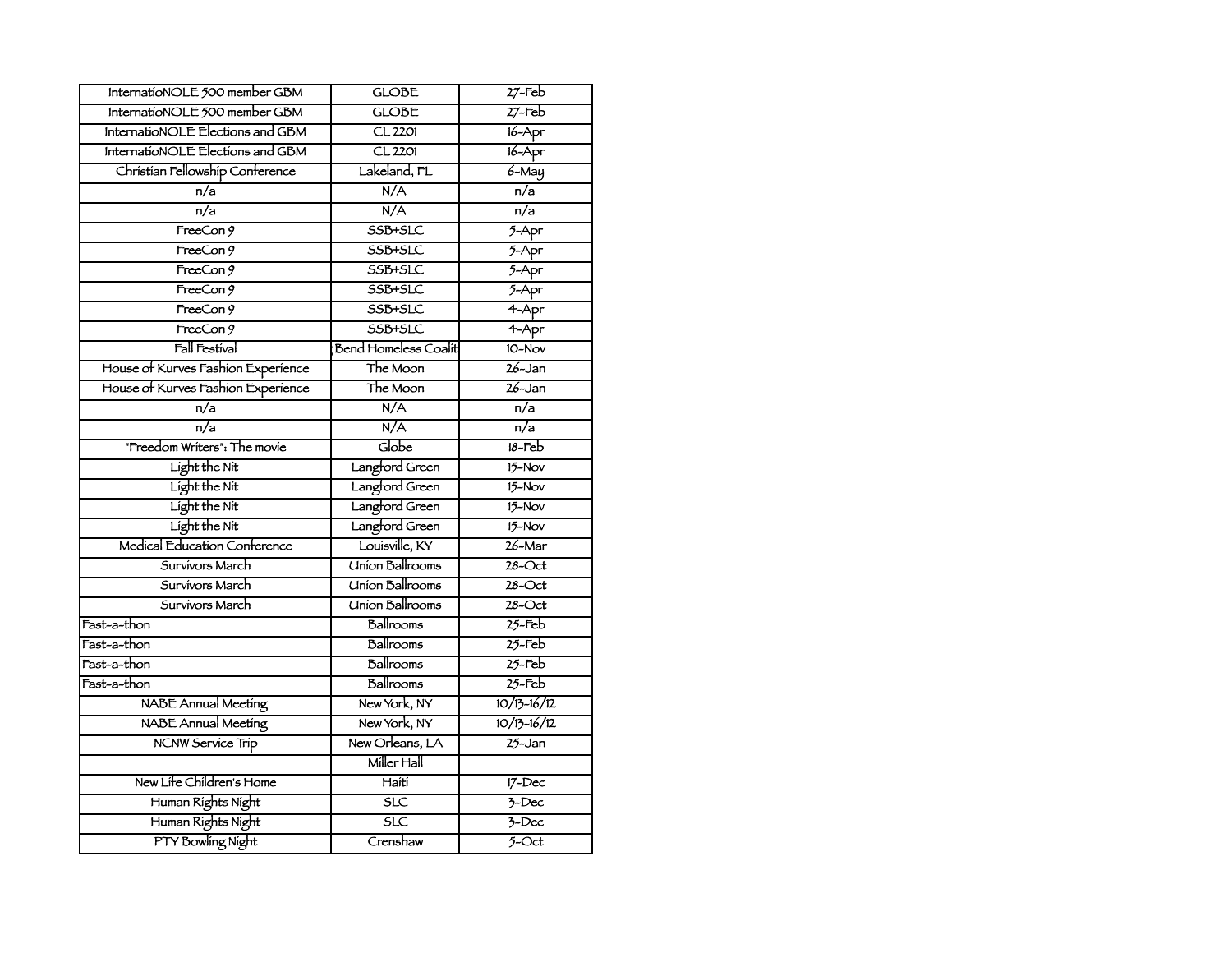| PTY @ FSU                           | <b>GLOBE 2400</b> | $30-Nov$            |
|-------------------------------------|-------------------|---------------------|
| n/a                                 | N/A               | n/a                 |
| PTY Bowling Night                   | Crenshaw          | $\overline{5-4}$    |
| <b>PTY</b> @ FSU                    | Globe 200         | $\overline{30-$ Nov |
| N/A                                 | N/A               | $\overline{n/a}$    |
| Conference                          | Washington, DC    | $8 - Nov$           |
| Mock Trial Conference               | Washington, DC    | $11-Apr$            |
| <b>Undergraduate Research Remix</b> | <b>GLOBE</b>      | $71 - Jan$          |
| <b>Undergraduate Research Remix</b> | <b>GLOBE</b>      | $31 - Jan$          |
| <b>Undergraduate Research Remix</b> | <b>GLOBE</b>      | $26$ -Feb           |
| Undergraduate Research Remix        | <b>GLOBE</b>      | $26$ -Feb           |
| FBLA-PBL Leadership Conf.           | Orlando, FL       | $21 - Mar$          |
| Language of Lingerie                | Ballrooms         | $28 - \text{Feb}$   |
| Language of Lingerie                | Ballrooms         | $28 - \text{Feb}$   |
| Language of Lingerie                | Ballrooms         | $28 - \text{Feb}$   |
| $\overline{n/a}$                    | N/A               | n/a                 |
| n/a                                 | N/A               | n/a                 |
| $\overline{n/a}$                    | Houston, TX       | $18 - Jan$          |
| Dance Explosion                     | Ballrooms         | $15 - \text{Fe}$    |
| $\overline{n/a}$                    | N/A               | $\overline{n/a}$    |
| n/a                                 | N/A               | n/a                 |
| n/a                                 | N/A               | n/a                 |
| Relay for Life                      | Rec Sports Plex   | $5 - Apr$           |
| Relay for Life                      | Rec Sports Plex   | $5 - Apr$           |
| Relay for Life                      | Rec Sports Plex   | $5 - Apr$           |
| Relay for Life                      | Rec Sports Plex   | $5 - Apr$           |
| Relay for Life                      | Rec Sports Plex   | $5 - Apr$           |
| Remember the Titans                 | Rec Sports Plex   | $5 -$ Apr           |
| Undergraduate Religion Symposium    | <b>GLOBE</b>      | $16 - Apr$          |
| National championships              | San Francisco, CA | 10-Apr              |
| National championships              | San Francisco, CA | $10-Apr$            |
| National championships              | San Francisco, CA | $10 - Apr$          |
| National championships              | San Francisco, CA | 10-Apr              |
| National championships              | San Francisco, CA | 10-Apr              |
| National championships              | San Francisco, CA | $10 - Apr$          |
| National championships              | San Francisco, CA | $10 - Apr$          |
| National championships              | San Francisco, CA | $10 - Apr$          |
| National championships              | San Francisco, CA | $10 - Apr$          |
| National championships              | San Francisco, CA | 10-Apr              |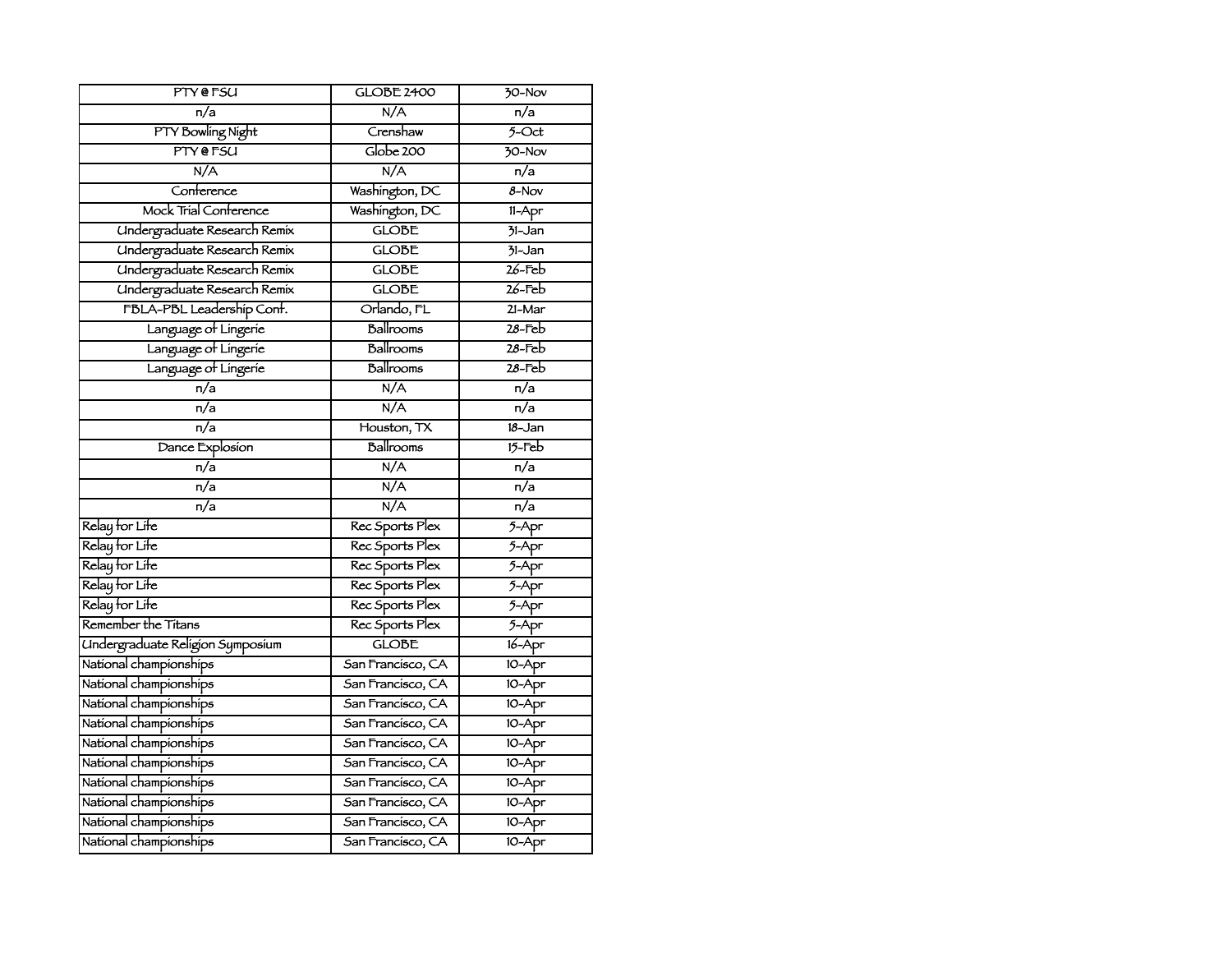| A'cappella Fínals              | <b>NYC</b>         | $19 - Apr$        |
|--------------------------------|--------------------|-------------------|
| For the Health of it           | <b>Union</b> green | $15$ -Oct         |
| n/a                            | N/A                | n/a               |
| $\overline{n/a}$               | N/A                | n/a               |
| It's time to listen            | 55B201             | $18 - Apr$        |
| It's time to listen            | <b>SSB 201</b>     | $18 - Apr$        |
| n/a                            | N/A                | n/a               |
| Faithwalkers                   | Ashville, NC       | $27 - Dec$        |
| n/a                            | N/A                | n/a               |
| n/a                            | N/A                | $\overline{n/a}$  |
| <b>SAE Baja Competition</b>    | Rochester, NY      | $5 - Jun$         |
| SAE Baja Competition           | Rochester, NY      | $5 - Jun$         |
| Engineering Design Competition | N/A                | $\overline{n/a}$  |
| Conference                     | Houston            | $7-Nov$           |
| Conference                     | Houston            | $7-Nov$           |
| Conference                     | Houston            | $7-Nov$           |
| Conference                     | Houston            | $7-Nov$           |
| $\overline{n/a}$               | N/A                | $\overline{n/a}$  |
| I am so Turnt Up               | Integration statue | $28 - Mar$        |
| n/a                            | N/A                | n/a               |
| I am so Turnt Up               | Integration statue | 28-Mar            |
| Tour                           | Tampa              | 10-Nov            |
| Dracula                        | Studio Threatre    | $11/8 - 11/11$    |
| Dracula                        | Studio Threatre    | $11/8 - 11/11$    |
| Dracula                        | Studio Threatre    | $11/8 - 11/11$    |
| Dracula                        | Studio Threatre    | $11/8 - 11/11$    |
| Theatre Conference             | Atlanta, GA        | $6 - \text{Mar}$  |
| Theatre Conference             | Atlanta, GA        | $6 - Mar$         |
| Theatre Conference             | Atlanta, GA        | 6-Mar             |
| Theatre Conference             | Atlanta, GA        | $6 - Mar$         |
| Theatre Conference             | Atlanta, GA        | $6 - Mar$         |
| Theatre Conference             | Atlanta, GA        | 6-Mar             |
| Theatre Conference             | Atlanta, GA        | $6 - Mar$         |
| Theatre Conference             | Atlanta, GA        | $6 - \text{Mar}$  |
| Theatre Conference             | Atlanta, GA        | $6 - Mar$         |
| Theatre Conference             | Atlanta, GA        | 6-Mar             |
| A Behanding in Spokane         | Conradi Studio     | $28 - \text{Feb}$ |
| A Behanding in Spokane         | Conradi Studio     | $28 - \text{Fe}$  |
| A Behanding in Spokane         | Conradi Studio     | $28 - \text{Feb}$ |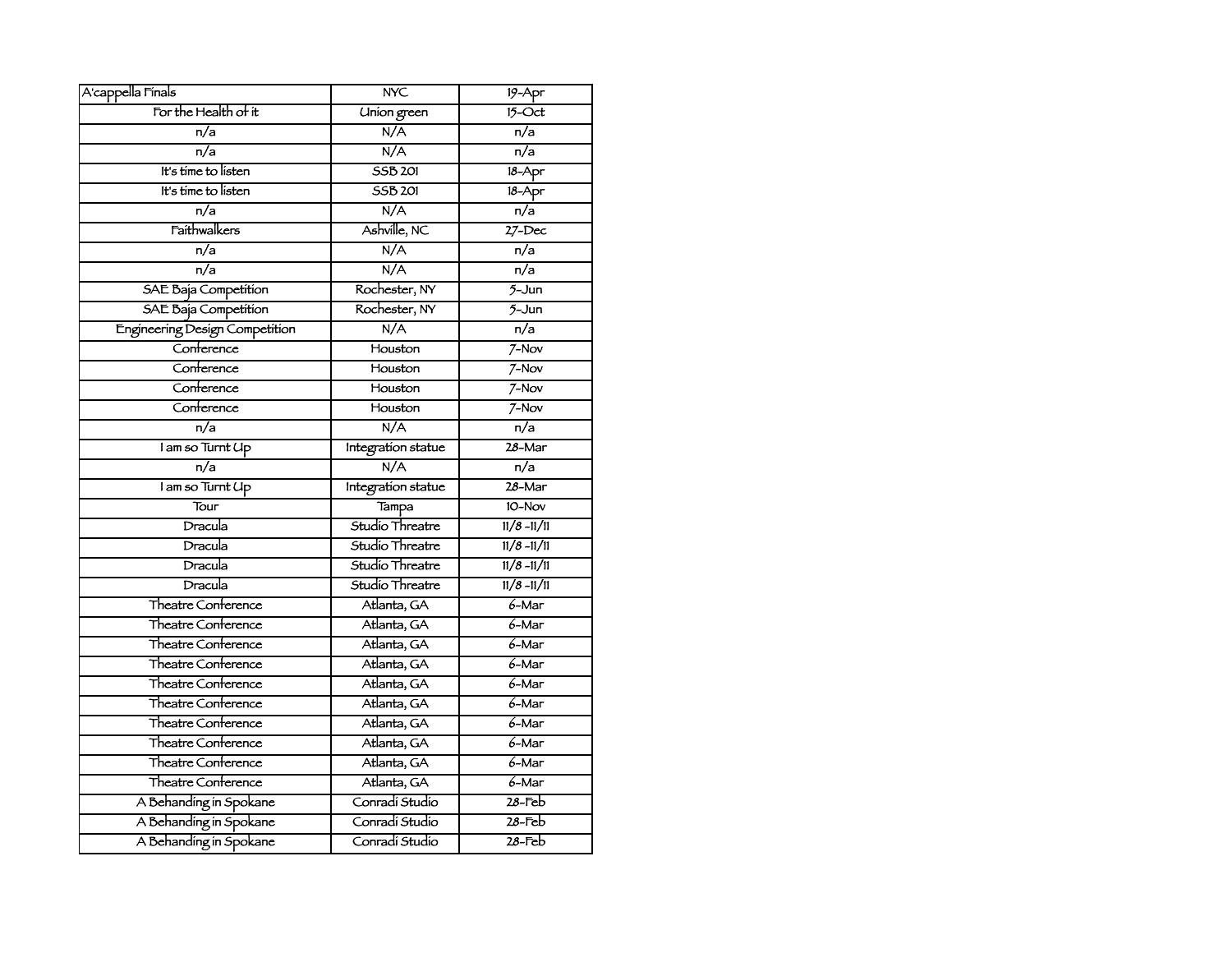| Southeastern Theatre Conf                      | Atlanta, GA      | $6 - \text{Mar}$ |
|------------------------------------------------|------------------|------------------|
| See what I wanna see                           | Conradi Studio   | $19 - Apr$       |
| n/a                                            | N/A              | $\overline{n/a}$ |
| Aarc Ellis on Liberation Theology and Palestin | $HCB$ 101        | $3-$ Apr         |
| World wate field day                           | Landis Green     | $22 - Mar$       |
| Never Forget Project                           | Landis Green     | $11-5ep$         |
| Never Forget Project                           | Landis Green     | $11-Sep$         |
| Letter Writing Marathon                        | Florida Ballroom | $7 - Dec$        |
| Letter Writing Marathon                        | Florída Ballroom | $7 - Dec$        |
| T-Shirt giveaway                               | N/A              | $\overline{n/a}$ |
| Support Our Troops Banquet                     | $SLC/101A-D$     | $71 - Jan$       |
| Letter Writing Marathon                        | Ballrooms        | $8 - Apr$        |
| Letter Writing Marathon                        | Ballrooms        | $8 - Apr$        |
| Bay Area Renasissance Festival                 | Tampa, FL        | $23-Mar$         |
| The BIG Event                                  | N/A              | $23$ -Feb        |
| The BIG Event                                  | N/A              | $23$ -Feb        |
| The BIG Event                                  | Langford Green   | $23$ -Feb        |
| The BIG Event                                  | N/A              | $23$ -Feb        |
| Zooman and the Sign                            | Conradí Studio   | $11/16 + 18$     |
| Zooman and the Sign                            | Conradi Studio   | $11/16 + 18$     |
| performance                                    | Studio Threatre  | $16 - Nov$       |
| National Conference                            | Miami, FL        | $1-Mar$          |
| $\overline{n/a}$                               | N/A              | $\overline{n/a}$ |
| 104 Founders Day Ball                          | <b>Union</b>     | $7$ -Feb         |
| n/a                                            | N/A              | $\overline{n/a}$ |
| <b>Trumpet Competition</b>                     | Washington, DC   | 13-Mar           |
| <b>Trumpet Competition</b>                     | Washington, DC   | 13-Mar           |
| <b>Trumpet Competition</b>                     | Washington, DC   | $13-Mar$         |
| <b>Trumpet Competition</b>                     | Washington, DC   | 13-Mar           |
| <b>Trumpet Competition</b>                     | Washington, DC   | 13-Mar           |
| Trumpet Competition                            | Washington, DC   | 13-Mar           |
| <b>Trumpet Competition</b>                     | Washington, DC   | 13-Mar           |
| Trumpet Competition                            | Washington, DC   | 13-Mar           |
| <b>Trumpet Competition</b>                     | Washington, DC   | $13-Mar$         |
| <b>Trumpet Competition</b>                     | Washington, DC   | 13-Mar           |
| Trumpet Competition                            | Washington, DC   | 13-Mar           |
| Trumpet Competition                            | Washington, DC   | $15-Mar$         |
| Trumpet Competition                            | Washington, DC   | 13-Mar           |
| Trumpet Competition                            | Washington, DC   | 13-Mar           |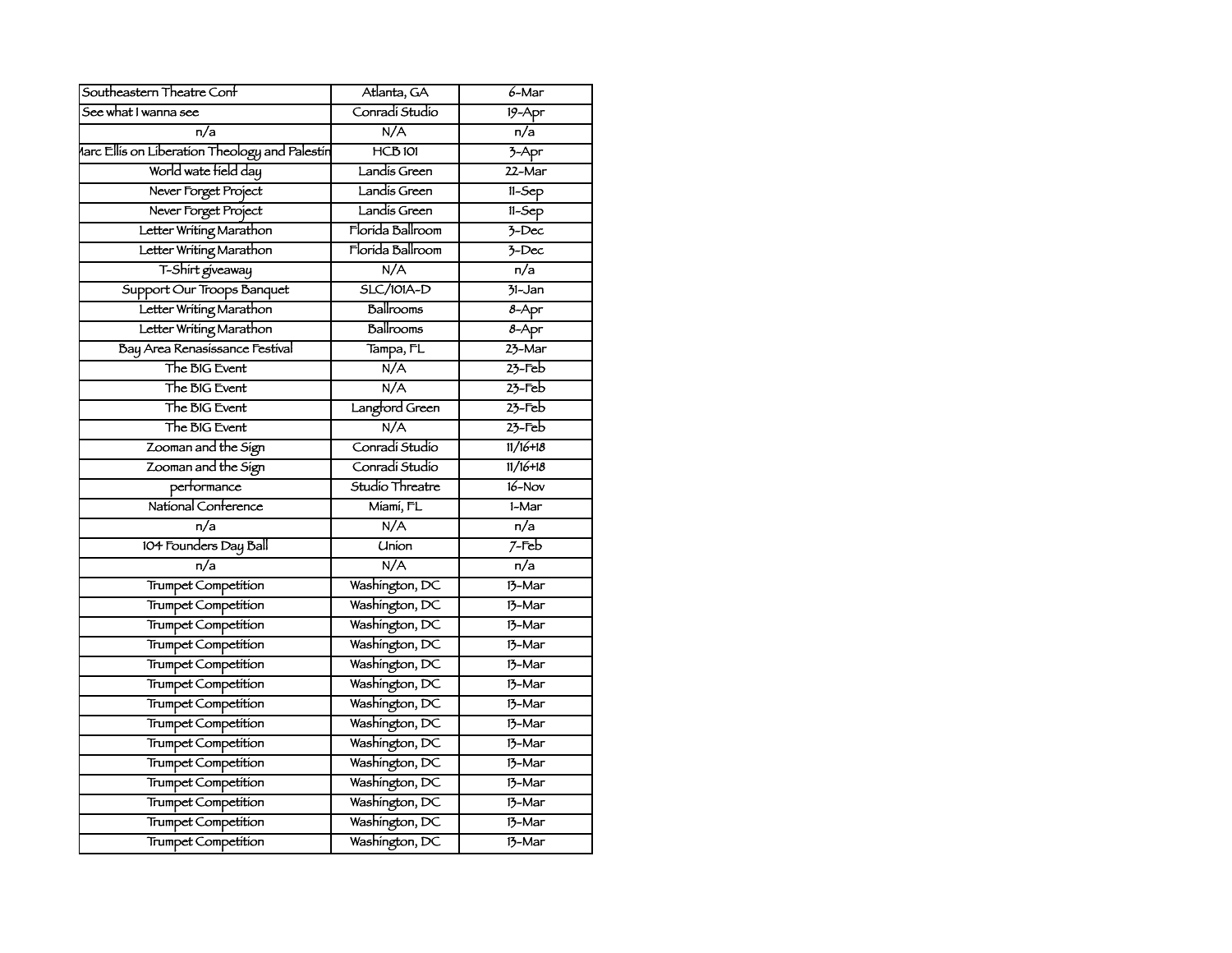| Meet the Majors<br><b>WJB Library</b><br>$17$ -Oct<br><b>WJB0040</b><br>an Art Museum translated into true commun<br>$15 - Apr$<br>N/A<br>$\overline{n/a}$<br>n/a<br>Tailgate<br>$27$ -Oct<br>$\overline{n/a}$<br>n/a<br>N/A<br>Globe 2500<br>General body meeting<br>$17 - Jan$<br>La Guerra de los Sexos<br><b>CMA Auditorium</b><br>$13 - Feb$<br>$\overline{n/a}$<br>$\overline{n/a}$<br>N/A<br>$26 - Apr$<br>Cojelo Suave<br>55B 208<br>6th annual conference<br><b>Union Ballrooms</b><br>$17 - Jan$<br><b>Union Ballrooms</b><br>6th annual conference<br>$18 - Jan$<br>N/A<br>n/a<br>n/a<br>Natl Collegiate Security Conference<br>Washington, DC<br>$10/25 - 28/12$<br>Southern Regional Model Conference<br>Atlanta<br>$15-Nov$<br>McGill Model UN Conf.<br>Montreal Canada<br>$24 - Jan$<br>Virginia Crisis Simulation<br>Charlottesville, NC<br>28-Mar<br>Chicago model united nations<br>Chicago, IL<br>$18 - Apr$<br><b>LAW Rotunda</b><br>ACLU Speaker event<br>$7-Mar$<br>Speaker presentation<br><b>Tallahassee</b><br>$29 - \text{Mar}$<br>Surveillance Technology and You<br>LAW 101<br>$1-Apr$<br>AIM/Integrative Med<br>$12 - Ju$<br><b>COM1301</b><br>HEAL: Writing Workshop<br><b>COM4232</b><br>$10$ -Oct<br>Clinical Awareness<br><b>COM1303</b><br>8-Nov<br><b>Functional Medicine</b><br><b>COM 1301</b><br>$\overline{3-Dec}$<br><b>COM 1301</b><br>$24 - Jan$<br>Acupuncture meeting<br>Music Therapy and Medicine<br><b>COM 1302</b><br>$5 - $ Mar<br>Functional Medicine<br><b>COM 1301</b><br>$9 - Apr$<br>Law102<br>$\overline{31}$ -Jan<br><b>AIRR</b> Meeting<br>$26$ -Feb<br>Affordable health care act and immigration<br><b>BK102</b><br>Justice displaced in the Bush admin<br>LAW1O1<br>$21 - \text{Mar}$<br>Tallahassee<br>Law school presentation<br>20-Mar<br><b>Peter Margulies</b><br><b>Tallahassee</b><br>$20 - \text{Mar}$<br>Welcome to ALMS<br><b>COM 1302</b><br>$10 - Sep$<br>$12 - Oct$<br>Hispanic Heritage<br><b>COM Atrium</b> | <b>Trumpet Competition</b> | Washington, DC | $13-Mar$ |
|----------------------------------------------------------------------------------------------------------------------------------------------------------------------------------------------------------------------------------------------------------------------------------------------------------------------------------------------------------------------------------------------------------------------------------------------------------------------------------------------------------------------------------------------------------------------------------------------------------------------------------------------------------------------------------------------------------------------------------------------------------------------------------------------------------------------------------------------------------------------------------------------------------------------------------------------------------------------------------------------------------------------------------------------------------------------------------------------------------------------------------------------------------------------------------------------------------------------------------------------------------------------------------------------------------------------------------------------------------------------------------------------------------------------------------------------------------------------------------------------------------------------------------------------------------------------------------------------------------------------------------------------------------------------------------------------------------------------------------------------------------------------------------------------------------------------------------------------------------------------------------------------------------------------------------------------------------------------------------------|----------------------------|----------------|----------|
|                                                                                                                                                                                                                                                                                                                                                                                                                                                                                                                                                                                                                                                                                                                                                                                                                                                                                                                                                                                                                                                                                                                                                                                                                                                                                                                                                                                                                                                                                                                                                                                                                                                                                                                                                                                                                                                                                                                                                                                        |                            |                |          |
|                                                                                                                                                                                                                                                                                                                                                                                                                                                                                                                                                                                                                                                                                                                                                                                                                                                                                                                                                                                                                                                                                                                                                                                                                                                                                                                                                                                                                                                                                                                                                                                                                                                                                                                                                                                                                                                                                                                                                                                        |                            |                |          |
|                                                                                                                                                                                                                                                                                                                                                                                                                                                                                                                                                                                                                                                                                                                                                                                                                                                                                                                                                                                                                                                                                                                                                                                                                                                                                                                                                                                                                                                                                                                                                                                                                                                                                                                                                                                                                                                                                                                                                                                        |                            |                |          |
|                                                                                                                                                                                                                                                                                                                                                                                                                                                                                                                                                                                                                                                                                                                                                                                                                                                                                                                                                                                                                                                                                                                                                                                                                                                                                                                                                                                                                                                                                                                                                                                                                                                                                                                                                                                                                                                                                                                                                                                        |                            |                |          |
|                                                                                                                                                                                                                                                                                                                                                                                                                                                                                                                                                                                                                                                                                                                                                                                                                                                                                                                                                                                                                                                                                                                                                                                                                                                                                                                                                                                                                                                                                                                                                                                                                                                                                                                                                                                                                                                                                                                                                                                        |                            |                |          |
|                                                                                                                                                                                                                                                                                                                                                                                                                                                                                                                                                                                                                                                                                                                                                                                                                                                                                                                                                                                                                                                                                                                                                                                                                                                                                                                                                                                                                                                                                                                                                                                                                                                                                                                                                                                                                                                                                                                                                                                        |                            |                |          |
|                                                                                                                                                                                                                                                                                                                                                                                                                                                                                                                                                                                                                                                                                                                                                                                                                                                                                                                                                                                                                                                                                                                                                                                                                                                                                                                                                                                                                                                                                                                                                                                                                                                                                                                                                                                                                                                                                                                                                                                        |                            |                |          |
|                                                                                                                                                                                                                                                                                                                                                                                                                                                                                                                                                                                                                                                                                                                                                                                                                                                                                                                                                                                                                                                                                                                                                                                                                                                                                                                                                                                                                                                                                                                                                                                                                                                                                                                                                                                                                                                                                                                                                                                        |                            |                |          |
|                                                                                                                                                                                                                                                                                                                                                                                                                                                                                                                                                                                                                                                                                                                                                                                                                                                                                                                                                                                                                                                                                                                                                                                                                                                                                                                                                                                                                                                                                                                                                                                                                                                                                                                                                                                                                                                                                                                                                                                        |                            |                |          |
|                                                                                                                                                                                                                                                                                                                                                                                                                                                                                                                                                                                                                                                                                                                                                                                                                                                                                                                                                                                                                                                                                                                                                                                                                                                                                                                                                                                                                                                                                                                                                                                                                                                                                                                                                                                                                                                                                                                                                                                        |                            |                |          |
|                                                                                                                                                                                                                                                                                                                                                                                                                                                                                                                                                                                                                                                                                                                                                                                                                                                                                                                                                                                                                                                                                                                                                                                                                                                                                                                                                                                                                                                                                                                                                                                                                                                                                                                                                                                                                                                                                                                                                                                        |                            |                |          |
|                                                                                                                                                                                                                                                                                                                                                                                                                                                                                                                                                                                                                                                                                                                                                                                                                                                                                                                                                                                                                                                                                                                                                                                                                                                                                                                                                                                                                                                                                                                                                                                                                                                                                                                                                                                                                                                                                                                                                                                        |                            |                |          |
|                                                                                                                                                                                                                                                                                                                                                                                                                                                                                                                                                                                                                                                                                                                                                                                                                                                                                                                                                                                                                                                                                                                                                                                                                                                                                                                                                                                                                                                                                                                                                                                                                                                                                                                                                                                                                                                                                                                                                                                        |                            |                |          |
|                                                                                                                                                                                                                                                                                                                                                                                                                                                                                                                                                                                                                                                                                                                                                                                                                                                                                                                                                                                                                                                                                                                                                                                                                                                                                                                                                                                                                                                                                                                                                                                                                                                                                                                                                                                                                                                                                                                                                                                        |                            |                |          |
|                                                                                                                                                                                                                                                                                                                                                                                                                                                                                                                                                                                                                                                                                                                                                                                                                                                                                                                                                                                                                                                                                                                                                                                                                                                                                                                                                                                                                                                                                                                                                                                                                                                                                                                                                                                                                                                                                                                                                                                        |                            |                |          |
|                                                                                                                                                                                                                                                                                                                                                                                                                                                                                                                                                                                                                                                                                                                                                                                                                                                                                                                                                                                                                                                                                                                                                                                                                                                                                                                                                                                                                                                                                                                                                                                                                                                                                                                                                                                                                                                                                                                                                                                        |                            |                |          |
|                                                                                                                                                                                                                                                                                                                                                                                                                                                                                                                                                                                                                                                                                                                                                                                                                                                                                                                                                                                                                                                                                                                                                                                                                                                                                                                                                                                                                                                                                                                                                                                                                                                                                                                                                                                                                                                                                                                                                                                        |                            |                |          |
|                                                                                                                                                                                                                                                                                                                                                                                                                                                                                                                                                                                                                                                                                                                                                                                                                                                                                                                                                                                                                                                                                                                                                                                                                                                                                                                                                                                                                                                                                                                                                                                                                                                                                                                                                                                                                                                                                                                                                                                        |                            |                |          |
|                                                                                                                                                                                                                                                                                                                                                                                                                                                                                                                                                                                                                                                                                                                                                                                                                                                                                                                                                                                                                                                                                                                                                                                                                                                                                                                                                                                                                                                                                                                                                                                                                                                                                                                                                                                                                                                                                                                                                                                        |                            |                |          |
|                                                                                                                                                                                                                                                                                                                                                                                                                                                                                                                                                                                                                                                                                                                                                                                                                                                                                                                                                                                                                                                                                                                                                                                                                                                                                                                                                                                                                                                                                                                                                                                                                                                                                                                                                                                                                                                                                                                                                                                        |                            |                |          |
|                                                                                                                                                                                                                                                                                                                                                                                                                                                                                                                                                                                                                                                                                                                                                                                                                                                                                                                                                                                                                                                                                                                                                                                                                                                                                                                                                                                                                                                                                                                                                                                                                                                                                                                                                                                                                                                                                                                                                                                        |                            |                |          |
|                                                                                                                                                                                                                                                                                                                                                                                                                                                                                                                                                                                                                                                                                                                                                                                                                                                                                                                                                                                                                                                                                                                                                                                                                                                                                                                                                                                                                                                                                                                                                                                                                                                                                                                                                                                                                                                                                                                                                                                        |                            |                |          |
|                                                                                                                                                                                                                                                                                                                                                                                                                                                                                                                                                                                                                                                                                                                                                                                                                                                                                                                                                                                                                                                                                                                                                                                                                                                                                                                                                                                                                                                                                                                                                                                                                                                                                                                                                                                                                                                                                                                                                                                        |                            |                |          |
|                                                                                                                                                                                                                                                                                                                                                                                                                                                                                                                                                                                                                                                                                                                                                                                                                                                                                                                                                                                                                                                                                                                                                                                                                                                                                                                                                                                                                                                                                                                                                                                                                                                                                                                                                                                                                                                                                                                                                                                        |                            |                |          |
|                                                                                                                                                                                                                                                                                                                                                                                                                                                                                                                                                                                                                                                                                                                                                                                                                                                                                                                                                                                                                                                                                                                                                                                                                                                                                                                                                                                                                                                                                                                                                                                                                                                                                                                                                                                                                                                                                                                                                                                        |                            |                |          |
|                                                                                                                                                                                                                                                                                                                                                                                                                                                                                                                                                                                                                                                                                                                                                                                                                                                                                                                                                                                                                                                                                                                                                                                                                                                                                                                                                                                                                                                                                                                                                                                                                                                                                                                                                                                                                                                                                                                                                                                        |                            |                |          |
|                                                                                                                                                                                                                                                                                                                                                                                                                                                                                                                                                                                                                                                                                                                                                                                                                                                                                                                                                                                                                                                                                                                                                                                                                                                                                                                                                                                                                                                                                                                                                                                                                                                                                                                                                                                                                                                                                                                                                                                        |                            |                |          |
|                                                                                                                                                                                                                                                                                                                                                                                                                                                                                                                                                                                                                                                                                                                                                                                                                                                                                                                                                                                                                                                                                                                                                                                                                                                                                                                                                                                                                                                                                                                                                                                                                                                                                                                                                                                                                                                                                                                                                                                        |                            |                |          |
|                                                                                                                                                                                                                                                                                                                                                                                                                                                                                                                                                                                                                                                                                                                                                                                                                                                                                                                                                                                                                                                                                                                                                                                                                                                                                                                                                                                                                                                                                                                                                                                                                                                                                                                                                                                                                                                                                                                                                                                        |                            |                |          |
|                                                                                                                                                                                                                                                                                                                                                                                                                                                                                                                                                                                                                                                                                                                                                                                                                                                                                                                                                                                                                                                                                                                                                                                                                                                                                                                                                                                                                                                                                                                                                                                                                                                                                                                                                                                                                                                                                                                                                                                        |                            |                |          |
|                                                                                                                                                                                                                                                                                                                                                                                                                                                                                                                                                                                                                                                                                                                                                                                                                                                                                                                                                                                                                                                                                                                                                                                                                                                                                                                                                                                                                                                                                                                                                                                                                                                                                                                                                                                                                                                                                                                                                                                        |                            |                |          |
|                                                                                                                                                                                                                                                                                                                                                                                                                                                                                                                                                                                                                                                                                                                                                                                                                                                                                                                                                                                                                                                                                                                                                                                                                                                                                                                                                                                                                                                                                                                                                                                                                                                                                                                                                                                                                                                                                                                                                                                        |                            |                |          |
|                                                                                                                                                                                                                                                                                                                                                                                                                                                                                                                                                                                                                                                                                                                                                                                                                                                                                                                                                                                                                                                                                                                                                                                                                                                                                                                                                                                                                                                                                                                                                                                                                                                                                                                                                                                                                                                                                                                                                                                        |                            |                |          |
|                                                                                                                                                                                                                                                                                                                                                                                                                                                                                                                                                                                                                                                                                                                                                                                                                                                                                                                                                                                                                                                                                                                                                                                                                                                                                                                                                                                                                                                                                                                                                                                                                                                                                                                                                                                                                                                                                                                                                                                        |                            |                |          |
|                                                                                                                                                                                                                                                                                                                                                                                                                                                                                                                                                                                                                                                                                                                                                                                                                                                                                                                                                                                                                                                                                                                                                                                                                                                                                                                                                                                                                                                                                                                                                                                                                                                                                                                                                                                                                                                                                                                                                                                        |                            |                |          |
|                                                                                                                                                                                                                                                                                                                                                                                                                                                                                                                                                                                                                                                                                                                                                                                                                                                                                                                                                                                                                                                                                                                                                                                                                                                                                                                                                                                                                                                                                                                                                                                                                                                                                                                                                                                                                                                                                                                                                                                        |                            |                |          |
|                                                                                                                                                                                                                                                                                                                                                                                                                                                                                                                                                                                                                                                                                                                                                                                                                                                                                                                                                                                                                                                                                                                                                                                                                                                                                                                                                                                                                                                                                                                                                                                                                                                                                                                                                                                                                                                                                                                                                                                        |                            |                |          |
|                                                                                                                                                                                                                                                                                                                                                                                                                                                                                                                                                                                                                                                                                                                                                                                                                                                                                                                                                                                                                                                                                                                                                                                                                                                                                                                                                                                                                                                                                                                                                                                                                                                                                                                                                                                                                                                                                                                                                                                        |                            |                |          |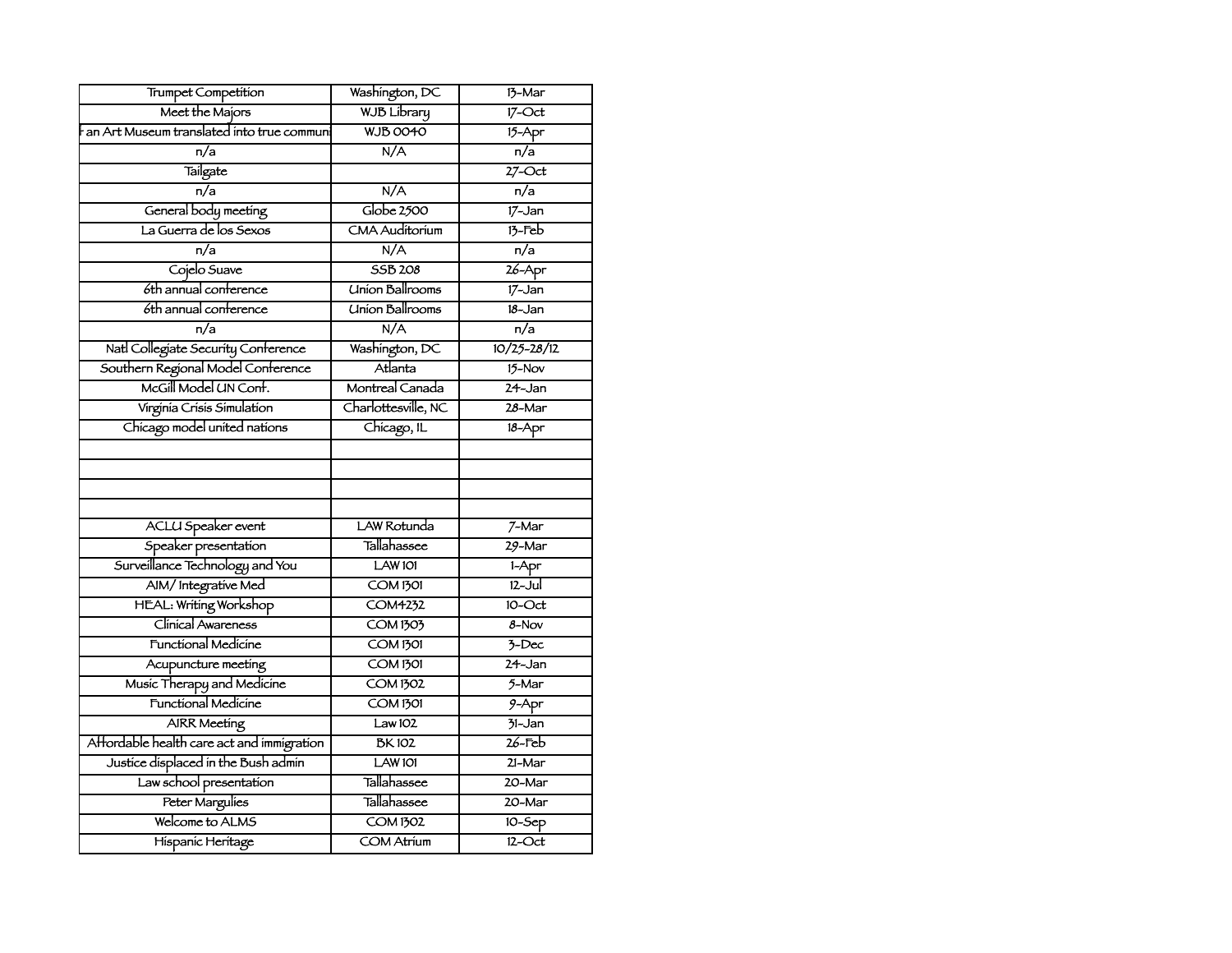| <b>LMSA</b> Conference               | Miami, FL               | $15 - \text{Mar}$        |
|--------------------------------------|-------------------------|--------------------------|
| Surgeio General Visit                | <b>COM 1306</b>         | $16$ -Oct                |
| Meet & Greet w/Hugh VanLandingham    | <b>COM 1306</b>         | $\frac{9 - N}{\text{V}}$ |
| Meet & Greet w/Alma Littles MD       | $\overline{COM1303}$    | $H-Nov$                  |
| Medical Conference                   | Wash. DC                | $8-Feb$                  |
| Medical Conference                   | Wash. DC                | $8$ -Feb                 |
| Medical Conference                   | Wash. DC                | $8-Feb$                  |
| Medical Conference                   | Wash. DC                | $8 - \text{Feb}$         |
| Medical Conference                   | Wash, DC                | $8-Feb$                  |
| Medical Conference                   | Wash. DC                | $8$ -Feb                 |
| Medical Conference                   | Wash. DC                | $8-Feb$                  |
| Medical Conference                   | Wash. DC                | $8-Feb$                  |
| Medical Conference                   | Wash. DC                | $8 - \text{Feb}$         |
| Medical Conference                   | Wash. DC                | $8$ -Feb                 |
| <b>General Meeting</b>               | <b>COM 1302</b>         | $15-Nov$                 |
| Women in Surgery                     | San Francisco, CA       | $7 - Jun$                |
| Obamacare revisited                  | Law102                  | $20 - Sep$               |
| Obamacare revisited                  | Law102                  | $20 - $ Sep              |
| Supreme Court Review                 | Rotunda                 | $2$ -Oct                 |
| Supreme Court Review                 | Rotunda                 | $2$ -Oct                 |
| <b>ACS National Convention</b>       | Wash, DC                | $16 - Jun$               |
| <b>ACS National Convention</b>       | Wash. DC                | $16 - Jun$               |
| Annual AMSA meeting                  | Wash. DC                | $15 - \text{Mar}$        |
| Annual AMSA meeting                  | Wash, DC                | $15 - \text{Mar}$        |
| Annual AMSA meeting                  | Wash. DC                | $15 - \text{Mar}$        |
| Annual AMSA meeting                  | Wash, DC                | $15 - \text{Mar}$        |
| Lets talk about sex                  | <b>COM 1306</b>         |                          |
| Staying Informed                     | $\overline{COM1302}$    | $11-5ep$                 |
| <b>NHSC</b>                          | $\overline{COM1302}$    | $8 - Oct$                |
| Presentation with speaker            | <b>COM</b>              | $26 -$ Jul               |
| Officer Election                     | <b>COM1306</b>          | $6 - Sep$                |
| Breast Cancer / Surgical Perspective | <b>COM 1306</b>         | 910/18                   |
| <b>AMWA Conference</b>               | $\overline{\text{NVC}}$ | $14 - \text{Mar}$        |
| <b>AMWA Conference</b>               | $\overline{\text{NVC}}$ | 14-Mar                   |
| <b>AMWA Conference</b>               | <b>NYC</b>              | 14-Mar                   |
| <b>AMWA Conference</b>               | N <sub>Y</sub>          | 14-Mar                   |
| <b>AMWA Conference</b>               | N <sub>Y</sub>          | 14-Mar                   |
| <b>AMWA Conference</b>               | N <sub>Y</sub>          | 14-Mar                   |
| <b>AMWA Conference</b>               | <b>NYC</b>              | 14-Mar                   |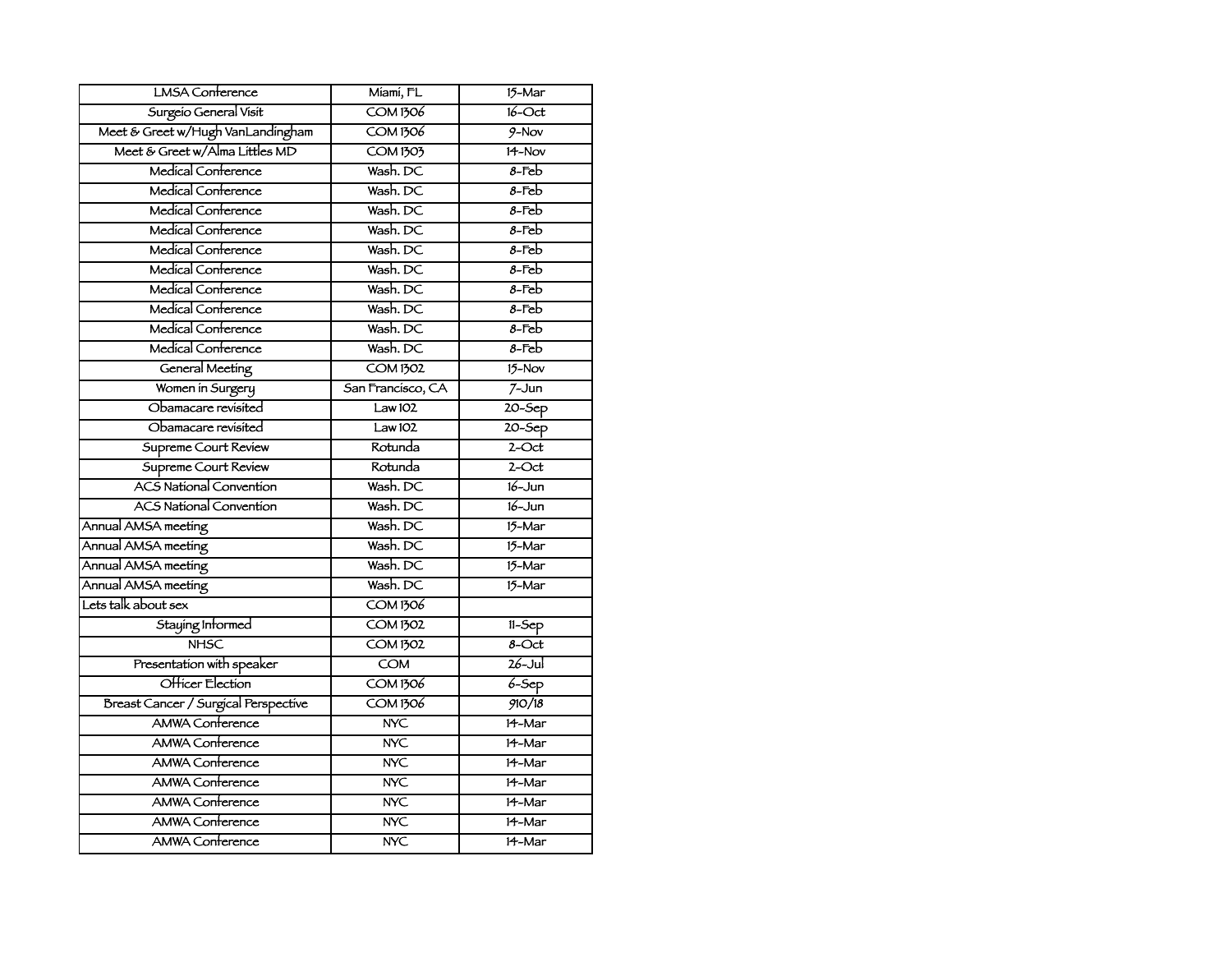| <b>AMWA Conference</b>                | <b>NYC</b>              | 14-Mar              |
|---------------------------------------|-------------------------|---------------------|
| AMWA Journal Club                     | <b>COM 1301</b>         | 25-Mar              |
| Bullhooks & the Law                   | LAW 241                 | $71-Ort$            |
| ALM meeting                           | <b>WJB 3002</b>         | $25 -$ Sep          |
| Conference                            | Savannah, GA            | $8 -$ Jul           |
| Spring Workshop                       | <b>WJB 3003</b>         | $16$ -Feb           |
| Spring Workshop                       | <b>WJB 3003</b>         | $16$ -Feb           |
| Spring Workshop                       | <b>WJB 3003</b>         | $16$ -Feb           |
| Mythbusters: Prosecutors Are?         | <b>LAW 310</b>          | $8 - Nov$           |
| What is a $CLI$ ?                     | LAW241                  | $31 - Jan$          |
| Appellate Practice in Criminal Law    | Law241                  | $28$ -Feb           |
| Stories of Jennine Capor Crucet       | $\overline{COM}$        | $16 - Apr$          |
| Annual Meeting                        | New Orleans             | $24$ -Oct           |
| Presentation by Tim Ranch             | <b>BK Roberts Hall</b>  | $7-Nov$             |
| Presentation by Tim Ranch             | <b>BK Roberts Hall</b>  | $7-Nov$             |
| Speaker presentation                  | Tallahassee             | $7 - Nov$           |
| Speaker presentation                  | Tallahassee             | $24$ -Oct           |
| A talk with Keevin Williams           | <b>BK Roberts Hall</b>  | $5 - Mar$           |
| 3G                                    | Alumní village rec hall | 27-Jan              |
| 3G                                    | Alumni village rec hall | 27-Jan              |
| 3G                                    | Alumni village rechall  | $27 - Jan$          |
| 3G                                    | Alumni village rechall  | 27-Jan              |
| Meeting                               | <b>COM 1306</b>         | $11-5ep$            |
| <b>BAM/SAIG</b> meeting               | $\overline{\text{COM}}$ | $17 - Apr$          |
| Grad Welcome                          | <b>CPM 2330</b>         | $18 - Sep$          |
|                                       |                         |                     |
| $\overline{n/a}$                      | $\overline{n/a}$        | $\overline{n/a}$    |
| <b>Biomedical Sciences Seminar</b>    | <b>COM 1306</b>         | $22 - Apr$          |
| Grad Student event                    | $\overline{COM2330}$    | $22 - Apr$          |
| Grad Student event                    | <b>COM 2330</b>         | $22 - Apr$          |
| <b>BIOMED SGSA Career Development</b> | <b>COM 2330</b>         | $\overline{30-$ Apr |
| Biomedical Sciences Seminar           | <b>COM 1306</b>         | $5 - Jun$           |
| n/a                                   | $\overline{n/a}$        | $\overline{n/a}$    |
|                                       | Rez                     | $21$ -Oct           |
| <b>BGSA Fall Finale</b>               | Union 312-315           | $1 - Dec$           |
| BGSA Week 2013                        | Askew Center            | $12-Feb$            |
| <b>NBGSA</b> Conference               | Dearborn, MI            | $6 - Mar$           |
| <b>NBGSA</b> Conference               | Dearborn, MI            | $6 - Mar$           |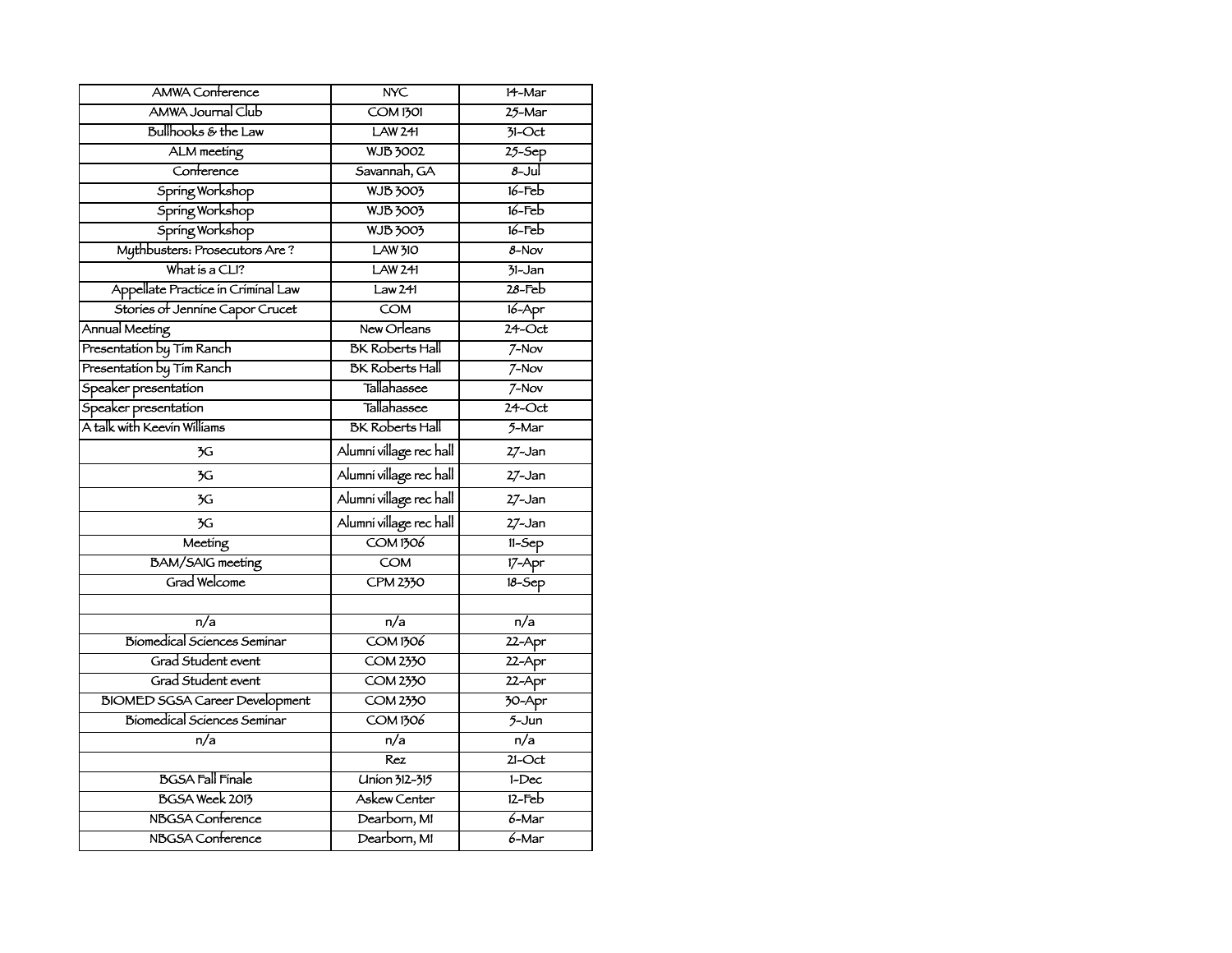| <b>NBGSA</b> Conference                  | Dearborn, MI                  | $6 -$ Mar           |
|------------------------------------------|-------------------------------|---------------------|
| NBGSA Conference                         | Dearborn, MI                  | $6 -$ Mar           |
| <b>NBGSA</b> Conference                  | Dearborn, MI                  | 6-Mar               |
| <b>NBGSA</b> Conference                  | Dearborn, MI                  | $6 -$ Mar           |
| <b>NBGSA</b> Conference                  | Dearborn, MI                  | 6-Mar               |
| <b>BGSA Black tie affair</b>             | Miller Hall                   | $25 - Apr$          |
| <b>BGSA Black tie affair</b>             | Miller Hall                   | $25 - Apr$          |
| <b>BGSA Black tie affair</b>             | Miller Hall                   | $25 - Apr$          |
| <b>BGSA Black tie affair</b>             | Miller Hall                   | $25 - Apr$          |
| n/a                                      | $\overline{n/a}$              | n/a                 |
| <b>BGSA Black tie affair</b>             | Miller Hall                   | $25 - Apr$          |
| <b>BGSA Black tie affair</b>             | Miller Hall                   | $25 - Apr$          |
| $\overline{n/a}$                         | $\overline{n/a}$              | $\overline{n/a}$    |
| $\overline{n/a}$                         | $\overline{n/a}$              | $\overline{n/a}$    |
| n/a                                      | $\overline{n/a}$              | $\overline{n/a}$    |
| n/a                                      | n/a                           | n/a                 |
| n/a                                      | $\overline{n/a}$              | n/a                 |
| <b>Black Caucus Legislative Conf</b>     | $\overline{DC}$               | $20 - $ Sep         |
| Your Vote Your Voice                     | Florida Rm                    | $\overline{3}$ -Oct |
| Congressional Black Caucus               | $\overline{DC}$               | $20 - 5ep$          |
| Networing Tips & Techniques              | COM310                        | $17$ -Oct           |
| n/a                                      | n/a                           | $\overline{n/a}$    |
| Civil Citation                           |                               |                     |
| <b>BGSA Fall Finale</b>                  | Union                         | $1-Dec$             |
| <b>BGSA Fall Finale</b>                  | <b>Union</b>                  | $1-Dec$             |
| <b>BLSA</b> Convention                   | Nashville, TN                 | $71 - Jan$          |
| <b>BLSA</b> Convention                   | Nashville, TN                 | $71 - Jan$          |
| <b>BLSA</b> Convention                   | Atlanta, GA                   | $8 - $ Mar          |
| Business & Medicine Meeting w/Dr. Dussia | <b>COM1306</b>                | $17 - \mathrm{Oct}$ |
| Business & Medicine Meeting w/Dr. Dussia | <b>COM 1302</b>               | $20$ -Feb           |
| Business & Medicine Meeting w/guest      | COM                           | 20-Mar              |
| <b>Discussion Group</b>                  | Law A215                      | $26$ -Oct           |
| Tax Reform Lecture                       | Law310                        | $25$ -Oct           |
| <b>BLS</b> and ILSA meeting              | Roberts Hall 101              | $27$ -Feb           |
| Personal Fínance Lecture                 | Roberts Hall 103              | $10 - Apr$          |
| Training program for bluebook            | Law 331                       | $17$ -Feb           |
| Business Review Inaugural reception      | <b>University Center Club</b> | $10 - Apr$          |
| CABA PD Lunch                            | Law <sub>241</sub>            | $1-Apr$             |
| CABA PD Lunch                            | Law <sub>21</sub>             | $1-Apr$             |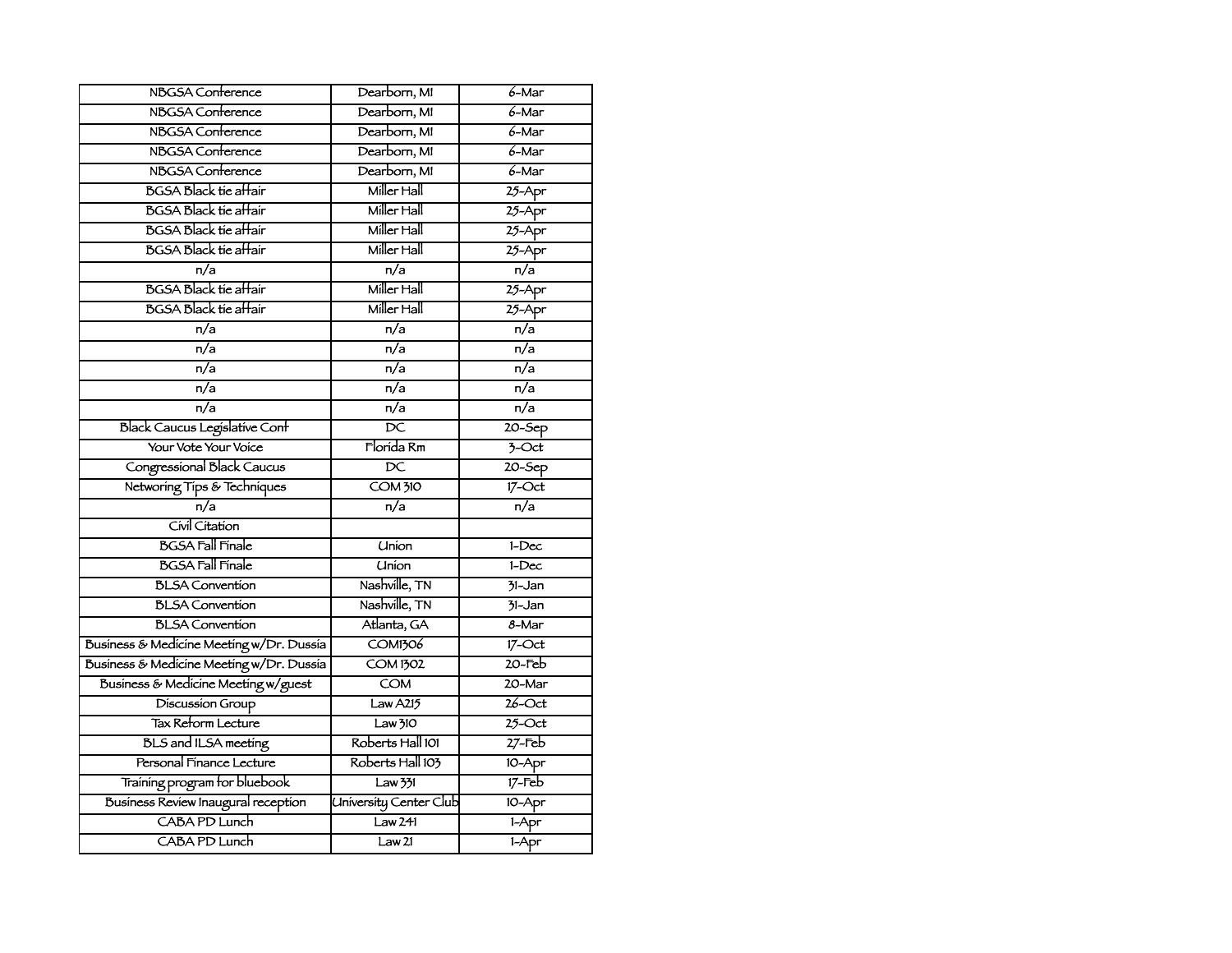| Christmas in April                             | Roberts Hall 301            | $2 - Apr$          |
|------------------------------------------------|-----------------------------|--------------------|
| Faith in Medicine                              | COM1301                     | $24$ -Oct          |
| al way to deal wih anxieties from peer perform | <b>COM 1301</b>             | 30-Jan             |
| A third year prospective                       | <b>COM 1301</b>             | $6 - \text{Mar}$   |
| Medical Aspects of the Crucifixion             | $\overline{COM1301}$        | $\overline{3-$ Apr |
| Christian medical and dental conference        | Asheville, NC               | $2-May$            |
| Competition                                    | Chicago Il                  |                    |
| Client Counseling Meeting                      | LAW <sub>101</sub>          | $7-Nov$            |
| competition                                    | LA                          | $4$ -Oct           |
| Law Competition                                | Los Angeles                 | $4$ -Oct           |
| Law Competition                                | Los Angeles                 | $4$ -Oct           |
| competition                                    | LA                          | 4-Oct              |
| American Bar Assoc. Client Counseling          | Ft. Lauderdale, FL          | $8$ -Feb           |
| American Bar Assoc. Client Counseling          | Ft. Lauderdale, FL          | $8$ -Feb           |
| Pathways in International Employment           | Roberts Hall 101            | $20$ -Feb          |
| American Bar Assoc. Client Counseling          | Ft. Lauderdale, FL          | $8$ -Feb           |
| American Bar Assoc. Client Counseling          | Ft. Lauderdale, FL          | $8-Feb$            |
| Client Counseling Meeting                      | Law 102                     | $7-Mar$            |
| Client Counseling Meeting                      | Law                         | $29 - \text{Mar}$  |
| <b>GBM</b>                                     | Law 310                     | $18-Cct$           |
| Competition                                    | Tulane Univ.                | $23 - Jan$         |
| <b>EASL GBM</b>                                | Law 310                     | $21$ -Feb          |
| <b>EASL GBM</b>                                | Law 241                     | $11 - Apr$         |
| Traumatic Brain Injury Lunch and Learn         | COM <sub>1301</sub>         | $15$ -Oct          |
| Traumatic Brain Injury Lunch and Learn         | COM <sub>1301</sub>         | $15 - Oct$         |
| Emergency Medicine National Conf.              | Las Vegas, NV               | 8-Feb              |
| Emergency Medicine National Conf.              | Las Vegas, NV               | $8$ -Feb           |
| <b>EMIG Presentation</b>                       | com1306                     | $H-Sep$            |
| <b>EMIG Journal Club</b>                       | <b>COM 1301</b>             | $25$ -Feb          |
| ELS meeting                                    | $\overline{\text{com}}$ 103 | $18-Cct$           |
| Supreme Court Review                           | LAW <sub>101</sub>          | $5-Nov$            |
| <b>ELS</b> meeting                             | A221                        | $6$ -Feb           |
| Environmental Law Conference                   | Gainesville, FL             | $21$ -Feb          |
| Networking with non-profits                    | <b>BK103</b>                | $19 - \text{Mar}$  |
| Elder Law Reception                            | Roberts Hall 331            | $2-Apr$            |
| FMIG: Coasting Workshop                        | COM/Anatomy Lab             | $11 - Oct$         |
| Annual Residency Fair                          | <b>COM Atrium</b>           | 5-Nov              |
| Medical Conference                             | Amelía Island               | $14$ -Dec          |
| Medical Conference                             | Sarasota, FL                | $10-May$           |
|                                                |                             |                    |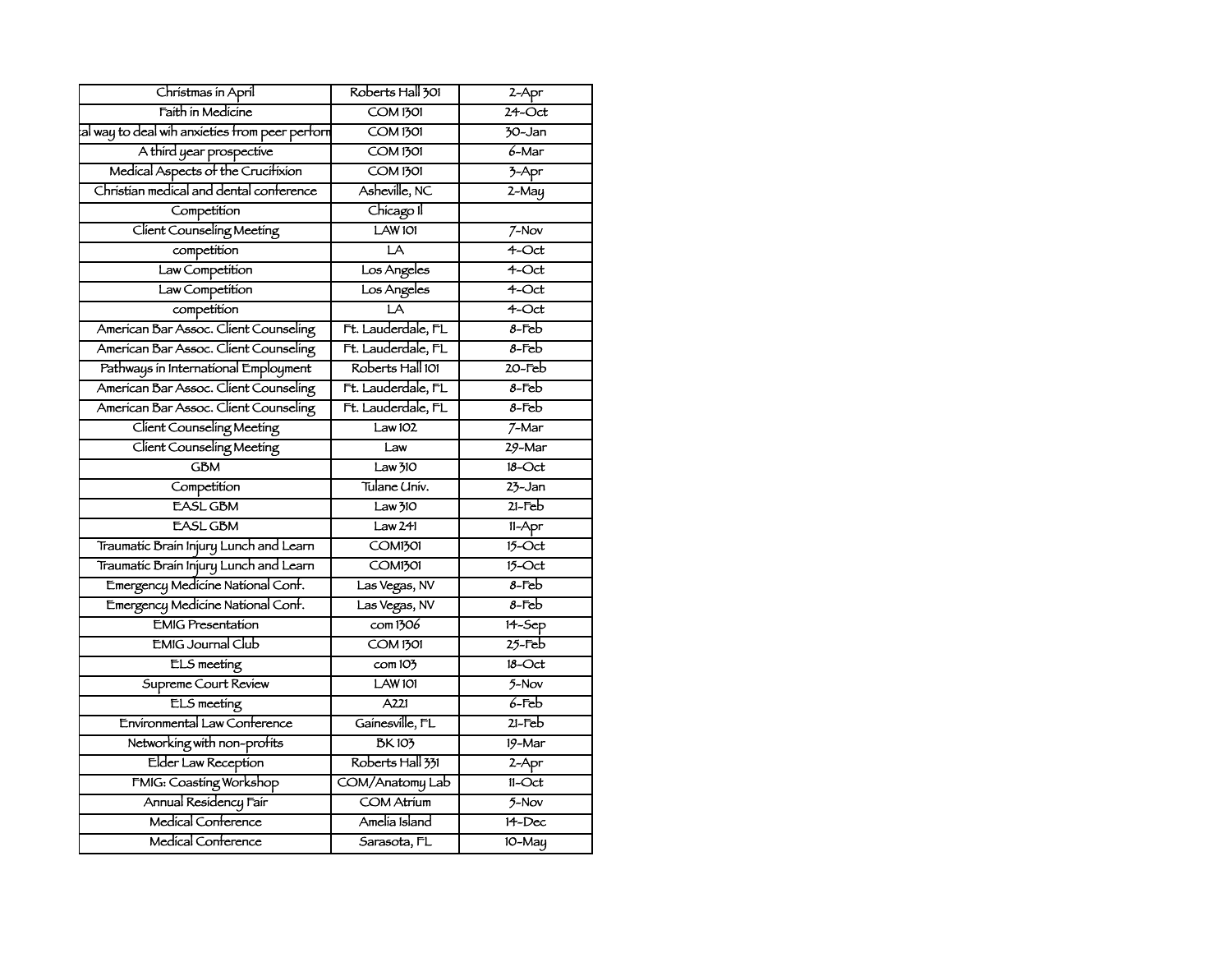| Medical Conference                          | Sarasota, FL         | $10-May$                     |
|---------------------------------------------|----------------------|------------------------------|
| Medical Conference                          | Sarasota, FL         | $10-May$                     |
| n/a                                         | n/a                  | n/a                          |
| Elections Didn't Used to bee like this      | <b>BK103</b>         | $5-Nov$                      |
| Conference                                  | Austin, TX           | $1-Mar$                      |
| Conference                                  | Austin, TX           | 1-Mar                        |
| Conference                                  | Austin, TX           | 1-Mar                        |
| Conference                                  | White Plans, NY      | $18 -$ Jul                   |
| Florida Bar Conference                      | Daytona Beach, FL    | $18 - Jan$                   |
| Florida Bar Conference                      | Daytona Beach, FL    | $18 - Jan$                   |
| What is a Family                            | <b>COM 1302</b>      | $27 - 5ep$                   |
| Cover the uninsured week panel              | <b>COM1305</b>       | $19 - Mar$                   |
| Cover the uninsured week panel              | <b>COM1305</b>       | $19 - \text{Mar}$            |
| Cover the uninsured week panel              | <b>COM1305</b>       | $19 - \text{Mar}$            |
| Cover the uninsured week panel              | <b>COM 1305</b>      | $19 - \text{Mar}$            |
| Movie Break                                 | <b>COM 1306</b>      | 21-Mar                       |
| Intro to Sports Medicine                    | <b>COM 1306</b>      | $6 - Apr$                    |
| Family medicine conference                  | Sarasota, FL         | $10-May$                     |
| Family medicine conference                  | Sarasota, FL         | $10-May$                     |
| Family medicine conference                  | Sarasota, FL         | $10-May$                     |
| <b>FRHA</b> Meeting                         | <b>COM 1306</b>      | $13-5ep$                     |
| <b>FRHA</b> Meeting                         | <b>COM 1306</b>      | $13-Sep$                     |
| Physician shadowing                         | Marianna, FL         | $10-Mar$                     |
| FRHA and Journal Club Meeting               | <b>COM 1306</b>      | $11-Apr$                     |
| n/a                                         | n/a                  | n/a                          |
| n/a                                         | n/a                  | n/a                          |
| n/a                                         | $\overline{n/a}$     | $\overline{n/a}$             |
| <b>FSU CARES Meeting</b>                    | <b>COM 1306</b>      | $\frac{30 - \text{Aug}}{20}$ |
| Meeting                                     | $\overline{COM1302}$ | $18 - Oct$                   |
| n/a                                         | $\overline{n/a}$     | $\overline{n/a}$             |
| Conference                                  | Miami, FL            | $31 - Jan$                   |
| Conference                                  | Miami, FL            | $\overline{31}$ -Jan         |
| Health fairs                                | Daytona/Orlando, FL  | $18 - Jan$                   |
| ares Meeting: Medical Trips and Community P | <b>Tallahassee</b>   | $17 - Jun$                   |
| Geriatrics Interest Group                   | <b>COM1302</b>       | $9 - Oct$                    |
| Age is Just a Number                        | <b>COM Atrium</b>    | $16 - Nov$                   |
| GIG meeting                                 | <b>COM1302</b>       | $27 - Aug$                   |
| Food is just a number                       | <b>COM Atrium</b>    | $16 - Nov$                   |
| Food is just a number                       | <b>COM Atrium</b>    | $16 - Nov$                   |
|                                             |                      |                              |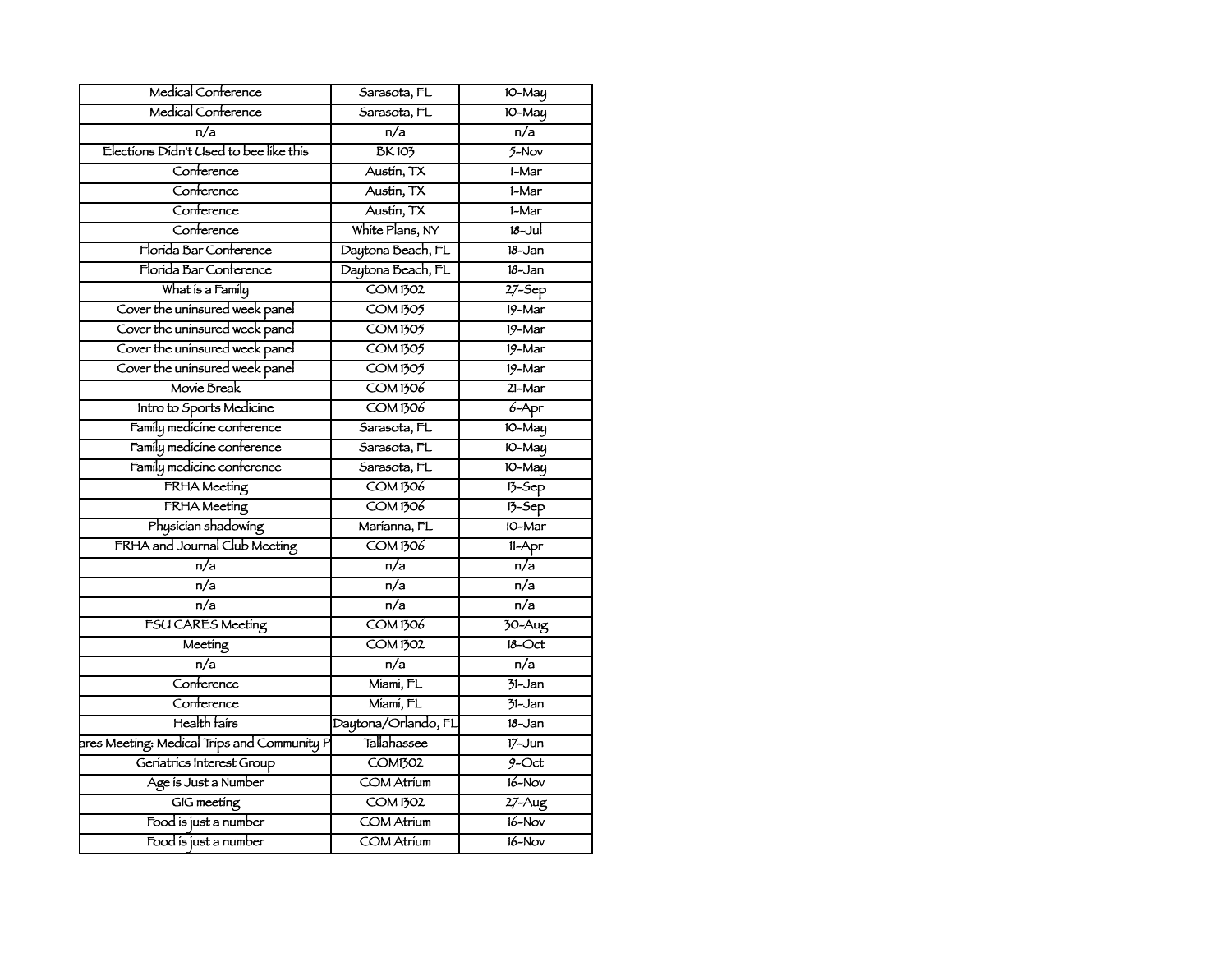| Geriatrics interest group into session     | <b>COM Atrium</b>       | $22 - Jan$           |
|--------------------------------------------|-------------------------|----------------------|
| Panel on the affordable care act           | <b>COM 1306</b>         | $22 - Jan$           |
| Singing and Education about Parkinsons     | <b>COM Atrium</b>       | $\overline{3}$ -Apr  |
| Senior Hike & Picnic                       | $\overline{COM}$        | $13 - Apr$           |
| Introduction                               | Thrasher Bldg           | $31 -$ Jul           |
| Journal Club Meeting                       | <b>COM1303</b>          | $9-Oct$              |
| <b>GLMA Medical Conference</b>             | San Francisco, CA       | $20$ -Oct            |
| C Dale Young Poetry Meeting                | Thrasher 1306           | $27-Nov$             |
| <b>GLAAM</b> banner for events             | $\overline{n/a}$        | $\overline{n/a}$     |
| Transgender health                         | Thrasher 1306           | $25$ -Feb            |
| <b>LGBT</b> information session            | <b>COM Atrium</b>       | $20 - Apr$           |
| HALO & NEW /Wellness                       | <b>1301 COM</b>         | $15 - Aug$           |
| <b>Baker Act</b>                           | <b>COM 1302</b>         | $13-Nov$             |
| <b>ASBMT</b> Conference                    | Salt Lake, UT           | $13$ -Feb            |
| Affordable health care act and immigration | <b>BK102</b>            | $26$ -Feb            |
| Human Trafficking Discussion               | <b>BK</b> Hall          | $28 - Mar$           |
| Scientific Meeting                         | Palm Beach Gardens      | $7 -$ Sep            |
| <b>GBM</b>                                 | $COM$ $3101$            | $1-Cct$              |
| <b>HOLI</b> Celebration                    | Rec Hall                | $23 - Mar$           |
| <b>HOLI</b> Celebration                    | Rec Hall                | $23 - Mar$           |
| <b>HOLI</b> Celebration                    | Rec Hall                | $23$ -Mar            |
| Experience sharing workshop                | Rec Hall                | $5 - May$            |
| Experience sharing workshop                | Rec Hall                | $5 - May$            |
| Experience sharing workshop                | Rec Hall                | $\overline{5-$ May   |
| Internal Medicine Residency @ TMH          | <b>COM1306</b>          | $10 - Oct$           |
| Cardiology at a Glance                     | <b>COM 1301</b>         | $7-Nov$              |
| Clinical Case Presentation                 | <b>COM1306</b>          |                      |
| FSU COM Resident Q & A                     | $\overline{\text{COM}}$ | $17 - Apr$           |
| <b>ILSA 2nd Annual Meeting</b>             | LAW 101                 | $26 - 5ep$           |
| 2nd meeting of the year                    | Law School 101          | $24 - Jan$           |
| Practicing private international law       | Roberts Hall 101        | $27$ -Feb            |
| $\overline{n/a}$                           | n/a                     | $\overline{n/a}$     |
| Vinita Bali presentation                   | Law101                  | $5 - \text{Mar}$     |
| $\overline{n/a}$                           | $\overline{n/a}$        | $\overline{n/a}$     |
| Discussion with Professor Landau           | Law101                  | $9 - Apr$            |
| Internationole Halloween                   | Globe                   | $29$ -Oct            |
| Yalda Night                                | Club DownUnder          | $8 - Dec$            |
| Yalda Night                                | Club DownUnder          | 8-Dec                |
| Nowrouz 1392                               | Methodist Church        | $\overline{30}$ -Mar |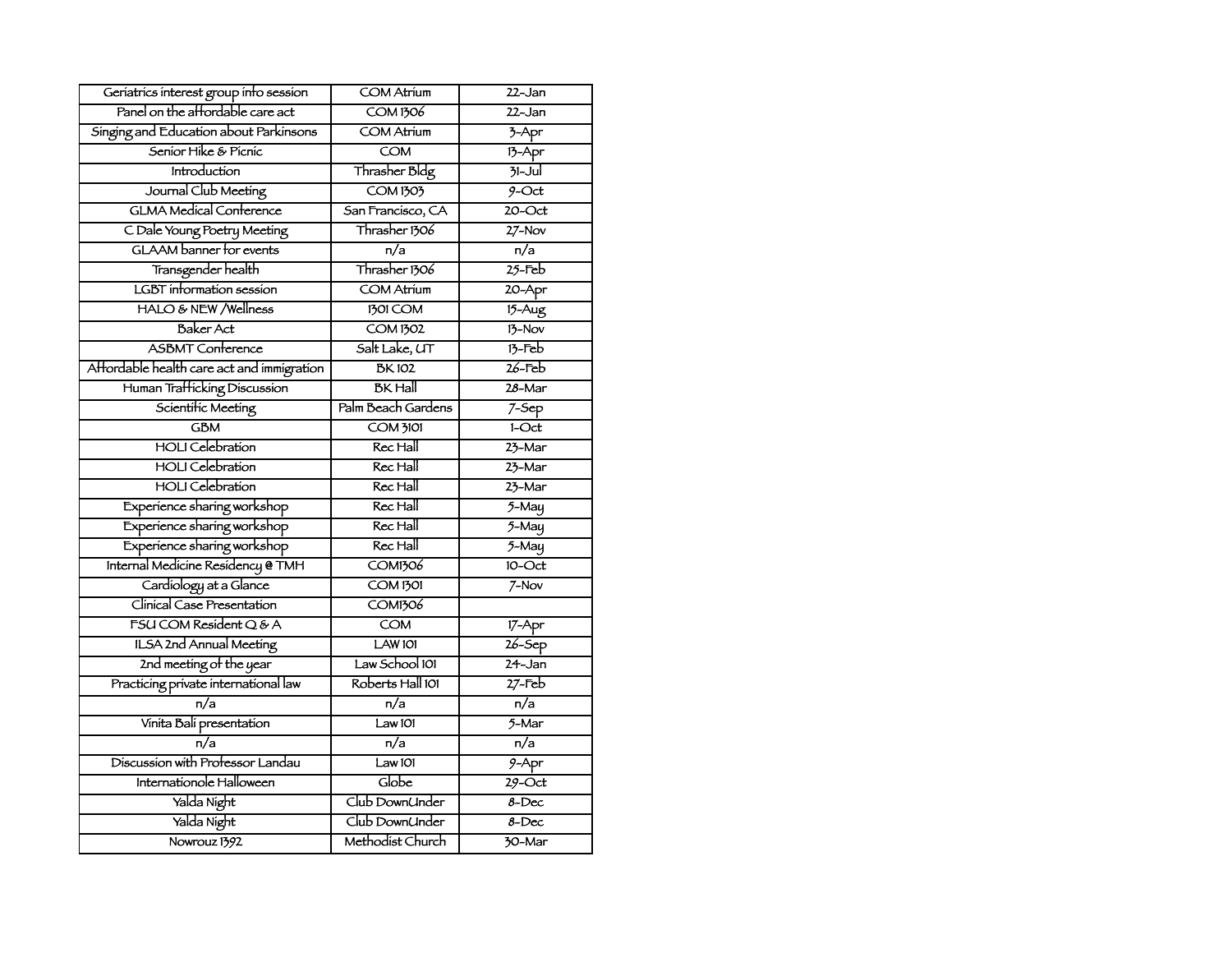| Nowrouz 1392                         | Methodist Church        | $30 - \text{Mar}$    |
|--------------------------------------|-------------------------|----------------------|
| Range Nights                         | Range                   | multi                |
| Study Habits                         | Law 102                 | 11-Apr               |
| <b>GBM</b>                           | <b>BK 241</b>           | $H-Nov$              |
| Fountain Art Fair                    | Míamí                   | $4$ -Dec             |
| Fountain Art Fair                    | Míamí                   | $4$ -Dec             |
| Where do we go now? Movie night      | $\overline{\text{SLC}}$ | $8 - Apr$            |
| International Bazaar                 | <b>Union</b>            | $\overline{30}$ -Mar |
| Where do we go now? Movie night      | $\overline{\text{SLC}}$ | $8 - Apr$            |
| Where do we go now? Movie night      | SLC                     | $8 - Apr$            |
| Where do we go now? Movie night      | $\overline{\text{SLC}}$ | $8 - Apr$            |
| Rollo Knight Ethics Seminar          | Starry Conf 214         | $27 - 5ep$           |
| Competition                          | Detroit                 | $20 - $ Sep          |
| <b>MBA Ethics Seminar</b>            | Starry                  | $7$ -Feb             |
| MBA business competition             | Tampa, FL               | $21$ -Feb            |
| Ethic Event                          | Starry                  | $7-Mar$              |
| Ethic Seminar                        | Starry                  | $28 - Mar$           |
| Dean's Series Speaker                | Starry                  | $29 - May$           |
| $n/\overline{a}$                     | n/a                     | n/a                  |
| Medicine in Military                 | <b>COM 1301</b>         | $29$ -Oct            |
| FSU Music theory forum               | Longmire                | $19 - Jan$           |
| Music Theory Sociey Forum            | Longmire 201            | $19 - Jan$           |
| Graduate lunch with Dr. Laura O'Dell | PDB A204                | $17 - Jan$           |
| Neuroscience graduate student lunch  | PDB A2II                | $21 - \text{Fe}b$    |
| Lunch with Dr. Anthony Sclafani      | PDB A211                | 28-Feb               |
| Howard Baker seminar                 | <b>PDB A204</b>         | $7-Mar$              |
| Rushton Lecture Series               | PDB Atrium              | $23 - Mar$           |
| Rushton Lecture Series               | PDB Atrium              | $23 - Mar$           |
| Rushton Lecture Series               | <b>PDB</b> Atrium       | 23-Mar               |
| 2nd Annual Brain Fair                | <b>PSY Building</b>     | $13 - Apr$           |
| Beidler Award Luncheon               | PDB A2II                | $23 - Apr$           |
| Clinical Signs and Patient           | COM1501                 | $15-Nov$             |
| A day in the life of OB/GYN          | <b>COM 1301</b>         | $12$ -Feb            |
| ACOG conference                      | New Orleans             | $\overline{5-$ May   |
| <b>ACOG</b> conference               | New Orleans             | $4-May$              |
| Conference                           | New Orleans             | $21$ -Oct            |
| Clínical Case Presentation           | <b>COM1306</b>          | $12$ -Oct            |
| Journal Meeting                      | $\overline{COM}$        |                      |
| PIG Meeting wth Dr. Peter Jennings   | $\overline{COM1302}$    | $12$ -Feb            |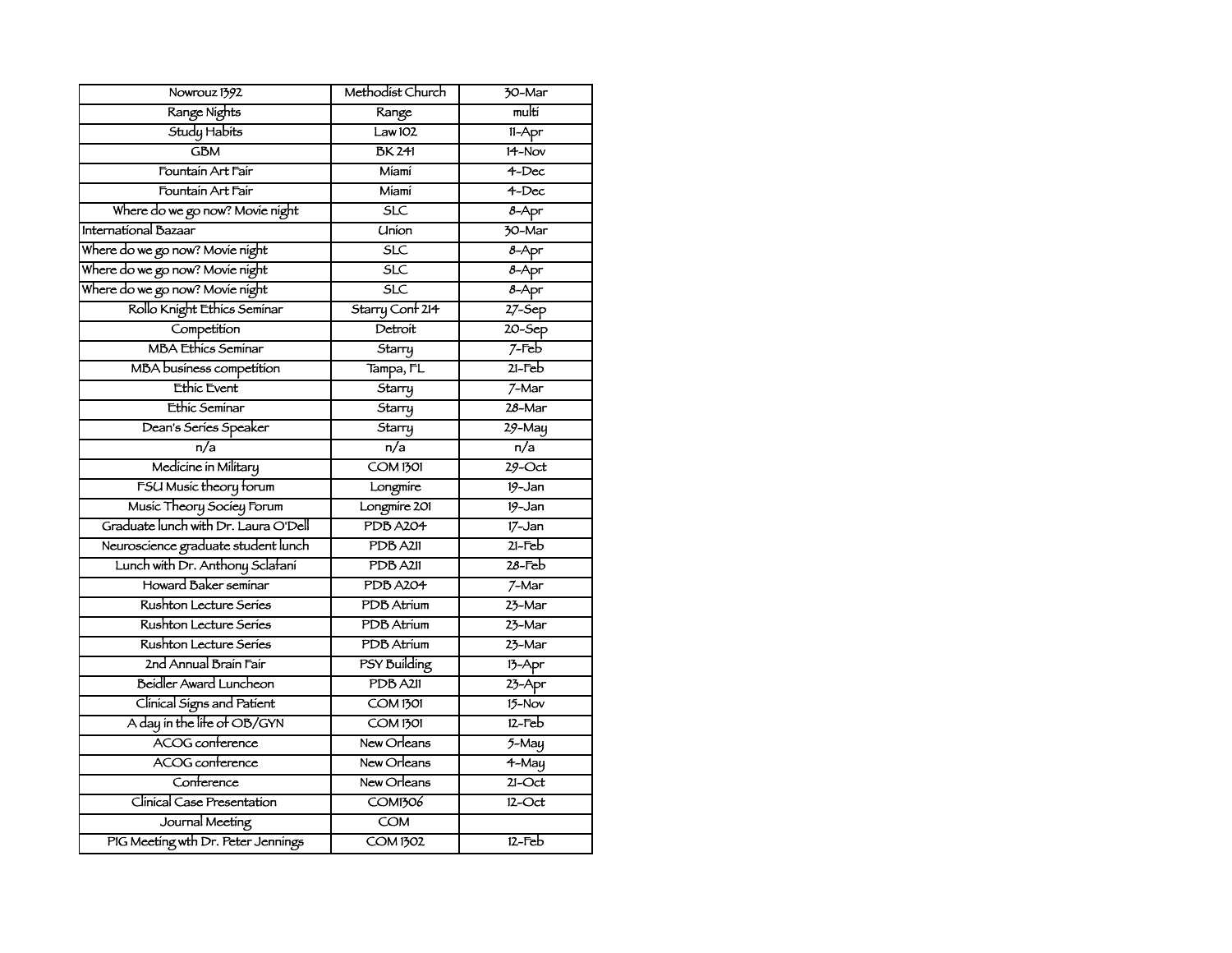| PIG and HALO meeting                       | <b>COM 1302</b>       | $7$ -Feb                 |
|--------------------------------------------|-----------------------|--------------------------|
| PIG Meeting wth Dr. Peter Jennings         | <b>COM1302</b>        | $26 - Mar$               |
| Student/Faculity Mixer                     | Skyline Motor Lounge  | 24-Oct                   |
| PAD spring faculty/attorney mixer          | Skyline Motor Lounge  | $27 - Mar$               |
| Human Trafficing                           | <b>BK102</b>          | $18 - Oct$               |
| Affordable health care act and immigration | <b>BK 2128</b>        | $28$ -Feb                |
| PIL Conference                             | Athens, GA            | 1-Mar                    |
| Civil rights in the South                  | Roberts Hall 101      | $25 - Mar$               |
| Bayesian Methods Workshops                 | Bellamy 531           | $6 - May$                |
| Bayesian Methods Workshops                 | Bellamy               | $6 - May$                |
| PSIG Welcome Lunch                         |                       |                          |
| Public Health Forum                        | Bellamy               | $10$ -Oct                |
| n/a                                        | $\overline{n/a}$      | n/a                      |
| Public Health Forum                        | Bellamy               | $IO-Oct$                 |
| Strike Out Stress                          | Crenshaw              | $16 - Nov$               |
| Public Health Forum                        | Bellamy               | $17-Nov$                 |
| Public Health Forum                        | Bellamy               | $7-Nov$                  |
| Public Health Forum                        | Bellamy               | $20$ -Feb                |
| Public Health Forum                        | Bellamy               | $10 - Apr$               |
| Strike Out Stress                          | Crenshaw              | $13 - Jun$               |
| Human Trafficing                           | <b>BK102</b>          | 8-Nov                    |
| Speaker presentation                       | Law103                | $26 - Nov$               |
| Networking                                 | Tall Center           | $27 - Nov$               |
| Religion and Law Conference                | Dodd Hall             | 22-Mar                   |
| Religion and Law Conference                | Dodd Hall             | 22-Mar                   |
| Religion and Law Conference                | Dodd Hall             | 22-Mar                   |
| Religion and Law Conference                | Dodd Hall             | 22-Mar                   |
| Religion and Law Conference                | Dodd Hall             | 22-Mar                   |
| <b>RLSA GBM</b>                            | COL103                | $24$ -Oct                |
| Capitol Opportunities                      | Law103                | $13-Nov$                 |
| Discussion on 2nd Amendment                | <b>LAW 310</b>        | $7 - Apr$                |
| Guns: A case for arming the citizens       | <b>LAW 310</b>        | $7 - Apr$                |
| Interest Group Meeting                     | $\overline{CCOM1303}$ | $24 - Sep$               |
| Breast Cancer / Surgical Perspective       | <b>COM 1306</b>       | $18 - Oct$               |
| SAIG/FRMA meeting                          | <b>COM1302</b>        | $\frac{9 - N}{\text{V}}$ |
| <b>SAIG Suture Clinic</b>                  | <b>COM1306</b>        | $27 - Nov$               |
| <b>ACS Conference</b>                      | Chicago               | $29 - $ Sep              |
| <b>ACS Conference</b>                      | Chicago               | $29 - $ Sep              |
| <b>ACS Conference</b>                      | Chicago               | $29 - $ Sep              |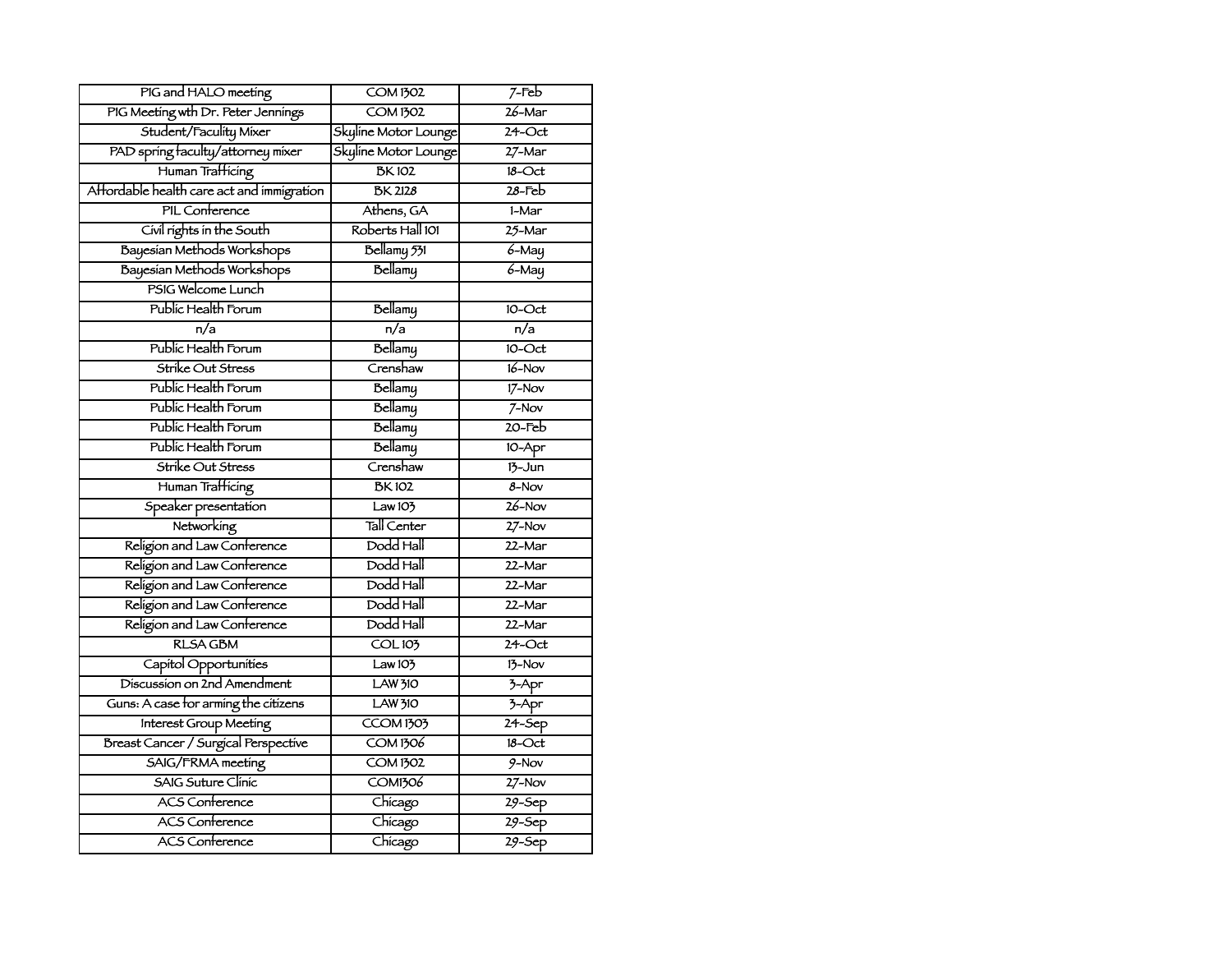| <b>ACS Conference</b>                          | Chicago             | $29 - 5ep$               |
|------------------------------------------------|---------------------|--------------------------|
| <b>ACS Conference</b>                          | Chicago             | $29 - 5ep$               |
| <b>SAIG Suture Clinic</b>                      | <b>COM 1306</b>     | $9 - Apr$                |
| Urological Medical Conference                  | San Diego, CA       | $\overline{3}$ -May      |
| Urological Medical Conference                  | San Diego, CA       | $\overline{3}$ -May      |
| Engineers w/o borders                          | <b>COM1306</b>      | $17 - Sep$               |
| World AIDS Day                                 | <b>COM1302</b>      | $7 - Dec$                |
| Physicians for Human Rights Conf.              | Jacksonville, FL    | $I$ -Feb                 |
| <b>SIGH General Meeting</b>                    | <b>COM 1306</b>     | $26 - \text{Mar}$        |
| Summer Welcome                                 | <b>COM 1301</b>     | $\frac{1}{2}$ -Aug       |
| RSO Fair                                       | <b>COM Atrium</b>   | $16 - Aug$               |
| <b>SIGN Meeting</b>                            | COMI200             | $15$ -Feb                |
| Medical Conference                             | Salt Lake, UT       | $9-Feb$                  |
| <b>SMIG</b> meeting                            | <b>COM1301</b>      | $26 - 5ep$               |
| SMIG & PSIG meeting                            | Com 1303            | $25 - \text{Mar}$        |
| SNMA Lunch & Learn                             | <b>COM1302</b>      | $4-5ep$                  |
| Minorities in Residency                        | COM <sub>1301</sub> | $25 - Sep$               |
| <b>Breast Cancer Awareness</b>                 | COM <sub>1301</sub> | $23$ -Oct                |
| Regional Med Ed Conference                     | Míamí               | $9-Nov$                  |
| Regional Med Ed Conference                     | Míamí               | $9-Nov$                  |
| Regional Med Ed Conference                     | Míamí               | $9-Nov$                  |
| Regional Med Ed Conference                     | Míamí               | $9-Nov$                  |
| Regional Med Ed Conference                     | Míamí               | $\frac{9 - N}{\text{V}}$ |
| Conference                                     | Míamí               | $\frac{9 - N}{\text{V}}$ |
| Conference                                     | Míamí               | $\frac{9 - N}{\text{V}}$ |
| Conference                                     | Míamí               | $9-Nov$                  |
| Conference                                     | Míamí               | $\frac{9 - N}{\alpha}$   |
| Conference                                     | Míamí               | $\frac{9 - N}{\text{V}}$ |
| Conference                                     | Míamí               | $\frac{9 - N}{\text{V}}$ |
| Conference                                     | Miami               | $9-Nov$                  |
| Conference                                     | Míamí               | $9-Nov$                  |
| Conference                                     | Míamí               | $\frac{9 - N}{\alpha}$   |
| Conference                                     | Míamí               | $\frac{9 - N}{\text{V}}$ |
| SNMA Conference                                | Louisville, KY      | $28 - Mar$               |
| al and psychological aspects of the obesity ep | Thrasher 1301       | $27 - Mar$               |
| Serenade to somewhere                          | <b>WJB 2005</b>     | $25$ -Feb                |
| Reception for Aaron Allen                      | <b>FAB 249</b>      | $15 - Apr$               |
| Ecomusicology, education and ethics            | <b>FAB 249</b>      | $15 - Apr$               |
| $\overline{n/a}$                               | $\overline{n/a}$    | $\overline{n/a}$         |
|                                                |                     |                          |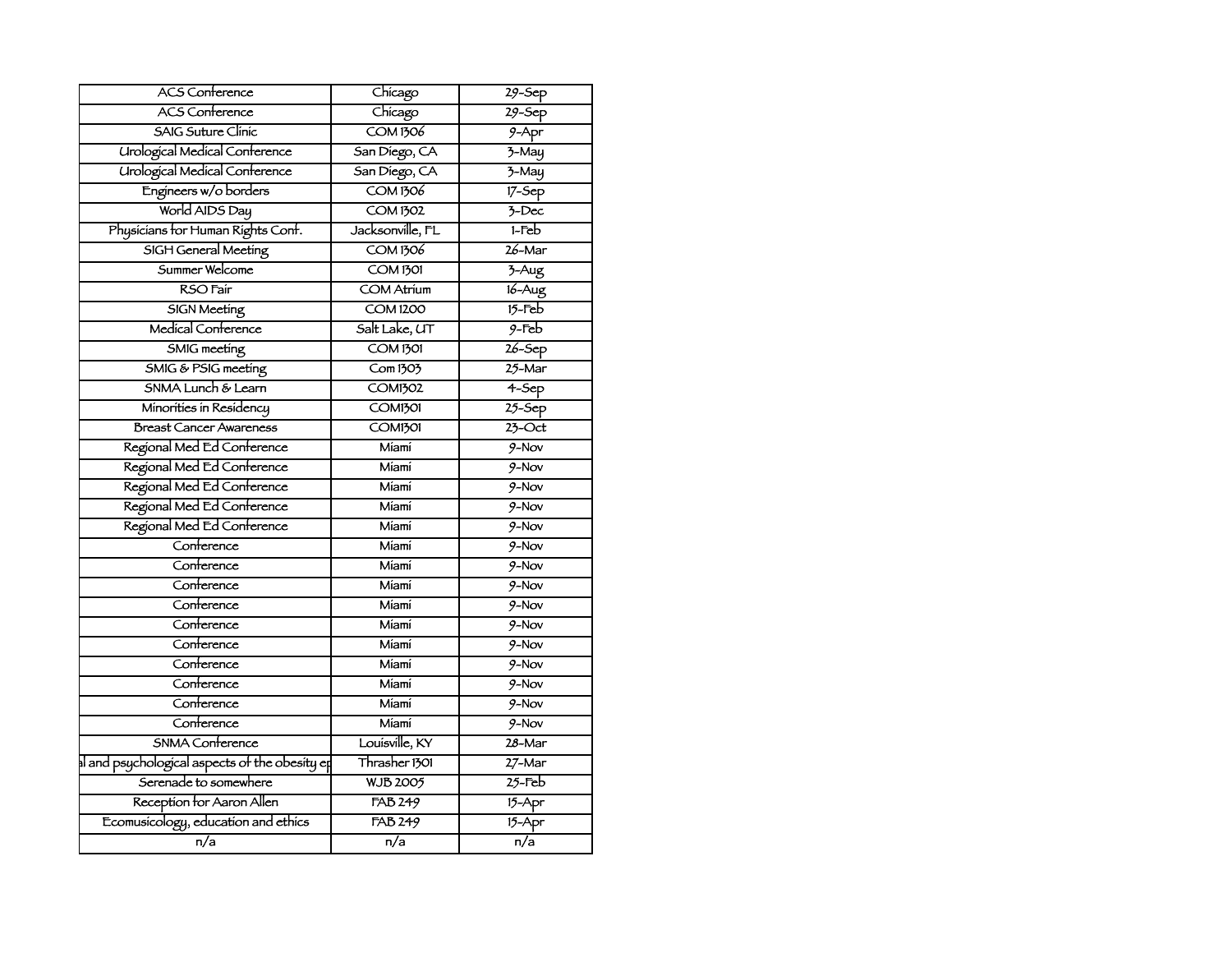| n/a                              | $\overline{n/a}$           | $\overline{n/a}$ |
|----------------------------------|----------------------------|------------------|
| Ist Annual Speaker Series        | Globe                      | $8 - Oct$        |
| Annual Speaker Series            | <b>GLOBE</b>               | $8 - Jan$        |
| 5th SPEAR Conference             | <b>GLOBE</b>               | $22$ -Feb        |
| 5th SPEAR Conference             | <b>GLOBE</b>               | $22$ -Feb        |
| 5th SPEAR Conference             | <b>GLOBE</b>               | $22$ -Feb        |
| 5th SPEAR Conference             | Ontario, CAN               | $20$ -Feb        |
| 5th SPEAR Conference             | Ontario, CAN               | $20$ -Feb        |
| <b>AIA Lecture</b>               | <b>FAB 249</b>             | $6$ -Feb         |
| 2013 Graduate Student Syposium   | Dodd Hall                  | $23$ -Feb        |
| 2013 Graduate Student Syposium   | Dodd Hall                  | $23$ -Feb        |
| 2013 Graduate Student Syposium   | Dodd Hall                  | $23$ -Feb        |
| 2013 Graduate Student Syposium   | Dodd Hall                  | $23$ -Feb        |
| <b>Practical Concerns</b>        | Law3IO                     | $18 - Sep$       |
| <b>Practical Concerns</b>        | Law310                     | $13-Nov$         |
| <b>Practical Concerns</b>        | Law <sub>310</sub>         | $13-Nov$         |
| Federal Law Experience           | Law <sub>311</sub>         | $9 - Apr$        |
| <b>MAPS</b>                      | Law lounge                 | $1-May$          |
| $\overline{n/a}$                 | n/a                        | n/a              |
| General Meeting-Dr. Simms-Cendan | <b>COM1306</b>             | $15 - Oct$       |
| General Meeting                  | <b>COM 1302</b>            | $15-Nov$         |
| Global Health Conference         | Wash. DC                   | 13-Mar           |
|                                  |                            |                  |
| World Energy Engineering Conf.   | Atlanta, GA                | $51$ -Oct        |
| World Energy Engineering Conf.   | Atlanta, GA                | $31-Cct$         |
| Winter Social                    | <b>UU Church</b>           | 1-Mar            |
| Grad Student Symposium           | <b>SSB208</b>              | $16 - Nov$       |
| Colloquía Presentation           | Tallahassee, FL            | $19$ -Feb        |
| <b>Education Conference</b>      | New Orleans, LA            | $10-Mar$         |
| <b>Education Conference</b>      | New Orleans, LA            | 10-Mar           |
| Camping Knowledge                | Suwannee State Park        | 11-Nov           |
| Camping Knowledge                | Suwannee State Park        | 11-Nov           |
| Camping Knowledge                | Suwannee State Park        | 11-Nov           |
| Camping Knowledge                | Suwannee State Park        | 11-Nov           |
| Senior Hike & Picnic             | <b>COM</b>                 | $13 - Apr$       |
| Women's Law Symposium Meeting    | <b>BK Roberts Hall/101</b> | $10$ -Oct        |
| Balacing Life & Law              | <b>BK Roberts Hall/102</b> | $24$ -Oct        |
| Dress for Success                | <b>BK101</b>               | $27$ -Feb        |
| n/a                              | n/a                        | n/a              |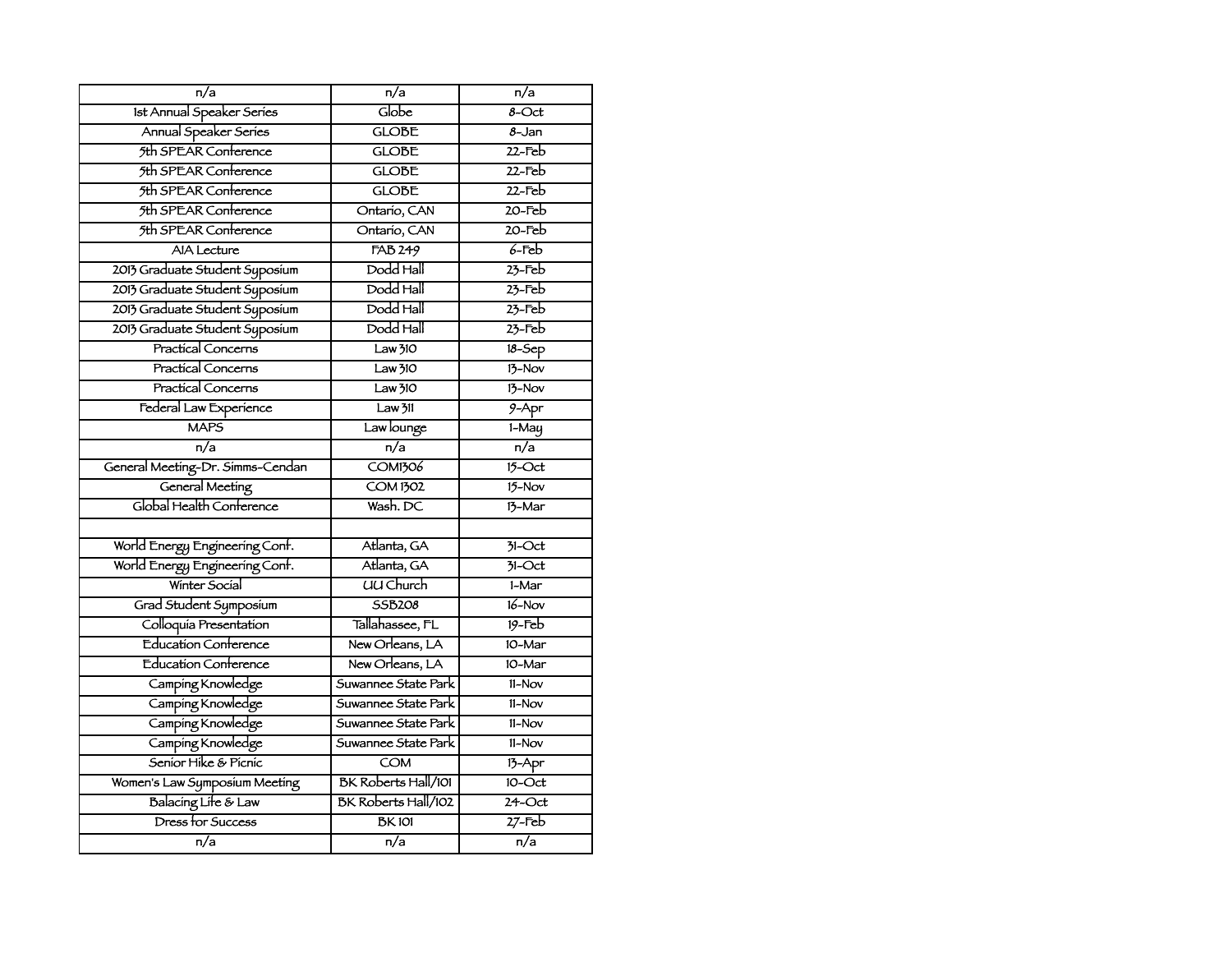# Executive Projects 20

| Senate Bill #     | Date     | Description        |
|-------------------|----------|--------------------|
| Bil <sub>60</sub> | 9/25/12  | Transfer In        |
|                   | 09/14/12 | Target Copy        |
|                   | 09/14/12 | <b>UPS</b>         |
|                   | 09/17/12 | FSU Reservation    |
|                   | 09/28/12 | Costco             |
|                   | 08/10/12 | Aramark            |
|                   | 09/12/12 | Publix             |
|                   | 10/10/12 | Aramark            |
|                   | 09/20/12 | Kieth Ellis        |
|                   | 08/28/12 | Full Press         |
|                   | 09/12/12 | Full Press         |
|                   | 10/08/12 | Alumní Association |
|                   |          |                    |
|                   |          |                    |
|                   |          |                    |
|                   |          |                    |
|                   |          |                    |
|                   |          |                    |
|                   |          |                    |
|                   |          |                    |
|                   |          |                    |
|                   |          |                    |
|                   |          |                    |
|                   |          |                    |
|                   |          |                    |
|                   |          |                    |
|                   |          |                    |
|                   |          |                    |
|                   |          |                    |
|                   |          |                    |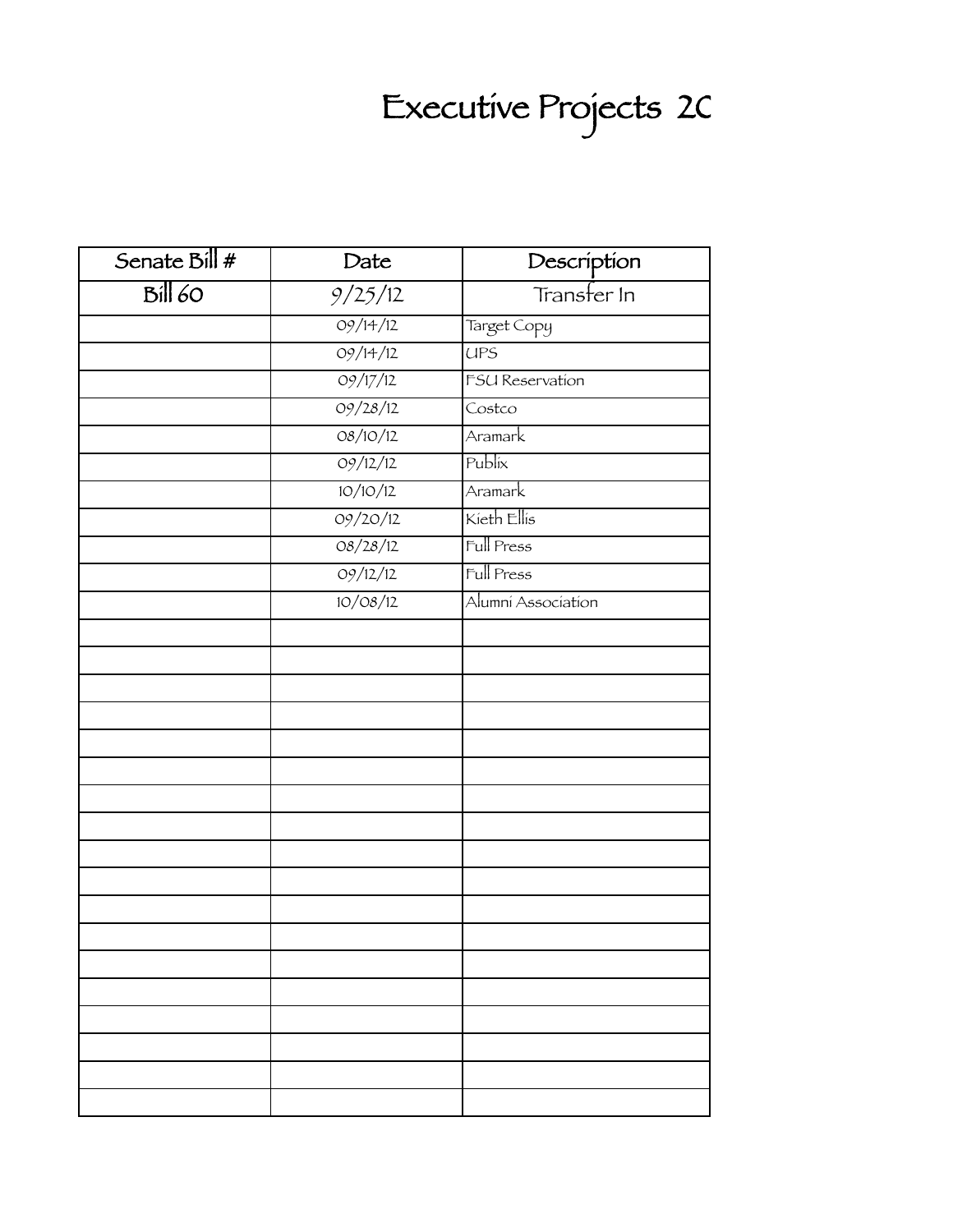### 85,555.00

| Purpose                     | Amount     |  |
|-----------------------------|------------|--|
| Senate Projects             | 2,000.00   |  |
| 2012 Tourch                 | (1,087.00) |  |
| President's Brochures       | (554.60)   |  |
| Freshman Challenge          | (860.00)   |  |
| LCD/HDTV                    | (429.98)   |  |
| Welcome Back BBQ            | (5,067.00) |  |
| Freshman Leadership         | (383.38)   |  |
| Disability Celebration      | (1,136.50) |  |
| Anti Hazing Week            | (1,000.00) |  |
| <b>Blood Drive/t-shirts</b> | (1,565.00) |  |
| Voters Drive/t-shirts       | (450.00)   |  |
| Filming HC Parade           | (680.00)   |  |
|                             |            |  |
|                             |            |  |
|                             |            |  |
|                             |            |  |
|                             |            |  |
|                             |            |  |
|                             |            |  |
|                             |            |  |
|                             |            |  |
|                             |            |  |
|                             |            |  |
|                             |            |  |
|                             |            |  |
|                             |            |  |
|                             |            |  |
|                             |            |  |
|                             |            |  |
|                             |            |  |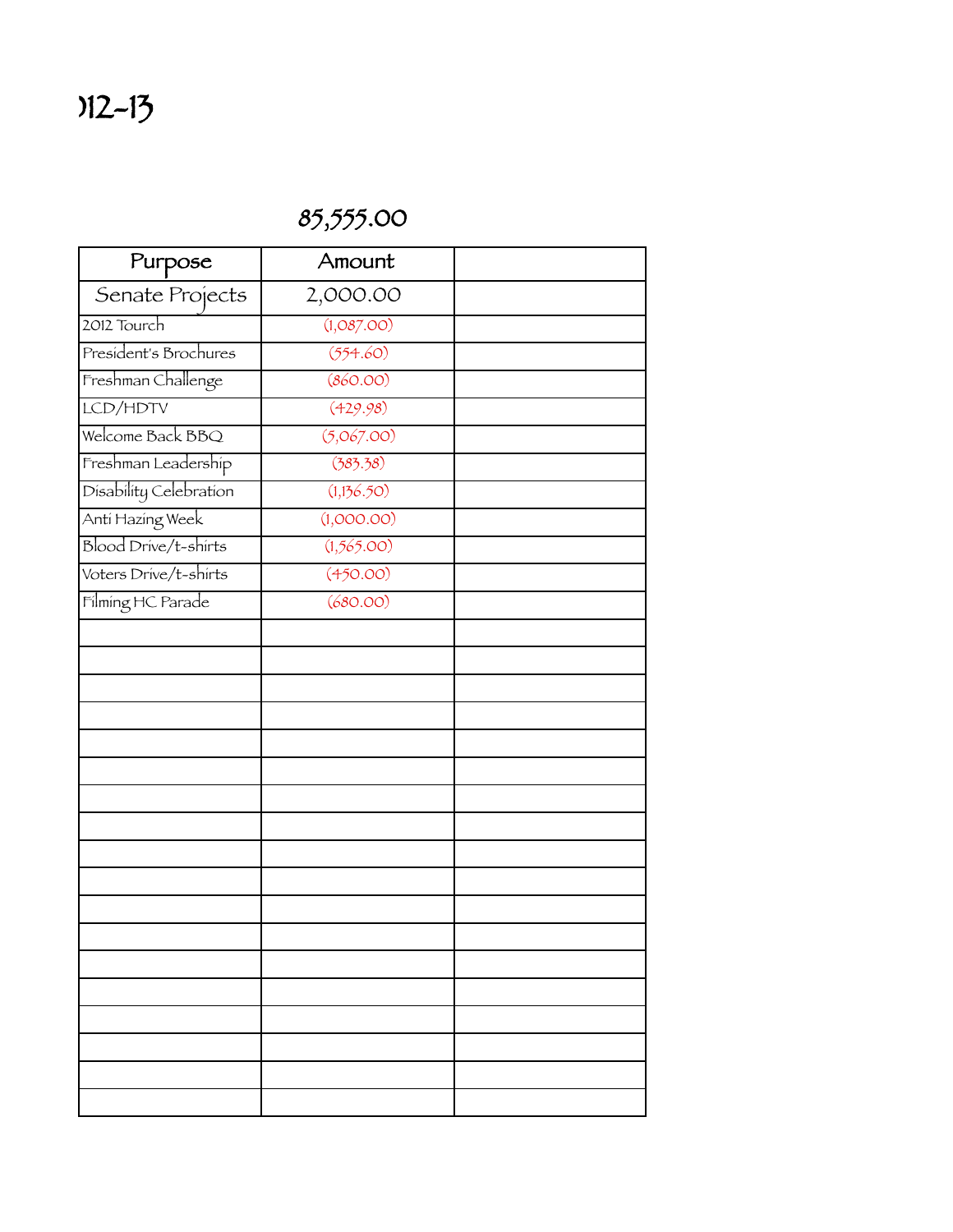## ORGANIZATIONAL FUNDS

#### 10,000.00

| <b>DATE</b>           | cm#            | Transter to                               |          |
|-----------------------|----------------|-------------------------------------------|----------|
| 08/27/12              | $\overline{7}$ | Thank A Soldier                           | (200.00) |
| 08/29/12              | $\mathcal S$   | Women in Accounting                       | (200.00) |
| 08/29/12              | 9              | <b>ACM</b>                                | (200.00) |
| 09/05/12              | 11             | Japanese Aniamation Club of Tallahassee   | (200.00) |
| 09/05/12              | 11             | Chinese Students & Scholars Association   | (200.00) |
| 09/07/12              | 12             | Collegiate Veterans Association           | (200.00) |
| 09/07/12              | 13             | National Association for Business Economi | (200.00) |
| 09/07/12              | 14             | Venezuelan Student Association            | (200.00) |
| 09/10/12              | 15             | Disability Student Union                  | (200.00) |
| 09/14/12              | 16             | Delta Sigma Phi                           | (200.00) |
| 09/14/12              | 17             | Hands of hope                             | (200.00) |
| $\frac{1}{09}{17/12}$ | 21             | Pre-Dental                                | (200.00) |
| 09/24/12              | 24             | Ríbbons                                   | (200.00) |
| 09/24/12              | 24             | Puerto Rican Studen Association           | (200.00) |
| 09/27/12              | 29             | Progressive Black Man                     | (200.00) |
| 09/27/12              | 29             | Students United for Justice in Palestine  | (200.00) |
| 09/27/12              | 29             | Trumpet Guild of FSU                      | (200.00) |
| 09/27/12              | 29             | Leones Mentoring Program<br>(200.00)      |          |
| 09/27/12              | 29             | (200.00)<br>PeaceJam @ FSU                |          |
| 10/02/12              | 31             | Caribbean Student Assoc                   | (200.00) |
| 10/02/12              |                | American Choral Directors Assoc           | (200.00) |
| 10/02/12              |                | Colombiam Student Association             | (200.00) |
| 10/02/12              |                | ACM-W                                     | (200.00) |
| 10/02/12              |                | Cuban American Student Assoc              | (200.00) |
| 10/04/12              | 35             | Art History                               | (200.00) |
| 10/04/12              | 35             | Dominican Student Assoc                   | (200.00) |
| 10/04/12              | 35             | Kauze 4 Unity                             | (200.00) |
| 10/04/12              | 35             | CHICs                                     | (200.00) |
| 10/12/12              | 40             | Light the Night                           | (200.00) |
| 10/12/12              | 40             | Seminole Christian Life                   | (200.00) |
| 10/12/12              | 40             | Horn Studio                               | (200.00) |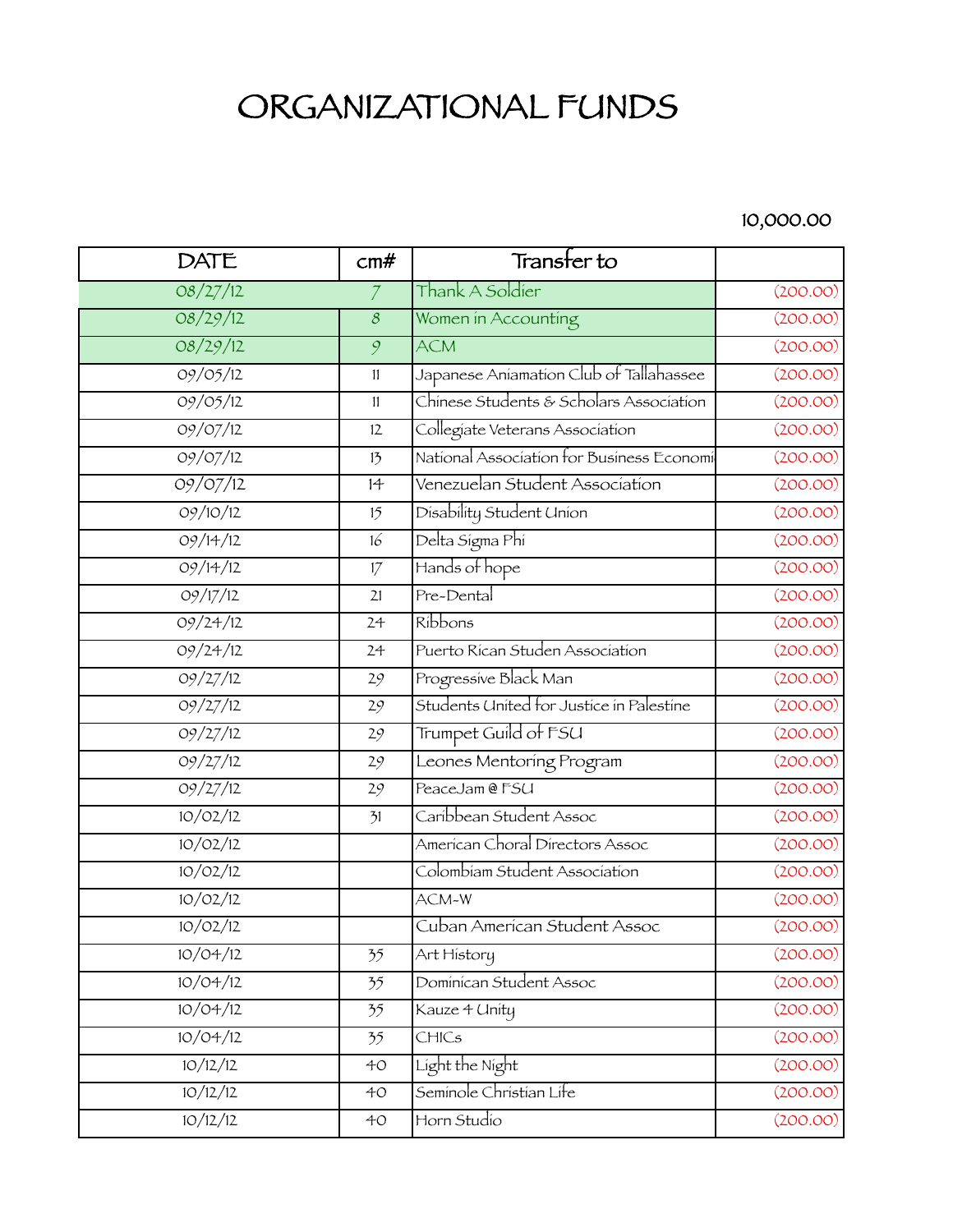| $\frac{10}{12}$ | 40 <sup>°</sup> | Habitat for Humanity                     | (200.00) |
|-----------------|-----------------|------------------------------------------|----------|
| 10/12/12        | 40 <sup>°</sup> | Arab Cultural Association                | (200.00) |
| 10/12/12        | 40 <sup>°</sup> | Chinese Language and Culture Association | (200.00) |
| 10/19/12        | 45              | Phi Beta Kappa                           | (200.00) |
| 10/19/12        | 45              | Chorus Student Affairs                   | (200.00) |
| 10/19/12        | 45              | Society of Women Engineers.              | (200.00) |
| 10/26/12        | 50              | Students Promoting Autism Awareness      | (200.00) |
| 11/02/12        | 53              | American Society of Civil Engineers      | (200.00) |
| 11/02/12        | 53              | Every Nation Campus Ministries           | (200.00) |
| 11/12/12        | 56              | Healthy Noles                            | (200.00) |
| 11/12/12        | 56              | CSU                                      | (200.00) |
| 11/12/12        | 56              | Women in Business                        | (200.00) |
| 11/30/12        | 65              | Healthy Noles                            | (200.00) |
| $30 - Nov$      | 65              | CSU                                      | (200.00) |
|                 |                 | <b>Balance</b>                           | 1,000.00 |
|                 |                 |                                          |          |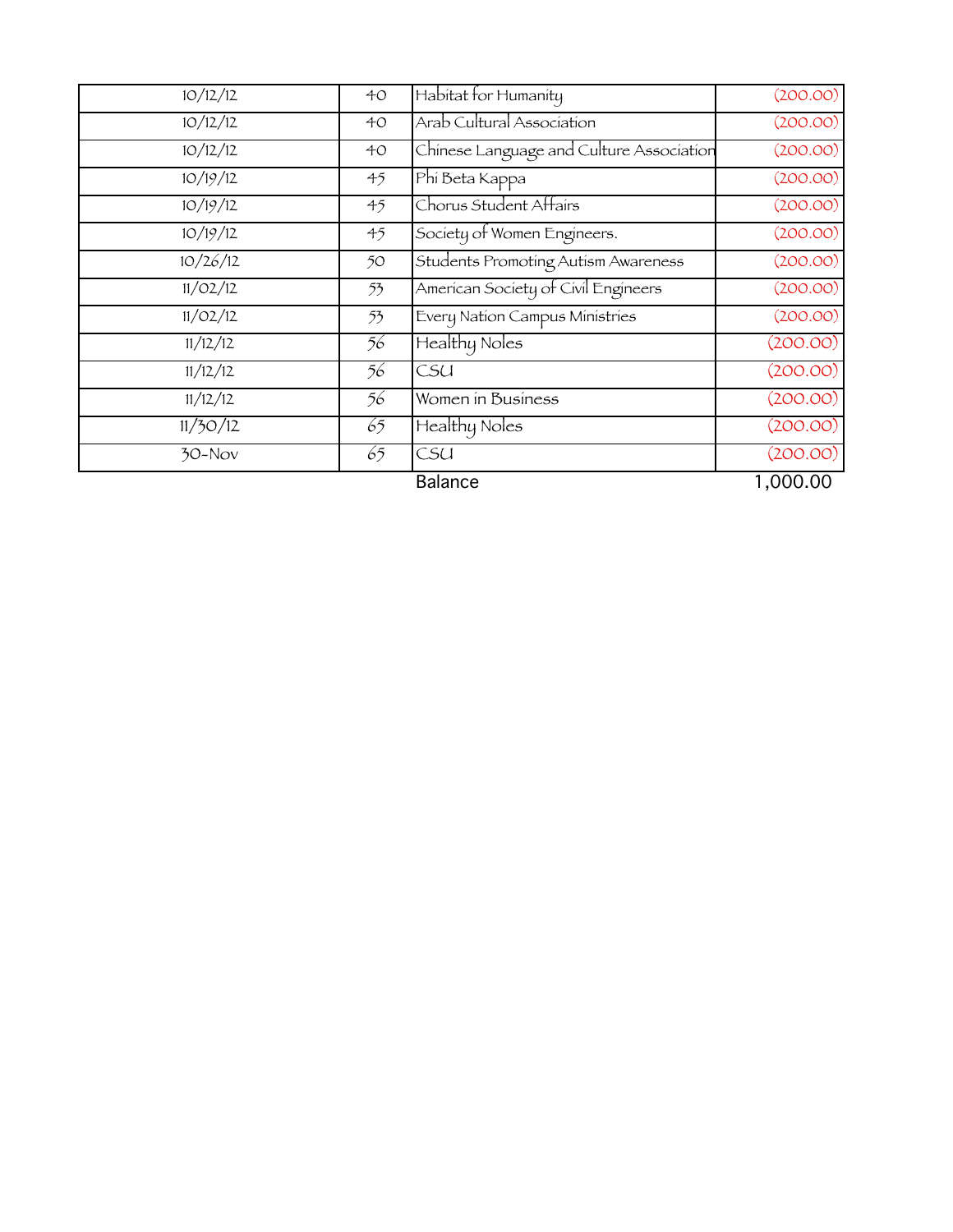| PAC 2012-13 |  |
|-------------|--|
|-------------|--|

 $$85,000.00$ 

| Organization                     | Date                 | Reso#                    | Cont.      | Food       | Expense     | Clothing                  | <b>TOTAL</b>         |
|----------------------------------|----------------------|--------------------------|------------|------------|-------------|---------------------------|----------------------|
| Collegiate Veterans              | 09/20/12             | 32                       |            |            |             | (1,132.00)                | (1,132.00)           |
| Panamanian Student               | 09/20/12             | 32                       |            | (58.00)    |             |                           | (130.00)             |
| NPHC Summer Oasis                | 09/27/12             | $7 - (CRBill 54)$        |            |            |             |                           | (2,027.00)           |
| Míd-Autumn Festíval              | 09/27/12             | $67$ (CR Bill 58)        |            |            |             |                           | (2,060.00)           |
| Ribbons for a Cause              | 10/04/12             | 34                       |            | (212.00)   |             |                           | (212.00)             |
| Student Theatre Assoc            | 10/12/12             | 37                       |            |            | (2,214.00)  |                           | (2,214.00)           |
| MGC                              | 10/12/12             | 37                       | (1,166.00) | (385.00)   |             | (663.00)                  | (2,214.00)           |
| Light The Night                  | 10/18/12             | 39                       |            |            | (1,416.00)  |                           | (1,416.00)           |
| Black Actory Guild               | 10/25/12             | 41                       |            |            | (576.00)    |                           | (576.00)             |
| SoUnique                         | 10/25/12             | $+1$                     |            |            |             | (803.00)                  | (803.00)             |
| ASA                              | 10/25/12             | 41                       |            |            |             | (863.00)                  | (863.00)             |
| Diverse World Fashion            | 11/02/12             | $\mathbf{1}$             |            |            | (4,275.00)  |                           | (4,275.00)           |
| <b>Best Buddies</b>              | 11/02/12             | 1                        |            |            |             | (614.00)                  | (614.00)             |
| Light the Night                  | 11/02/12             | 1                        |            | (482.00)   |             |                           | (482.00)             |
| <b>AATCT</b>                     | 11/08/12             | 3                        |            |            | (2,565.00)  |                           | (2,565.00)           |
| Thank A Soldier                  | 11/08/12             | $\overline{\mathcal{F}}$ |            | (504.00)   | (160.00)    |                           | (664.00)             |
| Chorus                           | 11/15/12             | $\mathfrak{H}$           |            |            | (4, 532.00) |                           | (4, 532.00)          |
| <b>AISU</b>                      | 11/15/12             | $\overline{5}$           | (1,510.00) | (150.00)   |             |                           | (1,660.00)           |
| PTY@FSU                          | 11/15/12             | $\overline{5}$           |            | (60.00)    |             | (538.00)                  | (598.00)             |
| Kolors of Kurves                 | 11/29/12             | $\overline{7}$           | (6,688.00) |            | (2,000.00)  |                           | (8,688.00)           |
| Women In Business                |                      |                          | (3,600.00) |            |             |                           | (3,600.00)           |
| Thank A Soldier                  | 12/06/12             | $\overline{\mathcal{S}}$ |            | (812.00)   |             | (921.00)                  | (1,733.00)           |
| The Big Event                    | 01/16/13             | 10                       |            |            |             | $(1,204.00)$ $(5,340.00)$ | (6, 544.00)          |
| <b>NAACP</b>                     | 01/24/12             | $\overline{13}$          |            | (487.00)   |             |                           | (487.00)             |
| CSSA                             | 01/31/13             | 15                       |            | (2,166.00) |             |                           | (2,166.00)           |
| <b>LEONES</b>                    | 01/31/13             | $\overline{15}$          |            |            | (446.00)    |                           | (446.00)             |
| <b>PTY</b>                       | 01/31/13<br>01/31/13 | 15<br>$\overline{15}$    |            | (60.00)    | (90.00)     | (702.00)                  | (150.00)<br>(702.00) |
| Pre-Dental Soc<br>Dance Marathon | 01/31/13             | $\overline{15}$          |            | (288.00)   |             |                           | (288.00)             |
| PBM                              | 01/31/13             | 15                       | (1,292.00) |            |             |                           | (1,292.00)           |
| Poetic Lyricism                  | O2/O7/I3             | 16                       |            |            |             |                           | (1,600.00)           |
| Ribbons for a Cause              | O2/O7/I3             | 16                       |            |            |             |                           | (540.00)             |
| Women in Pre-Law Societ          | 02/07/13             | $\overline{16}$          |            |            |             |                           | (645.00)             |
| Art Students' League of I        | 02/07/13             | 16                       |            |            |             |                           | (330.00)             |
| FSU Student Theater As           | 02/07/13             | 16                       |            |            |             |                           | (1,632.00)           |
| Flute Association                | 02/07/13             | 16                       |            |            |             |                           | (1,000.00)           |
| <b>Black Actors Guild</b>        | 02/07/13             | 16                       |            |            |             |                           | (420.00)             |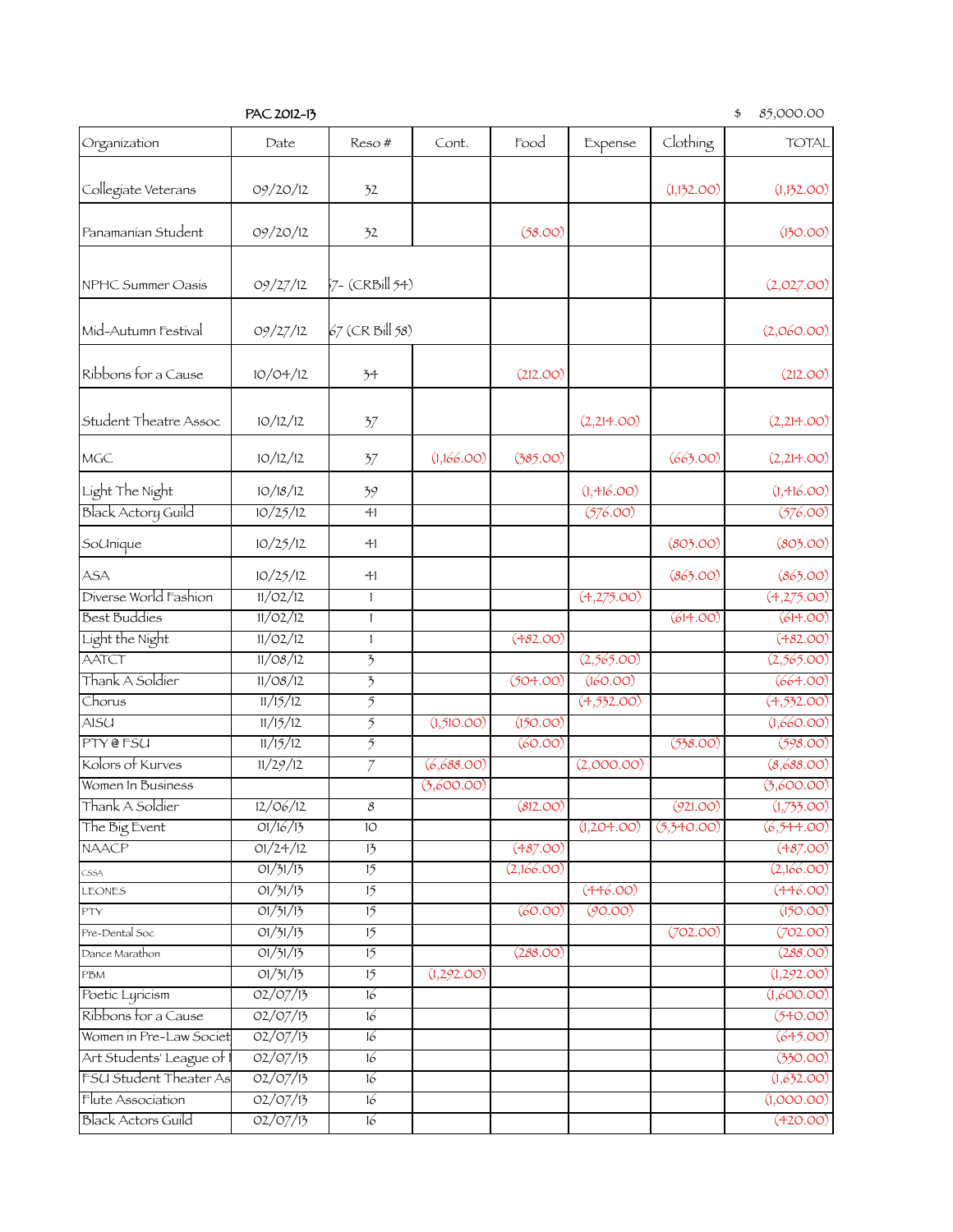| Muslim Student Associati           | O2/O7/I3              | $\overline{16}$ |                                            |            |            |          | (1,223.00) |
|------------------------------------|-----------------------|-----------------|--------------------------------------------|------------|------------|----------|------------|
| Help                               | 02/14/13              | 19              |                                            |            |            | (796.00) | (796.00)   |
| Muslim Student Associati           | 02/14/13              | 19              |                                            | (2,000.00) |            |          | (2,000.00) |
| Seminole Bhangra                   | 02/14/13              | 19              |                                            |            | (312.00)   |          | (312.00)   |
| Chabad                             | O2/21/13              | 21              |                                            |            |            | (418.00) | (418.00)   |
| <b>FSA</b>                         | O2/21/13              | 21              | (1,154.00)                                 | (900.00)   |            |          | (2,054.00) |
| InternatioNoles                    | O2/21/13              | $\overline{21}$ |                                            | (535.00)   |            |          | (535.00)   |
| Círcle K                           | O2/28/13              | $\overline{23}$ |                                            |            |            | (339.00) | (339.00)   |
| Amnesty International              | 03/07/13              | 25              |                                            |            |            | (703.00) | (703.00)   |
| Venezuelan Student Associa         | 03/07/13              | 25              |                                            |            |            | (756.00) | (756.00)   |
| CYPHER Hip Hop Club                | 03/07/13              | 25              | (30.00)                                    |            |            |          | (300.00)   |
| Take Back the TAP                  | 03/07/13              | 25              |                                            |            |            | (700.00) | (700.00)   |
| Thank A Soldier                    | $\overline{03}/07/13$ | 25              |                                            | (476.00)   | (99.00)    |          | (575.00)   |
| Art Students' League of FSU        | 03/07/13              | 25              | (900.00)                                   |            | (330.00)   |          | (1,230.00) |
| SoUnique Enrichment for G          | 03/07/13              | 25              | (80.00)                                    | (300.00)   | (43.00)    |          | (423.00)   |
| <b>Students United for Justice</b> | 03/07/13              | 25              | (1,000.00)                                 |            |            |          | (1,000.00) |
| Relay for Life                     | 03/07/13              | $\overline{25}$ |                                            |            | (6,521.00) |          | (6,521.00) |
| <b>Japanese Animation Club of</b>  | 03/22/13              | 27              |                                            |            |            |          | (5,261.00) |
| <b>From Senate Projects</b>        | 03/29/13              | Bill39          |                                            |            |            |          | 9,208.86   |
| <b>Art History</b>                 | 04/01/13              | $b$ ill 40      |                                            |            |            |          | (435.00)   |
| <b>Gospel Choir</b>                | 04/01/13              | Bill40          |                                            |            |            |          | (750.00)   |
| <b>From Senate Projects</b>        |                       |                 | 04/04/13 Administive move to cover Bill 40 |            |            |          | 1,185.00   |
| <b>Interfraternity Council</b>     | 04/04/13              | 30 <sub>o</sub> |                                            |            |            |          | (2,200.00) |
| Diverse World Fashion @ FS         | 04/04/13              | 30 <sub>o</sub> |                                            |            |            |          | (2,100.00) |
| <b>Kudzu Review</b>                | 04/05/13              | 30              |                                            |            |            |          | (2,398.00) |
| Caribbean Student Assoc            | $\frac{04}{18}$       | 32              |                                            |            |            |          | (700.00)   |
|                                    |                       |                 |                                            |            |            |          |            |
|                                    |                       |                 |                                            |            |            |          |            |
|                                    |                       |                 |                                            |            |            |          |            |

TOTALS \$ (84,635.14)

BALANCE REMAINING  $\qquad \qquad$  \$ 602.80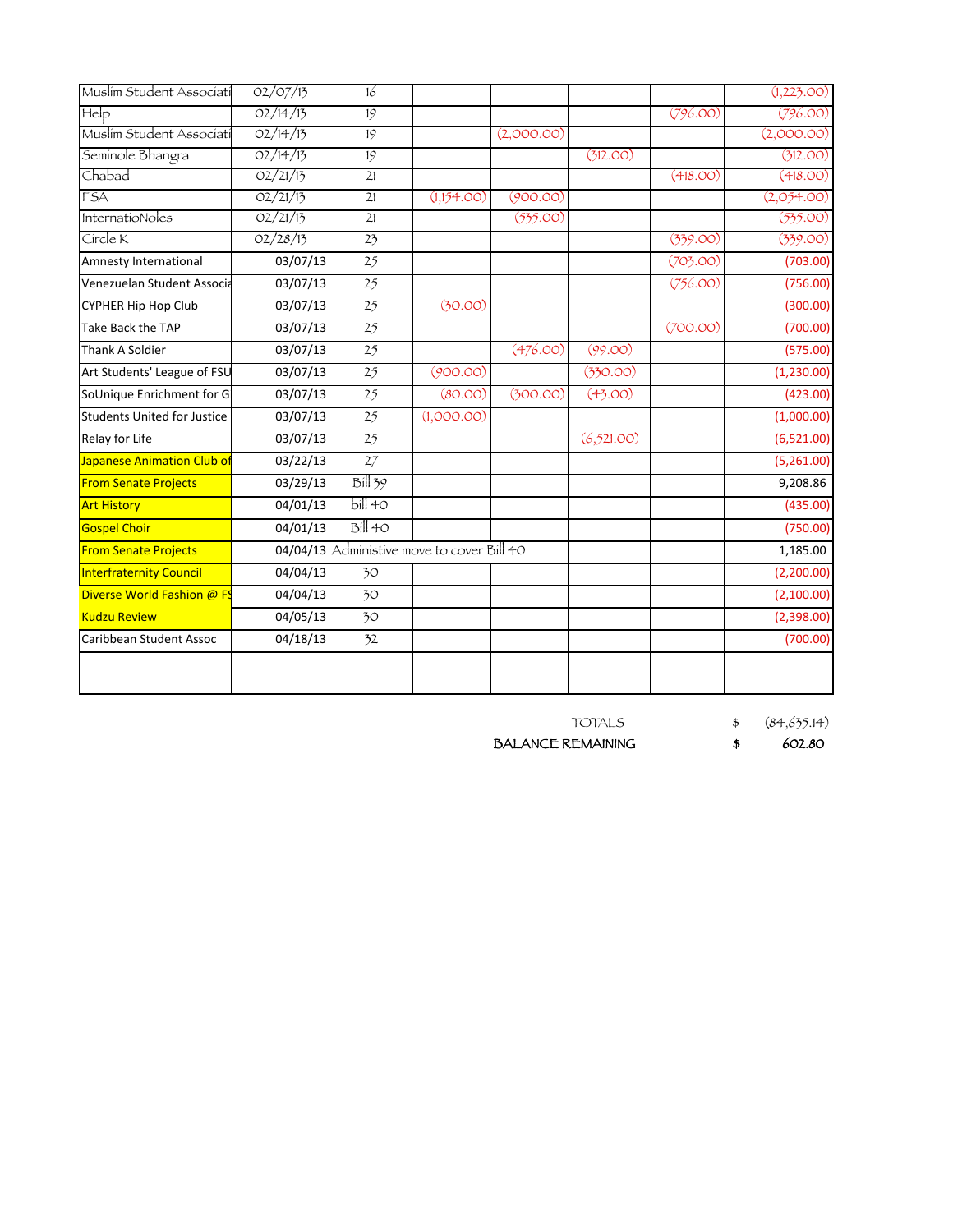| vept/ |
|-------|
|       |
| 0.16  |
|       |
| 3.70  |
|       |
| 96.25 |
|       |
|       |
| 0.33  |
|       |
|       |
|       |
| 0.80  |
|       |
| 47.30 |
| 0.50  |
|       |
|       |
| 0.50  |
|       |
|       |
|       |
| 27.55 |
|       |
| 30.43 |
|       |
| 20.00 |
|       |
| 0.84  |
|       |
|       |
|       |
|       |
|       |
|       |
|       |
|       |
|       |
|       |
|       |
|       |
|       |
|       |
|       |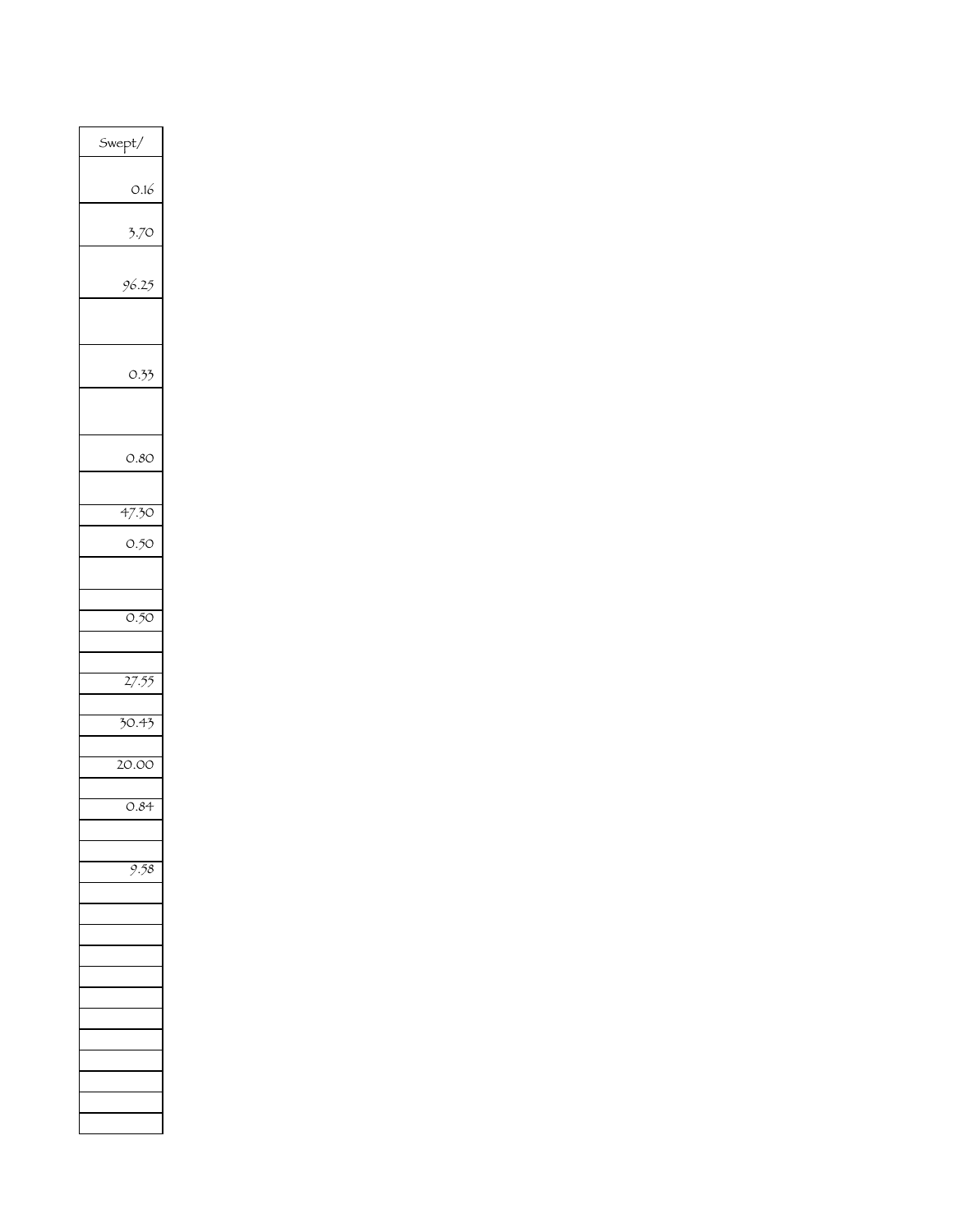\$ 237.94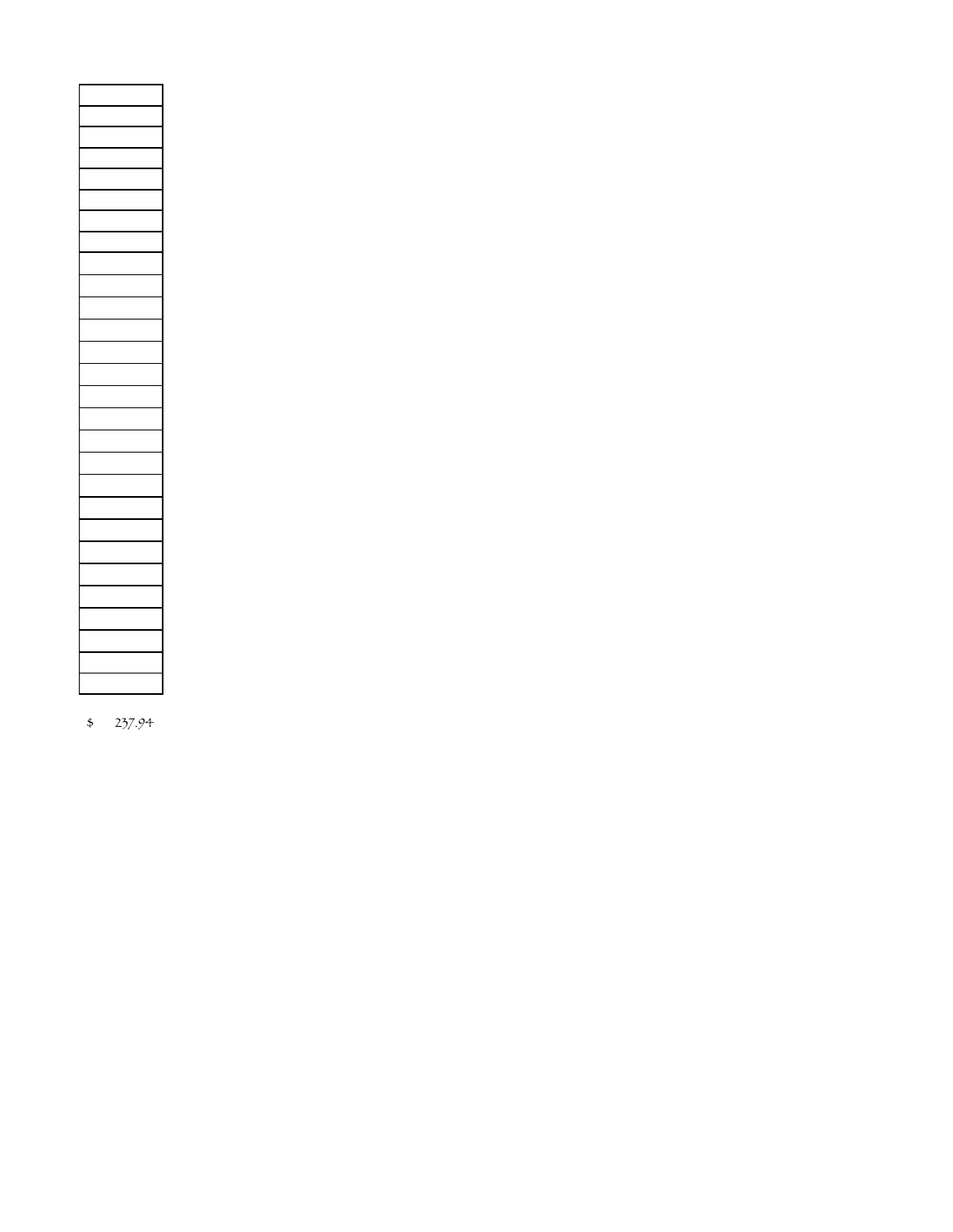#### RTAC 2012-13

85,000.00

|                  |                                 | Transfer to                      |                   |                          |            |
|------------------|---------------------------------|----------------------------------|-------------------|--------------------------|------------|
| DATE<br>09/20/12 | Resolution #<br>$\overline{33}$ | Delta Sigma Pi                   | Purpose<br>Travel | Allocation<br>(1,697.00) | \$117.90   |
| O9/2O/12         | $\overline{33}$                 | <b>NAB</b>                       | Travel            | (2,160.00)               |            |
|                  | 66 Cross Ret (bill              |                                  |                   |                          | \$10.95    |
| 09/27/12         | 36)                             | <b>Best Buddies</b>              | Travel            | (1,366.00)               |            |
| 09/27/12         | 66 Cross Ret(bill<br>36)        | Dance Marathon                   | Travel            | (2,793.00)               | \$2,793.00 |
| 09/28/12         | $\overline{35}$                 | <b>Biomedical Engineering</b>    | Travel            | (1,560.00)               | \$219.29   |
| 09/28/12         | $\overline{35}$                 | Alpha Mu Alpha                   | Travel            | (4,370.00)               | \$960.00   |
| 10/04/12         | 36                              | <b>Black Retail Action Group</b> | Travel            | (1,185.00)               | \$88.83    |
| 10/11/12         | $\overline{38}$                 | <b>ACDA</b>                      | Travel            | (1,634.00)               | \$638.52   |
| 10/11/12         | $\overline{38}$                 | Sustainable Eng                  | Travel            | (1,244.00)               | \$254.99   |
| 10/18/12         | 40                              | <b>AIRR</b>                      | Travel            | (218.00)                 | \$0.10     |
| 10/18/12         | 40                              | Council of Teachers of Eng       | Travel            | (2,836.00)               |            |
| 10/25/12         | 42                              | Ssociety Women Engineers         | Travel            | (1,500.00)               |            |
| 10/25/12         | 42                              | Phí Alpha Delta                  | Travel            | (556.00)                 |            |
| 10/25/12         | 42                              | Seminole Christian Life          | Travel            | (540.00)                 | \$40.00    |
|                  |                                 | Society of Hispanic Professional |                   |                          |            |
| 10/25/12         | 42                              | Engineers                        |                   | (1,335.00)               | \$1,335.00 |
| 10/25/12         | 42                              | Sports Management                | Travel            | (995.00)                 | \$375.06   |
| 10/25/12         | $\overline{2}$                  | Noles for Hati                   | Travel            | (3,813.00)               |            |
| 11/15/12         | $\overline{4}$                  | Black Femae Development          | Travel            | (2,520.00)               |            |
| 11/15/12         | $\overline{4}$                  | American Soc of Civil Eng        | Travel            | (8,806.00)               |            |
| 11/29/12         | $\overline{6}$                  | Student Theatre Assoc            | Travel            | (3,216.00)               |            |
| 11/29/12         | 6                               | FSU Círcus                       | Travel            | (2,225.00)               | \$80.00    |
| 11/29/12         | 6                               | Progressive Black Men            | Travel            | (5,569.00)               |            |
| 11/29/12         | 6                               | Hillel at FSU                    | Travel            | (1,170.00)               |            |
| 12/06/12         | $\overline{9}$                  | American Meteorological Soc      | Travel            | (1,720.00)               |            |
| 01/16/13         | $\overline{\mathbb{1}}$         | National Council Negro Women     | Travel            | (2,904.00)               |            |
| 01/24/12         | IZ                              | Alumní Líve Abroad               | Travel            | (864.00)                 |            |
| 01/24/12         | 12                              | Azucar Dance Company             | Travel            | (1,409.00)               |            |
| 01/31/13         | $\overline{14}$                 | Libertanians                     | Travel            | (1,554.00)               |            |
| 01/31/13         | 14                              | Círcle K                         | Travel            | (1,350.00)               |            |
| 01/31/13         | $\overline{14}$                 | Delta Sigma Pi                   | Travel            | (1,316.00)               |            |
| O2/O7/13         | $\overline{17}$                 | Habitat for Humanity             | Travel            | (3,435.00)               |            |
| 02/14/13         | 18                              | Pre Vet                          | Travel            | (1,032.00)               |            |
| O2/21/13         | 20                              | Trumpet Guild                    | Travel            | (2, 484.00)              |            |
| 02/21/13         | 20                              | Alpha Mu Alpha                   | Travel            | (700.00)                 |            |
| O2/21/15         | $\overline{20}$                 | Acaphiliacs A cappella           | Travel            | (1,758.00)               |            |
| 02/28/15         | 22                              | International Business           | Travel            | (1,700.00)               |            |
| O2/28/15         | 22                              | Dagorhir at FSU                  | Travel            | (85.00)                  |            |
| 03/07/13         | 24                              | Reverb                           | Travel            | (1,314.00)               |            |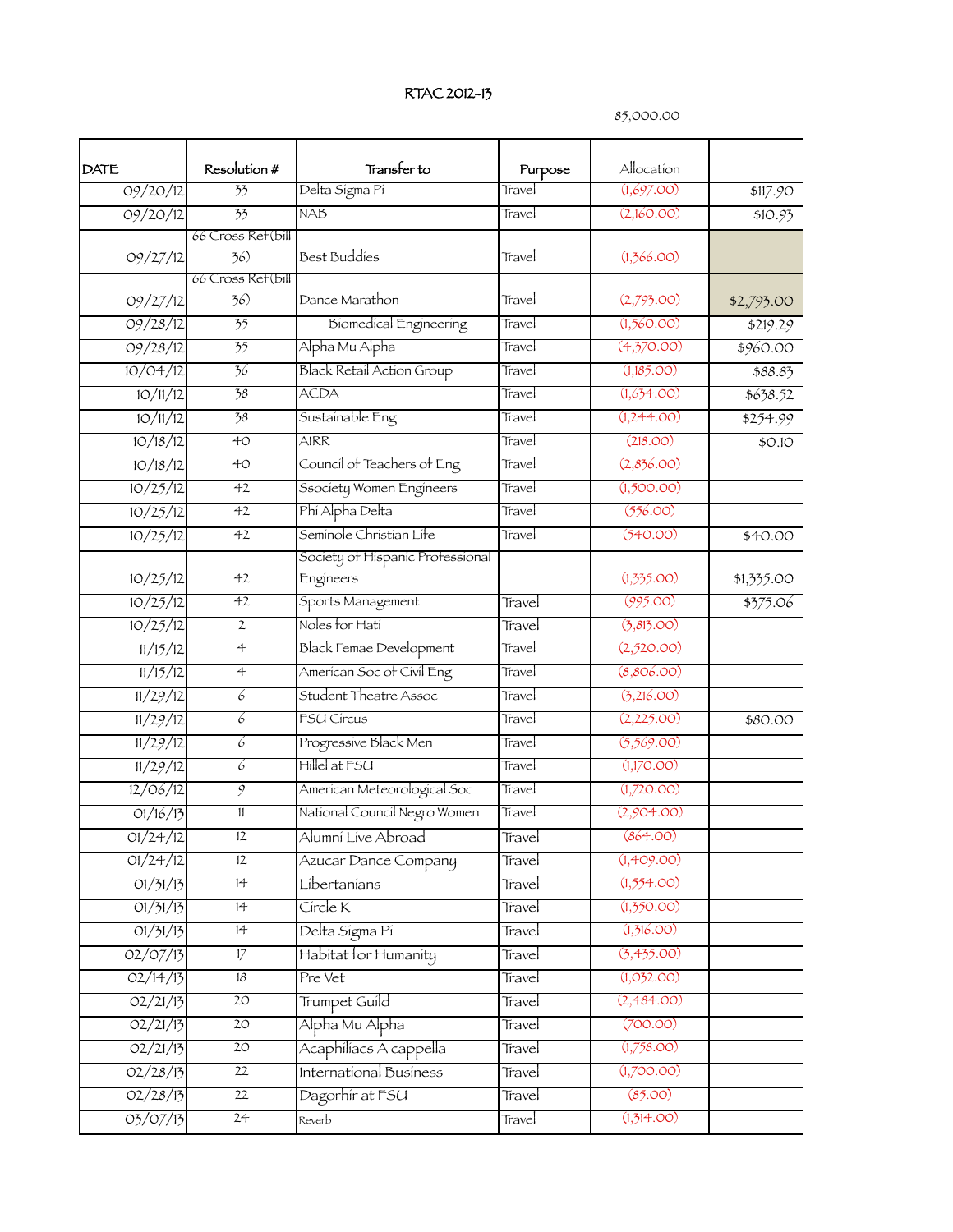| 03/07/13 | $\overline{24}$ | College Democrats                                | Travel     | (603.00)    |          |
|----------|-----------------|--------------------------------------------------|------------|-------------|----------|
| 03/07/13 | 24              | <b>MAPS</b>                                      | Travel     | (4,315.00)  |          |
| 03/07/13 | 24              | CHICS                                            | Travel     | (707.00)    |          |
| 03/07/13 | 24              | <b>HOSA</b>                                      | Travel     | (954.00)    |          |
| 03/07/13 | 24              | Belly Dancers                                    | Travel     | (338.00)    |          |
| 03/07/13 | $\overline{24}$ | Phi Beta Lambda                                  | Travel     | (1,355.00)  |          |
| 03/08/13 | 24              | Young Entrepreneurship Society                   |            | (607.00)    |          |
| 03/22/13 | 27              | Corazon Dancer                                   |            | (3,506.00)  |          |
| 03/22/13 | 27              | Renegade Boxing Club (4/10-14)                   |            | (2,400.00)  |          |
| 03/22/13 | 27              | Advocates for Immigrant and Refugee Rights (4/5  |            | (1,475.00)  |          |
| 03/22/13 | $\overline{27}$ | American Institute of Aeronautics and Astronauti | (1,150.00) |             |          |
| 03/22/13 | $\overline{27}$ | American Institute of Chemical Engineers (4/5-7/ | (2,041.00) |             |          |
| 03/22/13 | $\overline{27}$ | Caribbean Student Association (4/5-7/13)         | (1,265.00) |             |          |
| 03/29/30 | Bill40          | From Senate Projects/                            |            | 15,000.00   |          |
| 04/01/13 | 28              | Sports Management Student Association            | (500.00)   |             |          |
| 04/01/13 | 28              | Phi Alpha Delta                                  |            | (2,598.00)  |          |
| 04/04/13 | 29              | Intervarsity Christian Fellowship                |            | (460.00)    |          |
| 04/04/13 | $\overline{29}$ | <b>REVERB</b>                                    |            | (3,230.00)  |          |
| O4/11/13 | $\overline{2}1$ | Society of Automotive Engineers                  |            | (2,349.50)  |          |
|          |                 |                                                  |            |             |          |
|          |                 | <b>TOTALS</b>                                    |            | (91,786.50) | 6,913.62 |
|          |                 |                                                  |            |             |          |

**Balance** 127.12